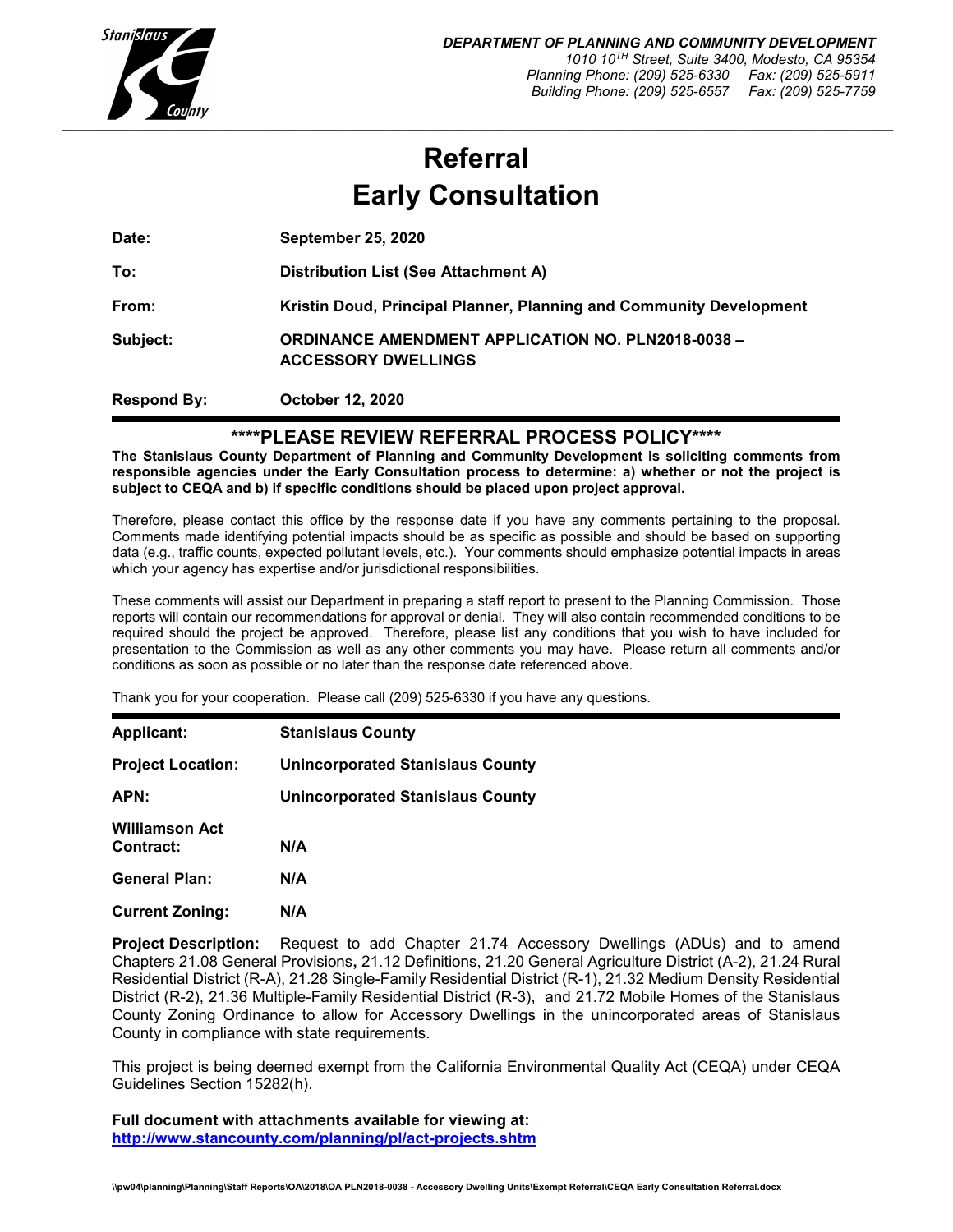

## **ORDINANCE AMENDMENT APPLICATION NO. PLN2018-0038 – ACCESSORY DWELLINGS** Attachment A

|              | Distribution List                                                                       |              |                                                          |
|--------------|-----------------------------------------------------------------------------------------|--------------|----------------------------------------------------------|
| X            | CA DEPT OF CONSERVATION<br><b>Land Resources</b>                                        | X            | STAN CO ALUC                                             |
| X            | CA DEPT OF FISH & WILDLIFE                                                              |              | STAN CO ANIMAL SERVICES                                  |
| X            | CA DEPT OF FORESTRY (CAL FIRE)                                                          | X            | <b>STAN CO BUILDING PERMITS DIVISION</b>                 |
| X            | CA DEPT OF TRANSPORTATION DIST 10                                                       | X            | STAN CO CEO                                              |
| X            | CA OPR STATE CLEARINGHOUSE                                                              | X            | STAN CO CSA                                              |
| X            | CA RWQCB CENTRAL VALLEY REGION                                                          | X            | <b>STAN CO DER</b>                                       |
| X            | CA STATE LANDS COMMISSION                                                               | X            | <b>STAN CO ERC</b>                                       |
| X            | <b>CEMETERY DISTRICT</b>                                                                | X            | <b>STAN CO FARM BUREAU</b>                               |
| X            | CENTRAL VALLEY FLOOD PROTECTION                                                         | X            | STAN CO HAZARDOUS MATERIALS                              |
| X            | CITY OF: ALL WITHIN STAN COUNTY                                                         | X.           | STAN CO PARKS & RECREATION                               |
| X            | <b>COMMUNITY SERVICES DIST: ALL</b>                                                     | X            | <b>STAN CO PUBLIC WORKS</b>                              |
| Χ            | <b>COOPERATIVE EXTENSION</b>                                                            | X            | <b>STAN CO RISK MANAGEMENT</b>                           |
| X            | COUNTY OF: SAN JOAQUIN, MERCED,<br>CALAVERAS, TUOLUMNE, MARIPOSA,<br><b>SANTA CLARA</b> | X.           | <b>STAN CO SHERIFF</b>                                   |
| X            | DER GROUNDWATER RESOURCES<br><b>DIVISION</b>                                            | X            | STAN CO SUPERVISOR DIST: ALL                             |
| X.           | FIRE PROTECTION DIST: ALL                                                               | X            | <b>STAN COUNTY COUNSEL</b>                               |
| X            | <b>GSA: ALL</b>                                                                         | X            | <b>StanCOG</b>                                           |
| X            | <b>HOSPITAL DIST: ALL</b>                                                               | X            | STANISLAUS FIRE PREVENTION BUREAU                        |
| X            | <b>IRRIGATION DIST: ALL</b>                                                             | X            | <b>STANISLAUS LAFCO</b>                                  |
| X            | MOSQUITO DIST: ALL                                                                      | X            | STATE OF CA SWRCB DIVISION OF<br>DRINKING WATER DIST. 10 |
| X            | <b>MOUNTAIN VALLEY EMERGENCY</b><br><b>MEDICAL SERVICES</b>                             |              | <b>SURROUNDING LAND OWNERS</b>                           |
| X            | MUNICIPAL ADVISORY COUNCIL: ALL                                                         | $\mathsf{X}$ | <b>TELEPHONE COMPANY: AT&amp;T</b>                       |
| $\mathsf{X}$ | PACIFIC GAS & ELECTRIC                                                                  | $\mathsf{X}$ | TRIBAL CONTACTS<br>(CA Government Code §65352.3)         |
| X.           | POSTMASTER: ALL                                                                         | X            | US ARMY CORPS OF ENGINEERS                               |
| X            | RAILROAD: ALL                                                                           | X            | US FISH & WILDLIFE                                       |
| X            | SAN JOAQUIN VALLEY APCD                                                                 |              | US MILITARY (SB 1462) (7 agencies)                       |
| X            | <b>SCHOOL DIST 1: ALL</b>                                                               | X            | <b>USDA NRCS</b>                                         |
|              | <b>SCHOOL DIST 2:</b>                                                                   | X            | <b>WATER DIST: ALL</b>                                   |
| X            | <b>WORKFORCE DEVELOPMENT</b>                                                            | X            | CA DEPT OF HOUSING AND COMM DEV                          |
| X            | STAN CO AG COMMISSIONER                                                                 |              |                                                          |
| X            | <b>TUOLUMNE RIVER TRUST</b>                                                             |              |                                                          |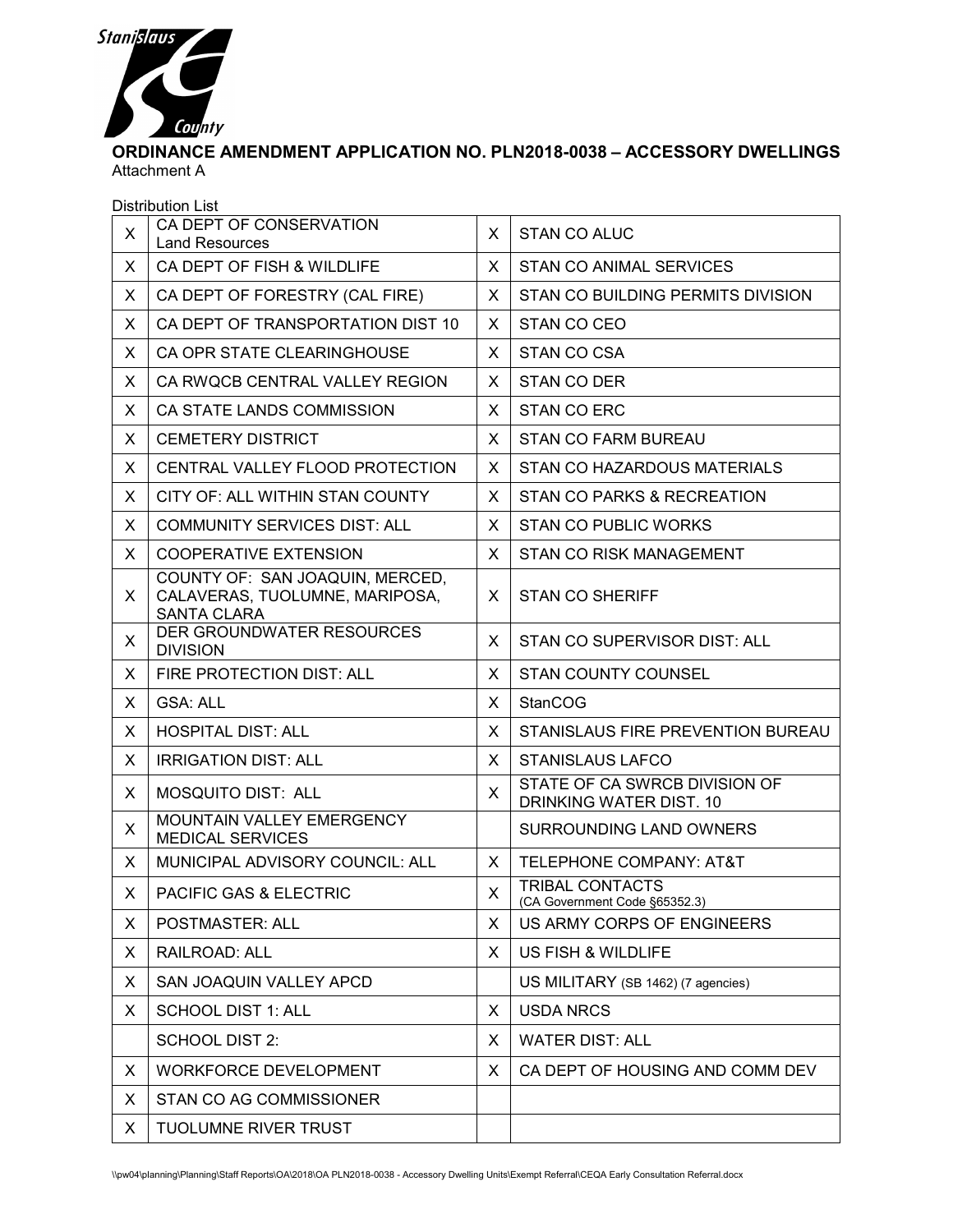## **STANISLAUS COUNTY CEQA REFERRAL RESPONSE FORM**

**TO: Stanislaus County Planning & Community Development 1010 10th Street, Suite 3400 Modesto, CA 95354**

#### **FROM:**

#### **SUBJECT: ORDINANCE AMENDMENT APPLICATION NO. PLN2018-0038 – ACCESSORY DWELLINGS**

Based on this agency's particular field(s) of expertise, it is our position the above described project:

Will not have a significant effect on the environment.

May have a significant effect on the environment.

No Comments.

Listed below are specific impacts which support our determination (e.g., traffic general, carrying capacity, soil types, air quality, etc.) – (attach additional sheet if necessary)

- 1.
- 2.
- 3. 4.

Listed below are possible mitigation measures for the above-listed impacts: *PLEASE BE SURE TO INCLUDE WHEN THE MITIGATION OR CONDITION NEEDS TO BE IMPLEMENTED (PRIOR TO RECORDING A MAP, PRIOR TO ISSUANCE OF A BUILDING PERMIT, ETC.):*

- 1. 2. 3.
- 4.

In addition, our agency has the following comments (attach additional sheets if necessary).

Response prepared by:

Name **Name** Date **Title Contract Contract Date**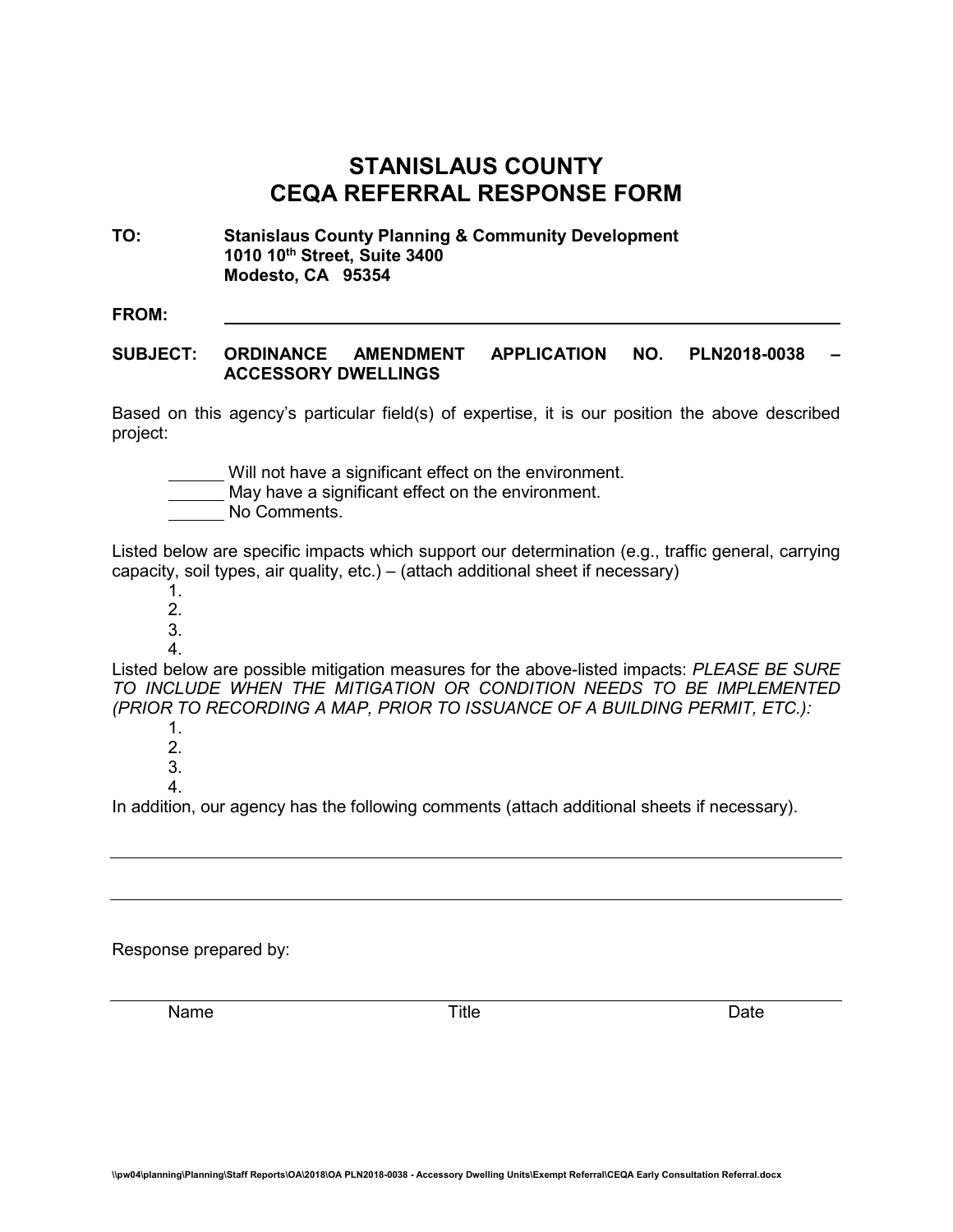## **CHAPTER 21.74**

## **ACCESSORY DWELLINGS (ADUs)**

#### **SECTIONS:**

| 21.74.010 | <b>PURPOSE AND INTENT</b>    |
|-----------|------------------------------|
| 21.74.020 | <b>APPLICABILITY</b>         |
| 21.74.030 | <b>GENERAL PROVISIONS</b>    |
| 21.74.040 | <b>DEVELOPMENT STANDARDS</b> |
| 21.74.050 | <b>RECORDATION</b>           |

#### **21.74.010 PURPOSE AND INTENT**

The purpose of these regulations is to provide clearly stated land use regulations and development standards that allow for the development of accessory dwellings in compliance with applicable state regulations and local land use policy.

These regulations are intended to encourage the development of accessory dwellings providing for an expanded variety of housing opportunities for all income levels while retaining compatibility with surrounding uses and, when located within an agricultural zoning district, promoting the continued conservation of agricultural resources.

#### **21.74.020 APPLICABILITY**

The regulations set forth in this Chapter shall apply in all R-1 (Low Density Residential), R-2 (Medium-Density Residential), R-3 (High-Density Residential, R-A (Rural Residential), and A-2 (General Agriculture) zoning districts. These regulations shall also apply in all Planned Development (P-D) zoning districts permitting residential uses.

A. When located within a local agency formation commission (LAFCO) adopted sphere of influence (SOI) of a city, accessory dwellings and junior accessory dwellings shall be permitted consistent with any applicable regulations of that city, provided said standards are consistent with State law.

## **21.74.030 GENERAL STANDARDS**

The following general standards shall apply to accessory dwellings permitted by this Chapter:

- A. Number of units.
	- 1. The total number of accessory dwellings permitted per parcel with any existing or proposed single family dwelling shall be limited to the following:
		- a. One junior accessory dwelling when located within the space of a proposed or existing single-family dwelling subject to all general and development standards of this Chapter; and
		- b. One detached or attached accessory dwelling subject to all general and development standards of this Chapter.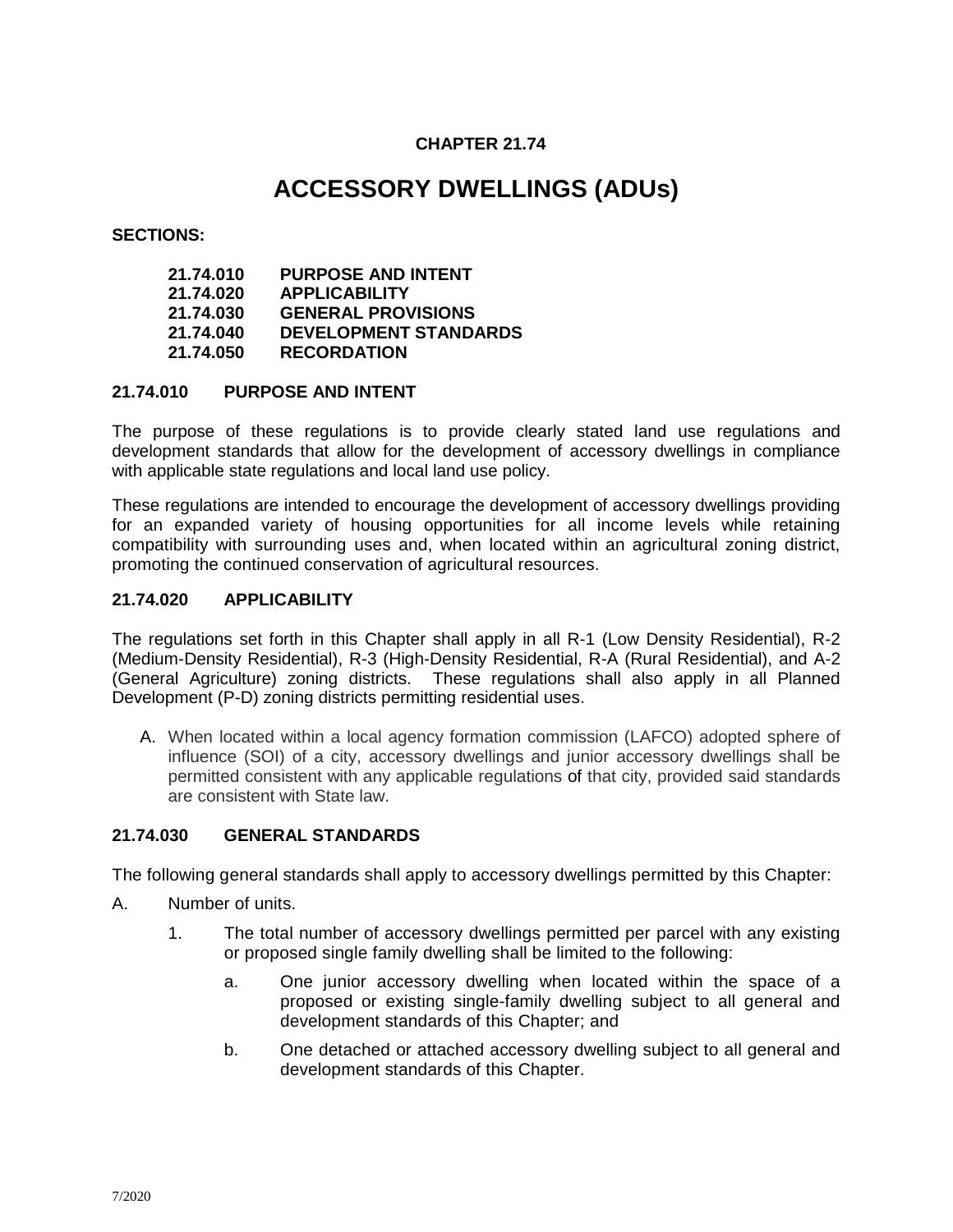- 2. The total number of accessory dwellings permitted per parcel with any existing two-family dwelling (duplex) or multiple dwelling shall be limited to the following:
	- a. One accessory dwelling within an existing two-family or multiple dwelling or up to 25 percent of the existing dwelling units, whichever is greatest, subject to all general and development standards of this Chapter and provided that the accessory dwelling(s) is located within the portions of the existing two-family or multiple dwelling that are not currently used as livable space, including, but not limited to, storage rooms, boiler rooms, passageways, attics, basements, or garages, if each unit complies with state building standards for dwellings; and
	- b. Two detached accessory dwellings subject to all general and development standards of this Chapter.
- 3. Exceptions.
	- a. Where a parcel has a combination of single-family, two-family (duplex) or multiple dwellings, as permitted by the applicable zoning district, accessory dwellings shall be limited to the number permitted by Section 21.74.030(A)(2) of this Chapter.
	- b. Where a parcel contains more units than are permitted by the applicable zoning district, in conformance with Chapter 21.80 of this Title, the parcel shall be limited to Section 21.74.030(A)(1)(a).
- B. Accessory dwellings shall meet the following criteria:
	- 1. The maximum square footage of a new accessory dwelling shall not exceed 1,200 square feet of living space, or 500 square feet of living space for a junior accessory dwelling, except for temporary mobile homes being converted to permanent status in accordance with Chapter 21.72 of this Title. Any replacement of the mobile home shall comply with the maximum square footage requirements of this Chapter at the time of replacement.
	- 2. The accessory dwelling shall have a separate entrance and no shared living space, or connecting interior access, with the main dwelling, unless the unit meets the definition of a junior accessory dwelling.
	- 3. The accessory dwelling shall be constructed concurrent with or subsequent to the main dwelling.
- C. Location. Detached accessory dwellings shall be placed to take maximum advantage of existing facilities including utilities and driveways. New driveways may be authorized in accordance with Section 21.74.030(F) of this Chapter.
	- 1. In the A-2 zoning district, an accessory dwelling shall be located within one hundred and fifty feet of the main dwelling and shall not displace any area used for agricultural crop production. Any accessory dwelling unit not meeting these location standards may be permitted by staff approval permit when, in addition to the findings required under Section 21.100.030(A) of this Title, the Planning Director determines that the location of the accessory dwelling unit is by design accessory to the main dwelling and will not interfere with the continued agricultural use of the parcel.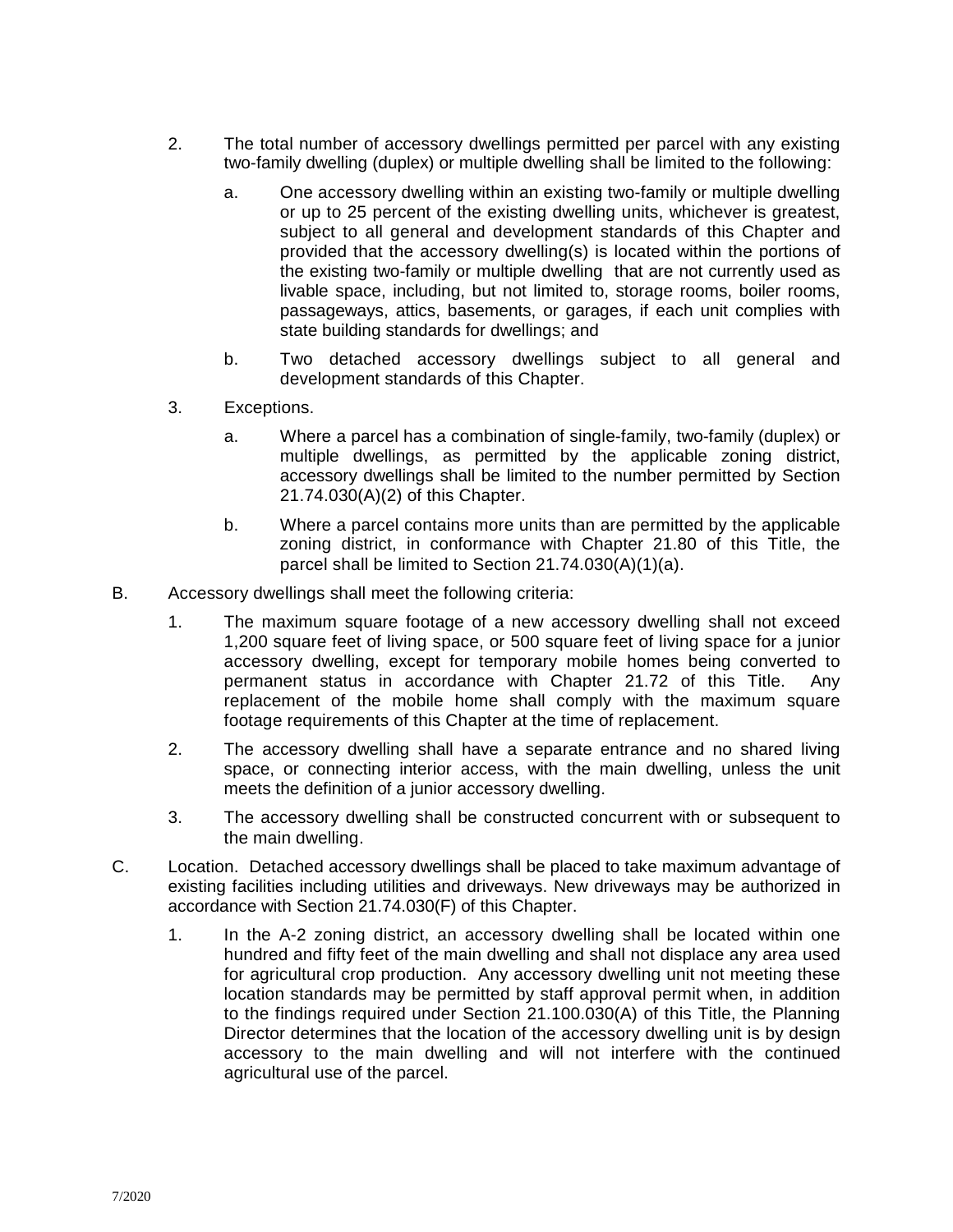- D. Mobile Homes. A mobile home may be utilized in lieu of a detached accessory dwelling, provided the mobile home meets the requirements of this Chapter and the Eligibility and Compatibility criteria included in Section 21.72.020 of this Title.
- E. Water Supply and Wastewater Disposal. All accessory dwellings shall comply with all applicable local and state requirements for water supply and wastewater disposal, including, but not limited to, Section 21.08.050 requirements of this Title.
- F. Access. Access to the accessory dwelling shall be in conformance with adopted County Fire Code and Public Works Standards and Specifications. Where access does not meet current standards, including street and alley access, access may be approved when the Fire Warden and the director of Public Works both find that public safety will not be negatively impacted.
- G. Fire Hazard Severity Zones. Accessory dwellings located in Very High and High Fire Hazard Severity Zones, as designated by the most current California Department of Forestry and Fire Protections Fire Hazard Severity Zone Maps, shall meet current Fire Code Standards.
- H. Williamson Act Contracted Lands. Accessory dwellings permitted under this Chapter shall be allowed on Williamson Act Contracted Lands provided the accessory dwelling does not interfere with the continued agricultural use of the parcel in accordance with Section 21.74.030(C)(1) of this Chapter.

## **21.74.040 DEVELOPMENT STANDARDS**

Accessory Dwellings developed in accordance with this Chapter shall meet the development standards outlined in this Section, in addition to any other applicable development standards for Title 21. Where a conflict may arise, the provisions of this Section shall govern. The following development standards shall be met:

- A. Height. Maximum height shall be the same as specified for dwellings in the applicable zoning district.
- B. Setbacks. Accessory dwellings shall comply with the setback requirements of the applicable zoning district with the following exceptions:
	- 1. A minimum setback of four feet from the side and rear lot lines shall be required for new construction.
	- 2. No additional setbacks shall be required when an existing, legally established, garage or other existing residential accessory building is converted to an accessory dwelling in accordance with the provisions of this Section.
- C. Parking. The following parking requirements shall apply to all accessory dwellings:
	- 1. One off-street parking space shall be required for every accessory dwelling, except no off-street parking shall be required if any of the following apply:
		- a. An existing legally constructed accessory structure, including a garage or carport, is being converted into an accessory dwelling;
		- b. The accessory dwelling is located within a half mile from a public transit stop, including, but not limited to, a bus stop or train station, where the public may access buses, trains, subways, and other forms of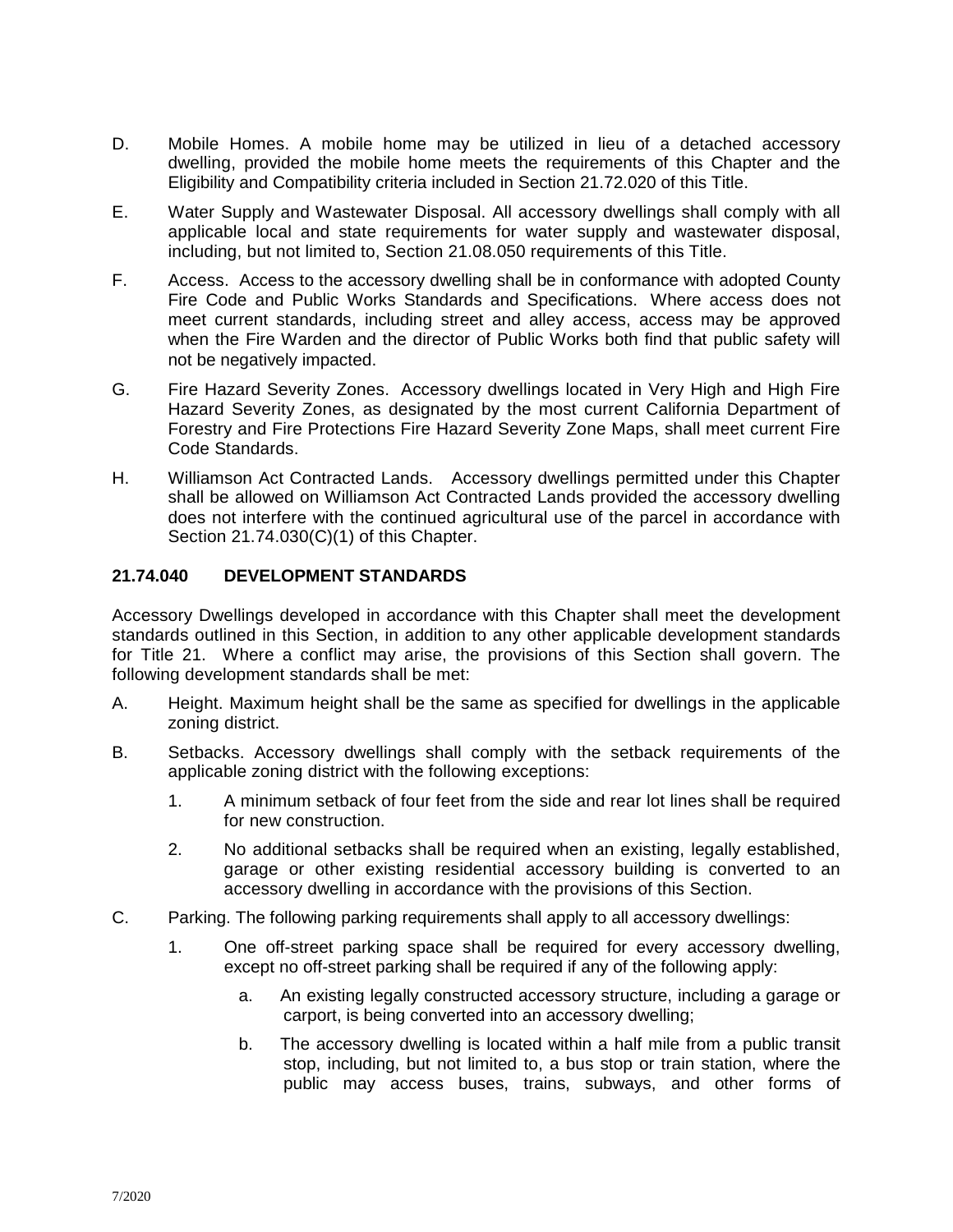transportation that charge set fares, run on fixed routes, and are available to the public;

- c. The accessory dwelling is located in an area where on-street parking permits are required, but not offered to the occupant of the accessory dwelling; or
- d. The accessory dwelling is located within one block of a designated car share/commuting pick up area; or
- e. The unit is a junior accessory dwelling.
- 2. All required off-street parking facilities shall be developed in accordance with the standards of the county department of public works.
- D. Density. An accessory dwelling that conforms to the requirements of this Chapter shall be deemed a residential accessory use and will not be considered to exceed the allowable density for the parcel as established by the Stanislaus County General Plan or this Title.

## **21.74.050 RESTRICTIVE COVENANT**

Before obtaining a building permit for an accessory dwelling, the property owner shall sign, and provide the necessary recording fees, and the county shall file with the county recorder, a restrictive covenant acknowledging that:

- A. Any accessory dwelling cannot be sold separately from or subdivided from the main dwelling. Any future land division shall be subject to all applicable Stanislaus County subdivision requirements and regulations in effect at the time a land division is proposed and may include conversion of the accessory dwelling to a main dwelling.
- B. Any modification to the accessory dwelling shall comply with all applicable provisions of this Title for accessory dwellings, as such provisions may be amended from time to time.
- C. The rental of the accessory dwelling shall be for a term longer than 30 days.
- D. The limitations set by this Chapter shall be binding upon any assigns, successors in interest, personal representatives, estates, and heirs of the owner of any property which includes accessory dwellings or junior accessory dwellings.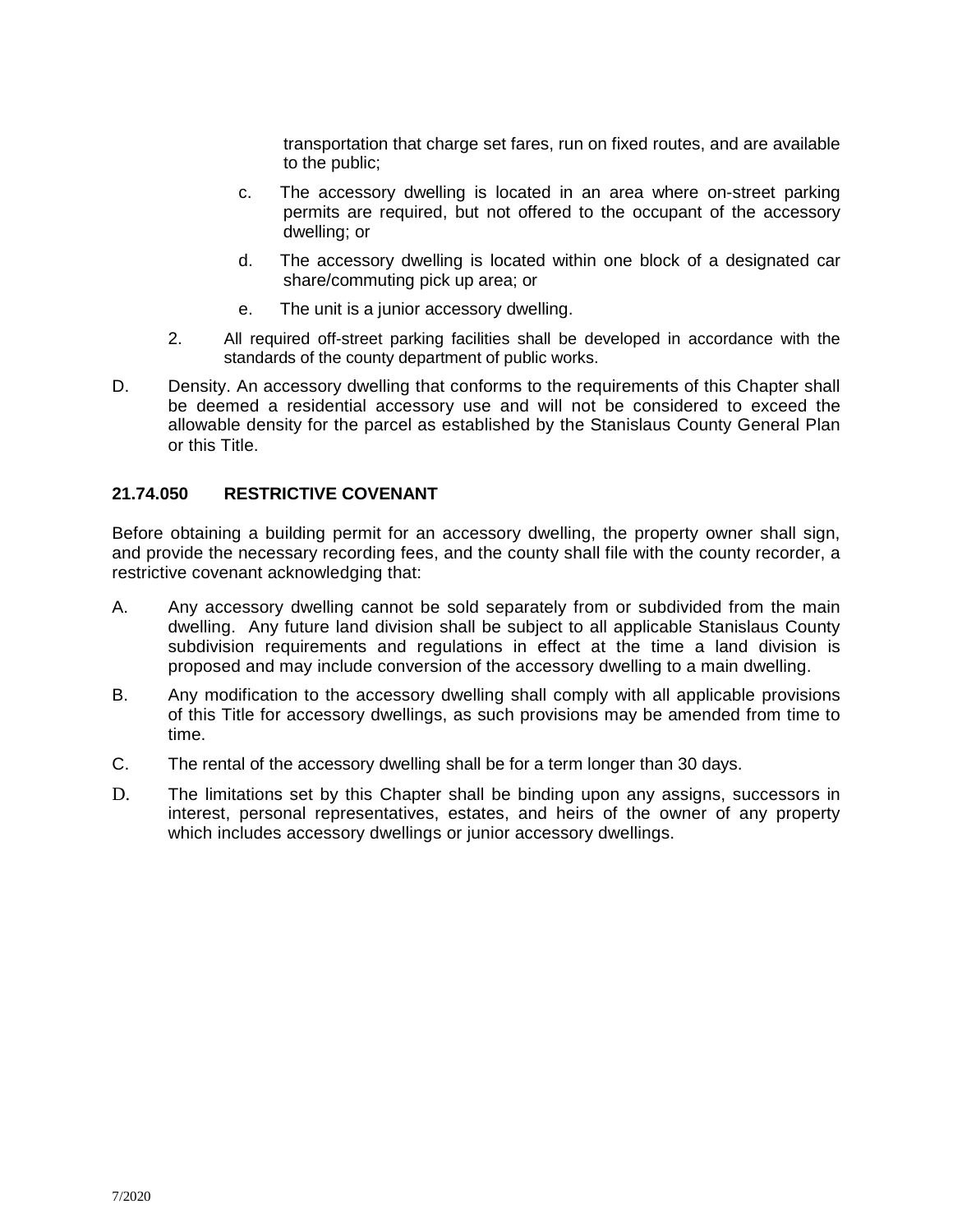## **Summary of Proposed Ordinance Amendments Related to Accessory Dwellings (September 24, 2020)**

*\*Note: Specific amendments consisting of additions are reflected in bold and underlined text and deletions are reflected in strikeout text.*

Amended Section 21.08.040 and 21.08.050 of Chapter 21.08 - GENERAL PROVISIONS as follows:

## **21.08.040 BUILDING SITE AREA - EXISTING LOTS**

When a legally created lot has less than the minimum required area or width as set forth in any of the residential zones contained in this title, or in a precise plan, such lot shall be deemed to have complied with the minimum lot area and width as set forth in any such zone. The lot shall qualify for only one single-family residence and only when the lot is of sufficient area to comply with all requirements for sewage disposal and water supply as determined by the department of environmental resources and that all applicable building setbacks are met. If the substandard lot contains the minimum required lot area for a use in the zone in which such lot is located, and if the width of the lot is not less than fifty feet, then the lot may qualify for such use. (Prior code Section 9-125(c)(1)).

## **21.08.050 BUILDING SITE AREA - SANITARY SEWERS OR PUBLIC WATER NOT AVAILABLE**

Unless the minimum building site area for the various districts is greater, as provided by this title, a minimum area for one single-family dwelling which is not connected to sanitary sewer, but served by a public water supply, or to public sewer and not to public water, shall be twenty thousand square feet. Where there is no connection to either sanitary sewer or public water, the minimum building site for a single-family dwelling shall be not less than one acre or greater if required by the county department of environmental resources. For other uses without sanitary sewers, and/or public water, the minimum building site shall be that established by the board of supervisors or planning commission as a condition to any use or other approval required. The minimum lot size where both sewer and water systems are available shall be six thousand square feet. (Prior code Section 9-125(c)(2)).

Added Section 21.08.110 of Chapter 21.08 – GENERAL PROVISIONS as follows:

## **21.08.110 DWELLINGS - SECOND STORY SCREENING**

**Second story windows or balconies shall be placed to avoid direct views into the windows or rear yards of adjoining parcels already developed with a dwelling located within fifty feet at time of building permit review. Techniques to achieve this may include placing windows or balconies offset from windows on adjoining parcels, using landscape or other screening materials, or by utilizing window orientations or façade treatments which block direct views into the windows or rear yards of adjoining parcels.** 

Added Sections 21.12.175, 21.12.178, and 21.12.212 of Chapter 21.12 – DEFINITIONS as follows:

## **21.12.175 DWELLING, ACCESSORY**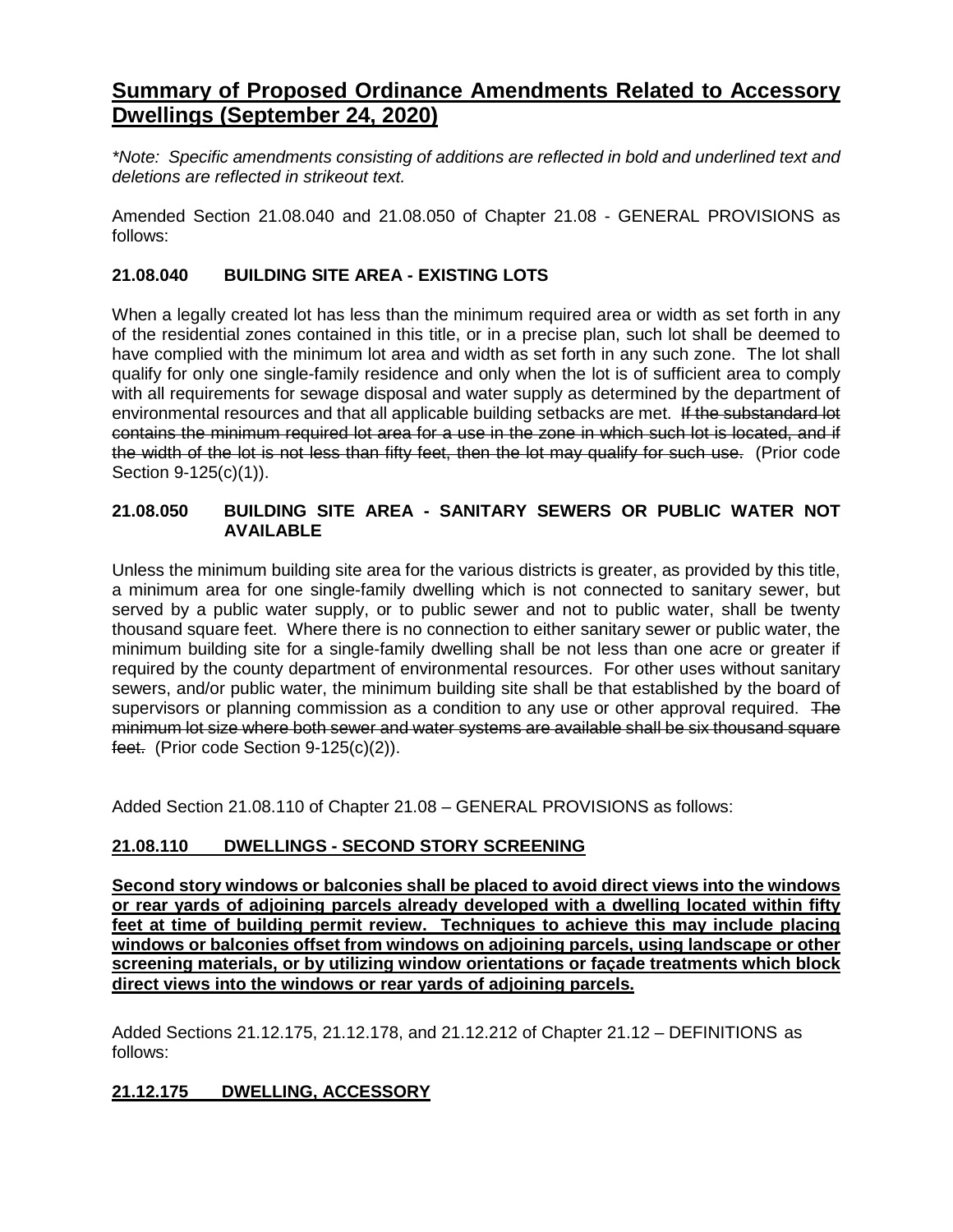**"Accessory dwelling", "ADU", or "Accessory dwelling unit" means a building which provides independent living facilities for one or more persons on the same parcel on**  which one or more dwelling units are located. An accessory dwelling unit (ADU) shall **include independent living, sleeping, eating, cooking, and bathing facilities and may be detached from, within, or attached to a dwelling unit.**

## **21.12.178 DWELLING, JUNIOR ACCESSORY**

**"Junior accessory dwelling", "JADU", or "Junior accessory dwelling unit" means an accessory dwelling (ADU) that is no more than 500 square feet in size and contained entirely within an existing dwelling unit, which includes cooking facilities that provides equal to or greater accommodations as an efficiency kitchen and may include independent bathroom and bathing facilities, or may share bathroom facilities with a dwelling unit.**

## **21.12.212 EFFICIENCY KITCHEN**

**"Efficiency kitchen" means a cooking facility which includes all of the following: a sink with a maximum waste line diameter of 1.5 inches; a cooking facility with appliances that do not require electrical service greater than 120 volts, or natural or propane gas; and a food preparation counter and storage cabinets.**

Amended Section 21.12.270 of Chapter 21.12 – DEFINITIONS as follows:

## **21.12.270 GUESTHOUSE**

"Guesthouse" means living quarters within an accessory building for temporary use by guests of the occupants of the premises. Such quarters shall have no kitchen facilities and shall not be rented or otherwise used as a separate dwelling. (Ord. CS 106 Sec. 1 (part), 1984).

Added Section 21.12.325 of Chapter 21.12 – DEFINITIONS as follows:

## **21.12.325 LIVING SPACE**

**"Living space" means the heated or cooled (conditioned) space within a building utilized for living, sleeping, eating, cooking, or bathing. Square footage of a living space shall be measured from the outside surface of exterior walls and shall not include unconditioned space such as a garage, basement, attic, or utility closet.**

Amended Section 21.12.430 of Chapter 21.12 – DEFINITIONS as follows:

## **21.12.430 MOBILE HOME (MANUFACTURED HOUSING)**

"Mobile home" means a <del>vehicle designed and equipped for human habitation and includes a travel</del> trailer and recreational vehicle **structure that meets the definition of a manufactured home** as defined by **Section 18007** the California Health and Safety Code. The vehicle must bear an insignia of approval issued by the California Department of Housing and Community Development, pursuant to Section 18056 of the Health and Safety Code. (Ord. CS 106 Sec. 1 (part), 1984).

Added Sections 21.12.475 and 21.12.505 of Chapter 21.12 – DEFINITIONS as follows: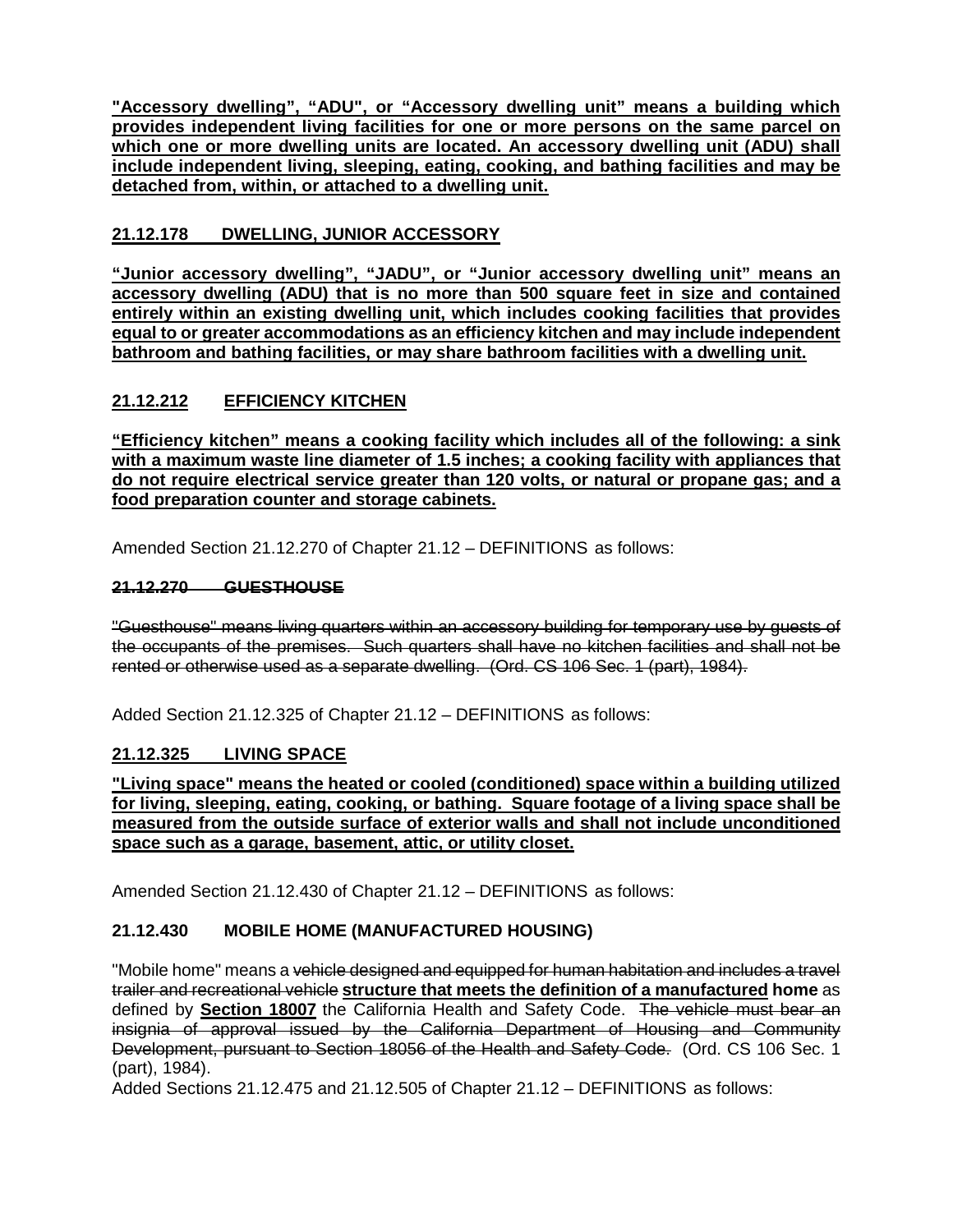## **21.12.475 PARCEL**

#### **"Parcel" means any lot or portion of land which has been legally separated from another parcel or portion of land in accordance with the California Subdivision Map Act.**

## **21.12.505 RECREATIONAL VEHICLE**

### **"Recreational Vehicle" means any vehicle as defined by Section 18010 of the California Health and Safety Code. The use of a recreational vehicles for human habitation shall not be permitted in any zoning district.**

Amended Section 21.12.525 of Chapter 21.12 – DEFINITIONS as follows:

#### **21.12.525 SECOND DWELLING UNIT**

"Second dwelling unit" means an attached or detached residential dwelling unit provides complete independent living facilities for one or more persons. It shall include permanent provisions for living, sleeping, eating, cooking, and sanitation on the same parcel as the single-family dwelling is situated. A second dwelling unit also includes an efficiency unit, as defined in California Health and Safety Code Section 17958.1 and as defined in regulations.

Amended Section 21.20.020, Subsections A, B, C, O, and P of Chapter 21.20 – GENERAL AGRICULTURE DISTRICT (A-2) as follows:

#### **21.20.020 PERMITTED USES**

Uses permitted in the A-2 districts:

- A. All agricultural uses not requiring a staff approval or a use permit pursuant to Sections 21.20.030 and 21.20.040; provided, however, that within areas designated on the land use element of the general plan as urban transition the maintenance of animals shall be limited to the provision of Chapter 21.24 (R-A rural residential zoning regulations) unless approval of additional animals is first obtained from the director of planning and community development;
- B. Single-family dwelling(s) **and accessory dwellings** on parcels meeting the following criteria:
	- 1. Parcels less than 20 acres in size and zoned A-2-3, -5, -10, or -20 One-single family dwelling is permitted on all parcels that meet or exceed the minimum building site area requirements of this chapter.

#### **a. Accessory dwellings as regulated by Chapter 21.74.**

2. Parcels less than 20 acres in size and zoned A-2-40, or -160 - One-single family dwelling is permitted with approval of a Staff Approval Permit in accordance with Section 21.100.050(C) of the Zoning Ordinance.

#### **a. Accessory dwellings as regulated by Chapter 21.74.**

3. Parcels of 20 acres or more in size - Two-single family dwellings may be constructed on a parcel, regardless of the minimum parcel size zoning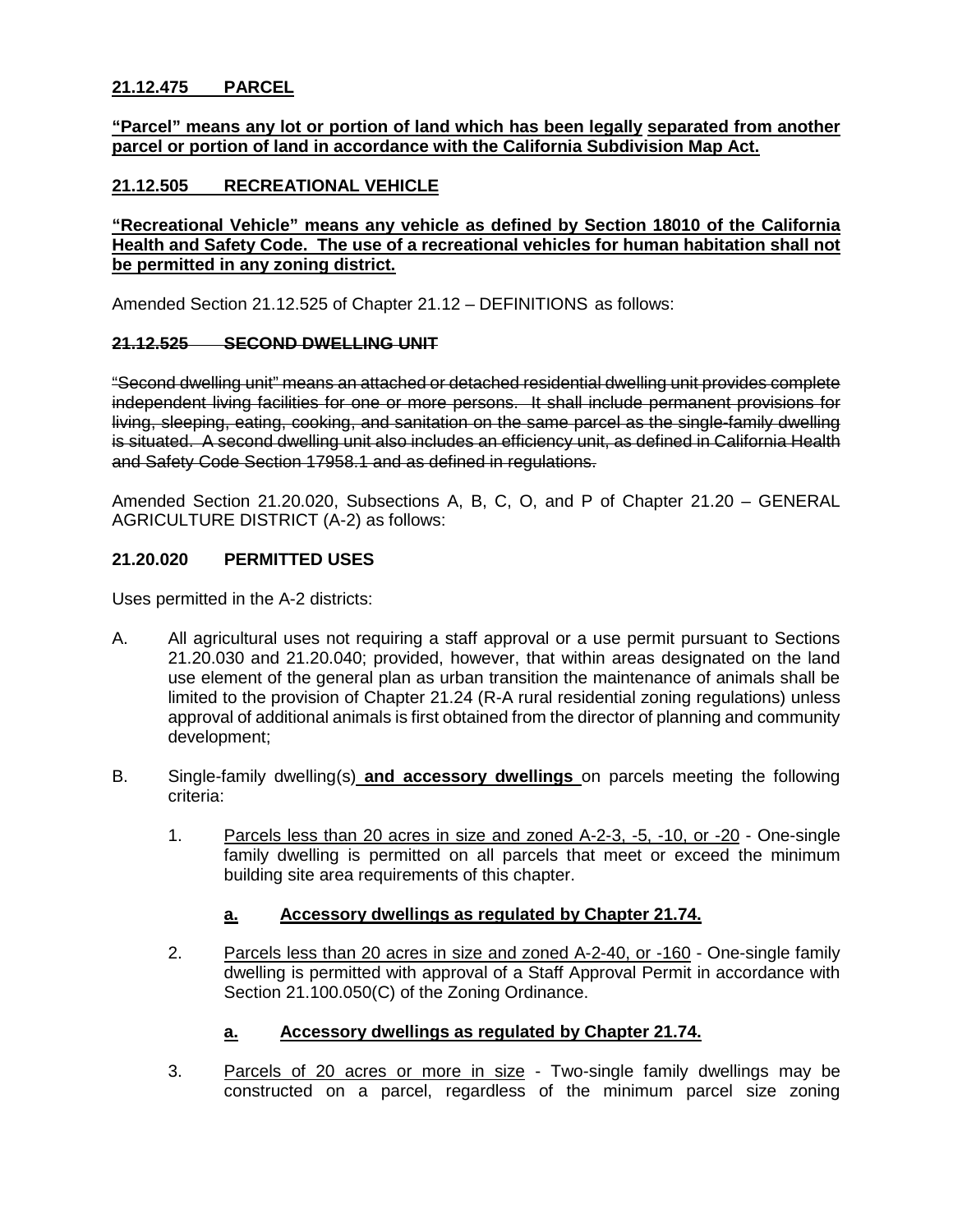requirement. The second dwelling shall be placed to take maximum advantage of existing facilities including utilities and driveways. New driveways may be authorized by the County Public Works Department when it can be shown public safety will not be degraded, now or in the future, based on both existing traffic conditions and future traffic projected in the County General Plan.

a. Any parcel created with a 'no build' restriction shall meet the criteria specified in Section 21.20.050 prior to the construction of any dwelling. Any parcel enrolled in the Williamson Act, and not subject to a 'no build' restriction, shall be in agricultural use prior to the construction of any dwelling. (Ord. CS 1020, Sec. 4, 2007; Ord. CS 741, 2000).

#### b. **Accessory dwellings, as regulated by Chapter 21.74, may be permitted in lieu of the permitted second single-family dwelling.**

C. A mobile home (excluding travel trailers, motor homes or campers) in lieu of any permitted single-family dwelling **as regulated by Chapter 21.72.** in areas designated as agriculture in the land use element of the general plan; provided, that the mobile home is placed on the county assessment roll; and further provided, that any such mobile home is completely skirted;

In areas designated as urban transition in the land use element of the general plan, a mobile home in lieu of a permitted single-family dwelling subject to a determination by the director of planning and community development that it meets the following compatibility criteria.

- 1. Eligibility. A mobile home shall be eligible if it:
	- a. Is to be occupied only for residential purposes.
	- b. Conforms to all of the residential use development standards for singlefamily structures applicable to the particular zone for which the application is made.
	- c. Is certified under the National Manufactured Home Construction and Safety Act of 1974, and has been constructed after June 5, 1976.
	- d. Is attached to a permanent foundation system approved by the building inspection department of the county.

2. Compatibility. A mobile home shall be compatible if:

- a. It is covered with an exterior material commonly found in new conventionally built residential structures within three hundred feet of the proposed site.
- b. The exterior covering material extends to the ground. If a solid concrete or masonry perimeter foundation is used, the exterior covering material need not extend below the top of the foundation. Alternative skirting materials commonly found on conventionally built residential structures will be considered compatible.
- c. The roofing material is similar to materials commonly found on conventionally built residential structures within three hundred feet of the proposed site.
- O. S**tate licensed s**mall **and large** family day care homes for eight or fewer persons.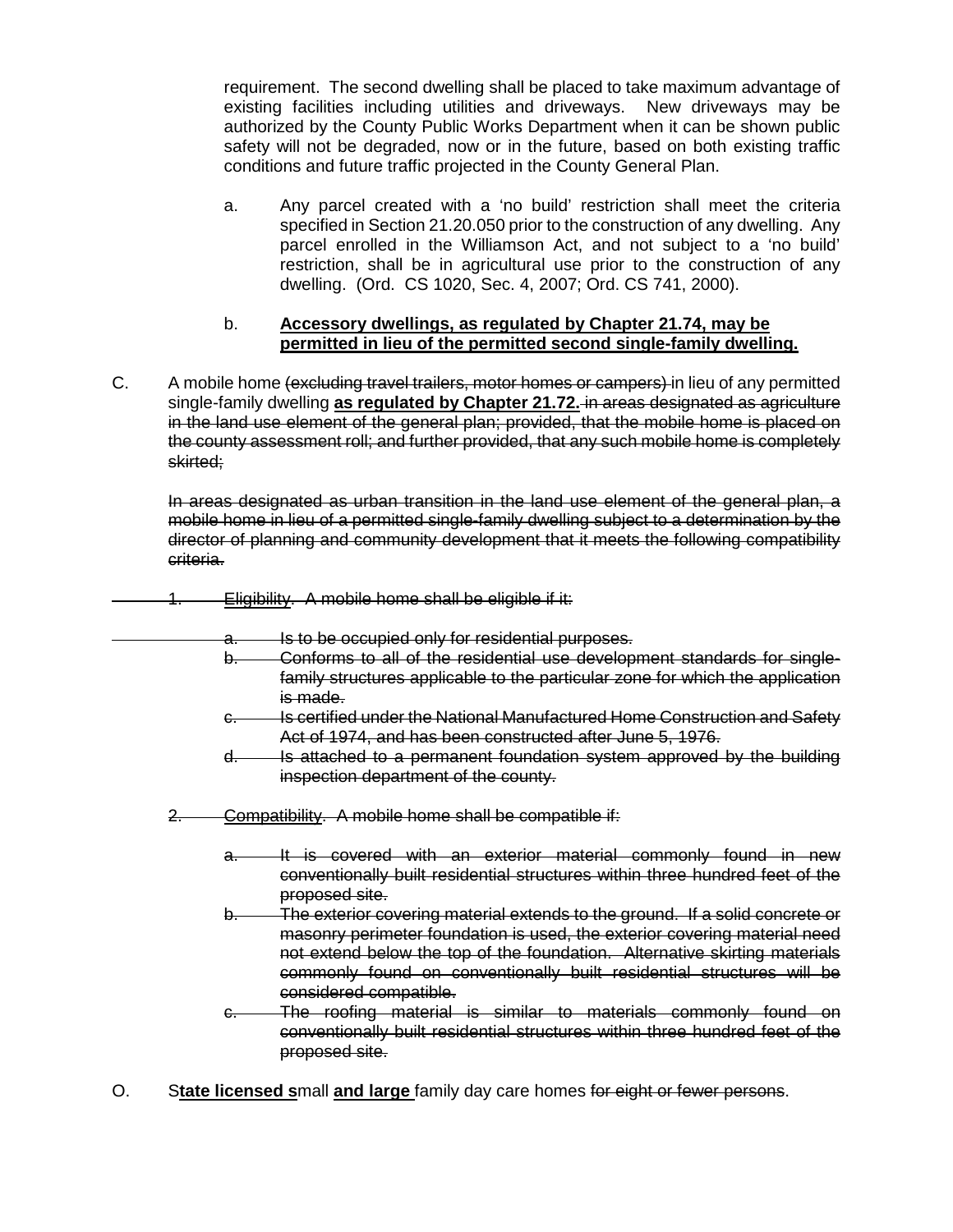- P. Large family day care homes for seven through fourteen persons when the following criteria are met:
	- 1. One off-street parking space shall be provided for each employee plus two spaces;
	- 2. The two additional parking spaces shall be located so that vehicles will head-in and head-out and not use the public road for maneuvering, loading, or unloading;
	- 3. There shall be no other day care facilities for more than eight persons within three hundred feet of the exterior boundary of the property.

Amended Section 21.24.020, Subsections J, M, N, and Q of Chapter 21.24 – RURAL RESIDENTIAL DISTRICT (R-A) as follows:

#### **21.24.020 PERMITTED USES**

- J. A mobile home in lieu of any permitted single-family dwelling **as regulated by Chapter 21.72;** subject to a determination by the director of planning and community development that it meets the following compatibility criteria.
	- 1. Eligibility. A mobile home shall be eligible if it:
		- **a. Is to be occupied only for residential purposes,**
		- b. Conforms to all of the residential use development standards for singlefamily structures applicable to the particular zone for which the application is made,
		- c. Is certified under the National Manufactured Home Construction and Safety Act of 1974, and has been constructed after June 5, 1976,
		- d. Is attached to a permanent foundation system approved by the building inspection department of the county.
	- 2. Compatibility. A mobile home shall be compatible if:
		- a. It is covered with an exterior material commonly found in new conventionally built residential structures within three hundred feet of the proposed site.
		- b. The exterior covering material extends to the ground. If a solid concrete or masonry perimeter foundation is used, the exterior covering material need not extend below the top of the foundation. Alternative skirting materials commonly found on conventionally built residential structures will be considered compatible.
		- c. The roofing material is similar to materials commonly found on conventionally built residential structures within three hundred feet of the proposed site.
		- d. The roof has eave and gable overhangs of not less than one foot measured from the vertical side of the mobile home;
- M. S**tate licensed s**mall **and large** family day care homes for eight or fewer persons;
- N. Large family day care homes for seven through fourteen persons when the following criteria are met: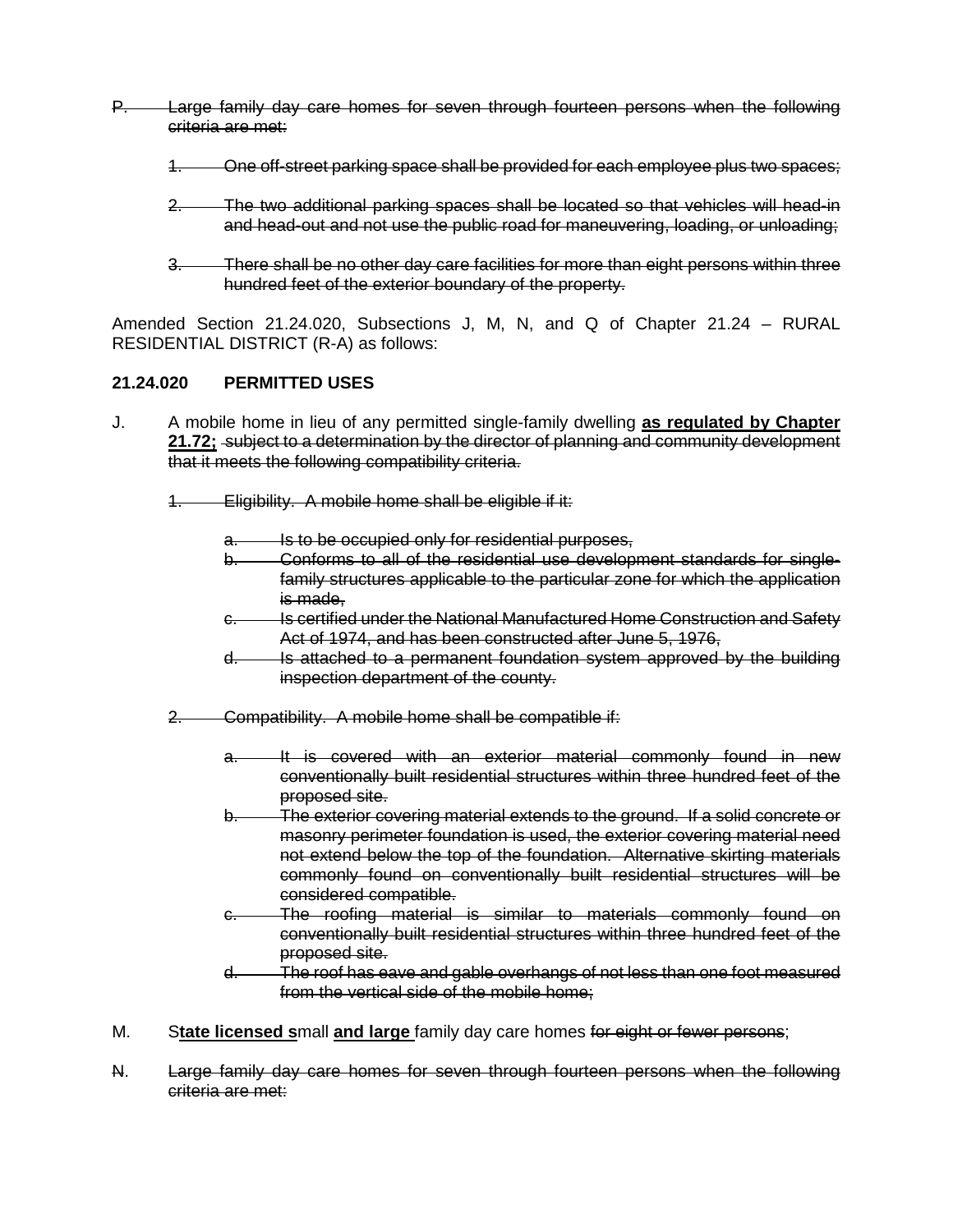- 1. One off-street parking space shall be provided for each employee plus two spaces;
- 2. The two additional parking spaces shall be located so that vehicles will head-in and head-out and not use the pubic road for maneuvering, loading, or unloading;
- 3. There shall be no other day care facilities for more than eight persons within three hundred feet of the exterior boundary of the property.
- Q. **Accessory Dwellings as regulated by Chapter 21.74;**A second dwelling unit may be permitted provided the following criteria are met:
	- The lot contains an existing single-family dwelling.
	- 2. The second dwelling unit shall not be sold independently of the existing singlefamily dwelling.
	- 3. The second dwelling unit is either attached to the existing dwelling, located within the existing dwelling, or detached from the existing dwelling and located on the same lot as the existing dwelling.
	- The increased floor area of an attached second dwelling unit to be newly constructed shall not exceed 30 percent of the existing living area.
	- 5. The total floor area of a detached second dwelling unit shall not exceed 1,200 square feet. On parcels of one acre or more the 1,200 square foot limit will not apply.
	- 6. The second dwelling unit shall meet all other requirements of this title with respect to yard requirements, lot coverage, off-street parking, etc., but only one additional off-street parking space shall be required for a one-bedroom unit. Detached units with more than one bedroom shall require two off-street parking spaces.
	- 7. The lot on which the second dwelling unit is to be located meets the minimum building site area requirements of this chapter.
	- 8. The existing dwelling shall be occupied by the property owner at the time of application and one of the dwellings shall continue to be occupied by the property owner.

Amended Section 21.24.030, Subsections G and I of Chapter 21.24 – RURAL RESIDENTIAL DISTRICT (R-A) as follows:

#### **21.24.030 USES REQUIRING USE PERMIT**

- G. One guesthouse;
- Family day care centers for more than twelve persons or for seven through twelve persons where the criteria listed in Section 21.24.020N are not met.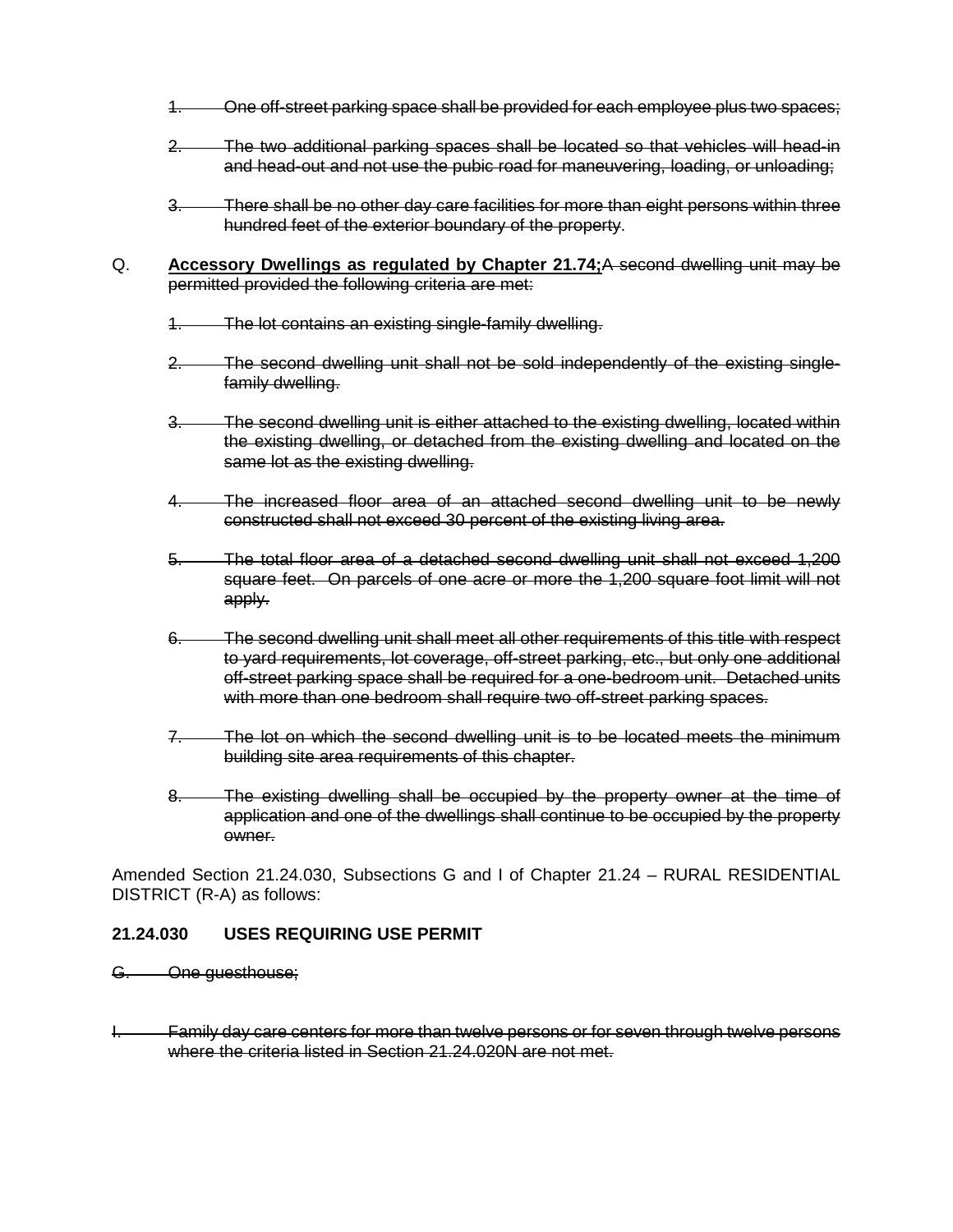Amended Section 21.28.020, Subsections I, J, K, and M of Chapter 21.28 – SINGLE-FAMILY RESIDENTIAL DISTRICT (R-1) as follows:

## **21.28.020 PERMITTED USES**

- I. A mobile home in lieu of any permitted single-family dwelling **as regulated by Chapter 21.72;**subject to a determination by the director of planning and community development that it meets the following compatibility criteria.
	- 1. Eligibility. A mobile home shall be eligible if it:
		- a. Is to be occupied only for residential purposes,
		- b. Conforms to all of the residential use development standards for singlefamily structures applicable to the particular zone for which the application is made,
		- c. Is certified under the National Manufactured Home Construction and Safety Act of 1974, and has been constructed after June 5, 1976,
		- d. Is attached to a permanent foundation system approved by the building inspection department of the county.
	- 2. Compatibility. A mobile home shall be compatible if:
		- a. It is covered with an exterior material commonly found in new conventionally built residential structures within three hundred feet of the proposed site,
		- b. The exterior covering material extends to the ground. If a solid concrete or masonry perimeter foundation is used, the exterior covering material need not extend below the top of the foundation. Alternative skirting materials commonly found on conventionally built residential structures will be considered compatible,
		- c. The roofing material is similar to materials commonly found on conventionally built residential structures within three hundred feet of the proposed site,
		- d. The roof has eave and gable overhangs of not less than one foot measured from the vertical side of the mobile home;
- J. S**tate licensed s**mall **and large** family day care homes for eight or fewer persons;
- K. Large family day care homes for seven through fourteen persons. when the following criteria are met:
	- 1. One off-street parking space shall be provided for each employee plus two spaces,
	- 2. The two additional parking spaces shall be located so that vehicles will head-in and head-out and not use the public road for maneuvering, loading or unloading,
	- 3. There shall be no other day care facilities for more than eight persons within three hundred feet of the exterior boundary of the property.
- M. **Accessory Dwellings as regulated by Chapter 21.74;** A second dwelling unit may be permitted provided the following criteria are met: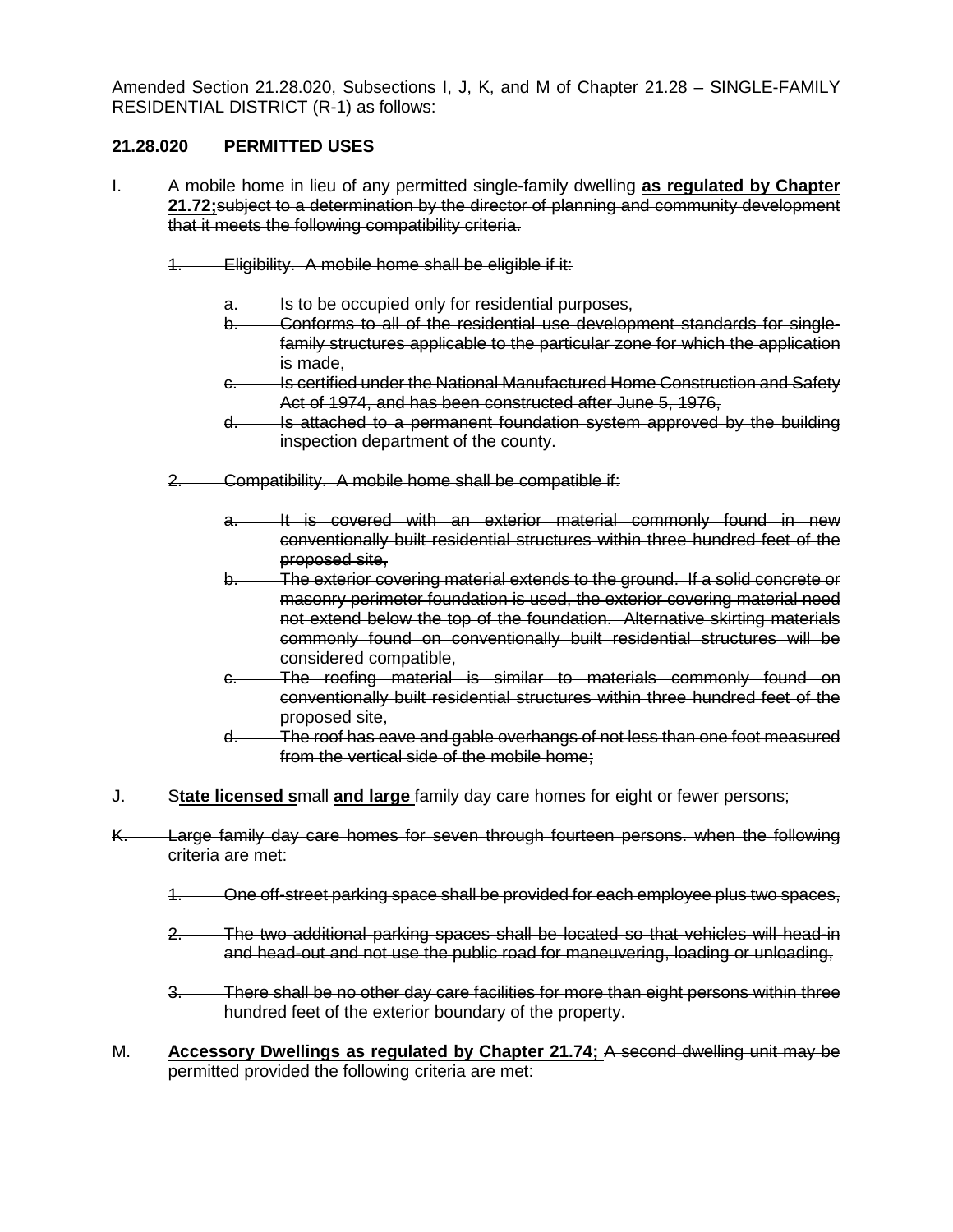- 1. The lot contains an existing single-family dwelling.
- 2. The second dwelling unit shall not be sold independently of the existing singlefamily dwelling.
- 3. The second dwelling unit is either attached to the existing dwelling, located within the existing dwelling, or detached from the existing dwelling and located on the same lot as the existing dwelling.
- 4. The increased floor area of an attached second dwelling unit to be newly constructed shall not exceed 30 percent of the existing living area.
- 5. The total floor area of a detached second dwelling unit shall not exceed 1,200 square feet. On parcels of one acre or more the 1,200 square foot limit will not apply.
- 6. The second dwelling unit shall meet all other requirements of this title with respect to yard requirements, lot coverage, off-street parking, etc., but only one additional off-street parking space shall be required for a one-bedroom unit. Detached units with more than one bedroom shall require two off-street parking spaces.
- 7. The lot on which the second dwelling unit is to be located meets the minimum building site area requirements of this chapter.
- 8. The existing dwelling shall be occupied by the property owner at the time of application and one of the dwellings shall continue to be occupied by the property owner.

Amended Section 21.28.030, Subsections B and D of Chapter 21.28 – SINGLE-FAMILY RESIDENTIAL DISTRICT (R-1) as follows:

## **21.28.030 USES REQUIRING USE PERMIT**

- B. One guesthouse;
- D. Family day care centers for more than twelve persons or for seven to twelve persons where the criteria listed in Section 21.28.020K are not met. (Ord. CS 106, Sec. 4 (part), 1984).

Amended Section 21.32.020, Subsections J, K, and L of Chapter 21.32 – MEDIUM DENSITY RESIDENTIAL DISTRICT (R-2) as follows:

#### **21.32.020 PERMITTED USES**

- J. A mobile home in lieu of any permitted single-family dwelling **as regulated by Chapter 21.72;** subject to a determination by the director of planning and community development that it meets the following compatibility criteria.
	- 1. Eligibility. A mobile home shall be eligible if it:
		- a. Is to be occupied only for residential purposes,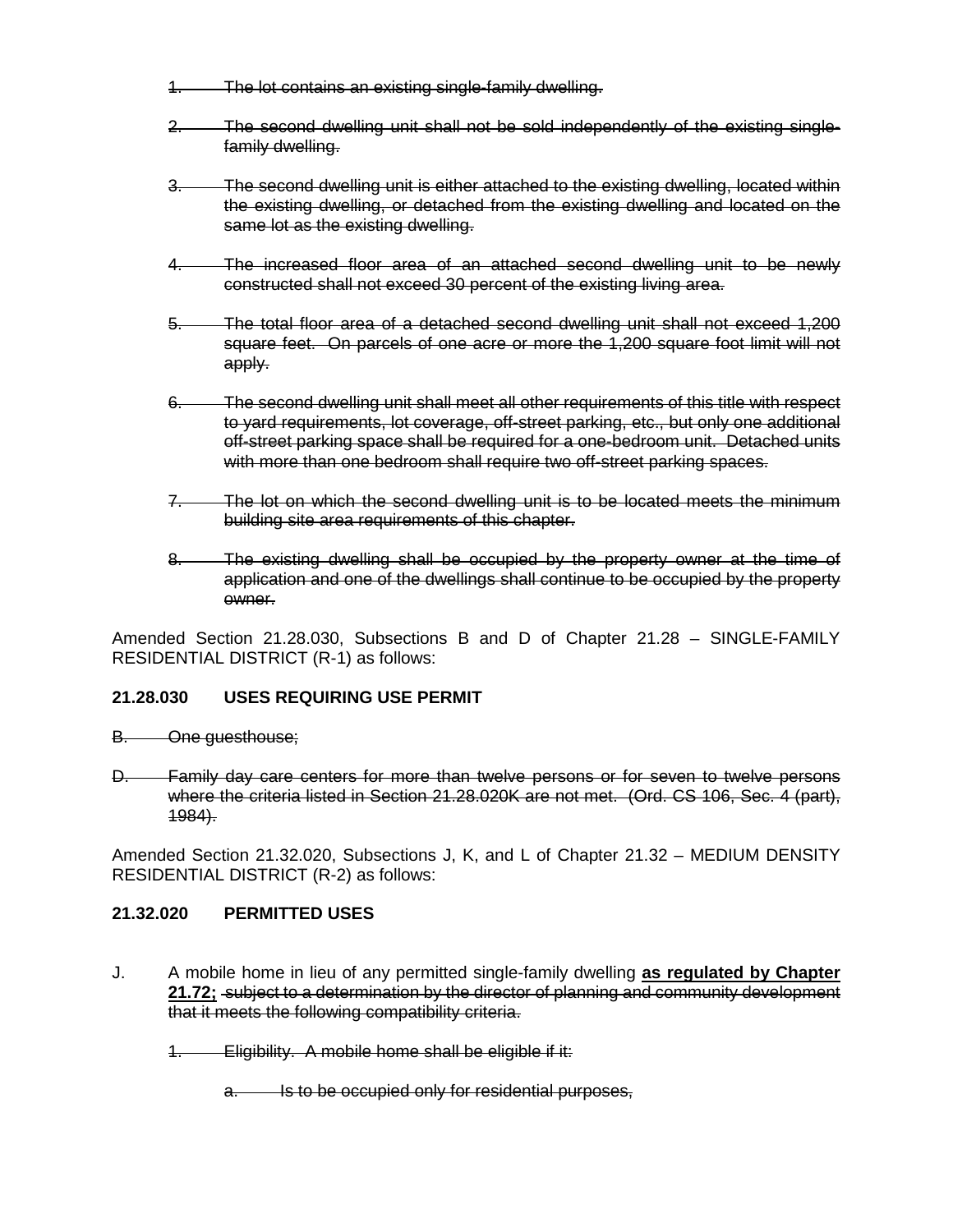- b. Conforms to all of the residential use development standards for singlefamily structures applicable to the particular zone for which the application is made,
- c. Is certified under the National Manufactured Home Construction and Safety Act of 1974, and has been constructed after June 5, 1976,
- d. Is attached to a permanent foundation system approved by the building inspection department of the county.
- 2. Compatibility. A mobile home shall be compatible if:
	- a. It is covered with an exterior material commonly found in new conventionally built residential structures within three hundred feet of the proposed site,
	- b. The exterior covering material extends to the ground. If a solid concrete or masonry perimeter foundation is used, the exterior covering material need not extend below the top of the foundation. Alternative skirting materials commonly found on conventionally built residential structures will be considered compatible,
	- c. The roofing material is similar to materials commonly found on conventionally built residential structures within three hundred feet of the proposed site,
	- d. The roof has eave and gable overhangs of not less than one foot measured from the vertical side of the mobile home;
- K. S**tate licensed s**mall **and large** family day care homes for eight or fewer persons;

## **L. Accessory Dwellings as regulated by Chapter 21.74;**

- L. Large family day care homes for seven through fourteen persons when the following criteria are met:
	- 1. One off-street parking space shall be provided for each employee plus two spaces;
	- 2. The two additional parking spaces shall be located so that vehicles will head-in and head-out and not use the public road for maneuvering, loading or unloading;
	- 3. There shall be no other day care facilities for more than fourteen persons within three hundred feet of the exterior boundary of the property.

Amended Section 21.32.030, Subsection D of Chapter 21.32 – MEDIUM DENSITY RESIDENTIAL DISTRICT (R-2) as follows:

#### **21.32.030 USES REQUIRING USE PERMIT**

D. Family day care centers for more than twelve persons or for seven to twelve persons where the criteria listed in Sec. 21.32.020L are not met. (Ord. CS 106, Sec. 5 (part), 1984).

Amended Section 21.36.020, Subsections E, K, and M of Chapter 21.36 – MULTIPLE-FAMILY RESIDENTIAL DISTRICT (R-3) as follows: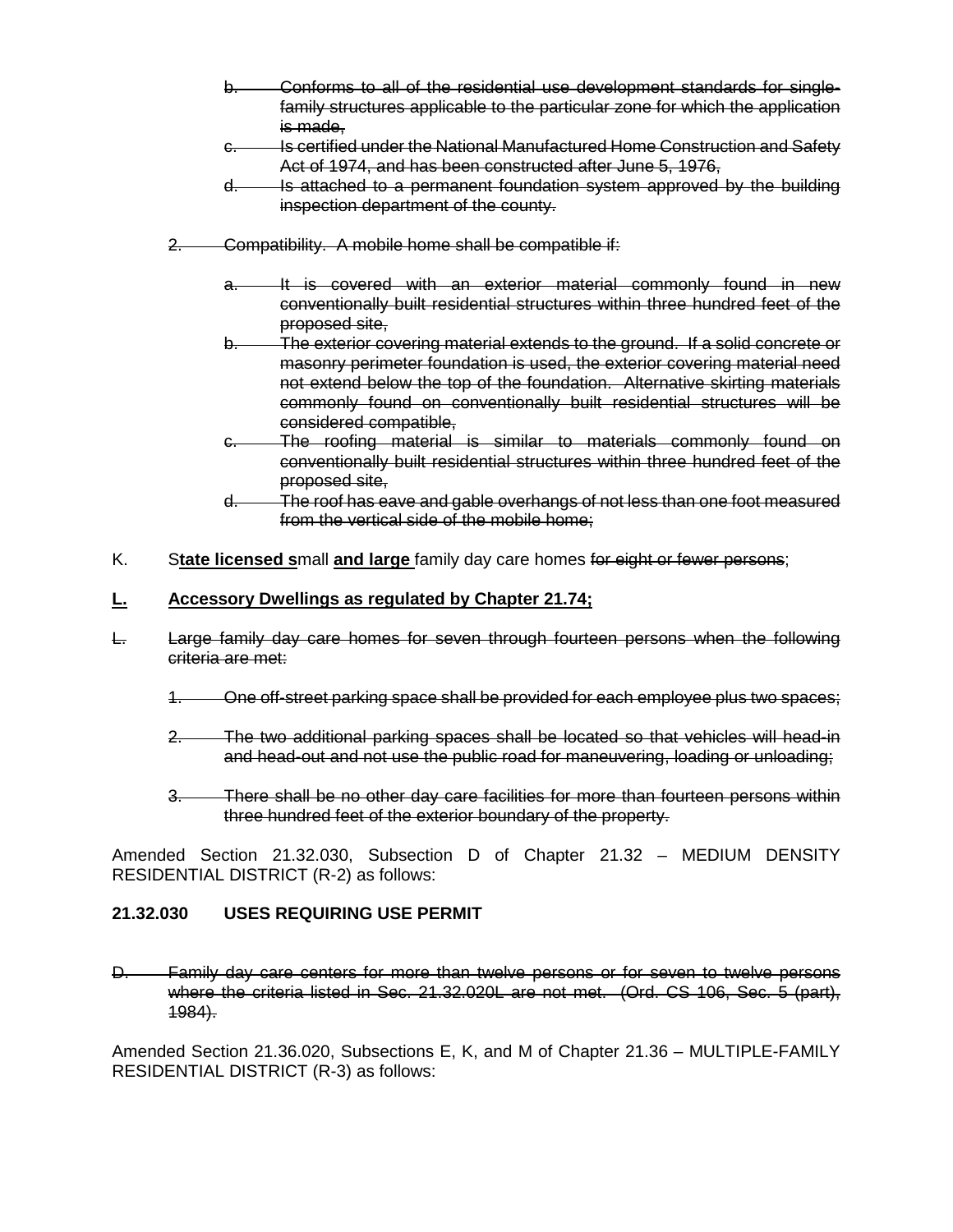#### **21.36.020 PERMITTED USES**

- E. **State licensed small and large family day care homes,** D**d**ay care centers and schools offering general academic instruction equivalent to the standards prescribed by the State Board of Education, and seminaries;
- K. A mobile home in lieu of a permitted single-family dwelling **as regulated by Chapter 21.72;** subject to a determination by the director of planning and community development that it meets the following compatibility criteria:
	- 1. Eligibility. A mobile home shall be eligible if it:
		- Is to be occupied only for residential purposes,
		- b. Conforms to all of the residential use development standards for singlefamily structures applicable to the particular zone for which the application is made,
		- c. Is certified under the National Manufactured Home Construction and Safety Act of 1974, and has been constructed after June 5, 1976,
		- d. Is attached to a permanent foundation system approved by the building inspection department of the county.
	- 2. Compatibility. A mobile home shall be compatible if:
		- a. It is covered with an exterior material commonly found in new conventionally built residential structures within three hundred feet of the proposed site,
		- b. The exterior covering material extends to the ground. If a solid concrete or masonry perimeter foundation is used, the exterior covering material need not extend below the top of the foundation. Alternative skirting materials commonly found on conventionally built residential structures will be considered compatible,
		- c. The roofing material is similar to materials commonly found on conventionally built residential structures within three hundred feet of the proposed site,
		- d. The roof has eave and gable overhangs of not less than one foot measured from the vertical side of the mobile home;

## **M. Accessory Dwellings as regulated by Chapter 21.74.**

Amended Section 21.72.020, Subsections A, B, and F of Chapter 21.72 – MOBILE HOMES as follows:

## **21.72.020 DISTRICT REGULATIONS**

In addition to a **A** mobile home in lieu of a**ny permitted** single-family dwelling on a foundation as listed in the various zoning districts, mobile homes shall be permitted **subject to the** as follow**ing**s Mobile homes shall be permitted as follows:

A. On parcels of any size located in an A-2 district designated as agriculture on the land use element of the general plan in lieu of a single-family dwelling, subject to the following standards and conditions: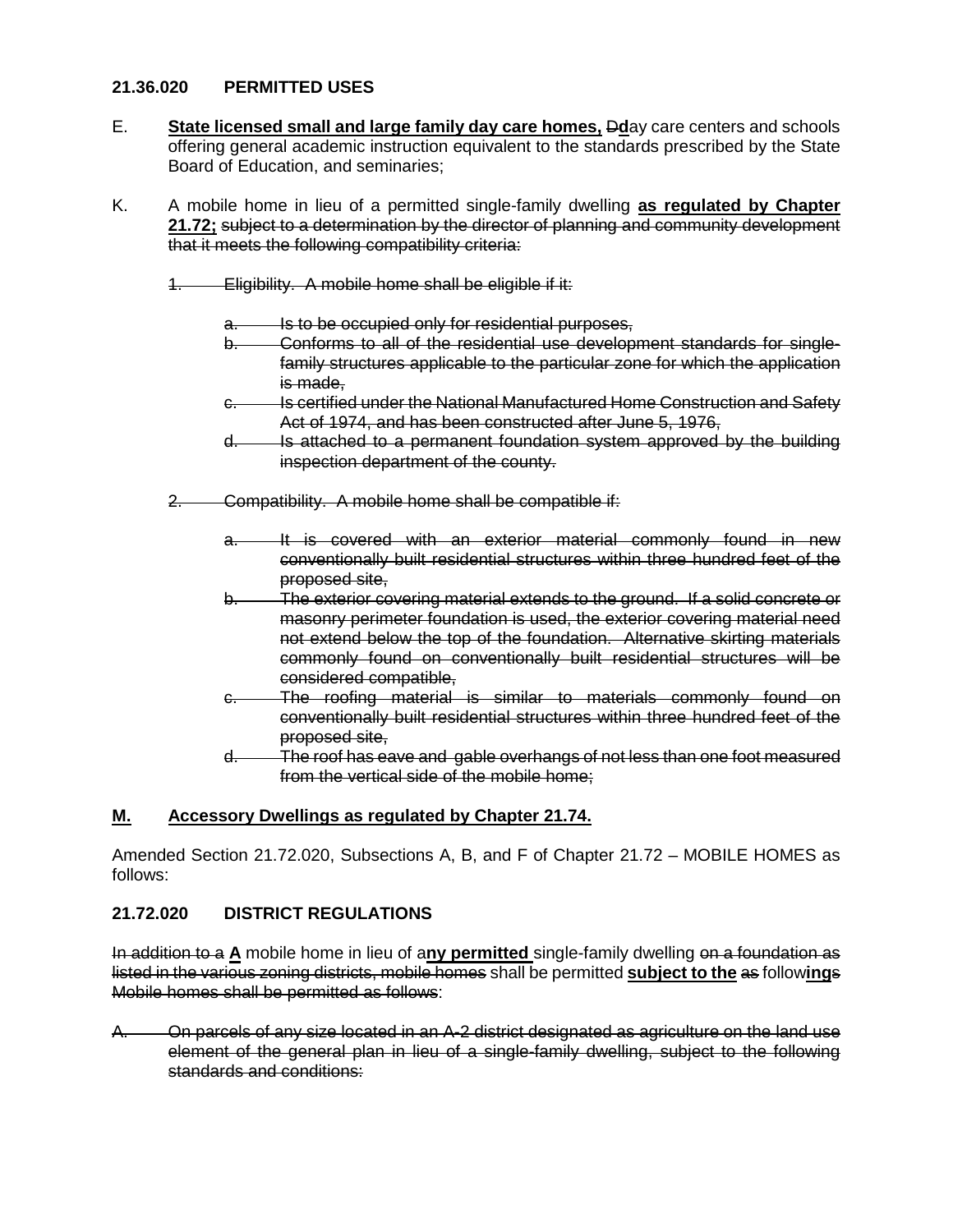- 1. No mobile home shall be located on any parcel without first obtaining all required permits from the Public Works Department - Development Services/Building Inspection Division.
- 2. No mobile homes or mobile home site approved pursuant to this subsection shall be rented or leased independent of the total parcel or property.
- 3. All mobile homes shall be placed on the county assessment roll.
- 4. All mobile homes shall be completely skirted.

**A. In any zoning district, except the Historical Site District, the mobile home shall meet the following eligibility and compatibility criteria:**

- **1. Eligibility. A mobile home shall be eligible if it:**
	- **a. Is to be occupied only for residential purposes.**
	- **b. Conforms to all of the residential use development standards for single family structures applicable to the particular zoning of the lot on which it is being placed.**
	- **c. Was constructed within twenty years of the date the building permit application placement of the mobile home was submitted.**
	- **d. Is attached to a permanent foundation system approved by the county's Chief Building Official.**
	- **e. Is placed on the county assessment roll.**
- **2. Compatibility. A mobile home shall be compatible if:**
	- **a. It is covered with material commonly found in new conventionally built residential structures within three hundred feet of the lot on which the mobile home is being placed.**
	- **b. The exterior covering material extends to the ground. If a solid concrete or masonry perimeter foundation is used, the exterior covering material need not extend below the top of the foundation. Alternative skirting materials commonly found on conventionally built residential structures will be considered compatible.**
	- **c. The roofing material shall be similar to materials commonly found on conventionally built residential structures within three hundred feet of the lot on which the mobile home is being placed.**
	- **d. The roof of the mobile home shall have eave and gable overhangs as follows:**
		- **i. Not less than one foot measured from the vertical side of the mobile home; or**
		- **ii. Consistent to those of an existing dwelling located on the same lot.**
- **B. A mobile home approved prior to [insert effective date of OA] for the care of ill, infirm, or aged members of family may be converted to an accessory dwelling in accordance with Chapter 21.74 of this Title or maintained under a temporary permit subject to the following:**
	- a. **If converted to an accessory dwelling, a building permit shall be obtained and finaled and all applicable fees shall be paid to convert the temporary mobile home to a permanent status.**
	- b. **If maintained under a temporary permit, the permit shall be subject to a renewal every five years and the permit shall not be transferrable to a new property owner and/or family member. In order to renew the permit, the property owner shall attest to the continued need for the mobile home for**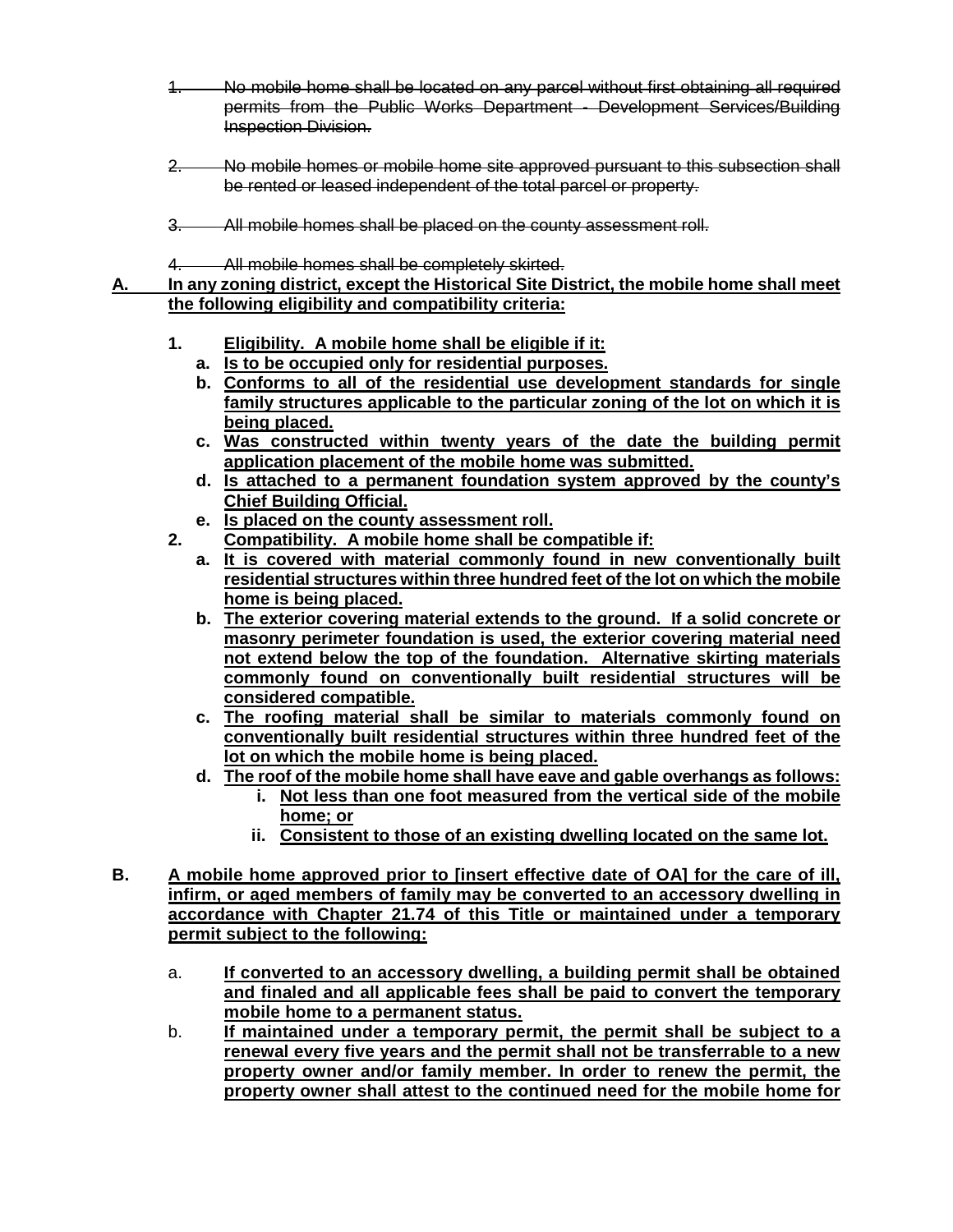#### **the original purpose as the permit was issued.**

- B. On property located in an R-A or A-2 zoning district on property of one acre or greater in area when necessary to provide supplemental housing for care of ill, infirm or aged members of the family who must have assistance with normal daily activities, where no other housing is available, provided that existing facilities for domestic water supply and sewage disposal are adequate or can be upgraded to support the mobile home as well as any existing family dwellings subject to the following standards and conditions:
	- 1. Approval of an accessory mobile home permit by the director of planning and community development. Application shall be made by completing forms provided by the department of planning and community development and payment of an application fee. The property owner may renew the permit each year by the reaffirmation of the need to provide care and payment of a renewal fee. The application shall include verification from a physician describing the family member's physical condition and need to have family nearby to assist with normal daily activities.
	- 2. The mobile home shall be accessory to and located so that approved connections can be made to sanitary facilities of the occupied single-family dwelling and so that care can easily be provided. The location of the proposed mobile home shall not be detrimental to surrounding properties and shall be located within 150 feet of the occupied single-family dwelling and shall not be located in the front yard of the residence.
	- 3. Not more than one such mobile home shall be permitted on any one parcel or contiguous parcels. Additional mobile homes may be permitted subject to obtaining a use permit.
	- Neither the mobile home nor the single-family home to which it is accessory shall be rented or leased.
	- 5. Accessory mobile home permits approved under this chapter shall become invalid and the mobile home immediately removed if:
		- a. The parcel or any portion of the parcel or contiguous parcels is annexed to a city or sold, leased or rented;
		- b. The parcels, mobile home or installation of mobile home and accessory structures violates any county ordinance;
		- c. The mobile home is no longer occupied by the person for whom approval was granted.
- F. The storage of a mobile home (excluding travel trailer, camper, motor home, or recreation vehicle) at a residence is permitted when not used for residential purposes; provided, that the vehicle shall be adequately screened from view from a public roadway or thoroughfare. Such storage is permitted only on property where a mobile home is allowed outright, as a principal use or where an accessory mobile home permit has been issued. This shall not prohibit the storage of any travel trailer, camper, motor home or recreational vehicle.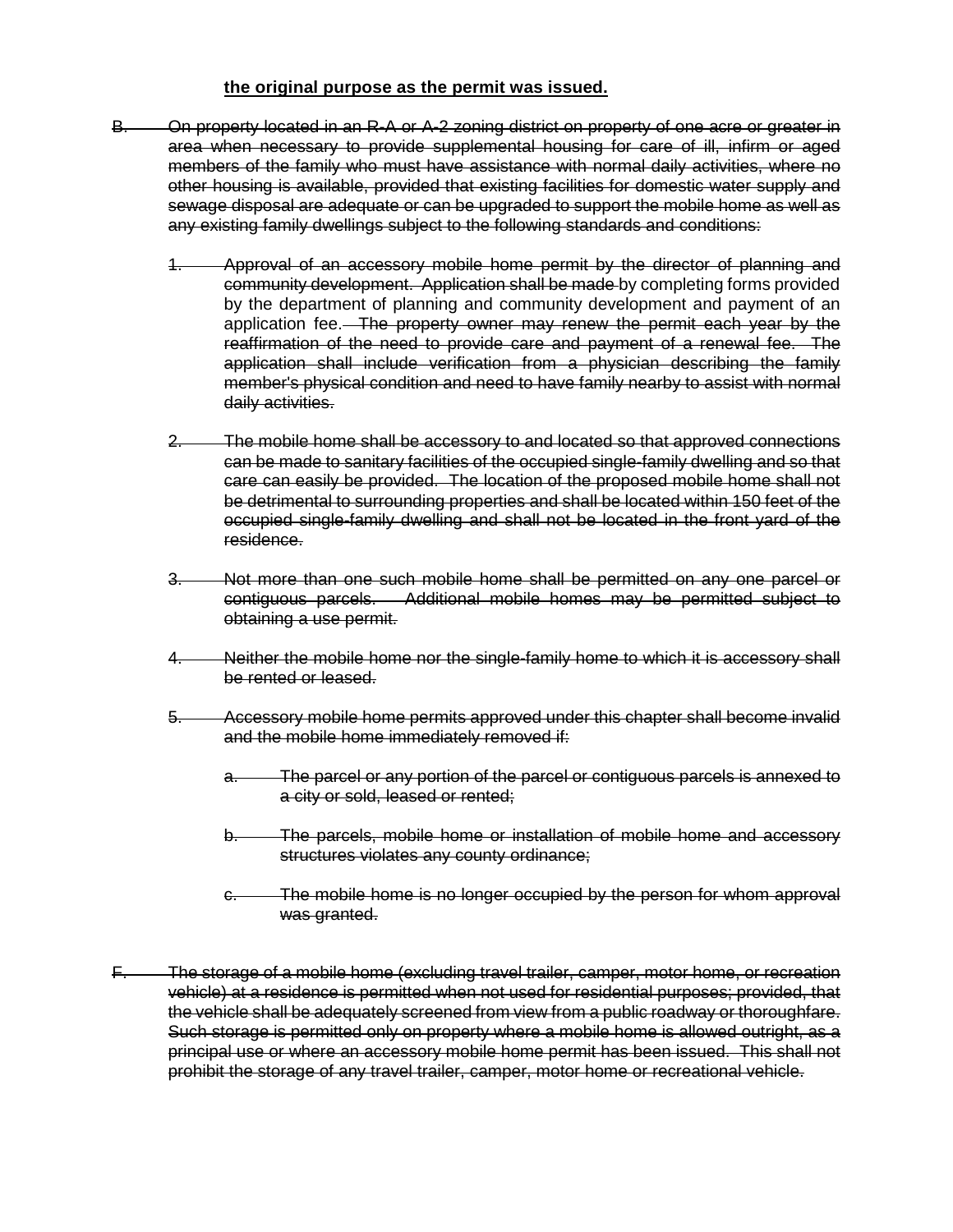## **CHAPTER 21.08**

## **GENERAL PROVISIONS**

#### **SECTIONS:**

| 21.08.010 | <b>GENERAL PROVISIONS</b>                                       |
|-----------|-----------------------------------------------------------------|
| 21.08.020 | <b>USES</b>                                                     |
| 21.08.030 | <b>HEIGHT LIMITS</b>                                            |
| 21.08.040 | <b>BUILDING SITE AREA - EXISTING LOTS</b>                       |
| 21.08.050 | <b>BUILDING SITE AREA - SANITARY SEWERS OR PUBLIC WATER NOT</b> |
|           | <b>AVAILABLE</b>                                                |
| 21.08.060 | <b>YARDS</b>                                                    |
| 21.08.065 | <b>SWIMMING POOLS</b>                                           |
| 21.08.070 | <b>SIGNS</b>                                                    |
| 21.08.075 | <b>MONUMENTS</b>                                                |
| 21.08.080 | <b>DENSITY BONUS FOR AFFORDABLE HOUSING - Deleted effective</b> |
|           | January 14, 2016 (Ord. CS 1169 Sec. 1, 2015)                    |
| 21.08.090 | DEVELOPMENT REQUEST - CITY APPROVAL REQUIRED WHEN               |
| 21.08.100 | <b>NUISANCE</b>                                                 |
| 21.08.110 | <b>DWELLINGS - SECOND STORY SCREENING</b>                       |

#### **21.08.010 GENERAL PROVISIONS**

The regulations specified in this title shall be subject to the general provisions and exceptions set forth in this chapter. (Prior code Section 9-125 (part)).

#### **21.08.020 USES**

- A. Accessory uses and buildings appurtenant to a permitted use shall be allowed only when constructed concurrent with or subsequent to the main buildings.
- B. Wrecking yards, junkyards, surplus yards, auto dismantling yards and secondhand stores, where merchandise is displayed or stored outside an enclosed building, shall be enclosed within a solid fence of uniform texture of not less than six feet in height. Not more than six rebuildable automobiles, identified as offered for sale as used automobiles, may be displayed outside the fenced area or building at any one time, regardless of the number of businesses being conducted independently at the location.

If any vehicle is so displayed for a period of thirty days and it shall not have been sold during that time, it shall not be considered to be a rebuildable automobile and it must thereafter be stored within the fenced enclosure.

1. No material shall be stored or piled so as to extend higher than fence height at any point nearer than six feet from the fence. Beginning at a line parallel to the fence and six feet within it, material may be piled an additional one foot in height for each additional two feet in distance from the fence.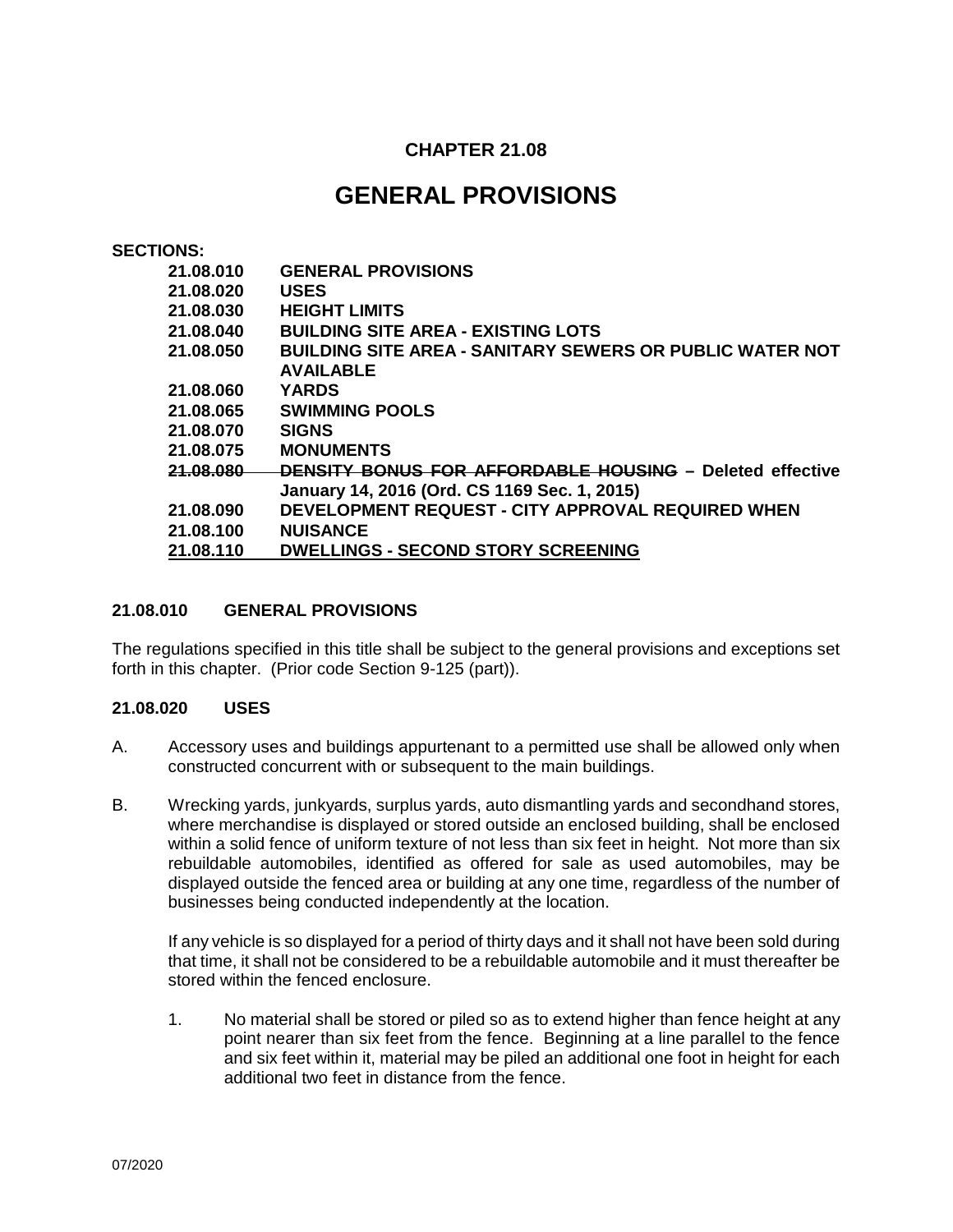#### **21.08.020** Uses

- 2. Where vehicles not suitable for resale are stored or held for wrecking or dismantling, one may be stacked or piled on top of another at the fence to a two-car maximum limit, even though the top of the second vehicle may extend higher than six feet; provided, that vehicles so stacked at the fence cannot be other than passenger vehicles. The term passenger vehicle shall not include trucks, buses, pickups, vans, carryalls, or any other vehicles the primary intended use of which was for other than transportation of persons.
- C. For purposes of this title, facilities for public utilities include, but are not limited to, electrical substations, communication equipment buildings and towers, service yards, gas regulator stations, meter lots, pumping stations which are accessory to existing gas or oil pipelines, and water wells; and such uses are permitted in A-2 and all R districts; provided, that such use is demonstrated in connection with the approval of a use permit, to be properly located without detriment to or in conflict with the agricultural or residential usage of property so zoned within the vicinity. Public utility transmission and distribution lines, both overhead and underground, are permitted in all districts without limitation as to height, but metal transmission towers are subject to all yard requirements as other structures. However, routes of proposed electrical transmission lines (including height, and placement of towers), shall be submitted to the planning commission for review and recommendation prior to the acquisition of rights-of-way therefore, when such lines are not within a public street or highway. (Prior code Section 9-125(a)).
- D. Commercial Cannabis Activities as authorized by this Title and Chapter 6.78 of the Stanislaus County Code shall be located and operated in compliance with all the requirements of Chapter 6.78 of the Stanislaus County Code and any other local requirements, and state laws and regulations, applicable to commercial cannabis activities.
	- 1. Public notification required for the consideration of any discretionary action authorized by this Title for the permitting of commercial cannabis activities shall be provided at a distance of 600 feet from the boundaries of the project site, unless a greater distance is required by adopted County policy or state requirement.
	- 2. Any discretionary action taken for the permitting of a commercial cannabis activity shall be subject to a finding by the decision making authority that the establishment, maintenance, and operation of the proposed use will not, under the circumstances of the particular case, be detrimental to the health, safety, and general welfare of persons residing or working in the neighborhood of the use and that it will not be detrimental or injurious to property and improvements in the neighborhood or to the general welfare of the County. (Ord. CS 1205, Sec. 1, 2018).

#### **21.08.030 HEIGHT LIMITS**

- A. Chimneys, elevators, communication towers, mechanical appurtenances, monuments, spires, campaniles, public and quasi-public buildings may be permitted in excess of height limits for the various districts, provided a use permit shall first be obtained in each case. Flagpoles are permitted without height limitations and conventional television antennas, not over sixty feet in height, are permitted in all districts.
- B. As to height limits, specific reference is made to Title 17 of this code. Applications for a permit under Title 17 may be a part of an application under this title. (Prior code Section 9-  $125(b)$ ).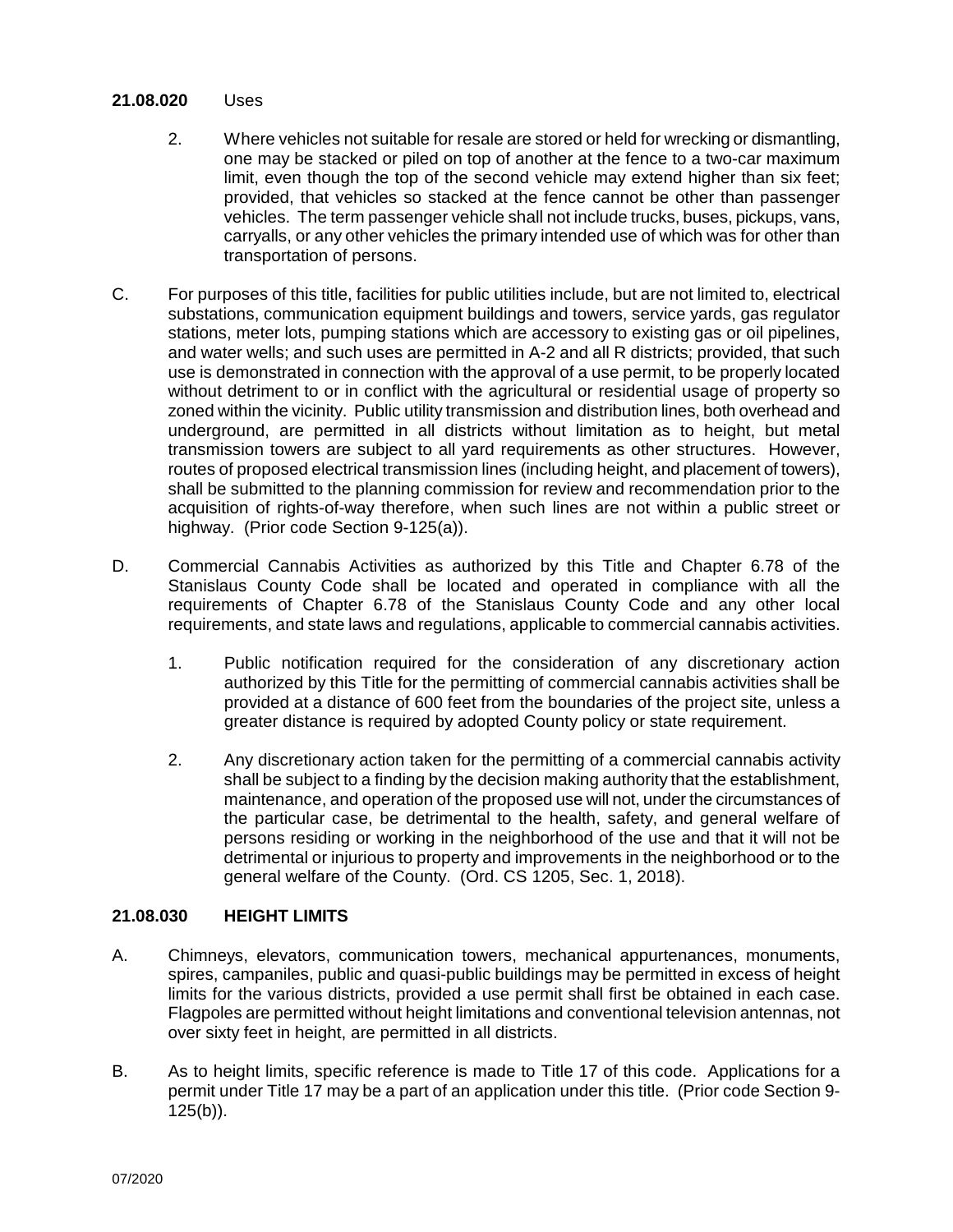## **21.08.040 BUILDING SITE AREA - EXISTING LOTS**

When a legally created lot has less than the minimum required area or width as set forth in any of the residential zones contained in this title, or in a precise plan, such lot shall be deemed to have complied with the minimum lot area and width as set forth in any such zone. The lot shall qualify for only one single-family residence and only when the lot is of sufficient area to comply with all requirements for sewage disposal and water supply as determined by the department of environmental resources and that all applicable building setbacks are met. If the substandard lot contains the minimum required lot area for a use in the zone in which such lot is located, and if the width of the lot is not less than fifty feet, then the lot may qualify for such use. (Prior code Section 9- $125(c)(1)$ ).

## **21.08.050 BUILDING SITE AREA - SANITARY SEWERS OR PUBLIC WATER NOT AVAILABLE**

Unless the minimum building site area for the various districts is greater, as provided by this title, a minimum area for one single-family dwelling which is not connected to sanitary sewer, but served by a public water supply, or to public sewer and not to public water, shall be twenty thousand square feet. Where there is no connection to either sanitary sewer or public water, the minimum building site for a single-family dwelling shall be not less than one acre or greater if required by the county department of environmental resources. For other uses without sanitary sewers, and/or public water, the minimum building site shall be that established by the board of supervisors or planning commission as a condition to any use or other approval required. The minimum lot size where both sewer and water systems are available shall be six thousand square feet. (Prior code Section 9-  $125(c)(2)$ ).

## **21.08.060 YARDS**

- A. Architectural features such as cornices, eaves, and canopies may extend not exceeding three feet into any required yard.
- B. Whenever an official plan line has been established for any street, required yards shall be measured from such line, and in no case shall the provisions of this title be construed as permitting any encroachment upon any official plan lines.
- C. Uncovered porches and paved terraces may extend not exceeding three feet into any required side yard and not exceeding six feet into any required front yard.
- D. Accessory buildings which are detached or attached to the main building shall comply in all respects with the requirements of this title applicable to the main building. The accessory building shall not be located within five feet of any alley or within five feet of the side line of any adjacent lot or in the case of a corner lot to project beyond the front yard required on the adjacent lot. (C.S. 984, Section 1, 2007)
- E. Truck loading docks shall be so located that all vehicles entering or leaving the premises to load or unload may be driven in a forward direction without the necessity of the vehicle entering or leaving the premises in reverse gear, and that no portion of any such vehicle will stand or protrude on or into the public right-of-way while loading or unloading.
- F. On the following specified highways, no structure (excluding, however, open wire fences, electroliers without attached advertising signs, utility poles and solid fences or screen planting not more than three feet in height) shall be located closer to the highway center line than as indicated.
	- 1. State Highway No. 33, 95 feet from the railroad right-of-way line;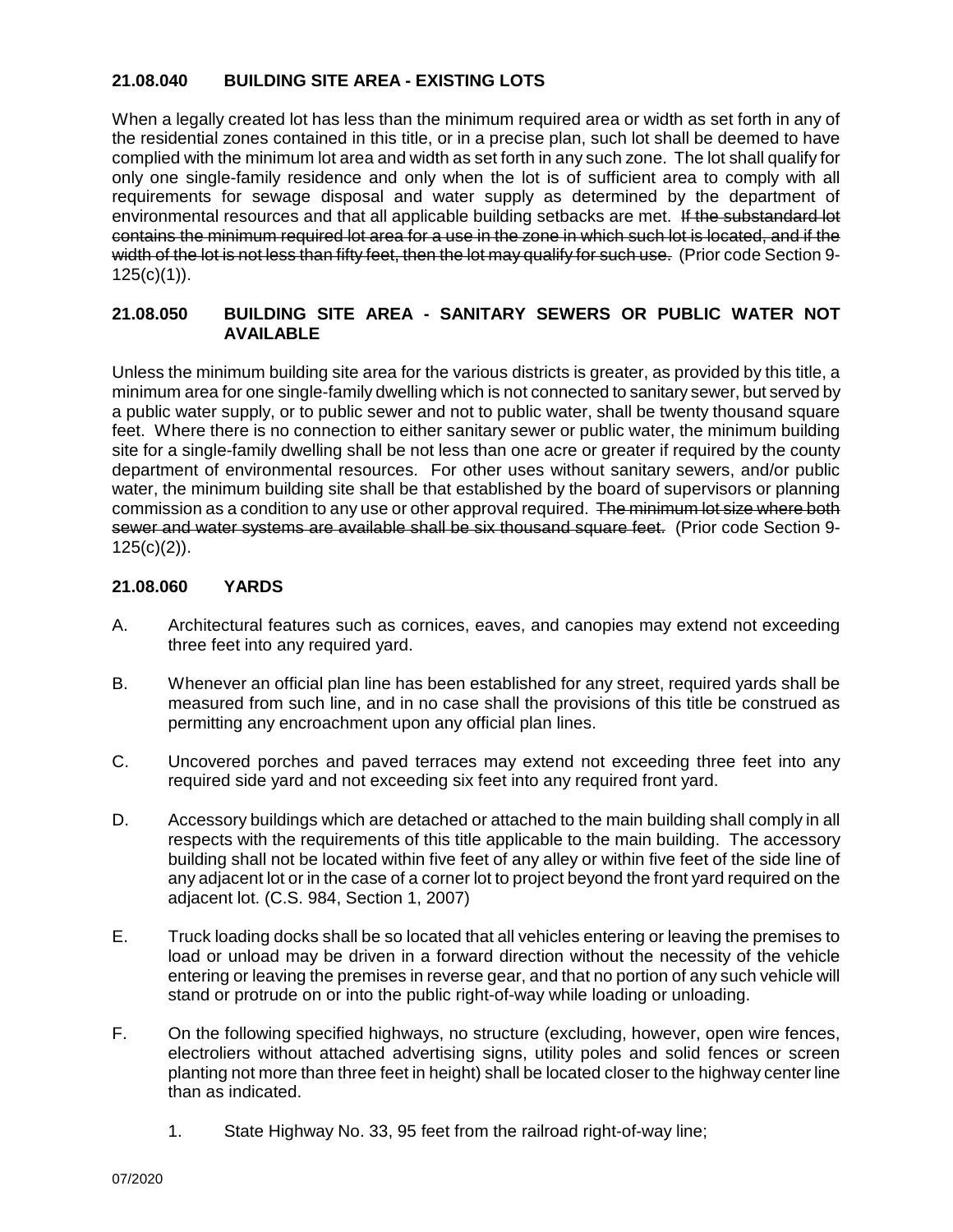#### **21.08.060** Yards

- 2. Kiernan Avenue, between McHenry Avenue and Broadway Avenue, seventy feet;
- 3. Santa Fe Avenue, one hundred feet from the railroad right-of-way;
- 4. McHenry Avenue, between the City of Modesto and the Stanislaus River, seventyfive feet;
- 5. State Highway No. 108, between McHenry Avenue and the City of Riverbank, seventy-five feet; and between the City of Riverbank and the Tuolumne County line, seventy feet.
- G. Where lots abut streets on the front and rear, and vehicle access to the street in the rear is restricted, solid fences or screen planting, not exceeding eight feet in height, may be located on the rear property line.
- H. Vision Clearance for Corner Lots. In all zones which require a front yard, no obstruction to view in excess of three feet in height shall be placed, built, parked or allowed to grow on any corner lot within a triangular area formed by the street, property lines and a line connecting them at points twenty-five feet from the intersection of the street lines, except that street trees are permitted which are pruned at least eight feet above the established grade of the curb so as not to obstruct clear view by motor vehicle drivers. (Ord CS. 09 (part), 1983; prior code Section 9-125(d)).

### **21.08.065 SWIMMING POOLS**

Any swimming pool, as defined within this title, when used as a private swimming pool in any Zone, shall comply with the following requirements:

- A. Such pools shall be used solely for the enjoyment of the occupants of the premises on which they are located and their guests and not for instruction, unless done in compliance with Section 21.94 regarding home occupations, or parties when fees are paid therefore;
- B. Pools shall not be located closer than three (3) feet from any side or rear property line. No pool shall be located closer than the minimum depth required for the front yard or the street side yard of a corner lot. Distances from other structures shall be governed by the Uniform Building Code;
- C. Lot coverage by a swimming pool shall not be considered in calculating the maximum lot coverage for buildings;
- D. Filter and heating systems for swimming pools may encroach into a side or rear yard provided there remains a net two (2) feet clear adjoining passageway past the equipment. Distances between heating systems and buildings, including door and window openings shall be governed by the requirements of the current building codes, as well as manufacturer's requirements;
- E. Whenever a construction permit is issued for construction of a new swimming pool at a private, single-family home, it shall be equipped with safety features as required by the California Health and Safety Code, including any future amendments to that code. (Ord. CS 778, Section 1, 2001)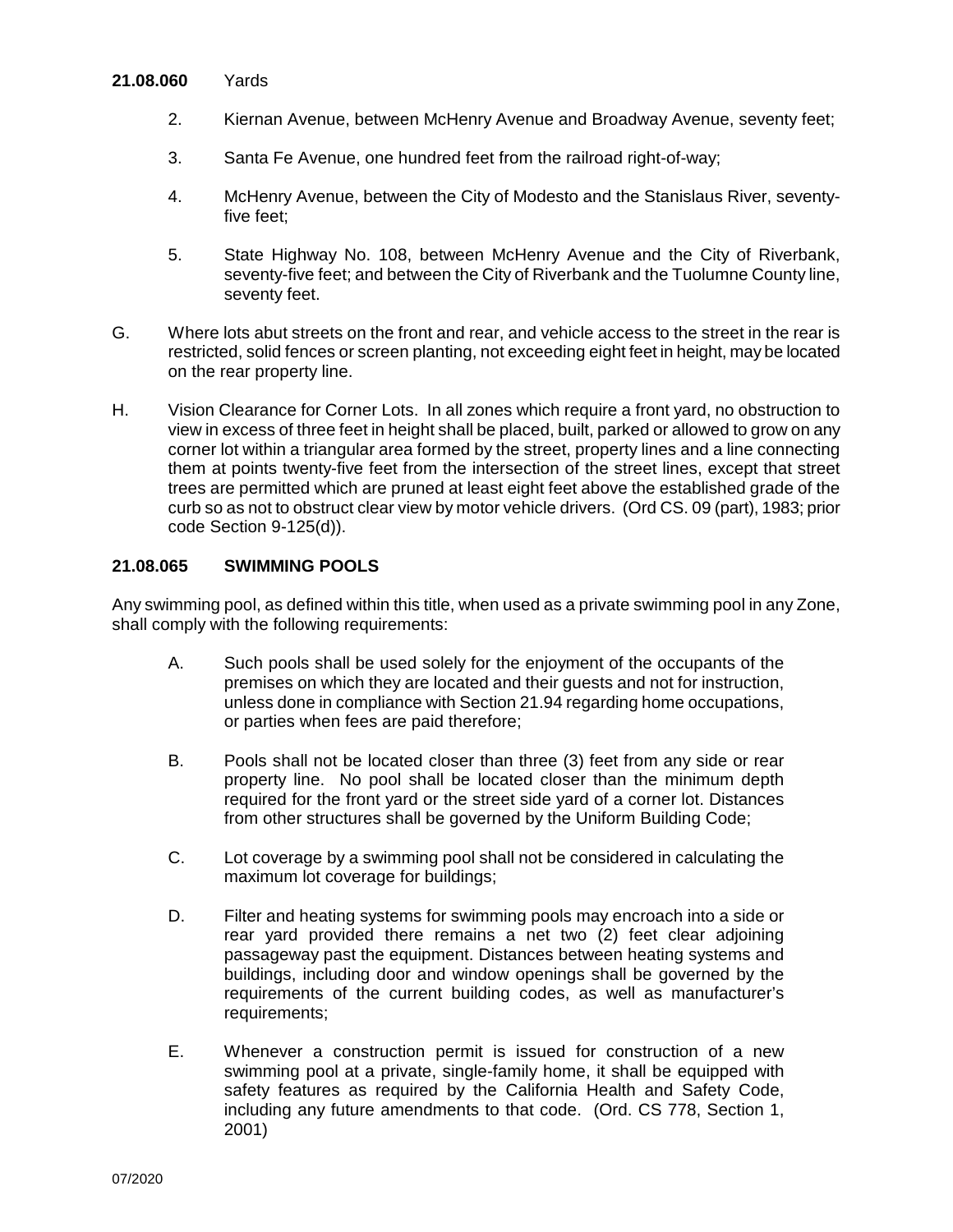### **21.08.070 SIGNS**

Within the adopted sphere of influence of any city where a use or sign is permitted by the regulations of the zoning district in which it is located, or when a use permit, rezoning or other approval has been granted, any signs to be installed in connection with such use shall be permitted consistent with any applicable sign regulations of that city. (Ord. CS 419 Sec. 1,1990: prior code Section 9-125(e)).

#### **21.08.075 MONUMENTS**

Monuments shall be permitted in all districts subject to the approval of the planning and community development director, except for customary and usual monuments within a cemetery or enclosed building, which are permitted without review. However, if in the opinion of the Director, a monument subject to his/her approval may cause substantial public controversy or adversely affect the public health, safety, peace, or morals, a use permit shall be required to establish such monument. (Ord. CS 449 Sec. 1, 1991).

**21.08.080 DENSITY BONUS FOR AFFORDABLE HOUSING –** (Deleted effective January 14, 2016 – Ord. CS 1169 Sec. 1, 2015)

## **21.08.090 DEVELOPMENT REQUEST - CITY APPROVAL REQUIRED WHEN**

Within the LAFCO adopted sphere of influence of any city where any discretionary approval is required for any project, said project, except agricultural uses and churches, shall not be approved by the county unless it has first received written approval by the city. No development request within the sphere of influence of any incorporated city shall be approved unless it is consistent with agreements with the city which are in effect at the time of project consideration. (Ord. CS 457 Section 1, 1991: Ord. CS 414 Section 1, 1990).

#### **21.08.100 NUISANCE**

No use shall be conducted on any premises in such a manner as to cause an unreasonable amount of noise, odor, dust, smoke, vibration, electrical interference, or other nuisance condition detectable off the site. (Ord. CS 1181, Section 1, 2016).

#### **21.08.110 DWELLINGS - SECOND STORY SCREENING**

**Second story windows or balconies shall be placed to avoid direct views into the windows or rear yards of adjoining parcels already developed with a dwelling located within fifty feet at time of building permit review. Techniques to achieve this may include placing windows or balconies offset from windows on adjoining parcels, using landscape or other screening materials, or by utilizing window orientations or façade treatments which block direct views into the windows or rear yards of adjoining parcels.**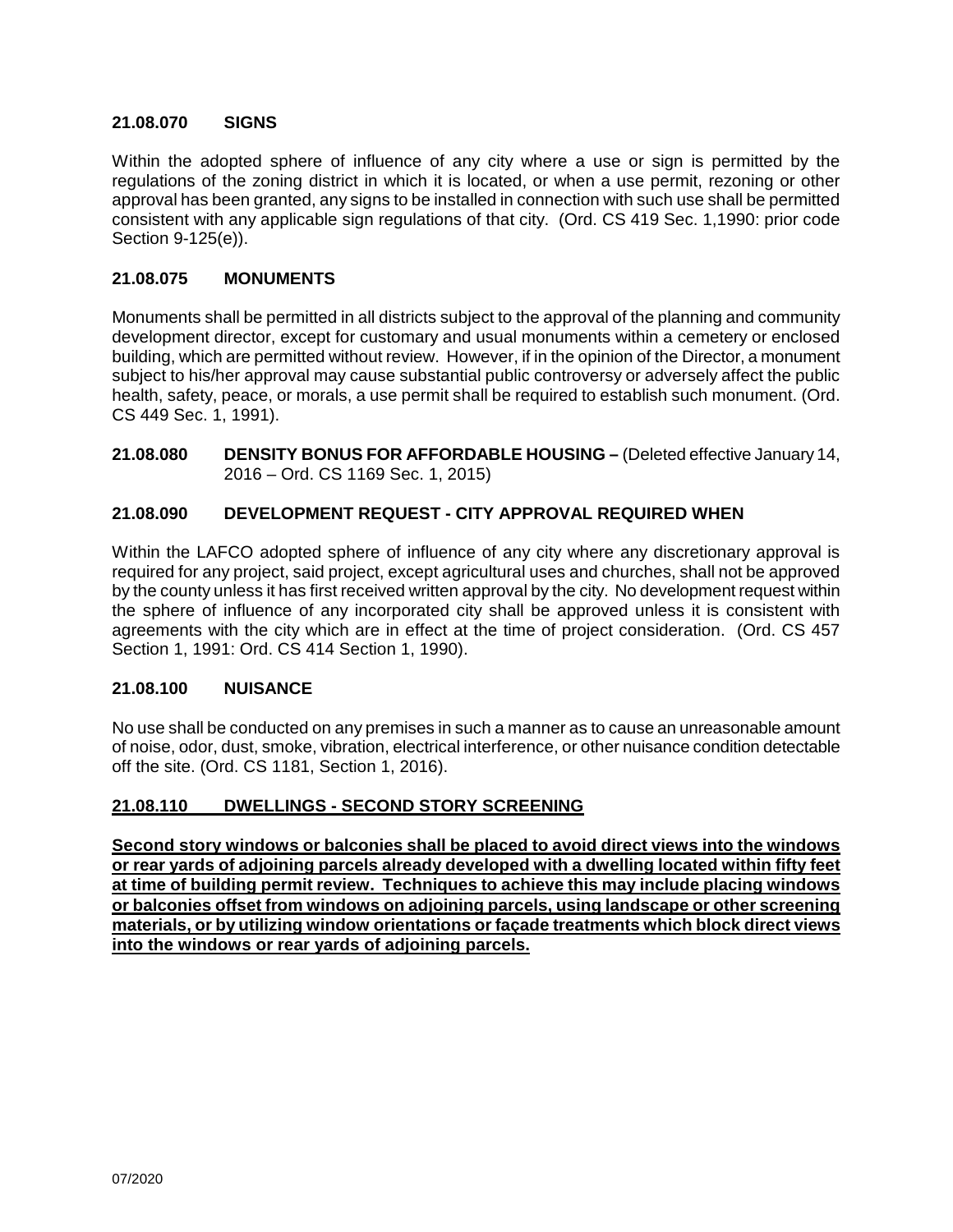## **CHAPTER 21.12**

## **DEFINITIONS**

| <b>SECTIONS:</b>  |                                                            |
|-------------------|------------------------------------------------------------|
| 21.12.010         | <b>GENERALLY</b>                                           |
| 21.12.020         | <b>AGRICULTURE</b>                                         |
|                   | 21.12.025 AGRICULTURAL PROCESSING                          |
|                   | 21.12.030 AGRICULTURAL SERVICE ESTABLISHMENT               |
| 21.12.035         | <b>AIRCRAFT</b>                                            |
| 21.12.040         | <b>AIRPORT</b>                                             |
| 21.12.042         | AIRPORT, AGRICULTURAL SERVICE                              |
| 21.12.044         | <b>AIRPORT, PRIVATE</b>                                    |
| 21.12.046         | <b>AIRPORT, PUBLIC</b>                                     |
| 21.12.048         | AIRPORT, TEMPORARY AGRICULTURAL SERVICE                    |
| 21.12.050         | <b>ALLEY</b>                                               |
| 21.12.060         | <b>APARTMENT</b>                                           |
| 21.12.070         | <b>AUTOMOBILE WRECKING</b>                                 |
| 21.12.080         | <b>BOARDINGHOUSE</b>                                       |
| 21.12.090         | <b>BUILDING</b>                                            |
| 21.12.100         | <b>BUILDING, ACCESSORY</b>                                 |
| 21.12.110         | <b>BUILDING, MAIN</b>                                      |
| 21.12.120         | <b>BUSINESS OR COMMERCE</b>                                |
| 21.12.130         | <b>CAMPGROUND</b>                                          |
| 21.12.140         | <b>CARNIVAL</b>                                            |
| 21.12.145 CARPORT |                                                            |
| 21.12.150 CIRCUS  |                                                            |
| 21.12.151         | <b>COMMERCIAL CANNABIS ACTIVITY</b>                        |
| 21.12.153         | <b>CONFINED ANIMAL FACILITY</b>                            |
| 21.12.155         | <b>DAY CARE CENTERS</b>                                    |
| 21.12.160         | <b>DENSITY BONUS</b>                                       |
| 21.12.170         | <b>DISTRICT</b>                                            |
| 21.12.175         | <b>DWELLING, ACCESSORY</b>                                 |
| 21.12.178         | <b>DWELLING, JUNIOR ACCESSORY</b>                          |
| 21.12.180         | <b>DWELLING, SINGLE-FAMILY</b>                             |
| 21.12.190         | <b>DWELLING, TWO-FAMILY (DUPLEX)</b>                       |
| 21.12.200         | <b>DWELLING, MULTIPLE</b>                                  |
| 21.12.210         | <b>DWELLING, GROUP</b>                                     |
| 21.12.212         | <b>EFFICIENCY KITCHEN</b>                                  |
| 21.12.215         | <b>EMERGENCY SHELTER</b>                                   |
| 21.12.220         | <b>FAMILY</b>                                              |
| 21.12.225         | <b>FAMILY DAY CARE HOME</b>                                |
| 21.12.230         | <b>FARM LABOR CAMP</b>                                     |
| 21.12.240         | <b>GARAGE</b>                                              |
| 21.12.250         | <b>GARAGE, PUBLIC</b>                                      |
| 21.12.260         | <b>GARAGE SALES, YARD SALES, MOVING SALES, PATIO SALES</b> |
|                   | <b>AND SIMILAR USES</b>                                    |
| 21.12.270         | <b>GUESTHOUSE</b>                                          |
| 21.12.280         | <b>HEIGHT OF BUILDING</b>                                  |
| 21.12.290         | <b>HOME OCCUPATION</b>                                     |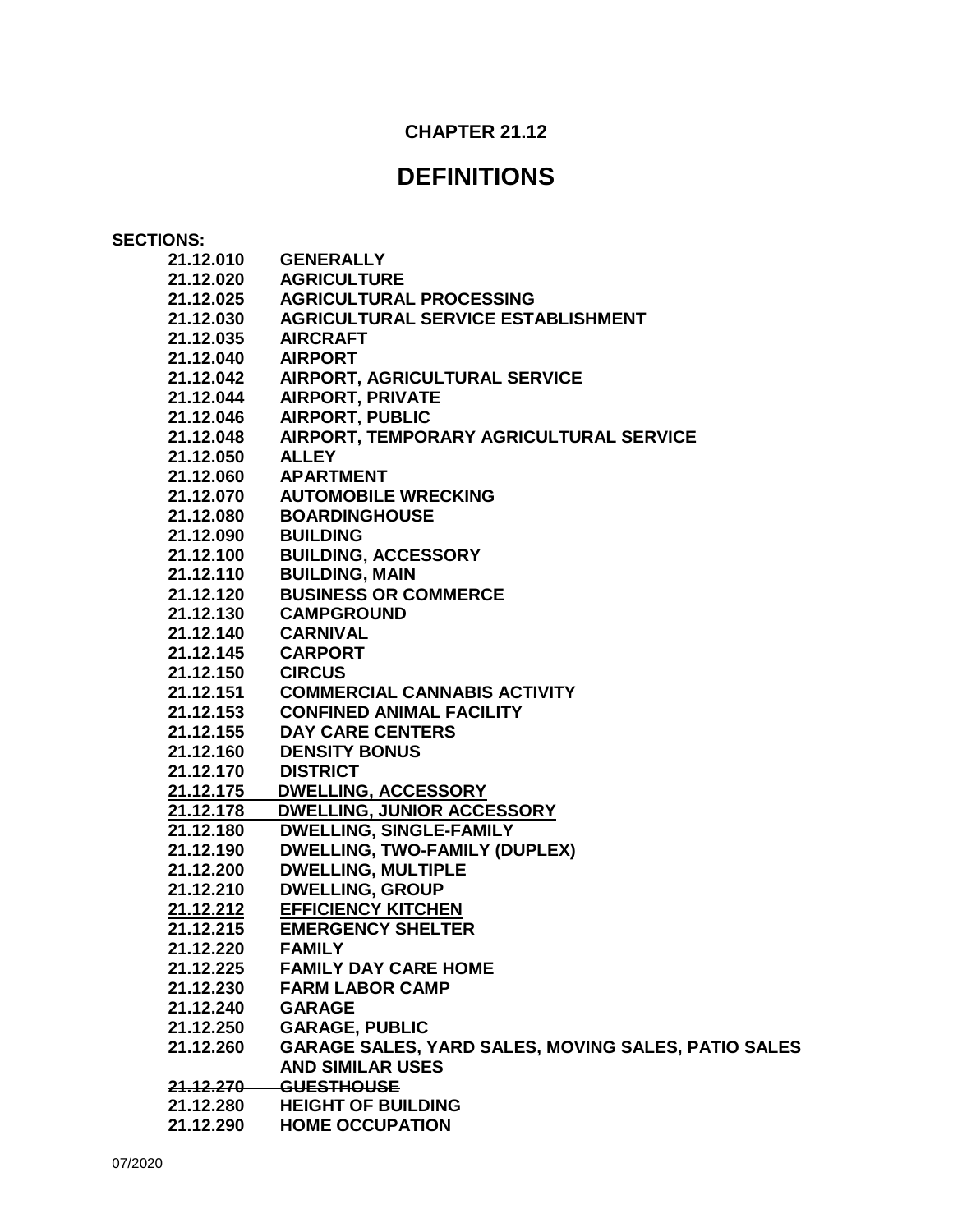| 21.12.300        | <b>INDUSTRY</b>                           |
|------------------|-------------------------------------------|
| 21.12.305        | <b>JUNK</b>                               |
| 21.12.310        | <b>JUNKYARD</b>                           |
| 21.12.320        | <b>KENNEL</b>                             |
|                  | 21.12.325 LIVING SPACE                    |
| 21.12.330 LOT    |                                           |
|                  | 21.12.340 LOT, CORNER                     |
|                  | 21.12.350 LOT, INTERIOR                   |
| 21.12.360        | <b>LOT AREA</b>                           |
|                  | 21.12.370 LOT DEPTH                       |
|                  | 21.12.380 LOT FRONTAGE                    |
| 21.12.390        | <b>LOT LINES</b>                          |
| 21.12.400        | <b>LOT WIDTH</b>                          |
| 21.12.410        | <b>LOT LINE, REAR</b>                     |
| 21.12.420        | <b>MOBILE HOME PARK</b>                   |
| 21.12.430        | <b>MOBILE HOME (MANUFACTURED HOUSING)</b> |
| 21.12.435        | <b>MONUMENT</b>                           |
| 21.12.440        | <b>MOTEL</b>                              |
| 21.12.450        | <b>NONCONFORMING USE</b>                  |
| 21.12.460        | <b>OUTDOOR ADVERTISING SIGN</b>           |
| 21.12.470        | <b>OUTDOOR ADVERTISING STRUCTURE</b>      |
| <u>21.12.475</u> | <b>PARCEL</b>                             |
|                  | 21.12.480 PARKING SPACE                   |
|                  | 21.12.490 PLANNED STREET LINE             |
|                  | 21.12.495 PRODUCTION AGRICULTURE          |
|                  | 21.12.500 RACING HOMER PIGEONS            |
|                  | 21.12.505 RECREATIONAL VEHICLE            |
|                  | 21.12.510 RESIDENTIAL CARE HOME           |
|                  | 21.12.515 RETAIL BUSINESS                 |
| 21.12.520        | <b>ROOMING HOUSE</b>                      |
|                  | 21.12.525 SECOND DWELLING UNIT            |
| 21.12.530        | <b>SMALL LIVESTOCK FARMING</b>            |
| 21.12.535        | <b>SMALL WIND ENERGY SYSTEM</b>           |
|                  | 21.12.540 STABLE, PRIVATE                 |
|                  | 21.12.550 STABLE, PUBLIC                  |
| 21.12.560        | <b>STREET</b>                             |
| 21.12.570        | <b>STREET LINE</b>                        |
| 21.12.580        | <b>STRUCTURAL ALTERATIONS</b>             |
| 21.12.590        | <b>STRUCTURE</b>                          |
| 21.12.595        | <b>SUPPORTIVE HOUSING</b>                 |
| 21.12.600        | <b>SURFACE MINING</b>                     |
| 21.12.602        | <b>SWIMMING POOLS</b>                     |
| 21.12.605        | <b>TASTING ROOM</b>                       |
| 21.12.608        | <b>TRANSITIONAL HOUSING</b>               |
| 21.12.610        | <b>USE</b>                                |
| 21.12.620        | <b>USE, ACCESSORY</b>                     |
| 21.12.625        | <b>VEHICLE STORAGE YARD</b>               |
| 21.12.627        | <b>WHOLESALE AND DISTRIBUTION</b>         |
| 21.12.628        | <b>WHOLESALE RETAIL STORES</b>            |
| 21.12.630        | <b>YARD</b>                               |
| 21.12.640        | <b>YARD, FRONT</b>                        |
| 21.12.650        | <b>YARD, REAR</b>                         |
| 21.12.660        | YARD, SIDE                                |
|                  |                                           |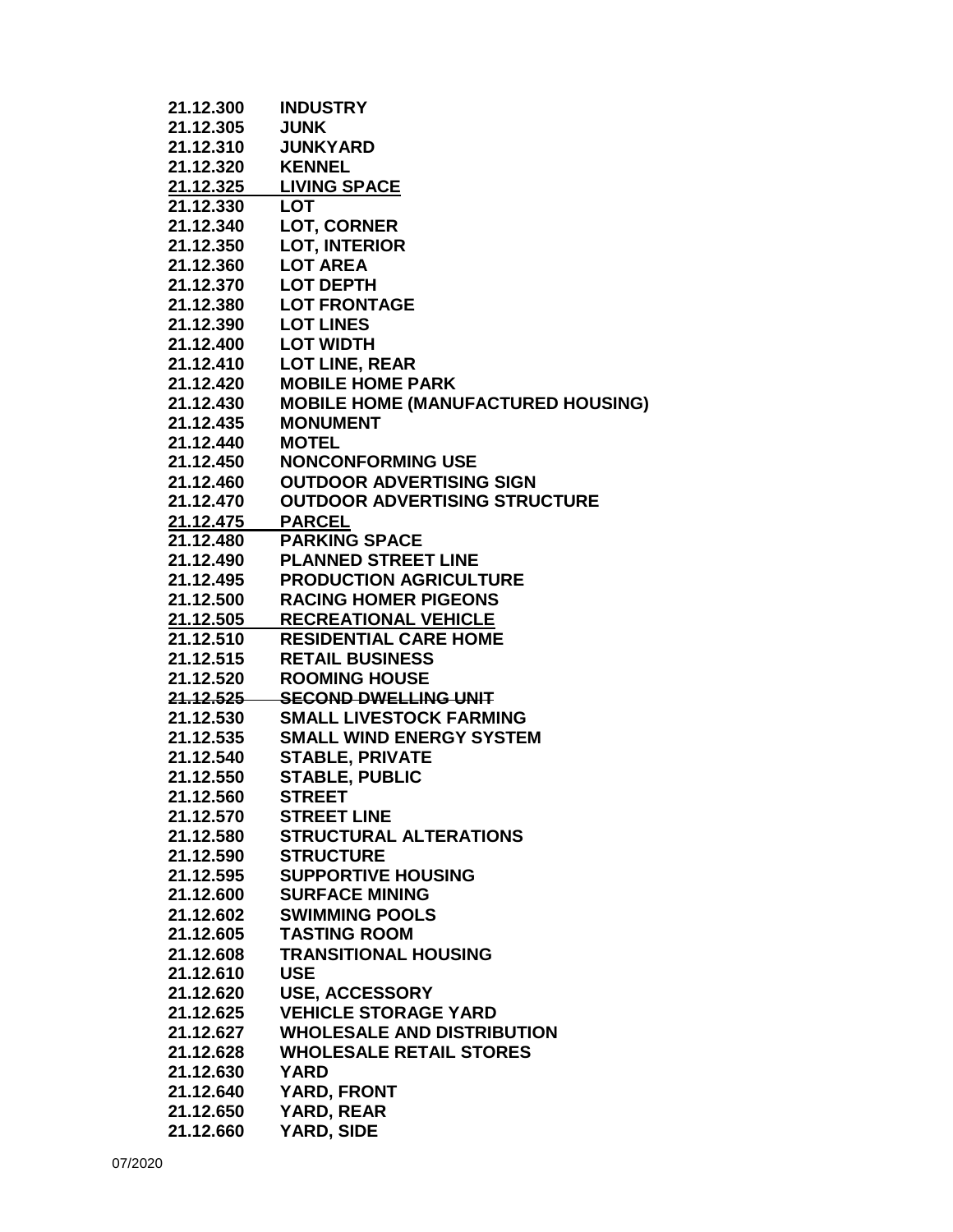## **21.12.010 GENERALLY**

For the purpose of this title, certain terms used in this title are defined as follows:

All the words used in the present tense shall include the future tense; all words in the plural number shall include the singular number, and all words in the singular number shall include the plural number, unless the natural construction of the wording indicates otherwise. The word "lot" includes the word "plot"; the word "building" includes the word "structure"; and the word "shall" is mandatory and not directory. The word "county" as used in this title means Stanislaus County, California; the words "board of supervisors" means the board of supervisors of the county; the words "planning commission" means the planning commission of the county; and the words "county boundary" means the boundary of the county and/or the boundary of any incorporated municipality within the county. The words "planning director" mean the director of planning and community development of the county. (Ord. CS 106, Sec. 1 (part), 1984).

## **21.12.020 AGRICULTURE**

"Agriculture" means the tilling of the soil, the raising of crops, horticulture, viticulture, small livestock farming, dairying, aquaculture, or animal husbandry, including all uses customarily incidental thereto but not including slaughterhouses, fertilizer yards, bone yards or plants for the reduction of animal matter or any other industrial use which is similarly objectionable because of noise, odor, smoke, dust or fumes. (Ord. CS 1020, Sec. 1, 2007; Ord. CS 106, Sec. 1 (part), 1984).

## **21.12.025 AGRICULTURAL PROCESSING**

"Agricultural processing" means the act of changing an agricultural product (fruits, nuts and vegetables but not including animals) from its natural state to a different form, such as grapes to wine, apples to juice or sauce, etc. Incidental activities such as packing, sizing, polishing, hulling and the like, shall not be considered to be agricultural processing for the purposes of Section 21.20.030 (H). (Ord. CS 424, Sec. 3, 1991).

#### **21.12.030 AGRICULTURAL SERVICE ESTABLISHMENT**

"Agricultural service establishment" means a business engaging in activities designed to aid production agriculture. Service does not include the provision of tangible goods except those sold directly to farmers and used specifically to aid in production of farm animals or crops. Nor does service include any business which has the primary function of manufacturing products. (Ord. CS 1020, Sec. 2, 2007; Ord. CS 106, Sec. 1 (part), 1984).

#### **21.12.035 AIRCRAFT**

"Aircraft" means any contrivance used or designed for navigation of, or flight in, the air (including helicopters and ultralights). (Ord. CS 106, Sec. 1 (part), 1984).

#### **21.12.040 AIRPORT**

"Airport" means any area of land or water, including areas elevated on a structure, which is used, or intended for use, for the landing and take-off of aircraft. "Airport" also includes appurtenant areas which are used, or intended for use, for airport buildings or other airport facilities or rights-of-way, and all airport buildings and facilities located thereon. (Ord. CS 106, Sec. 1 (part), 1984).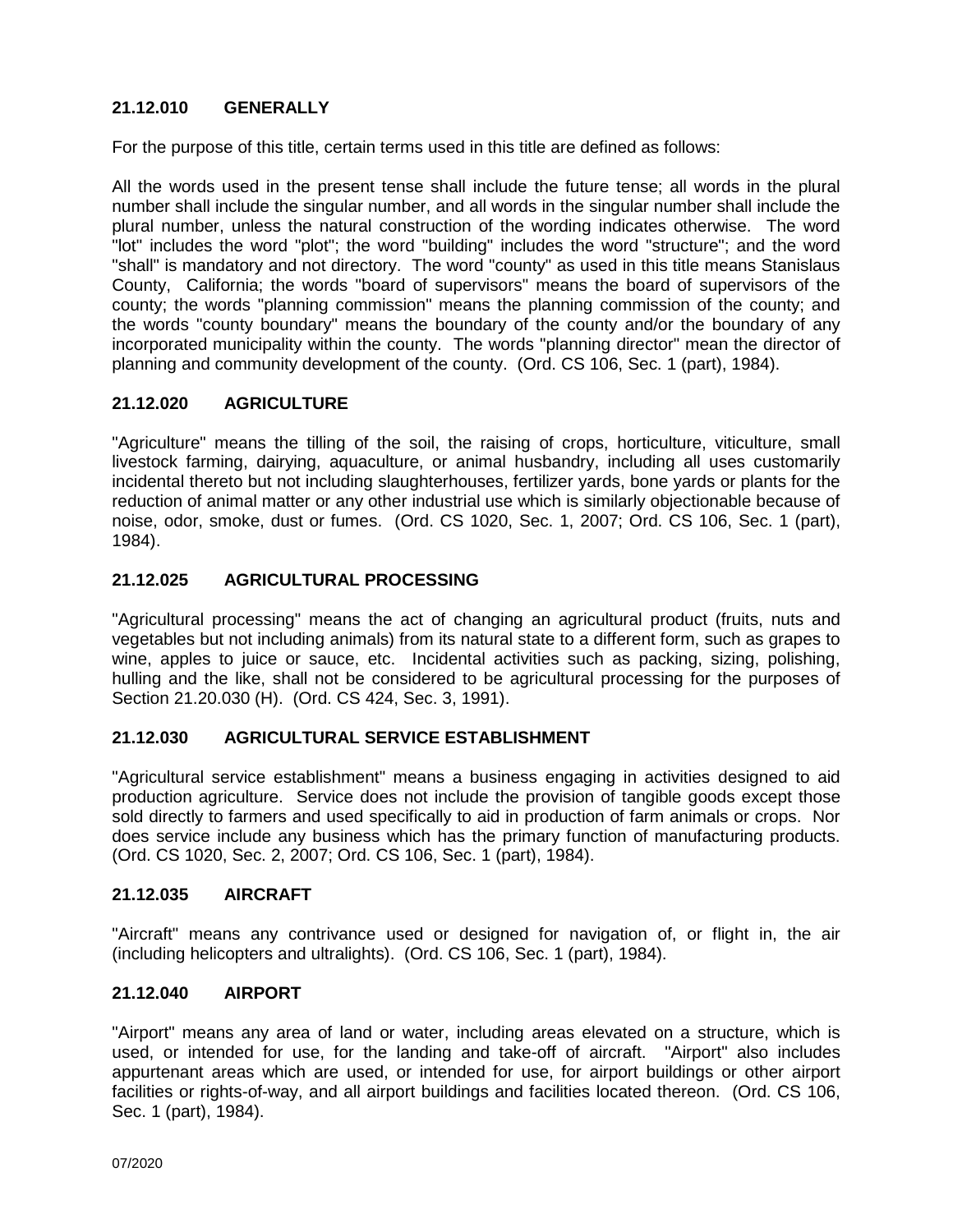## **21.12.042 AIRPORT, AGRICULTURAL SERVICE**

"Agricultural service airport" means an airport which is primarily used by aircraft engaged in spraying, dusting, fertilizing and seeding of agricultural land or crops. (Ord. CS 106, Sec. 1 (part), 1984).

## **21.12.044 AIRPORT, PRIVATE**

"Private airport" means a privately owned airport for the personal use of the tenant or owner of record not open to the general public and not used for any crop dusting operations. (Ord. CS 106, Sec. 1 (part), 1984).

#### **21.12.046 AIRPORT, PUBLIC**

"Public airport" means a publicly or privately owned airport open to the general public. (Ord. CS 106, Sec. 1 (part), 1984).

#### **21.12.048 AIRPORT, TEMPORARY AGRICULTURAL SERVICE**

"Temporary agricultural service airport" means an airport which is exclusively used by aircraft engaged in spraying, dusting, fertilizing and seeding of agricultural lands or crops, five or less days per year, having no permanent structures or appurtenances for aircraft and no fixed-based aircraft. (Ord. CS 106, Sec. 1 (part), 1984).

#### **21.12.050 ALLEY**

"Alley" means any public thoroughfare, not exceeding thirty feet in width for the use of pedestrians or vehicles which affords only a secondary means of access to abutting property. (Ord. CS 106, Sec. 1 (part), 1984).

#### **21.12.060 APARTMENT**

"Apartment" means a room or suite of two or more rooms which is designed for, intended for, or occupied by one family doing its cooking therein. (Ord. CS 106, Sec. 1 (part), 1984).

#### **21.12.070 AUTOMOBILE WRECKING**

See junkyards. (Ord. CS 106, Sec. 1 (part), 1984).

#### **21.12.080 BOARDINGHOUSE**

"Boardinghouse" means a dwelling, other than a hotel or a residential care home, wherein lodging and meals for five or more persons is provided for compensation. (Ord. CS 106, Sec. 1 (part), 1984).

#### **21.12.090 BUILDING**

"Building" means any structure having a roof supported by columns or by walls and intended for the shelter, housing or enclosure of any person, animal or chattel. When any portion thereof is completely separated from every other portion thereof by a masonry division or fire wall without any window, door or any other opening therein, which wall extends from the ground to the upper surface of the roof at every point, then each such portion shall be deemed to be a separate building. (Ord. CS 106, Sec. 1 (part), 1984).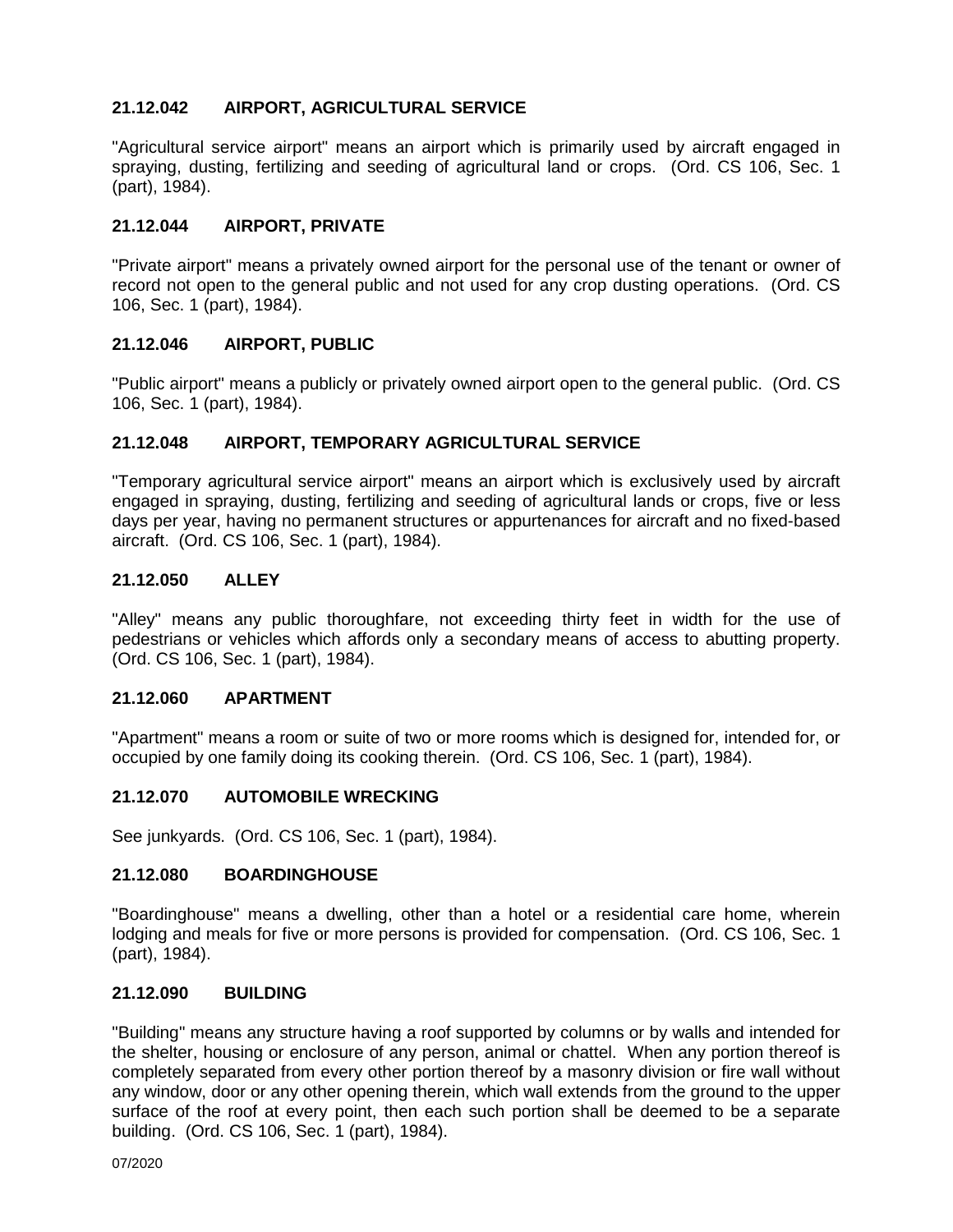## **21.12.100 BUILDING, ACCESSORY**

"Accessory building" means a subordinate building, the use of which is incidental to, and reasonably related to, a main building on the same lot or to the primary use of the property. Signs and fences are not to be considered as accessory buildings. A "detached" accessory building shall be one that does not have a common wall with the main building on the same lot. (Ord. CS 106, Sec. 1 (part), 1984).

## **21.12.110 BUILDING, MAIN**

"Main building" means a building in which is conducted the principal use of the lot upon which it is situated. In any "R" district, any dwelling shall be deemed to be a main building upon the lot upon which the same is situated. (Ord. CS 106, Sec. 1 (part), 1984).

## **21.12.120 BUSINESS OR COMMERCE**

"Business or commerce" means the purchase, sale or other transaction involving the handling or disposition (other than is included in the term "industry" as defined in this chapter) of any article, substance or commodity for profit or livelihood, including, in addition, office buildings, offices, shops for the sale of personal services, garages, outdoor advertising signs and outdoor advertising structures, automobile camps, automobile courts, and recreational and amusement enterprises conducted for profit, but not including junkyards. (Ord. CS 106, Sec. 1 (part), 1984).

## **21.12.130 CAMPGROUND**

"Campground" means land or premises used or intended to be used, let or rented for occupancy by campers traveling by automobiles or otherwise, or for temporary occupancy by or of trailers, recreational vehicles (RVs), or movable sleeping quarters of any kind. (Ord. CS 106, Sec. 1 (part), 1984).

## **21.12.140 CARNIVAL**

"Carnival" means a traveling or itinerant commercial amusement enterprise consisting of sideshows, vaudeville, games, merry-go-rounds or other mechanical amusement devices temporarily located within the county. A carnival shall not be construed to include or mean a festival or amusement. (Ord. CS 106, Sec. 1 (part), 1984).

#### **21.12.145 CARPORT**

"Carport" means an accessible and usable covered space of not less than nine feet by nineteen feet that is open on at least two sides and can be used for the parking of automobiles off the street. The edge of the roof line shall be considered the vehicle opening for the purposes of determining setback. (Ord. CS 106, Sec. 1 (part), 1984).

#### **21.12.150 CIRCUS**

"Circus" means a traveling or itinerant commercial amusement enterprise utilizing an enclosure of any kind, but usually circular or rectangular, partially surrounded by seats, used for exhibitions of horsemanship, acrobatic performances, acts of clowns, feats of animal training or the like, temporarily located within the county. (Ord. CS 106, Sec. 1 (part), 1984).

### **21.12.151 COMMERCIAL CANNABIS ACTIVITY**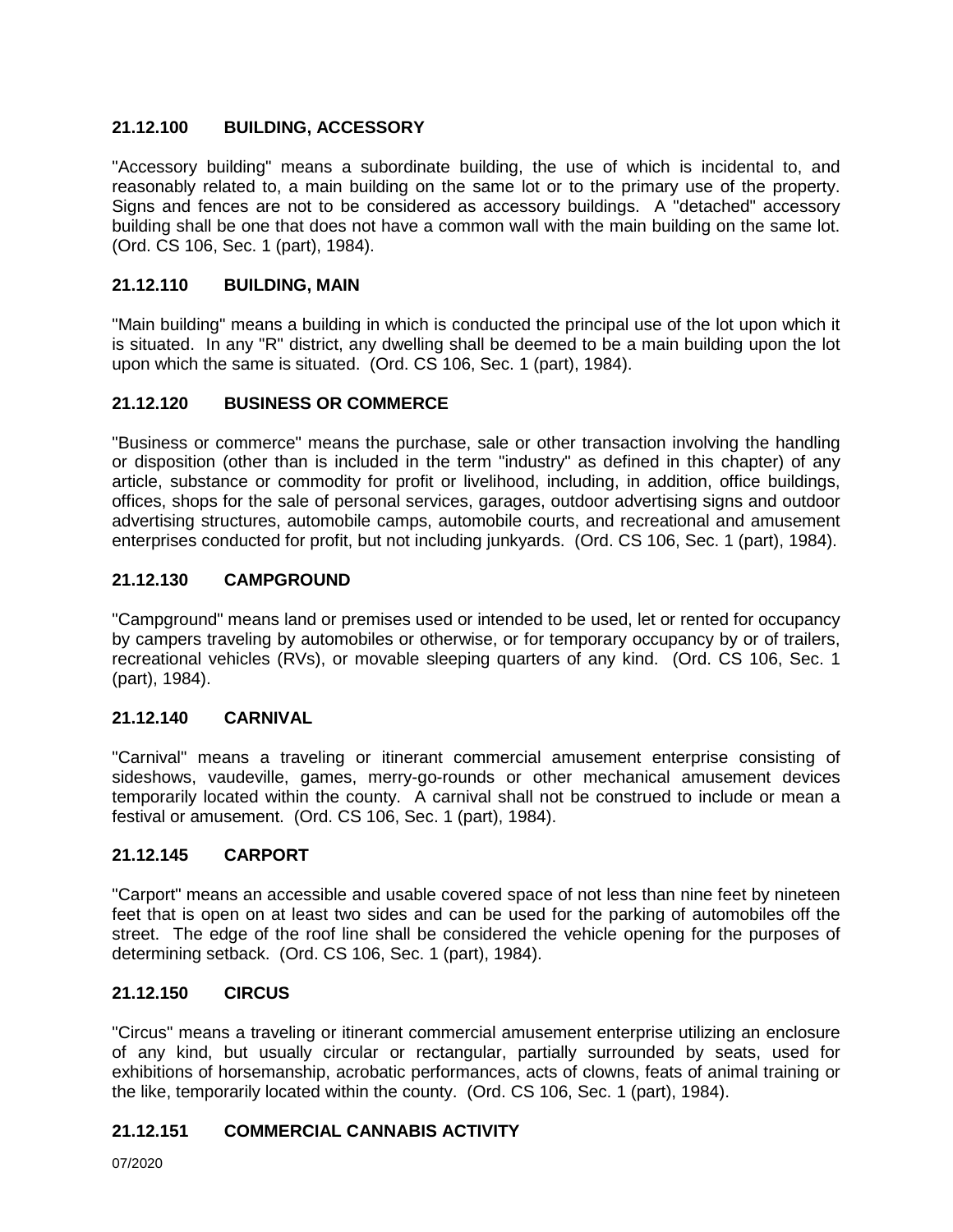"Commercial Cannabis Activity" means the commercial cultivation, possession, manufacturing, processing, storing, laboratory testing, labeling, transporting, distribution, or sale of medicinal or non-medicinal cannabis or a medicinal or non-medicinal cannabis product. For the purposes of this Title, "commercial cannabis activity" does not include the activities defined in Section 11362.1 and Section 11362.2 of the California Health & Safety Code. All commercial cannabis activities shall be operated in compliance with all the requirements of Chapter 6.78 of the Stanislaus County Code. (Ord. CS 1205, Sec. 2, 2018).

## **21.12.153 CONFINED ANIMAL FACILITY**

"Confined Animal Facility" means a confined animal facility as defined by state or federal statute and regulations adopted by the Regional Water Quality Control Board. (Ord. CS 861, Section 1, December 25, 2003).

## **21.12.155 DAY CARE CENTER**

"Day care center" means a dwelling or building or structure in which persons not of the immediate family are provided with care for compensation for a portion of the day not exceeding twelve hours in any twenty-four-hour period. A day care center shall not include twenty-fourhour care and shelter. (Ord. CS 106, Sec. 1 (part), 1984). Any child day care facility other than a family day care home is a day care center, including infant centers, preschools, and extended day care facilities.

## **21.12.160 DENSITY BONUS**

"Density bonus" means a density increase of at least twenty-five percent over the otherwise allowable residential density under the applicable zoning district, in accordance with Chapter 21.82 Density Bonus. (Ord. CS 106, Sec. 1 (part), 1984).

## **21.12.170 DISTRICT**

"District" means a portion of the unincorporated territory of the county within which certain uses of land, premises and buildings are permitted and certain other uses of land, premises and buildings are not permitted and within which certain yards and open spaces are required and certain building site areas are established and certain height limits are specified for buildings, all as set forth and specified in this title. (Ord. CS 106, Sec. 1 (part), 1984).

## **21.12.175 DWELLING, ACCESSORY**

**"Accessory dwelling", "ADU", or "Accessory dwelling unit" means a building which provides independent living facilities for one or more persons on the same parcel on**  which one or more dwelling units are located. An accessory dwelling unit (ADU) shall **include independent living, sleeping, eating, cooking, and bathing facilities and may be detached from, within, or attached to a dwelling unit.**

## **21.12.178 DWELLING, JUNIOR ACCESSORY**

**"Junior accessory dwelling", "JADU", or "Junior accessory dwelling unit" means an accessory dwelling (ADU) that is no more than 500 square feet in size and contained entirely within an existing dwelling unit, which includes cooking facilities that provides equal to or greater accommodations as an efficiency kitchen and may include**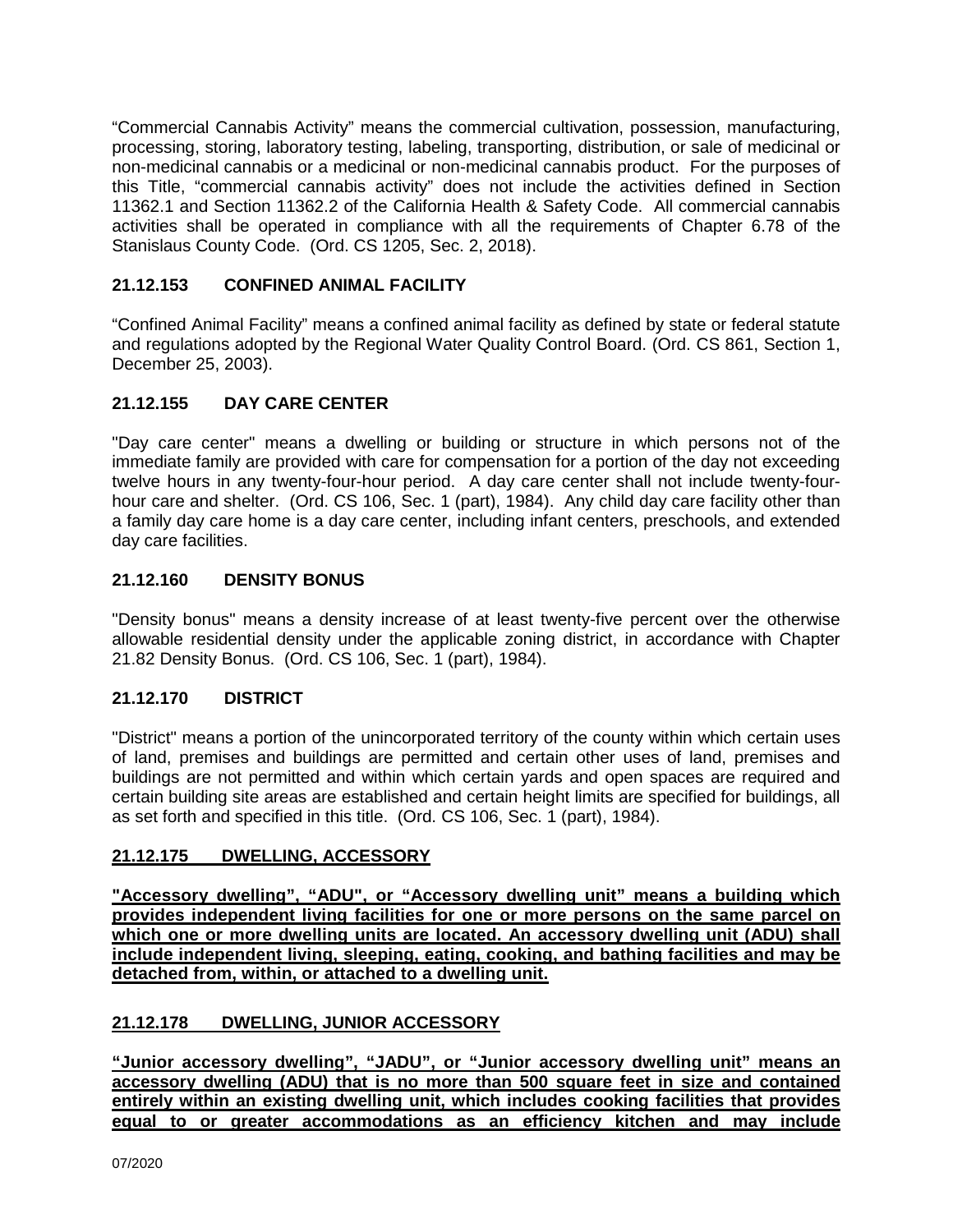## **independent bathroom and bathing facilities, or may share bathroom facilities with a dwelling unit.**

## **21.12.180 DWELLING, SINGLE-FAMILY**

"Single-family dwelling" means a detached building designed for and occupied exclusively by one family. Single-Family Dwelling shall include a dwelling that is utilized for the purposes of providing transitional housing or supportive housing as defined in this chapter. (Ord. CS 1169, Sec. 3, 2015; Ord. CS 106, Sec. 1 (part), 1984).

## **21.12.190 DWELLING, TWO-FAMILY (DUPLEX)**

"Two-family dwelling (duplex)" means a detached building designed for and occupied exclusively by two families living independently of each other. Two-Family Dwelling (Duplex) shall include a dwelling that is utilized for the purposes of providing transitional housing or supportive housing as defined in this chapter. (Ord. CS 1169, Sec. 4, 2015; Ord. CS 106, Sec. 1 (part), 1984).

## **21.12.200 DWELLING, MULTIPLE**

"Multiple dwelling" means a building or portion thereof used and designed as a residence for three or more families living independently of each other, and doing their own cooking in the building. Multiple-Family Dwelling shall include a dwelling that is utilized for the purposes of providing transitional housing or supportive housing as defined in this chapter. (Ord. CS 1169, Sec. 5, 2015; Ord. CS 106, Sec. 1 (part), 1984).

## **21.12.210 DWELLING, GROUP**

"Group dwelling" means a group of two or more detached or semidetached single-family, twofamily or multiple dwellings occupying a parcel of land in one ownership. (Ord. CS 106, Sec. 1 (part), 1984).

## **21.12.212 EFFICIENCY KITCHEN**

**"Efficiency kitchen" means a cooking facility which includes all of the following: a sink with a maximum waste line diameter of 1.5 inches; a cooking facility with appliances that do not require electrical service greater than 120 volts, or natural or propane gas; and a food preparation counter and storage cabinets.**

## **21.12.215 EMERGENCY SHELTER**

"Emergency shelter" means housing with minimal supportive services for homeless persons that is limited to occupancy of six months or less by a homeless person. No individual or household may be denied emergency shelter because of an inability to pay. This definition is established pursuant to the provisions of California Health and Safety Code Section 50801(e). This does not include temporary emergency shelters whose purpose is to intermittently house individuals who have lost their housing due to a community-wide disaster as defined in Section 8680 of the California Government Code (the California Disaster Assistance Act). (Ord. CS 1169, Sec. 6, 2015).

## **21.12.220 FAMILY**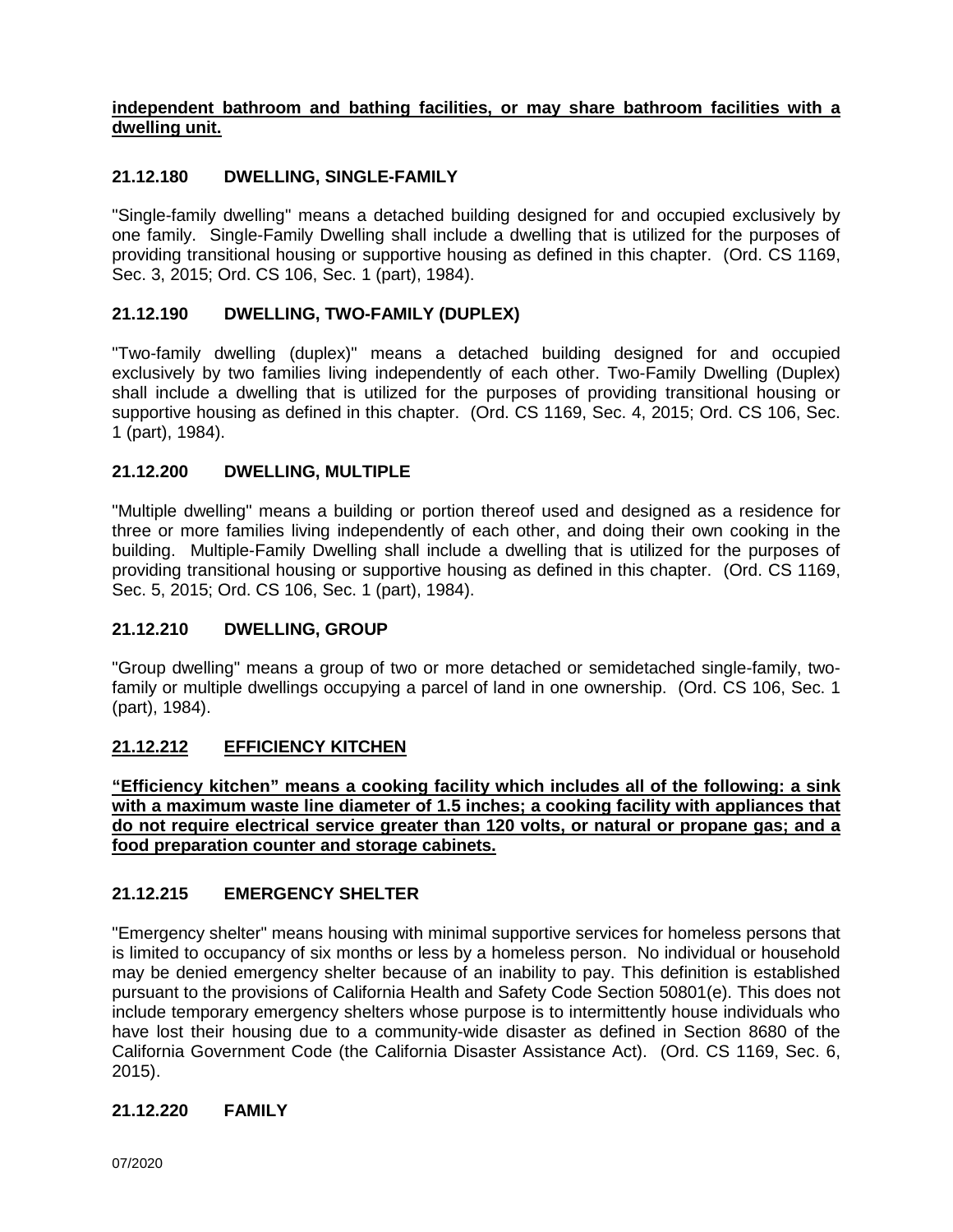"Family" means one or more persons occupying a premises and living as a single, nonprofit housekeeping unit, as distinguished from a group occupying a hotel, club, fraternity or sorority house. (Ord. CS 106 Sec. 1 (part), 1984).

## **21.12.225 FAMILY DAY CARE HOME**

"Family day care home" means a home that regularly provides care, protection, and supervision for 14 or fewer children, in the provider's own home, for periods of less than 24 hours per day, while the parents or guardians are away, and is either a large family day care home or a small family day care home.

- A. "Large family day care home" means a home that provides family day care for 7 to 14 children, inclusive, including children under the age of 10 years who reside at the home, as set forth in California Health and Safety Code Section 1597.465 and as defined in regulations.
- B. "Small family day care home" means a home that provides family day care for eight or fewer children, including children under the age of 10 years who reside at the home, as set forth in California Health and Safety Code Section 1597.44 and as defined in regulations.

## **21.12.230 FARM LABOR CAMP**

"Farm labor camp" means any living quarters, dwelling, boardinghouse, tent, bunkhouse, camper, mobile home or other housing accommodation, maintained by an employer for five or more employees in connection with any agricultural work or place where agricultural work is being performed. (Ord. CS 106 Sec. 1 (part), 1984).

## **21.12.240 GARAGE**

"Garage" means an accessible and usable covered space of not less than nine feet by nineteen feet for the parking of automobiles off the street. (Ord. CS 106 Sec. 1 (part), 1984).

## **21.12.250 GARAGE, PUBLIC**

"Public garage" means any premises used for the storage or care of self-propelled vehicles or where any such vehicles are equipped for operation or repair, or kept for remuneration, hire or sale. (Ord. CS 106 Sec. 1 (part), 1984).

#### **21.12.260 GARAGE SALES, YARD SALES, MOVING SALES, PATIO SALES AND SIMILAR USES**

"Garage sales, yard sales, moving sales, patio sales and similar uses" means the retail sales of used or secondhand goods or merchandise in connection with a lawfully existing dwelling unit on property within any zoning district, provided that:

- A. No such sale shall be conducted upon the same premises for more than three consecutive days nor on more than two separate occasions within any one calendar year;
- B. No such sale shall result in the use of more than two unlighted signs not exceeding three square feet each in area. The signs to be displayed only on private property with the consent of the owner thereof and only during such times as the garage sale is actually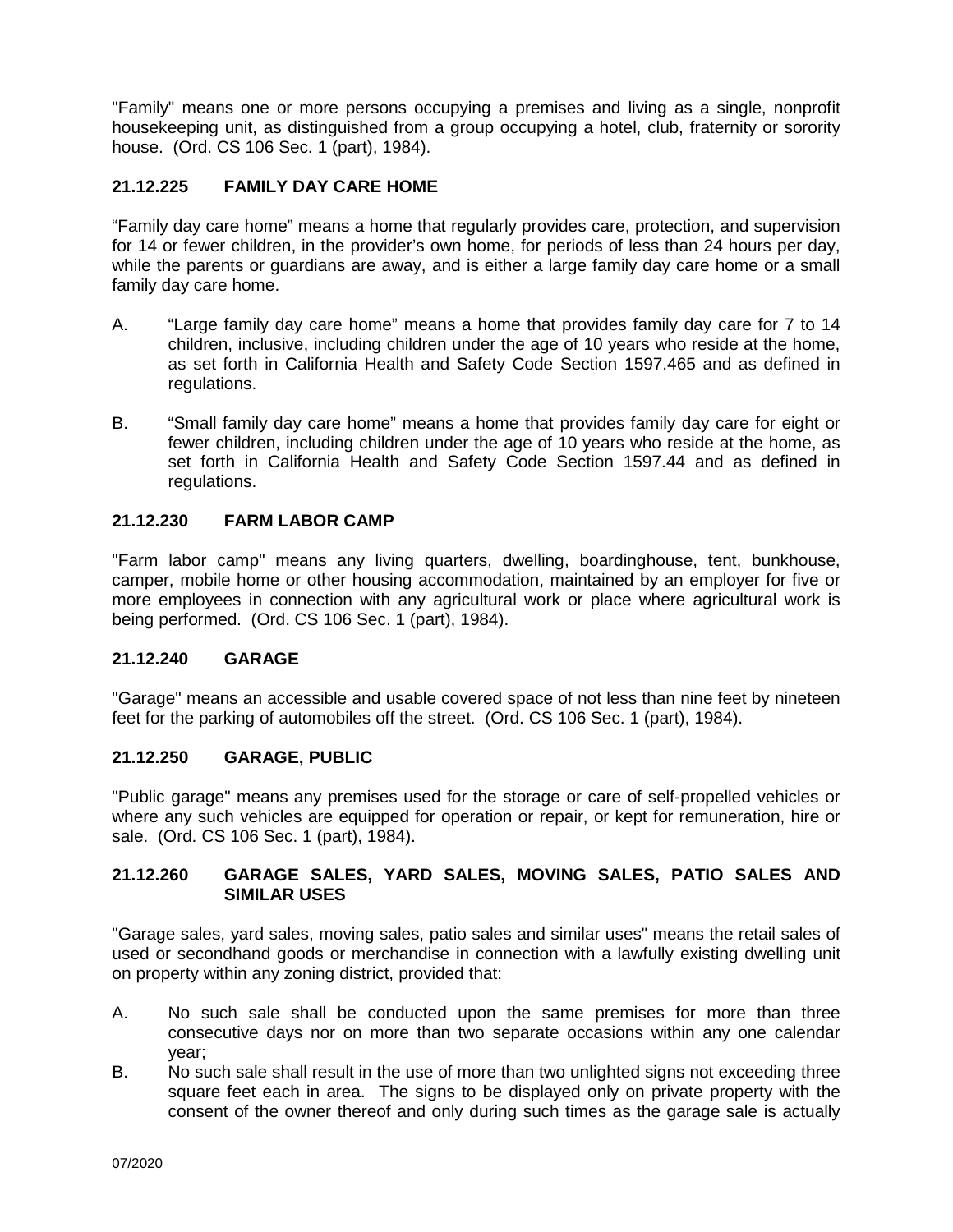being conducted. The definition includes similar sales commonly referred to as patio sales, yard sales, etc. (Ord CS 106 Sec. 1 (part), 1984).

## **21.12.270 GUESTHOUSE**

"Guesthouse" means living quarters within an accessory building for temporary use by guests of the occupants of the premises. Such quarters shall have no kitchen facilities and shall not be rented or otherwise used as a separate dwelling. (Ord. CS 106 Sec. 1 (part), 1984).

#### **21.12.280 HEIGHT OF BUILDING**

"Height of building" means the vertical distance from the grade to the highest point of the coping of a flat roof or to the deck line of a mansard roof or the average height of the highest gable of a pitch or hip roof. (Ord. CS 106 Sec. 1 (part), 1984).

#### **21.12.290 HOME OCCUPATION**

"Home occupation" means a use conducted in a dwelling unit or accessory building which is clearly incidental and subordinate to the use of the dwelling for residential purposes. Such use shall not be considered to be incidental and subordinate unless all of the criteria outlined in Chapter 21.94 are met. (Ord. CS 106 Sec. 1 (part), 1984).

#### **21.12.300 INDUSTRY**

"Industry" means the manufacture, fabrication, reduction or destruction of any article, substance or commodity or any other treatment thereof in such a manner as to change the form or character thereof. (Ord. CS 106 Sec. 1 (part), 1984).

#### **21.12.305 JUNK**

"Junk" means and includes, but is not limited to, surplus materials, secondhand material, any damaged, discarded, obsolete, salvaged, scrapped, worn-out, wrecked or dismantled object, thing or material composed in whole or part of asphalt, brick, carbon, cement, plastic or other synthetic substance, fibre, glass, metal, paper, plaster, plaster of paris, rubber, wool, terra cotta, cotton, cloth, canvas, organic material or other substance requiring reconditioning or rebuilding in order to be used for its original purpose. (Ord. CS 471 (part), 1991).

#### **21.12.310 JUNKYARD**

"Junkyard" means the use of more than two hundred square feet of the area of any parcel, lot, or contiguous lots or parcels for the storage or keeping of junk or for the dismantling or wrecking of automobiles or other vehicles or machinery. (Ord. CS 471 (part), 1991; Ord CS 106 Sec. 1 (part), 1984).

#### **21.12.320 KENNEL**

"Kennel" means a place where five or more dogs or cats over four months of age are kept for commercial or noncommercial purposes. (Ord. CS 106 Sec. 1 (part), 1984).

## **21.12.325 LIVING SPACE**

**"Living space" means the heated or cooled (conditioned) space within a building utilized for living, sleeping, eating, cooking, or bathing. Square footage of a living**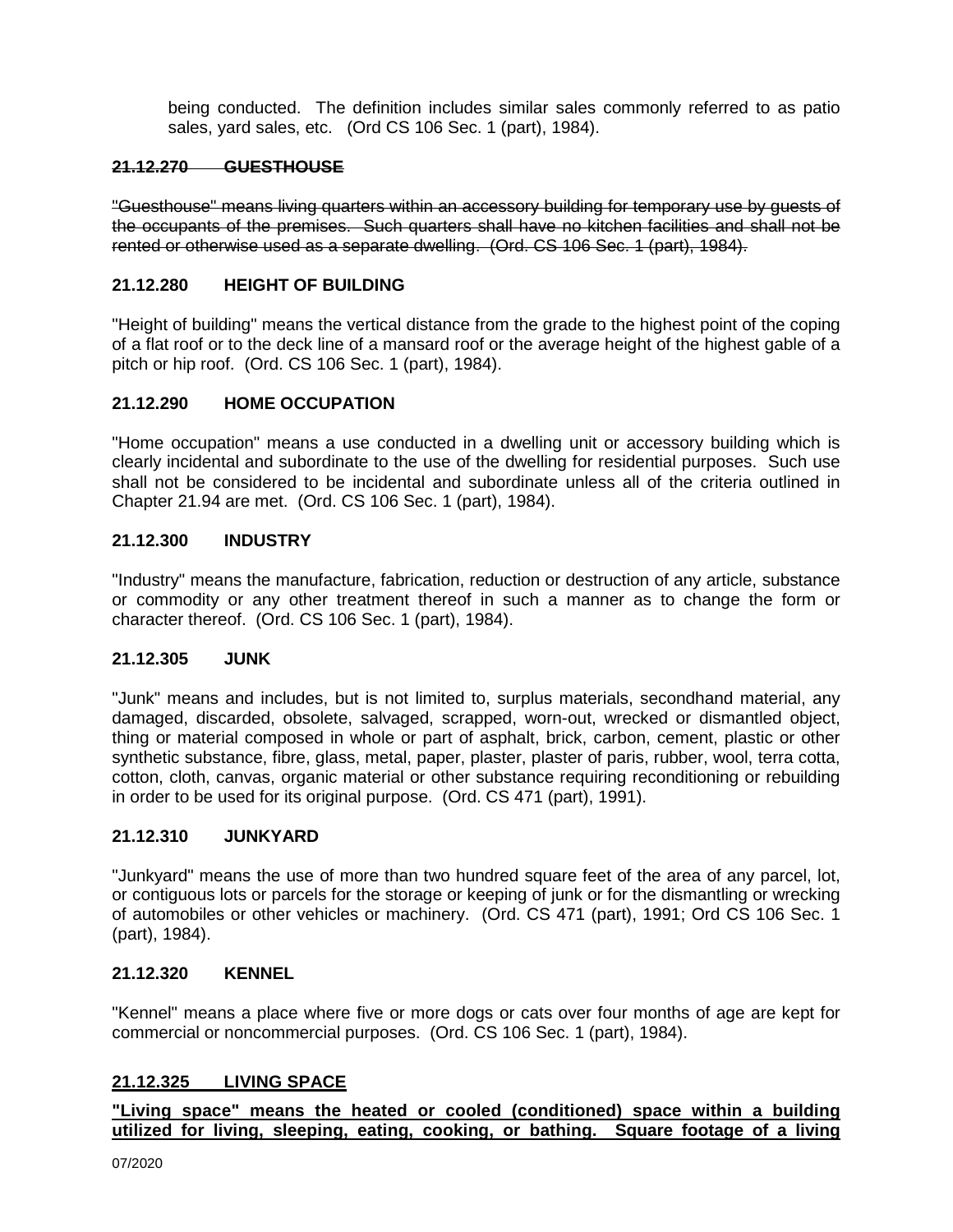#### **space shall be measured from the outside surface of exterior walls and shall not include unconditioned space such as a garage, basement, attic, or utility closet.**

## **21.12.330 LOT**

"Lot" means land occupied or to be occupied by a building and its accessory buildings, or by a dwelling group and its accessory buildings, together with such open spaces as are required under the provisions of this title, having not less than the minimum area required by this title for a building site in the district in which the lot is situated, and having the principal frontage on a street. (Ord. CS 106 Sec. 1 (part), 1984).

#### **21.12.340 LOT, CORNER**

"Corner lot" means a lot situated at the intersection of two or more streets, or bounded on two or more adjacent sides by street lines. (Ord. CS 106 Sec. 1 (part), 1984).

#### **21.12.350 LOT, INTERIOR**

"Interior lot" means a lot other than a corner lot. (Ord. CS 106 Sec. 1 (part), 1984).

#### **21.12.360 LOT AREA**

"Lot area" means the total horizontal area included within lot lines. The area shall be the net acreage unless otherwise specified. (Ord. CS 106 Sec. 1 (part), 1984).

#### **21.12.370 LOT DEPTH**

"Lot depth" means the average distance from the street line of the lot to its rear line measured in the general direction of the side lines of the lot. (Ord. CS 106 Sec. 1 (part), 1984).

#### **21.12.380 LOT FRONTAGE**

"Lot frontage" means that portion of a lot abutting a public street. (Ord. CS 106 Sec. 1 (part), 1984).

#### **21.12.390 LOT LINES**

"Lot lines" means the lines bounding a lot as defined in this chapter. (Ord. CS 106 Sec. 1 (part), 1984).

#### **21.12.400 LOT WIDTH**

"Lot width" means the distance between the side lines of a lot measured at the building set-back line. (Ord. CS 106 Sec. 1 (part), 1984).

#### **21.12.410 LOT LINE, REAR**

"Rear lot line" means that line of a lot which is generally opposite the lot line along the frontage of the lot. In cases in which this definition is not applicable, the planning commission shall designate the rear lot line. (Ord. CS 106 Sec. 1 (part), 1984).

#### **21.12.420 MOBILE HOME PARK**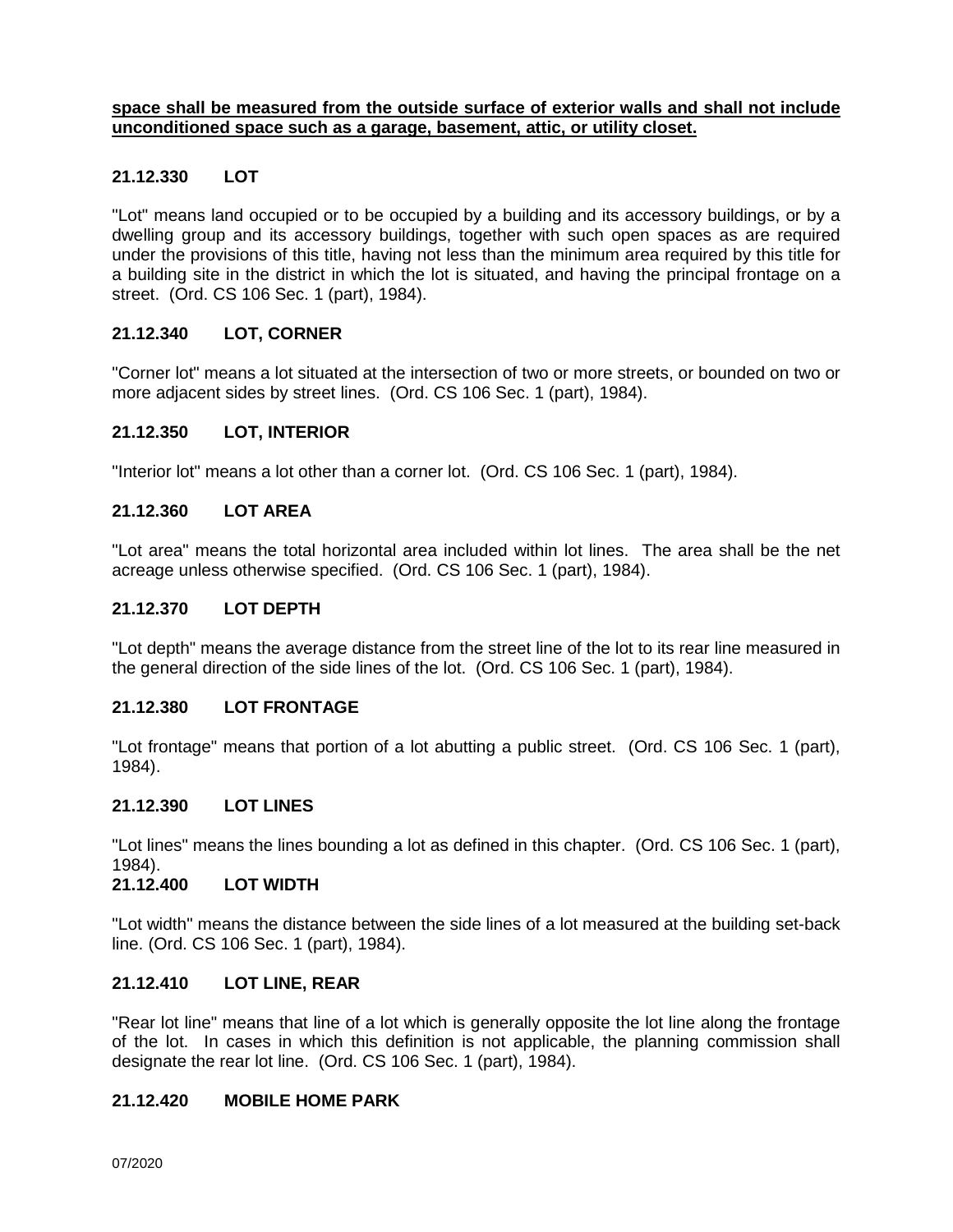"Mobile home park" means a lot or parcel of land which is used exclusively for the parking thereon of ten or more mobile homes for a rental charge, or for rent or lease of mobile homes, and for appurtenant facilities for the exclusive use of the occupants such as laundry, restrooms, recreation and storage facilities, and mobile home or office facility for the owner or manager. For mobile home parks of twenty-five spaces or more, there may be maintained a dwelling for the owner or manager.

This definition is for zoning purposes only and shall not be construed to affect the definition of mobile home parks in the State Mobile Home Parks Act (Health and Safety Code, Section 18200, et seq.) or to affect enforcement of the provisions of the Act. (Ord. CS 106 Sec. 1 (part), 1984).

## **21.12.430 MOBILE HOME (MANUFACTURED HOUSING)**

"Mobile home" means a vehicle designed and equipped for human habitation and includes a travel trailer and recreational vehicle **structure that meets the definition of a manufactured home** as defined by **Section 18007** the California Health and Safety Code. The vehicle must bear an insignia of approval issued by the California Department of Housing and Community Development, pursuant to Section 18056 of the Health and Safety Code. (Ord. CS 106 Sec. 1 (part), 1984).

## **21.12.435 MONUMENT**

"Monument" means anything constructed, erected, shaped or placed in remembrance of a person or event; excluding anything which draws attention, whether intended or not intended, to a commercial enterprise.(Ord. 449 Sec. 2, 1991).

## **21.12.440 MOTEL**

"Motel" means a building or buildings containing guest rooms or apartments with automobile storage space serving such rooms or apartments provided in connection therewith, which group designed, intended or used primarily for the accommodation of automobile travelers; including groups designed as auto cabins, motor lodges, and by similar designations. (Ord. CS 106 Sec. 1 (part), 1984).

## **21.12.450 NONCONFORMING USE**

"Nonconforming use" means a building or land occupied by a use that does not conform to the regulations for the district in which it is situated. (Ord. CS 106 Sec. 1 (part), 1984).

## **21.12.460 OUTDOOR ADVERTISING SIGN**

"Outdoor advertising sign" means any card, cloth, paper, metal, painted glass, wooden, plaster, stone, or other sign of any kind or character whatsoever, placed for outdoor advertising purposes on the ground or on any tree, wall, bush, rock, post, fence, building, structure or thing whatsoever. The term "placed" as used in the definitions of "outdoor advertising structure" shall include erecting, constructing, posting, painting, printing, tacking, nailing, gluing, sticking, carving, or otherwise fastening, affixing, or making visible in any manner whatsoever. (Ord. CS 106 Sec. 1 (part), 1984).

## **21.12.470 OUTDOOR ADVERTISING STRUCTURE**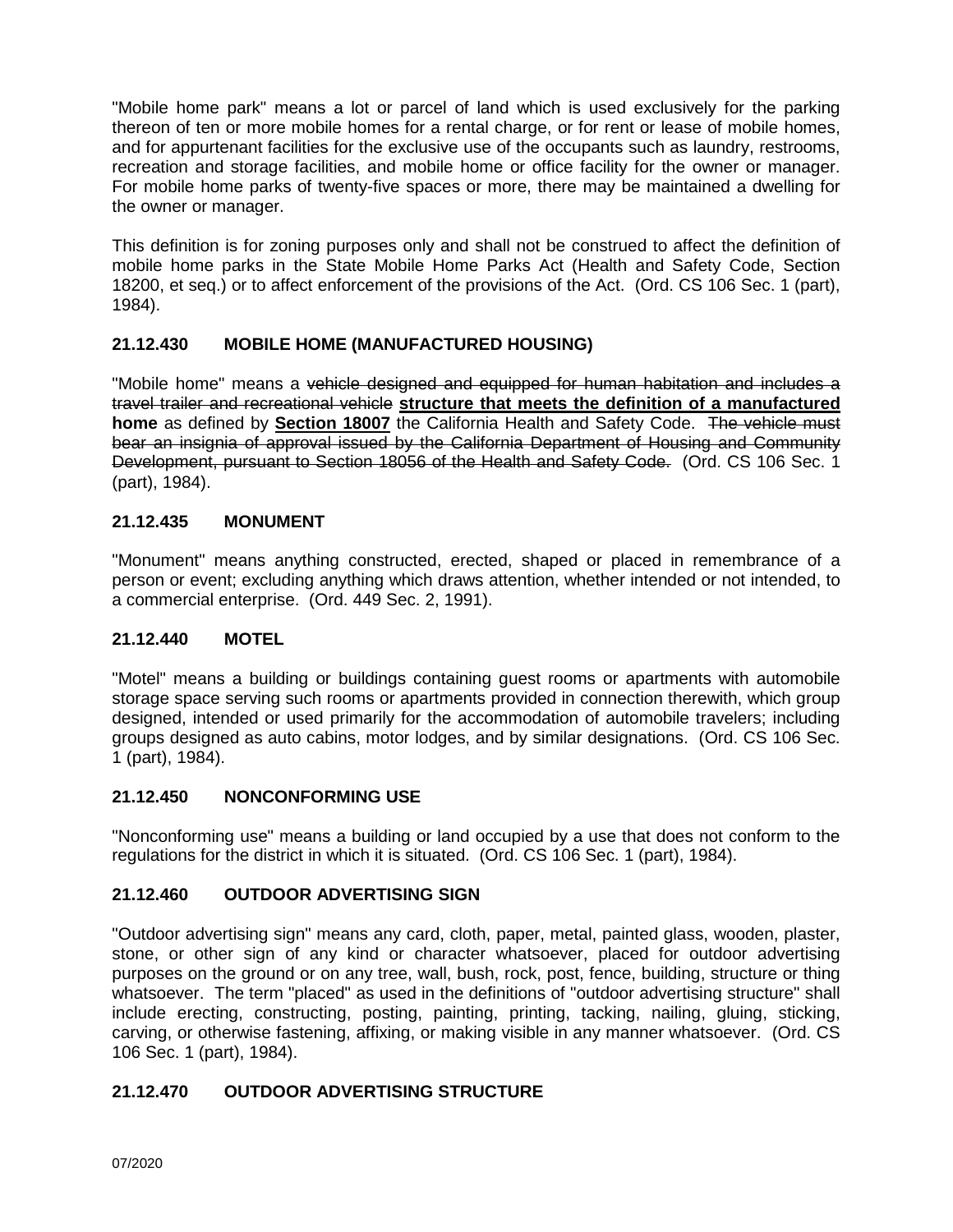"Outdoor advertising structure" means any structure of any kind or character erected or maintained for outdoor advertising purposes, upon which any outdoor advertising sign may be placed, including outdoor advertising statuary. (Ord. CS 106 Sec. 1 (part), 1984).

## **21.12.475 PARCEL**

## **"Parcel" means any lot or portion of land which has been legally separated from another parcel or portion of land in accordance with the California Subdivision Map Act.**

## **21.12.480 PARKING SPACE**

"Parking space" means an accessory and usable space on a building site with access for the parking of automobiles that shall be of a size at least as large as required in the county improvement specifications as adopted by the board of supervisors from time to time. (Ord. CS 106 Sec. 1 (part), 1984).

## **21.12.490 PLANNED STREET LINE**

"Planned street line" means the street line of any street, road or highway at its ultimate width as defined or delineated within the circulation element of the county general plan. (Ord. CS 106 Sec. 1 (part), 1984).

## **21.12.495 PRODUCTION AGRICULTURE**

"Production Agriculture" means agriculture for the purpose of producing any and all plant and animal commodities for commercial purposes. (Ord. CS 1020 Sec. 3, 2007).

#### **21.12.500 RACING HOMER PIGEONS**

"Racing homer pigeons" means a pigeon trained to return home from a distance and which is identified by a nonremovable seamless leg band issued by a nationally recognized racing home pigeon association. (Ord. CS 106 Sec. 1 (part), 1984).

#### **21.12.505 RECREATIONAL VEHICLE**

**"Recreational Vehicle" means any vehicle as defined by Section 18010 of the California Health and Safety Code. The use of a recreational vehicles for human habitation shall not be permitted in any zoning district.** 

#### **21.12.510 RESIDENTIAL CARE HOME**

"Residential care home" means a dwelling or building, or structure in which seven or more persons not of the immediate family are provided with food, shelter and care for compensation, but not including hospitals, clinics or similar institutions devoted primarily to diagnosis and treatment of disease or injury. (Ord. CS 106 (part) Sec. 1 (part), 1984).

#### **21.12.515 RETAIL BUSINESS**

"Retail Business" means an establishment engaged in selling goods to the ultimate consumer. The allowed area of a retail store shall include both the interior space within the structure and any outdoor area use to display or store goods for sale. (Ord. CS 896, Sec.1, 2004).

## **21.12.520 ROOMINGHOUSE**

07/2020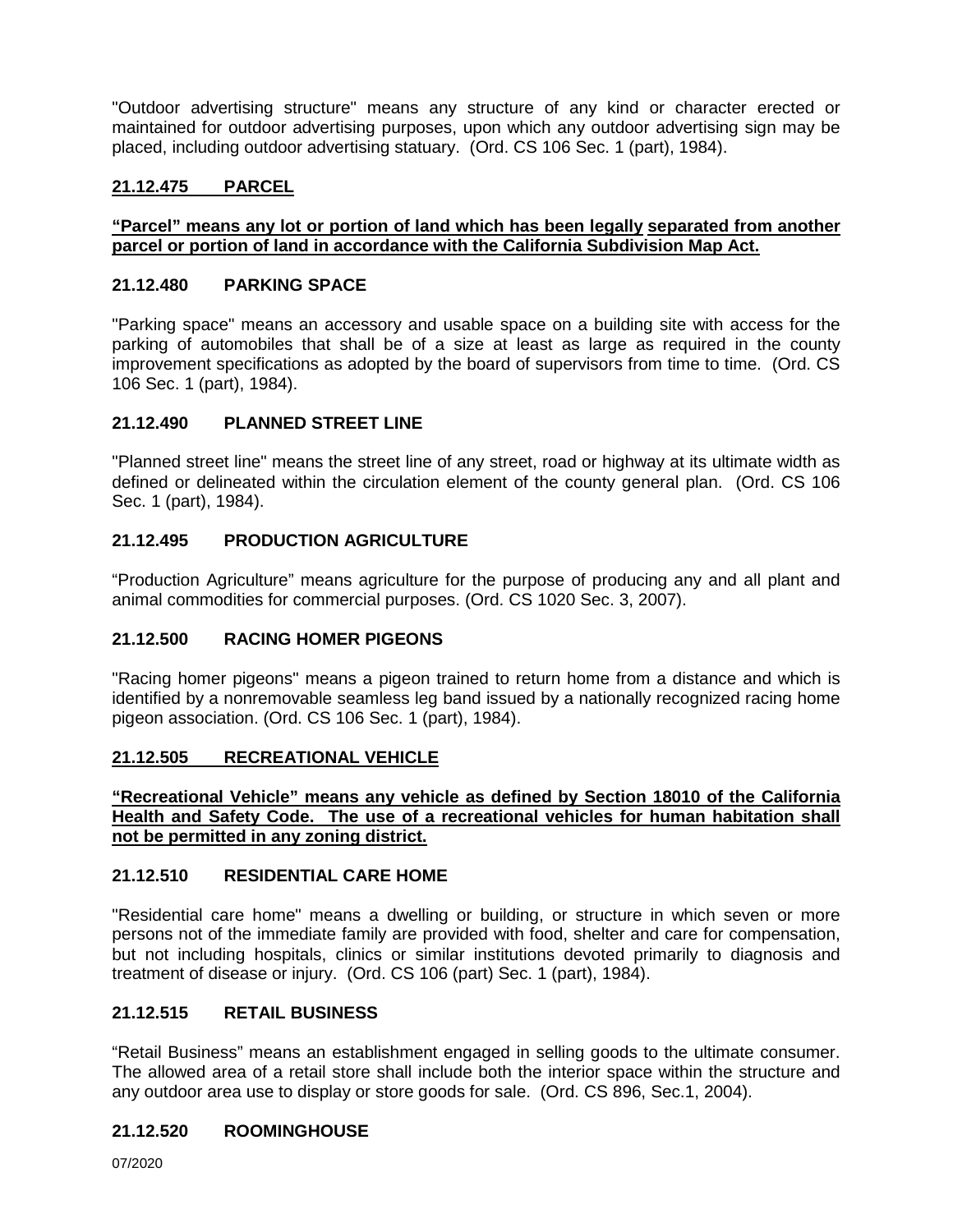"Roominghouse" means a dwelling, building or structure (other than a residential care home) occupied by five or more persons who have agreed to pay a specific rent for a specific space as distinguished from guests subject to innkeepers liability. (Ord. CS 106 Sec. 1 (part), 1984).

# **21.12.525 SECOND DWELLING UNIT**

"Second dwelling unit" means an attached or detached residential dwelling unit provides complete independent living facilities for one or more persons. It shall include permanent provisions for living, sleeping, eating, cooking, and sanitation on the same parcel as the singlefamily dwelling is situated. A second dwelling unit also includes an efficiency unit, as defined in California Health and Safety Code Section 17958.1 and as defined in regulations.

## **21.12.530 SMALL LIVESTOCK FARMING**

"Small livestock farming" means the raising or keeping of more than a combined total of twelve chicken hens, turkeys or twelve pigeons (other than defined in Section 21.12.500) or twelve similar fowl or twelve rabbits or twelve similar animals, or four permanent standard beehives. "Small livestock farming" as used in this title shall not allow for the keeping, in any quantity, of roosters, quacking duck, geese, guinea fowl, peafowl, worms (except for personal use), or any other small domestic animal determined by the Planning Director to have the potential to cause a nuisance. The keeping of animals in quantities less than described above is permitted in any district. (Ord. CS 106 Sec. 1 (part), 1984,Ord. CS 1202 Section 1, effective November 16, 2017).

# **21.12.535 SMALL WIND ENERGY SYSTEM**

"Small wind energy system" means a wind energy conversion system consisting of a wind turbine, a tower, and associated control or conversion electronics, which has a rated capacity that does not exceed the allowable rated capacity under the Emerging Renewables Fund of the Renewables Investment Plan administered by the California Energy Commission and which will be used primarily to reduce onsite consumption of utility power. "Tower height", as it pertains to such systems, means the height above grade of the fixed portion of the tower, excluding the wind turbine. (Ord CS 798, Section 2, effective July 4, 2002)

## **21.12.540 STABLE, PRIVATE**

"Private stable" means an accessory building or space where horses are kept for the private use of the owner and guests. (Ord. CS 106 Sec. 1 (part), 1984).

## **21.12.550 STABLE, PUBLIC**

"Public stable" means a building other than a private stable for the commercial rental, training, or boarding of horses. (Ord. CS 106 Sec. 1 (part), 1984).

## **21.12.560 STREET**

"Street" means a public or private thoroughfare which affords the principal means of access to abutting property including avenue, place, way, drive, lane, boulevard, highway, road and any other thoroughfare except an alley as defined in this chapter. (Ord. CS 106 Sec. 1 (part), 1984).

## **21.12.570 STREET LINE**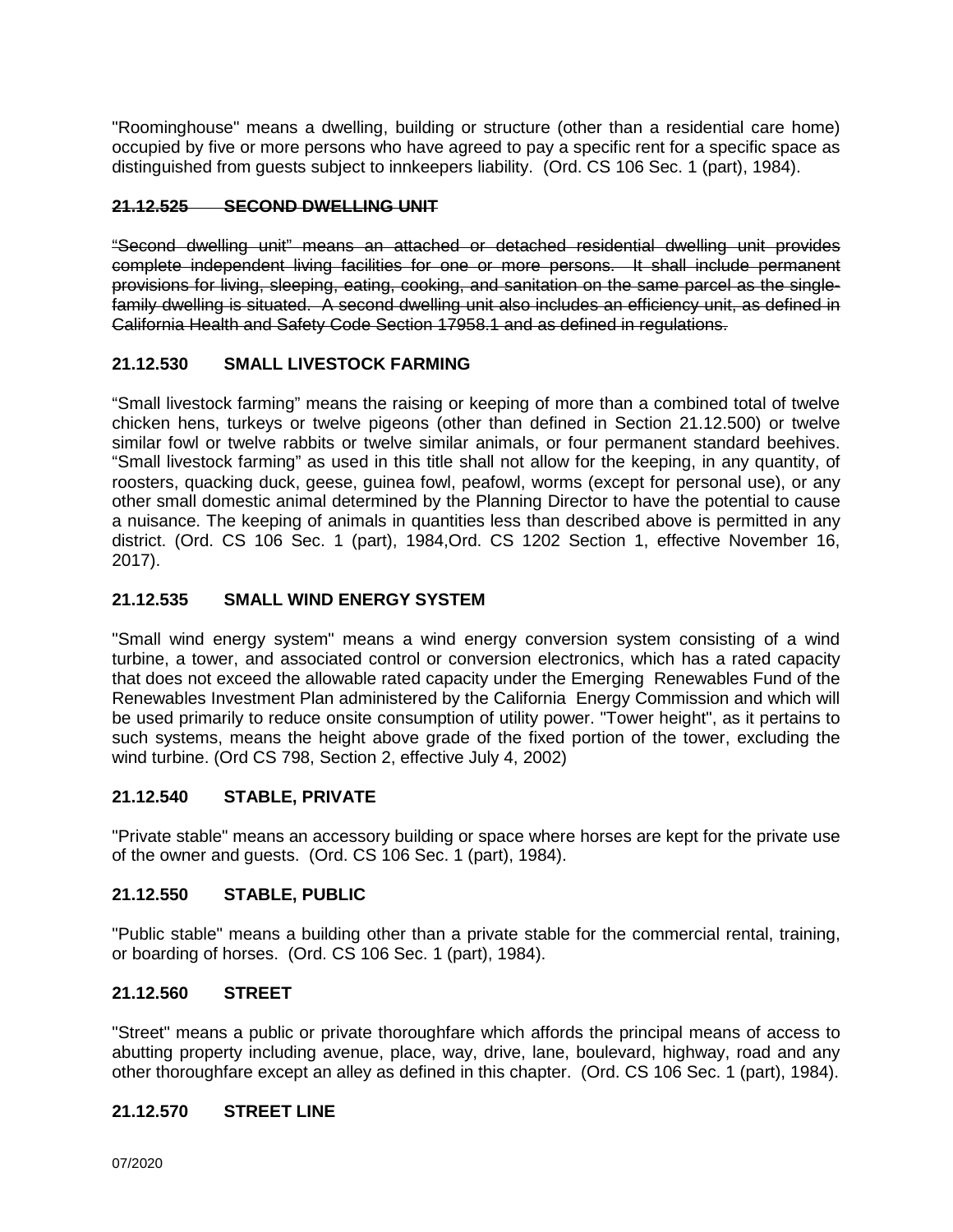"Street line" means the boundary between a parcel and the abutting street. (Ord. CS 106 Sec. 1 (part), 1984).

# **21.12.580 STRUCTURAL ALTERATIONS**

"Structural alterations" means any change in the supporting member of a building, such as bearing walls, columns, beams, or girders. (Ord. CS 106 Sec. 1 (part), 1984).

# **21.12.590 STRUCTURE**

"Structure" means anything constructed or erected, the use of which required location on the ground or attachment to something having location on the ground; including, but not limited to, buildings, fences, walls, and free-standing signs. (Ord. CS 106 Sec. 1 (part), 1984).

# **21.12.595 SUPPORTIVE HOUSING**

"Supportive Housing" means housing with no limit on length of stay that is occupied by the target population, as defined in California Government Code Section 65582(g), and that is linked to on- or off-site services that assist the supportive housing resident in retaining the housing, improving his or her health status, and maximizing his or her ability to live and, when possible, work in the community. This definition is established pursuant to the provisions of California Health and Safety Code Section 50675.14(b)(2) and California Government Code Section 65582(f). (Ord. CS 1169 Sec. 7, 2015)

## **21.12.600 SURFACE MINING**

"Surface mining" means processes for the commercial removal of minerals from the surface of the earth. (Ord. CS 106 Sec. 1 (part), 1984).

## **21.12.602 SWIMMING POOLS**

"Swimming pool" or "pool" means any structure intended for swimming or recreational bathing that contains water over 18 inches deep. "Swimming pool" includes in-ground and above-ground structures and includes, but is not limited to, hot tubs, spas, portable spas, and non-portable wading pools. (Ord. CS 778, Section 2, 2001).

## **21.12.605 TASTING ROOM**

"Tasting room" means a facility in which agricultural products grown or processed on the premises may be tasted and sold. A restaurant, where complete meals are served and consumed, shall not be considered to be a tasting room. (Ord. CS 424, Sec. 4, 1991).

## **21.12.608 TRANSITIONAL HOUSING**

"Transitional housing" and "transitional housing development" means buildings configured as rental housing developments, but operated under program requirements that call for the termination of assistance and recirculation of the assisted unit to another eligible program recipient at some predetermined future point in time, which shall be no less than six months from the beginning of assistance. This definition is established pursuant to the provisions of California Health and Safety Code Section 50675.2(h) and California Government Code Section 65582(h). (Ord. CS 1169, Sec. 8, 2015).

# **21.12.610 USE**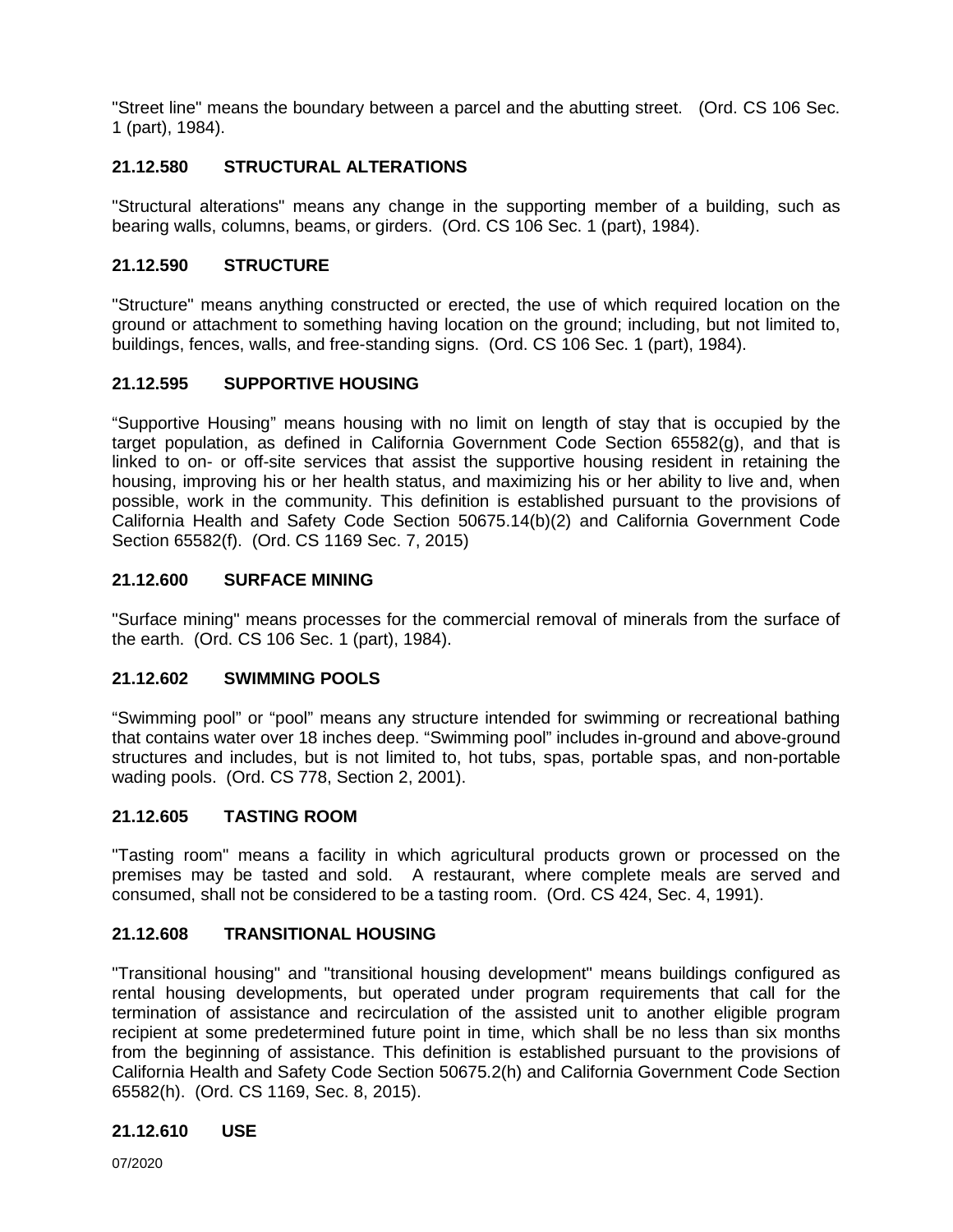"Use" means the purpose for which land or a building is designed, arranged, or intended or for which it is or may be occupied or maintained. (Ord. CS 106 Sec. 1 (part), 1984).

# **21.12.620 USE, ACCESSORY**

"Accessory use" means a use incidental and accessory to the principal use of a lot or a building located on the same lot as the accessory use. Any agricultural use in any R-A district shall be deemed to be an accessory use to the use of the property for residential purposes. (Ord. CS 106 Sec. 1 (part), 1984).

# **21.12.625 VEHICLE STORAGE YARD**

"Vehicle storage yard" means any location consisting of parcel(s) or lot(s) where three or more vehicles (as defined by Section 670 CVC), or vessels (as defined by Section 651 of the Harbors and Navigation Code), or combinations of both, which are disabled, under repair or restoration, and/or vehicles or vessels which are not currently registered with the State Department of Motor Vehicles are stored. For purposes of this section, a vessel and a trailer designed to carry a vessel that are used together as one unit shall count as one vehicle or one vessel." (Ord. CS 759, 2001; Ord. CS 471 (part), 1991)

# **21.12.627 WHOLESALE AND DISTRIBUTION**

"Wholesale and Distribution" means establishments engaged in selling merchandise to retailers; to commercial, industrial, farm, or professional business users; or to other wholesalers; or acting as agents or brokers in buying merchandise for selling merchandise to such persons or companies. Includes such establishments as: agents, merchandise or commodity brokers, commission merchants, assemblers, merchant wholesalers stores primarily selling electrical, plumbing, heating and air conditioning and equipment. (Ord. CS 896, Sec. 2 (part), 2004)

# **21.12.628 WHOLESALE RETAIL STORES**

"Wholesale Retail Stores" means stores that emphasize the packing and sale of products in large quantities or volumes, some at discounted prices, where products are typically displayed in their original shipping containers. Sites and buildings are usually large and industrial in character. Patrons may be required to pay membership fees. (Ord. CS 896, Sect 2 (part), 2004)

# **21.12.630 YARD**

"Yard" means an open space other than a court on the same lot with a building, which open space is unoccupied and unobstructed from the ground upward. In measuring a yard, as provided in this title, the line of a building shall be deemed to mean a line parallel to the nearest lot line drawn through the point of a building or the point of a dwelling group nearest to such lot line, exclusive of the respective architectural features enumerated in Chapter 21.08 as not to be considered in measuring yard dimensions or being permitted to extend into any front, side, or rear yard, respectively, and the measurement shall be taken from the line of the building to the nearest lot line; provided, however, that if any official plan line has been established for the street on which the lot faces or if any future width line is specified therefor by the provisions of this title, then the measurement shall be taken from the official plan line or the future width line to the nearest line of the building. (Ord. CS 106 Sec. 1 (part), 1984).

# **21.12.640 YARD, FRONT**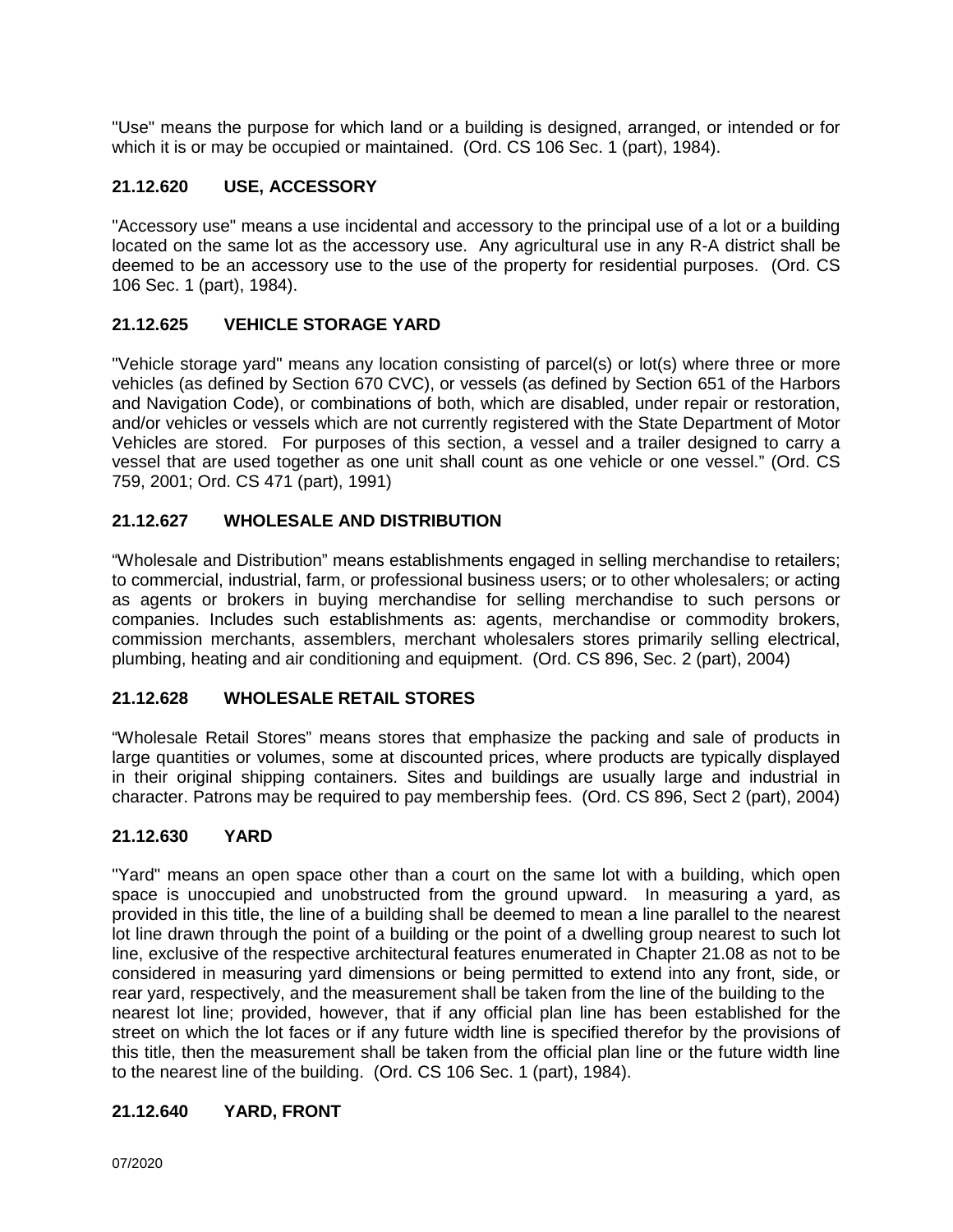"Front yard" means a yard extending across the front of the lot between the inner side yard lines and lying between the front line of the lot and the nearest line of the building. (Ord. CS 106 Sec. 1 (part), 1984).

# **21.12.650 YARD, REAR**

"Rear yard" means a yard extending across the full width of the lot and lying between the rear line of the lot and the nearest line of the building. (Ord. CS 106 Sec. 1 (part), 1984).

## **21.12.660 YARD, SIDE**

"Side yard" means a yard between the side line of the lot and the nearest line of the building and extending from the front line of the lot to the rear yard. (Ord. CS 106 Sec. 1 (part), 1984).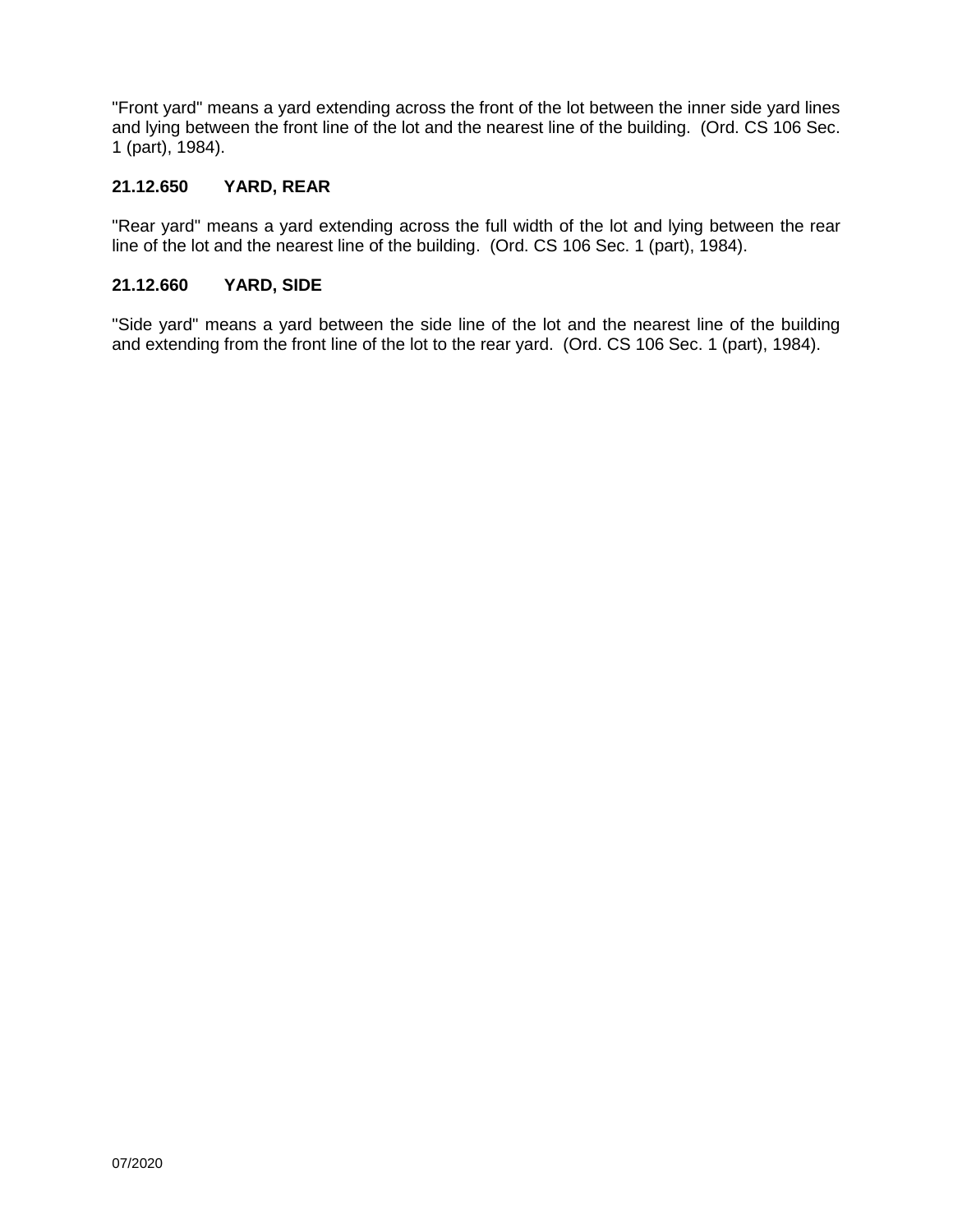# **CHAPTER 21.20**

# **GENERAL AGRICULTURE DISTRICT (A-2)**

## **SECTIONS:**

| 21.20.010 | <b>PURPOSE</b>                               |
|-----------|----------------------------------------------|
| 21.20.020 | <b>PERMITTED USES</b>                        |
| 21.20.030 | <b>USES REQUIRING USE PERMIT</b>             |
| 21.20.040 | USES REQUIRING BOARD OF SUPERVISORS APPROVAL |
| 21.20.045 | USES ON LANDS SUBJECT TO WILLIAMSON ACT      |
|           | <b>CONTRACTS</b>                             |
| 21.20.050 | <b>DIVISION OF LAND</b>                      |
| 21.20.060 | <b>SITE AREA</b>                             |
| 21.20.070 | <b>YARDS</b>                                 |
| 21.20.080 | <b>HEIGHT LIMITS</b>                         |
|           |                                              |

## **21.20.010 PURPOSE**

It is the intent of these district regulations to support and enhance agriculture as the predominant land use in the unincorporated areas of the county. These district regulations are also intended to protect open-space lands pursuant to Government Code Section 65910. The procedures contained in this chapter are specifically established to ensure that all land uses are compatible with agriculture and open space, including natural resources management, outdoor recreation and enjoyment of scenic beauty. (Ord. CS 106 Section 2 (part), 1984).

## **21.20.020 PERMITTED USES**

Uses permitted in the A-2 districts:

- A. All agricultural uses not requiring a staff approval or a use permit pursuant to Sections 21.20.030 and 21.20.040; provided, however, that within areas designated on the land use element of the general plan as urban transition the maintenance of animals shall be limited to the provision of Chapter 21.24 (R-A rural residential zoning regulations) unless approval of additional animals is first obtained from the director of planning and community development;
- B. Single-family dwelling(s) **and accessory dwellings** on parcels meeting the following criteria:
	- 1. Parcels less than 20 acres in size and zoned A-2-3, -5, -10, or -20 One-single family dwelling is permitted on all parcels that meet or exceed the minimum building site area requirements of this chapter.

# **a. Accessory dwellings as regulated by Chapter 21.74.**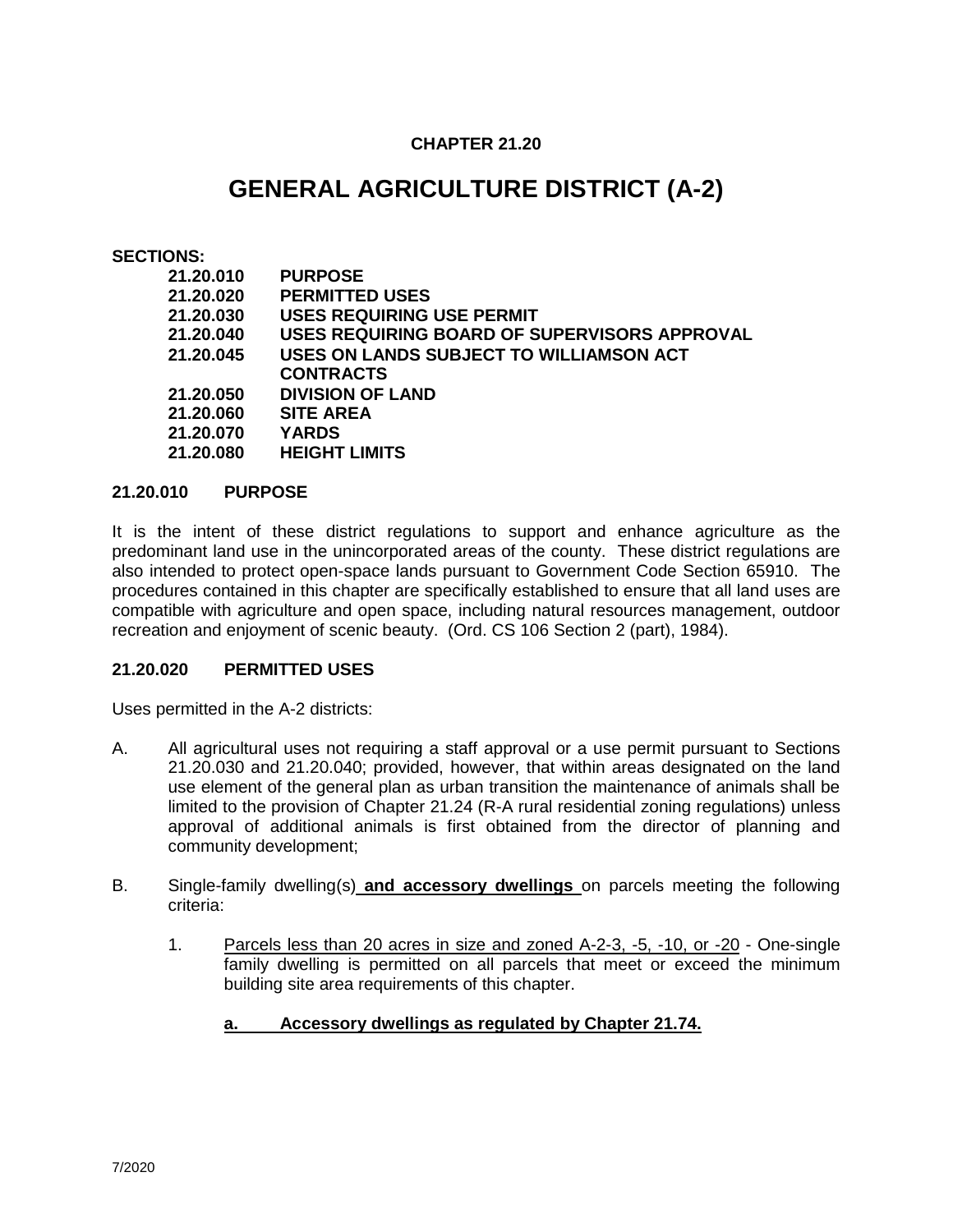# **21.20.020** Permitted Uses

2. Parcels less than 20 acres in size and zoned A-2-40, or -160 - One-single family dwelling is permitted with approval of a Staff Approval Permit in accordance with Section 21.100.050(C) of the Zoning Ordinance.

## **a. Accessory dwellings as regulated by Chapter 21.74.**

- 3. Parcels of 20 acres or more in size Two-single family dwellings may be constructed on a parcel, regardless of the minimum parcel size zoning requirement. The second dwelling shall be placed to take maximum advantage of existing facilities including utilities and driveways. New driveways may be authorized by the County Public Works Department when it can be shown public safety will not be degraded, now or in the future, based on both existing traffic conditions and future traffic projected in the County General Plan.
	- a. Any parcel created with a 'no build' restriction shall meet the criteria specified in Section 21.20.050 prior to the construction of any dwelling. Any parcel enrolled in the Williamson Act, and not subject to a 'no build' restriction, shall be in agricultural use prior to the construction of any dwelling. (Ord. CS 1020, Sec. 4, 2007; Ord. CS 741, 2000).

## b. **Accessory dwellings, as regulated by Chapter 21.74, may be permitted in lieu of the permitted second single-family dwelling.**

C. A mobile home (excluding travel trailers, motor homes or campers) in lieu of any permitted single-family dwelling **as regulated by Chapter 21.72.** in areas designated as agriculture in the land use element of the general plan; provided, that the mobile home is placed on the county assessment roll; and further provided, that any such mobile home is completely skirted;

In areas designated as urban transition in the land use element of the general plan, a mobile home in lieu of a permitted single-family dwelling subject to a determination by the director of planning and community development that it meets the following compatibility criteria.

- Eligibility. A mobile home shall be eligible if it:
	- a. Is to be occupied only for residential purposes.
		- b. Conforms to all of the residential use development standards for singlefamily structures applicable to the particular zone for which the application is made.
		- c. Is certified under the National Manufactured Home Construction and Safety Act of 1974, and has been constructed after June 5, 1976.
		- d. Is attached to a permanent foundation system approved by the building inspection department of the county.
	- 2. Compatibility. A mobile home shall be compatible if: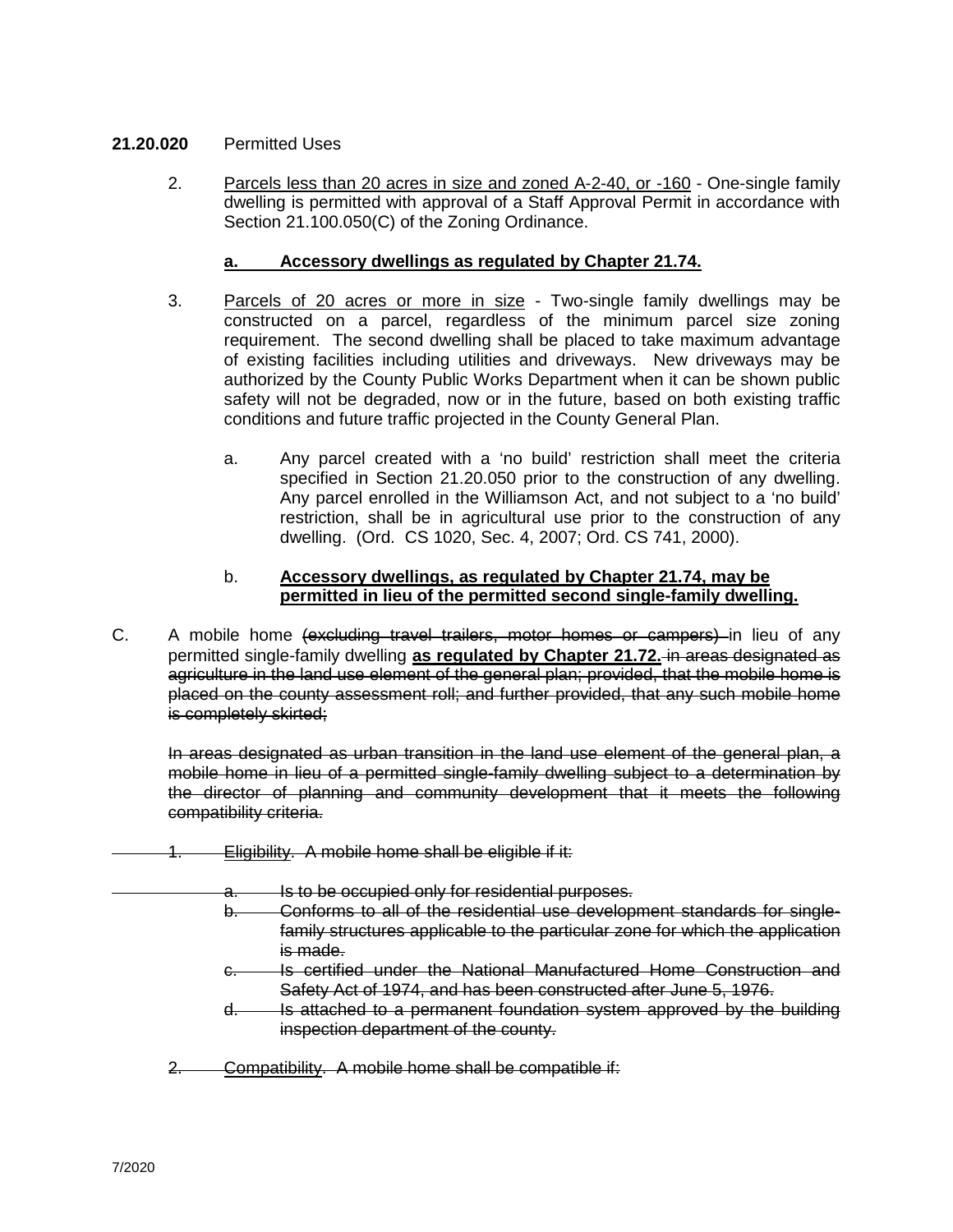## **21.20.020** Permitted Uses

- a. It is covered with an exterior material commonly found in new conventionally built residential structures within three hundred feet of the proposed site.
- The exterior covering material extends to the ground. If a solid concrete or masonry perimeter foundation is used, the exterior covering material need not extend below the top of the foundation. Alternative skirting materials commonly found on conventionally built residential structures will be considered compatible.
- c. The roofing material is similar to materials commonly found on conventionally built residential structures within three hundred feet of the proposed site.
- D. Buildings, appurtenances, and uses such as custom contract harvesting or land preparation where the buildings, appurtenances, or uses are incidental and accessory to the use of the subject property for farming purposes.
- E. Home occupations as regulated by Chapter 21.94.
- F. Racing homer pigeons as regulated in Chapter 21.92.
- G. Garage sales.
- H. Temporary agricultural service airports.
- I. Detached accessory buildings, the uses of which are incidental to, and reasonably related to, a main building on the same lot or to the primary use of the property as determined by the director of planning and community development.
- J. One identification or informational sign not more than twelve square feet in area nor more than six feet in height may be permitted in the front yard or side yard adjacent to each street frontage of a property which contains a lawful agricultural use, or commercial, or industrial nonconforming use in lieu of any other freestanding sign which may be permitted, provided that:
	- 1. It does not bear any advertising message,
	- 2. It is nonflashing, nonmoving and nonanimated,
	- 3. It is located wholly on private property on the premises to which it pertains,
	- 4. A plot plan and elevation of the sign is approved by the planning and community development director prior to request for building and electrical permits and installation;
- K. Lagoons or ponds for the storage of animal wastes, except when a use permit is required under Section 21.20.030 F. Such lagoons or ponds shall be located a minimum of fifty feet from any property line and three hundred feet from any dwelling on an adjacent property. Other standards may be imposed by other county or state agencies.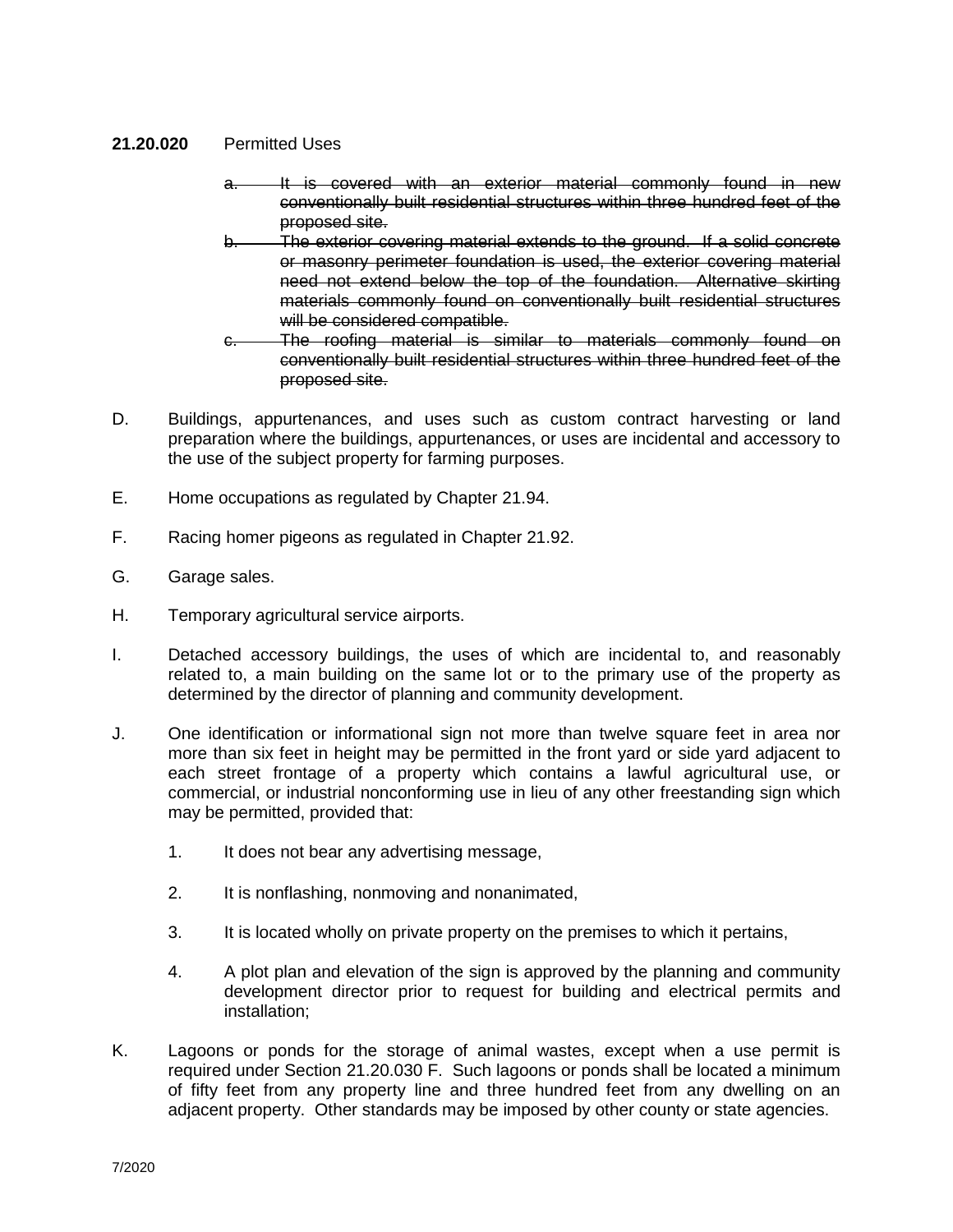## **21.20.020** Permitted Uses

- L. Christmas tree sales lots and Halloween pumpkin sales lots provided they meet the required setbacks and provide at least ten accessible and useable off-street parking spaces in addition to one space per employee on a maximum shift. Such lots shall be limited to two double-faced signs not to exceed twelve square feet on each face. No offsite signs shall be permitted. Such Halloween pumpkin sales lots may not be established prior to October 1 of any year and shall be removed and the property returned to its previous condition prior to November 15; Christmas tree sales lots may not be established prior to November 15 of any year and shall be removed and the property returned to its previous condition prior to January 1.
- M. Fireworks stands provided they meet all required setbacks and provide at least five accessible and usable off-street parking spaces in addition to one space per employee on a maximum shift. Such stands shall meet all the requirements of the department of fire safety and shall be erected and removed within the time period prescribed by that department.
- N. Produce stands as defined and regulated in Chapter 21.90.
- O. S**tate licensed s**mall **and large** family day care homes for eight or fewer persons.
- P. Large family day care homes for seven through fourteen persons when the following criteria are met:
	- 1. One off-street parking space shall be provided for each employee plus two spaces;
	- 2. The two additional parking spaces shall be located so that vehicles will head-in and head-out and not use the public road for maneuvering, loading, or unloading;
	- 3. There shall be no other day care facilities for more than eight persons within three hundred feet of the exterior boundary of the property.

(Ord. CS 861, Section 2, 2003; Ord. CS 591 Section 1, 1995; Ord. CS 350 Sections 1 (part), 2, 1989; Ord. CS 349 Section 1, 1989; Ord. CS 142 Section 1, 1985; Ord. CS 141 Section 1, 1985; Ord. CS 106 Section 2 (part), 1984).

## **21.20.030 USES REQUIRING USE PERMIT**

Uses permitted in the A-2 districts subject to first securing a use permit in each case:

A. TIER ONE. The uses listed below are closely related to agriculture and are necessary for a healthy agricultural economy. Tier One uses may be allowed when the planning commission finds that, in addition to the findings required under Section 21.96.050, the use as proposed will not be substantially detrimental to or in conflict with agricultural use of other property in the vicinity.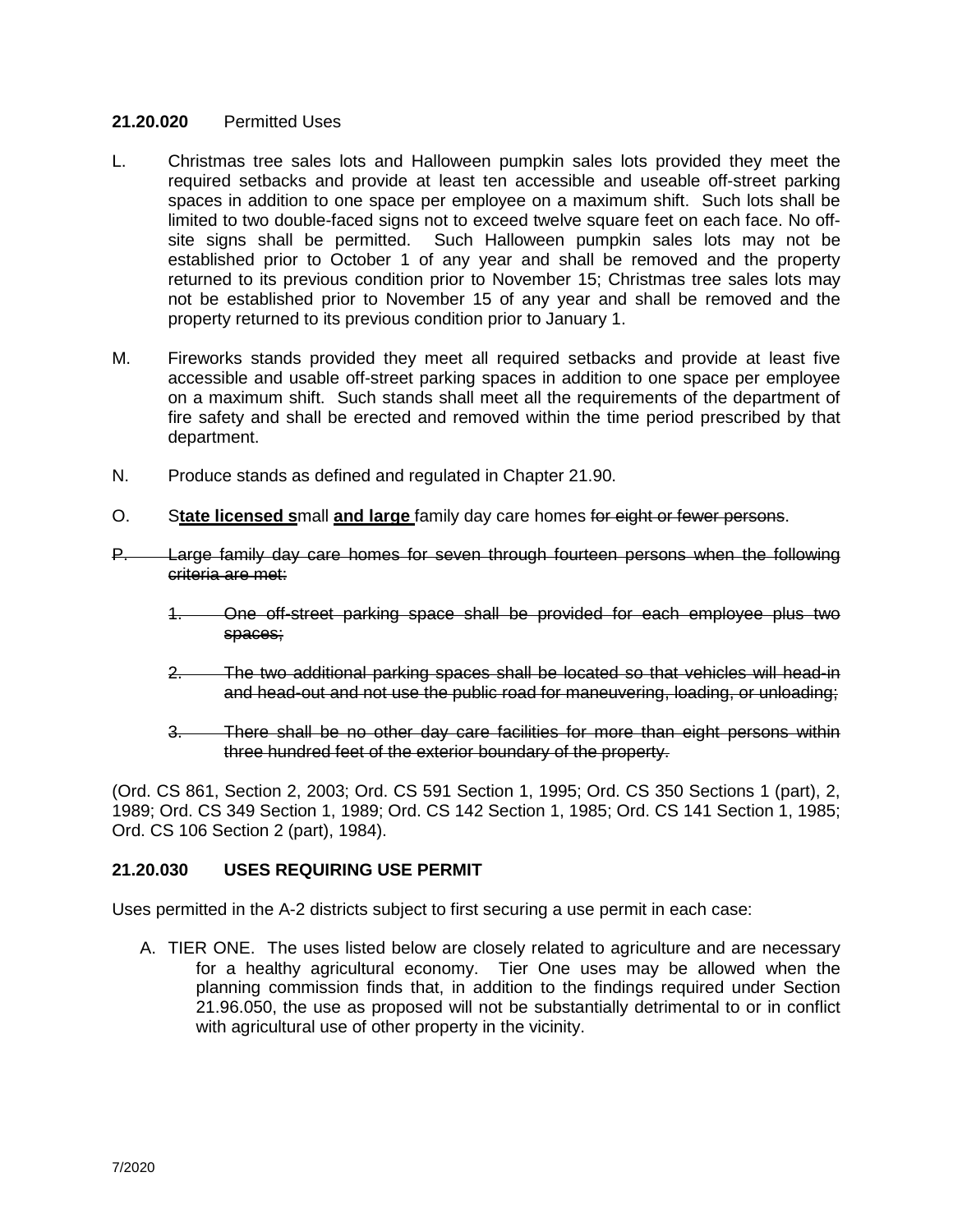- 1. Stationary installations such as alfalfa and feed dehydrators; commercial viners; fuel alcohol stills designed to serve a localized area; nut hulling, shelling, and drying; agricultural experiment stations; warehouses for storage of grain and other farm produce; weighing, loading and grading stations; wholesale nurseries and landscape contractors when conducted in conjunction with a wholesale nursery; agricultural backhoe services; sale of firewood; and similar agricultural facilities;
- 2. Farm labor camps and agricultural service airports;
- 3. Permanent housing for persons employed on a full-time basis in connection with the agricultural use of the property or other property owned or leased by the same owner. The parcel(s) shall be large enough in terms of acreage, crops, production, number of animals, to clearly support and justify the establishment of an additional dwelling(s) for a full-time employee. Applicants will be required to substantiate that the employee is, in fact, a full-time employee. Permits granted for employee housing shall require that new residences be placed in close proximity to existing dwelling to minimize the disruption of agricultural land and to take maximum advantage of existing facilities, including utilities and driveways;
- 4. Produce markets as defined and regulated in Chapter 21.90. (Ord. CS 591 Section 2, 1995)
- B. TIER TWO. The uses listed below are agriculture-related commercial and industrial uses that may be allowed when the planning commission or board of supervisors finds that, in addition to the findings required under Section 21.96.050:
	- 1. The establishment as proposed will not be substantially detrimental to or in conflict with agricultural use of other property in the vicinity; and
	- 2. The establishment as proposed will not create a concentration of commercial and industrial uses in the vicinity; and
	- 3. It is necessary and desirable for such establishment to be located within the agricultural area as opposed to areas zoned for commercial or industrial usage.
		- a. Agricultural service establishments primarily engaging in the provision of agricultural services to farmers, including contract harvesting when not allowed under Section 21.20.020D. Such establishments shall be designed to serve the immediately surrounding area as opposed to having a widespread service area.
		- c. Agricultural processing plants and facilities, such as wineries, dehydrators, canneries, and similar agriculture-related industrial uses, provided:
			- i. The plant or facility is operated in conjunction with, or as a part of, a bona fide agricultural production operation;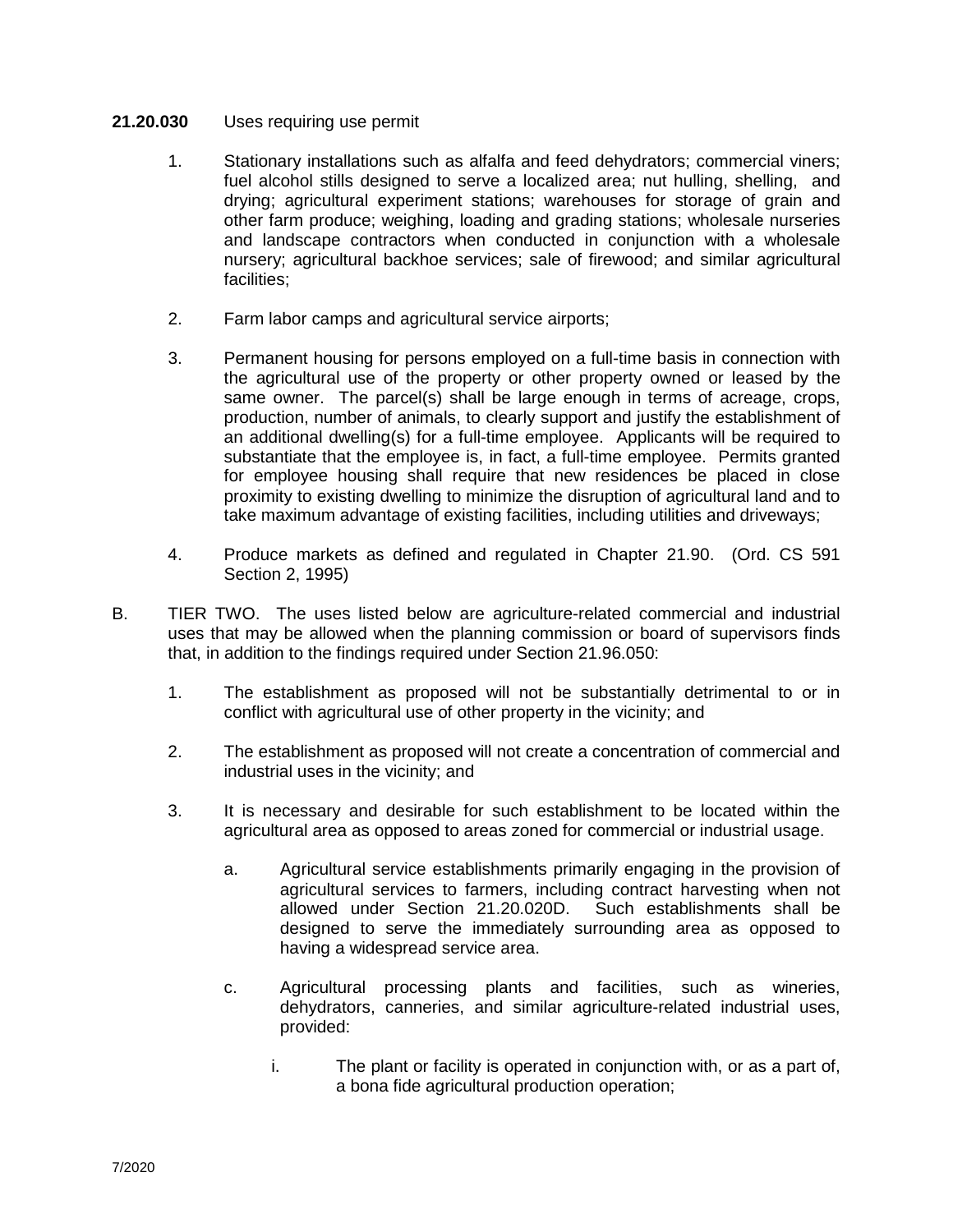- ii. At least fifty percent of the produce to be processed is grown on the premises or on property located in Stanislaus County in the same ownership or lease; and
- iii. The number of full-time, year-round employees involved in the processing shall not exceed ten, and the number of part-time, seasonal employees shall not exceed twenty.
- c. In conjunction with an agricultural processing plant or facility, incidental retail sales, tasting rooms and/or facilities for on-site consumption of agricultural produce processed on the premises, provided:
	- i. The primary purpose is to promote sales of the agricultural product(s) produced and processed on the premises;
	- ii. The use is subordinate to the production of such product and the use of such agricultural processing facility; and
	- iii. The number of full-time, year-round employees involved in the operation shall not exceed ten, and the number of part-time, seasonal employees shall not exceed twenty.
	- iv. However, the total number of full-time, year-round employees allowed under Subsections b(iii) and c(iii) shall not exceed ten, and the total number of part-time, seasonal employees shall not exceed twenty.
- d. Soil reclamation, or the process of cleaning or decontaminating soil that has been contaminated by gasoline or other toxic materials.
- e. Commercial or municipal composting, processing and/or spreading of whey, treated sludge or biosolids (including Class A and Class B), or other organic matter when the matter to be composted, processed and/or spread is not generated on site and the composting, processing and/or spreading is not part of a routine farming practice. Composting operations with less than 1,000 cubic yards or 300 tons of active composting material on site at any given time shall be considered an agricultural use and shall be exempt from this provision. (This provision is intended to apply to operations whose primary function is the composting, processing and/or spreading of organic matter; it is not intended to apply to composting and/or the use of fertilizers and other soil amendments or feed additives in conjunction with agricultural production.)
- C. TIER THREE. The uses listed below are not directly related to agriculture but may be necessary to serve the A-2 District or may be difficult to locate in an urban area. Some of these uses can be people-intensive and, as a result, have the potential to adversely impact agriculture; these people-intensive uses are generally required to be located within LAFCO-approved spheres of influence of cities or community services districts and sanitary districts serving unincorporated communities. Tier Three uses may be allowed when the planning commission finds that, in addition to the findings required under Section 21.96.050: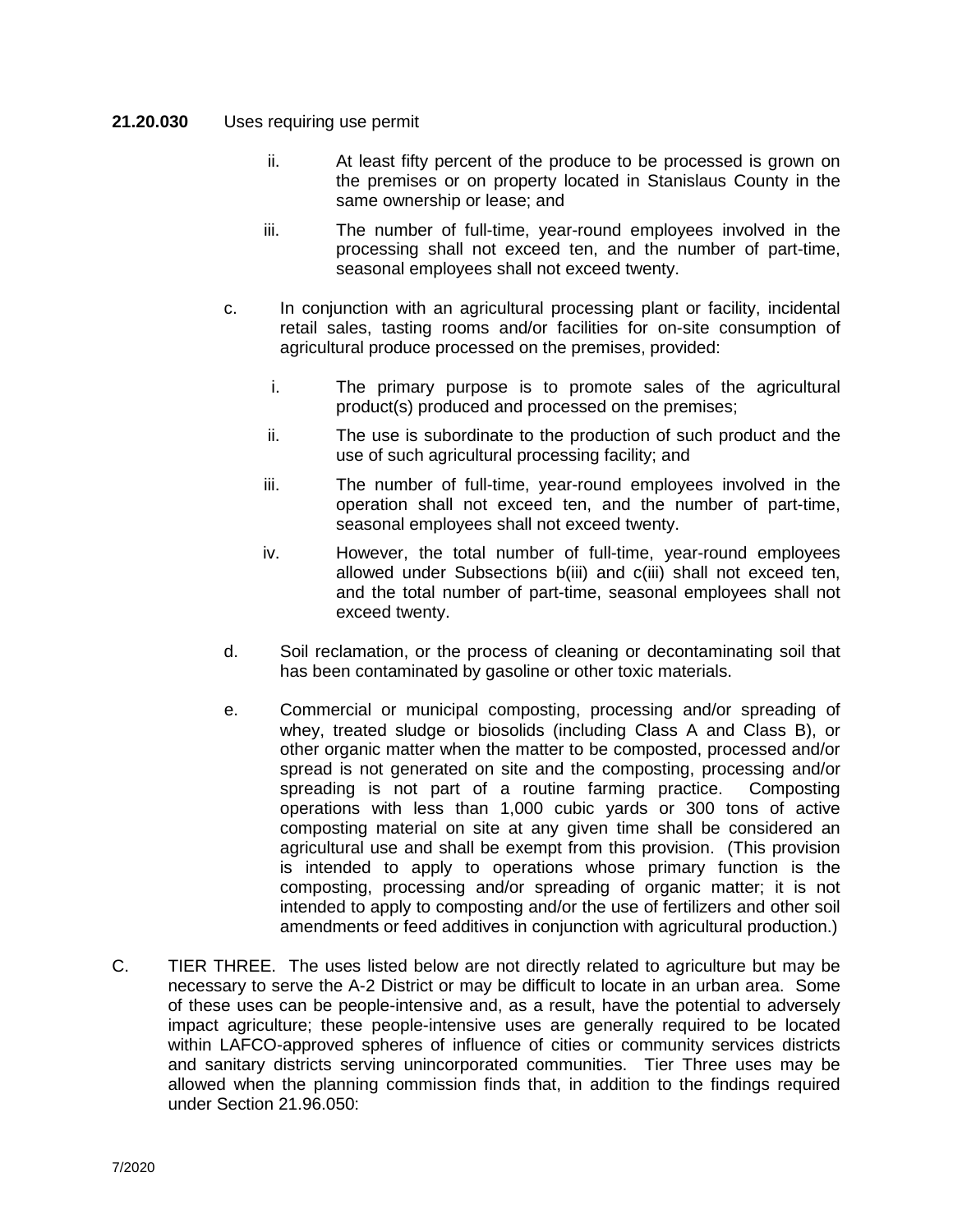- 1. The use as proposed will not be substantially detrimental to or in conflict with agricultural use of other property in the vicinity, and
- 2. The parcel on which such use is requested is not located in one of the County's "most productive agricultural areas," as that term is used in the Agricultural Element of the General Plan; or the character of the use that is requested is such that the land may reasonably be returned to agricultural use in the future.

In determining "most productive agricultural areas," factors to be considered include but are not limited to soil types and potential for agricultural production; the availability of irrigation water; ownership and parcelization patterns; uniqueness and flexibility of use; the existence of Williamson Act contracts; existing uses and their contributions to the agricultural sector of the economy. "Most productive agricultural areas" does not include any land within LAFCOapproved spheres of influence of cities or community services districts and sanitary districts serving unincorporated communities.

- a. Public stables, including boarding and training, and kennels,
- b. Bridle paths, riding academies, roping arenas and similar facilities for the training, exercising or exhibiting of horses, dogs or other animals,
- c. Recreational camps without housing for permanent residents and dude or guest ranches,
- d. Cemeteries,
- e. Schools offering general academic instruction equivalent to the standards prescribed by the State Board of Education,
- f. Churches,
- g. The raising or keeping for commercial or noncommercial purposes of furbearing animals, zoo-type animals, exotic birds, fish or wildlife regulated by the California Department of Fish and Game or dangerous animals as described in Chapter 7.28 of this code,
- h. Off-road vehicle parks, motorcycles, bicycle, go-cart and automobile race tracks; rifle ranges; trap and skeet ranges,
- i. Public buildings, parks or other facilities operated by political subdivisions,
- j. Facilities for public utilities and communication towers,
- k. Sanitary landfills,
- l. Circuses, carnivals, outdoor festivals, rallies, revivals, concerts, open-air churches, and similar uses provided that they do not last for more than seven days,
- m. Day care centers when accessory to a school offering general academic instruction equivalent to the standards prescribed by the State Board of Education,
- n. Gun clubs and hunting clubs.
- o. Golf courses (excluding miniature golf), golf driving ranges and practice putting greens, athletic fields and facilities (when operated by a non-profit organization or club), and related facilities (including, but not limited to, clubhouses, pro-shop, and food and drink facilities).
- p. Commercial excavation of earth, minerals, building materials or removal of oil or gas, together with the necessary apparatus and appurtenances incidental thereto.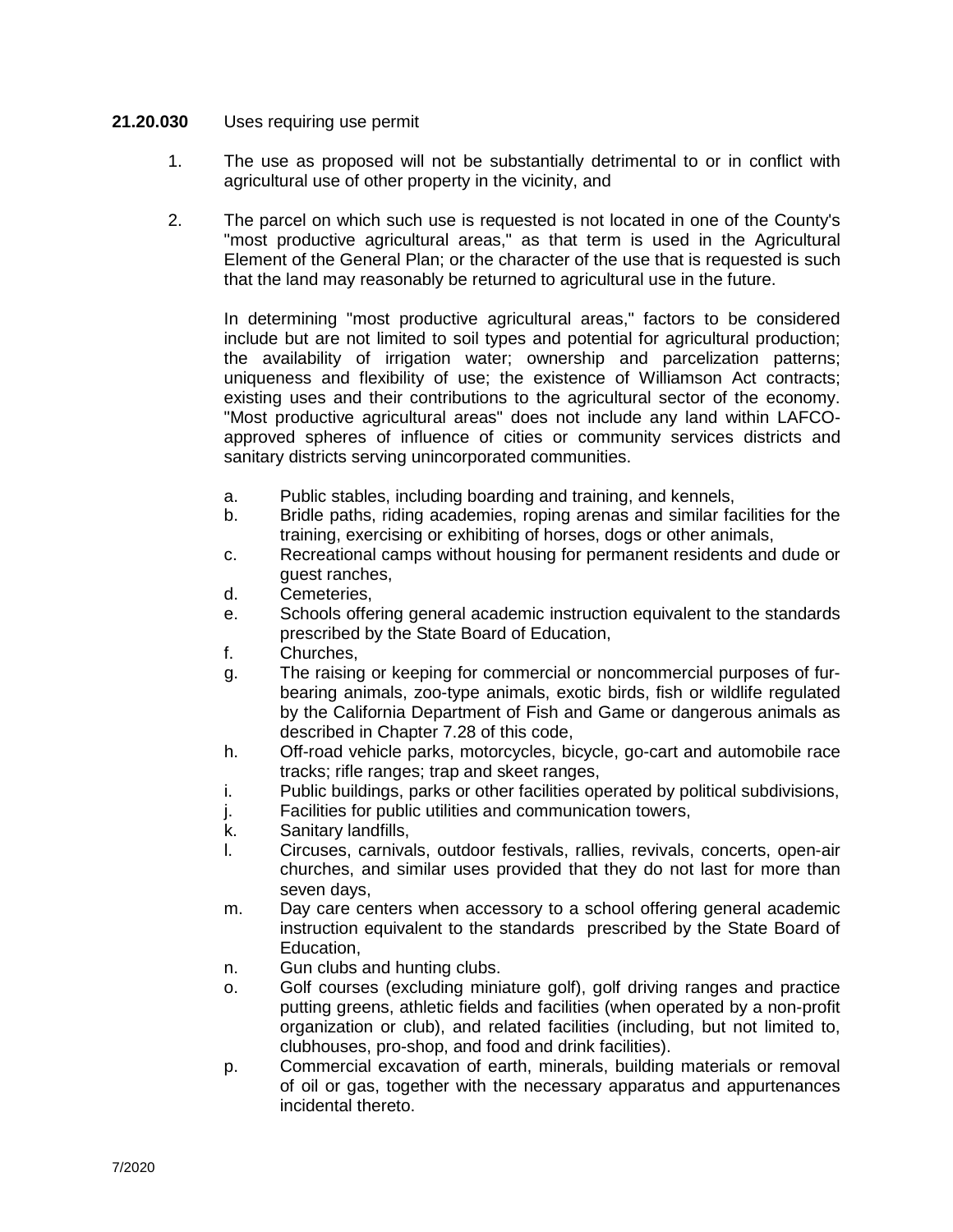- **21.20.030** Uses requiring use permit
	- q. Corn mazes, hay mazes, and similar seasonal activities when determined by the Planning Director to be similar in nature and when they do not qualify for the exception in Section 21.100.050(E). (Ord. CS 890, Section 1, 2004)
	- r. Weddings, and similar events, provided they are not located on Williamson Act Contracted land. (CS 1181 Section 3, 2016).
- D. Notwithstanding any other provision of this title relating to the use of property zoned A-2, a factory for processing rabbits shall be allowed after issuance of a use permit subject to the following limitations:
	- 1. The property proposed for use shall contain a minimum of ten acres;
	- 2. There shall be no more than five employees involved in the processing operation;
	- 3. The proposed facility shall satisfy all of the applicable regulations enacted by the California State Department of Food and Agriculture relating to processing of rabbits;
	- 4. There shall not be retail sales at the property;
	- 5. The processor shall submit a plan for disposing of the animal waste;
	- 6. Such other limitations or conditions as may be imposed by the planning commission or board of supervisors. (Ord. CS 501 Section 1, 1992; Ord. CS 424 Section 1, 1991; Ord. CS 305 Section 1, 1988; Ord CS 294 Section 1, 1988; Ord. CS 260 Section 1, 1987; Ord. CS 141 Section 3 (part), 1985; Ord. CS 106 Section 2 (part), 1984).
- E. Repealed December 18, 2007 (Ord. CS 1020 Sec. 6, 2007).
- F. New confined animal facility and expansions of existing confined animal facility requiring a new or modified permit, waiver, order, or waste discharge requirements from the Regional Water Quality Control Board, where the issuance of such permit, waiver, order or waste discharge requirements requires compliance with the California Environmental Quality Act. Lagoons or ponds for the storage of animal wastes shall be located a minimum of fifty feet from any property line and three hundred feet from any dwelling on an adjacent property. (CS Ord. 861, Sec. 3, effective December 25, 2003)
- G. Parking of tractor-trailer combinations may be allowed when the Planning Commission finds that, in addition to the findings required under Section 21.96.050:
	- 1. The establishment as proposed will not be substantially detrimental to or in conflict with agricultural use of other property in the vicinity;
	- 2. The establishment as proposed will not create a concentration of commercial and industrial uses in the vicinity; and
	- 3. All the following criteria are met: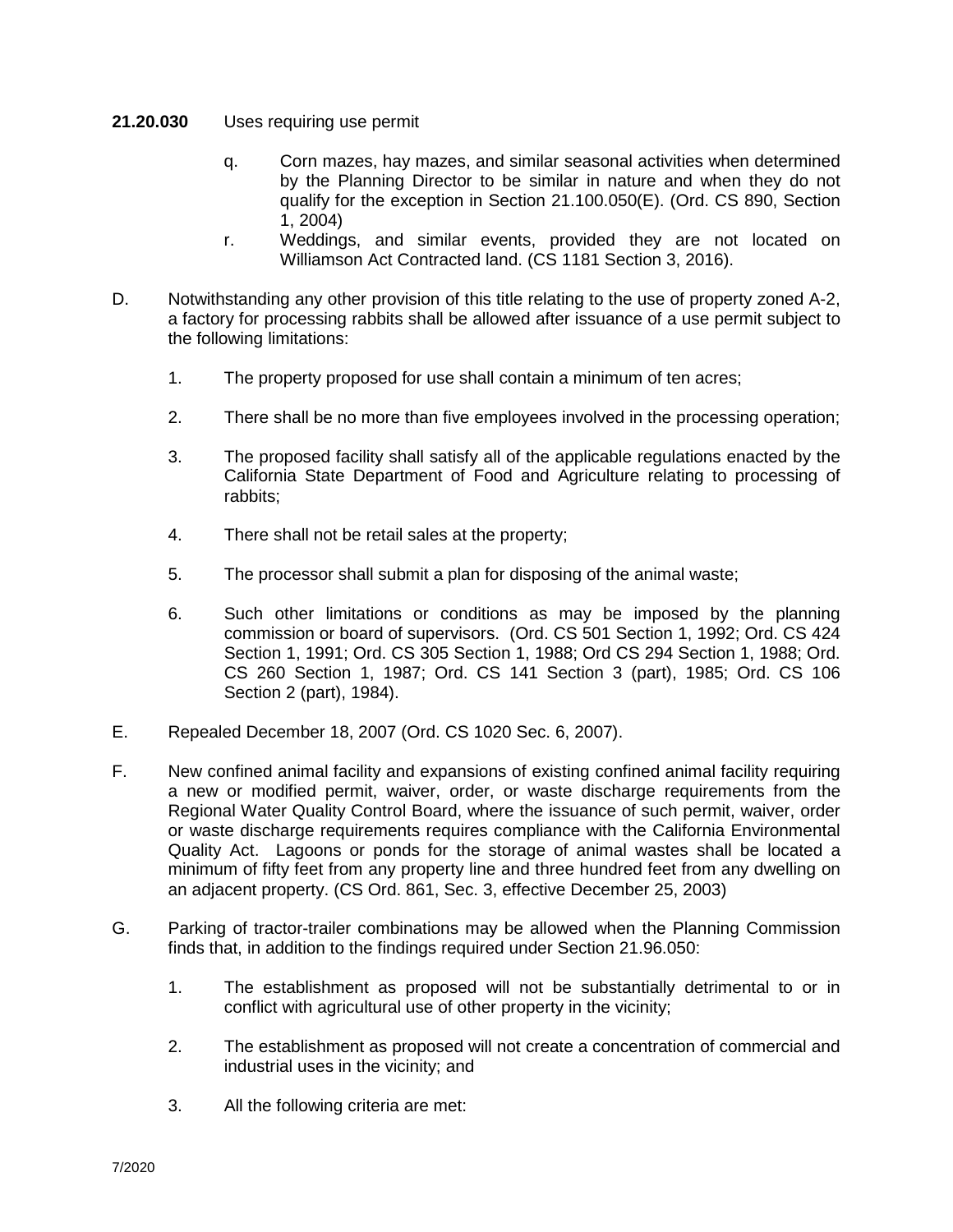- **21.20.030** Uses requiring use permit
	- a) For the purpose of this ordinance, a tractor-trailer combination shall include a tractor-trailer, truck/trailer-trailer, or truck/tanker-trailer combination with a minimum of five (5) axles and capable of hauling a combined gross vehicle weight (GVW) of 80,000 pounds. The following illustrates the type of permitted combinations:



- b) At least one of the combinations shall be registered to the property owner and the property owner shall live on the parcel.
- c) The total number of tractors, truck/trailers and truck/tankers shall not exceed twelve (12) and the total number of trailers shall not exceed two (2) per tractor, truck/trailer, or truck/tanker. For the purpose of this ordinance, a set of double trailers shall be equivalent to one trailer.
- d) The parcel on which parking will occur is one acre or more in size, the total area of the parcel used for the parking operation does not exceed 1.5 acres in size, and the area used for parking, including employee parking, shall not exceed fifty percent of the entire parcel.
- e) No off-loading of trailers shall occur on-site.
- f) All tractors, truck/trailers, truck/tankers and trailers parking on-site shall be in full operable condition for at least six consecutive months of every year.
- g) One on-site office, accessory to the parking operation, not to exceed 1,200 square feet in size, may be maintained within an on-site dwelling or within an accessory structure provided all applicable building permits are obtained and public facility fees paid, if applicable.
- h) Access to the site shall be available without violation of any state, county, or city roadway weight restrictions, and a driveway approach acceptable to the Department of Public Works is provided.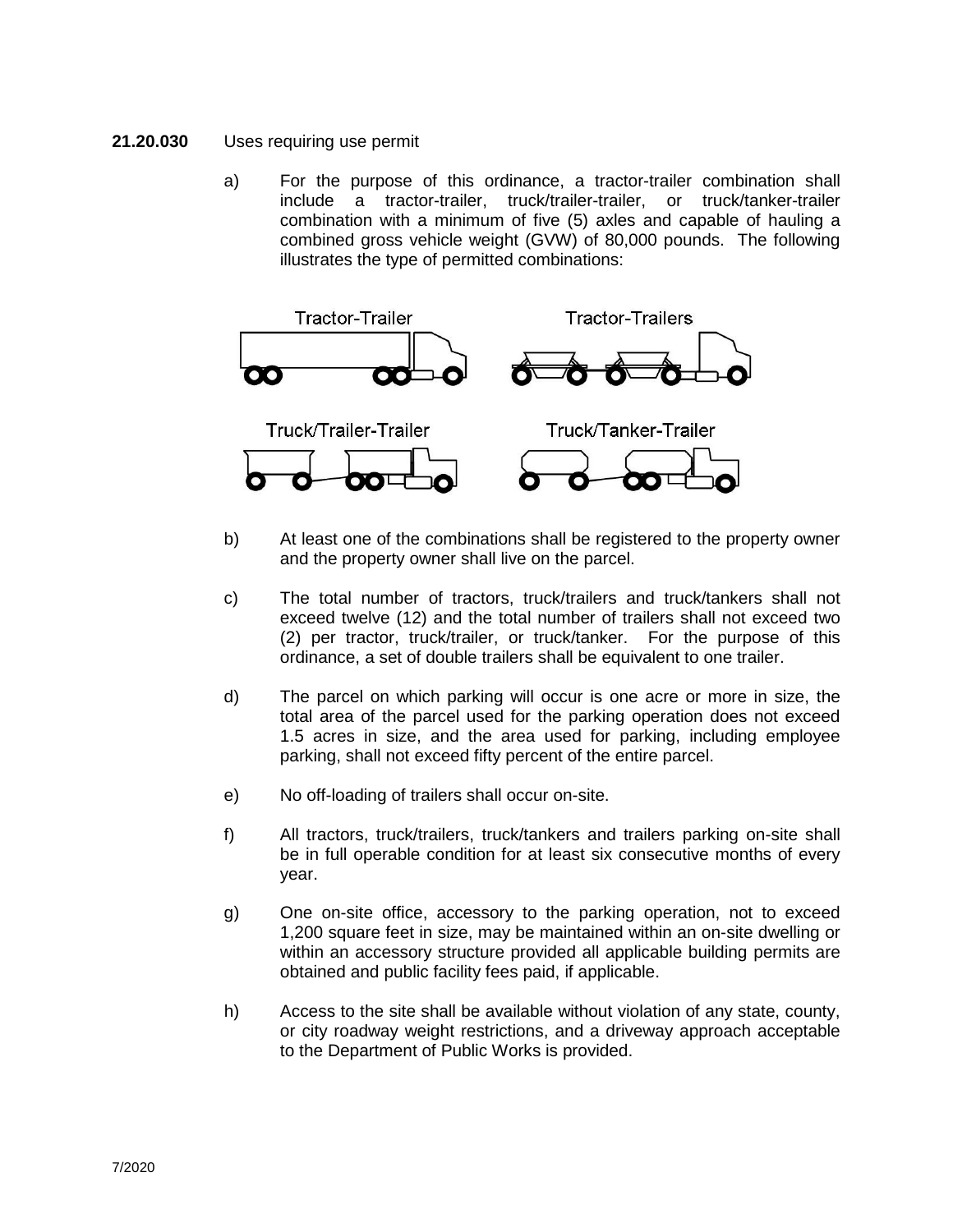- i) Parking areas, including employee parking, and driveways shall be adequately graveled to reduce dust emissions and all parking areas shall be located outside any required front yard or corner lot side yard and delineated through fencing or vegetative landscaping to distinguish the authorized parking area.
- j) On-site maintenance shall be limited to oil and tire changes, light and windshield wiper replacements, and checking fluids.
- k) No signs advertising parking shall be placed on the property.
- l) On-site storage and use of related equipment may be considered by the Planning Commission as part of the application consideration.

This subsection is intended to allow for the parking of tractor-trailer, truck/trailer-trailer, and truck/tanker-trailer combinations used to transport goods and materials and requiring a California commercial A license for operation on a public roadway. This subsection is not intended to allow the parking of commercial vehicles used for the transportation of people or pick-up trucks, tow trucks, delivery trucks, box trucks, fleet vehicles or other similar vehicles. Trucks used solely for permitted agricultural operations on site are exempt from this provision. (Ord. CS 1117 Section 1, 2012)

H. Commercial cannabis cultivation or nursery activities and distribution activities (limited to permitted commercial cannabis product grown on-site) subject to Section 21.08.020(D) of this Title, may be allowed when conducted within a greenhouse or accessory agricultural storage building as permitted by Title 6 of the County Code. (Ord. CS 1205, Sec. 3, 2018).

# **21.20.040 USES REQUIRING BOARD OF SUPERVISORS APPROVAL**

Public and private airports are permitted subject to board of supervisor's approval when the following procedure is followed:

- A. Application shall be made in writing on a form prescribed by the planning commission and shall be accompanied by a filing fee in such amount as may be fixed from time to time by order of the board of supervisors as well as a plot plan and other pertinent data as may be deemed necessary by the planning director.
- B. In order to obtain an airport permit, the applicant must introduce evidence in support of this application sufficient to enable the planning commission and the board of supervisors to find that the establishment of the airport is consistent with the general plan, consistent with any adopted county policies and will not, under the circumstances of the particular case, be detrimental to the health, safety, and general welfare of persons residing or working in the neighborhood of the use and that it will not be detrimental or injurious to property and improvements in the neighborhood or to the general welfare of the county.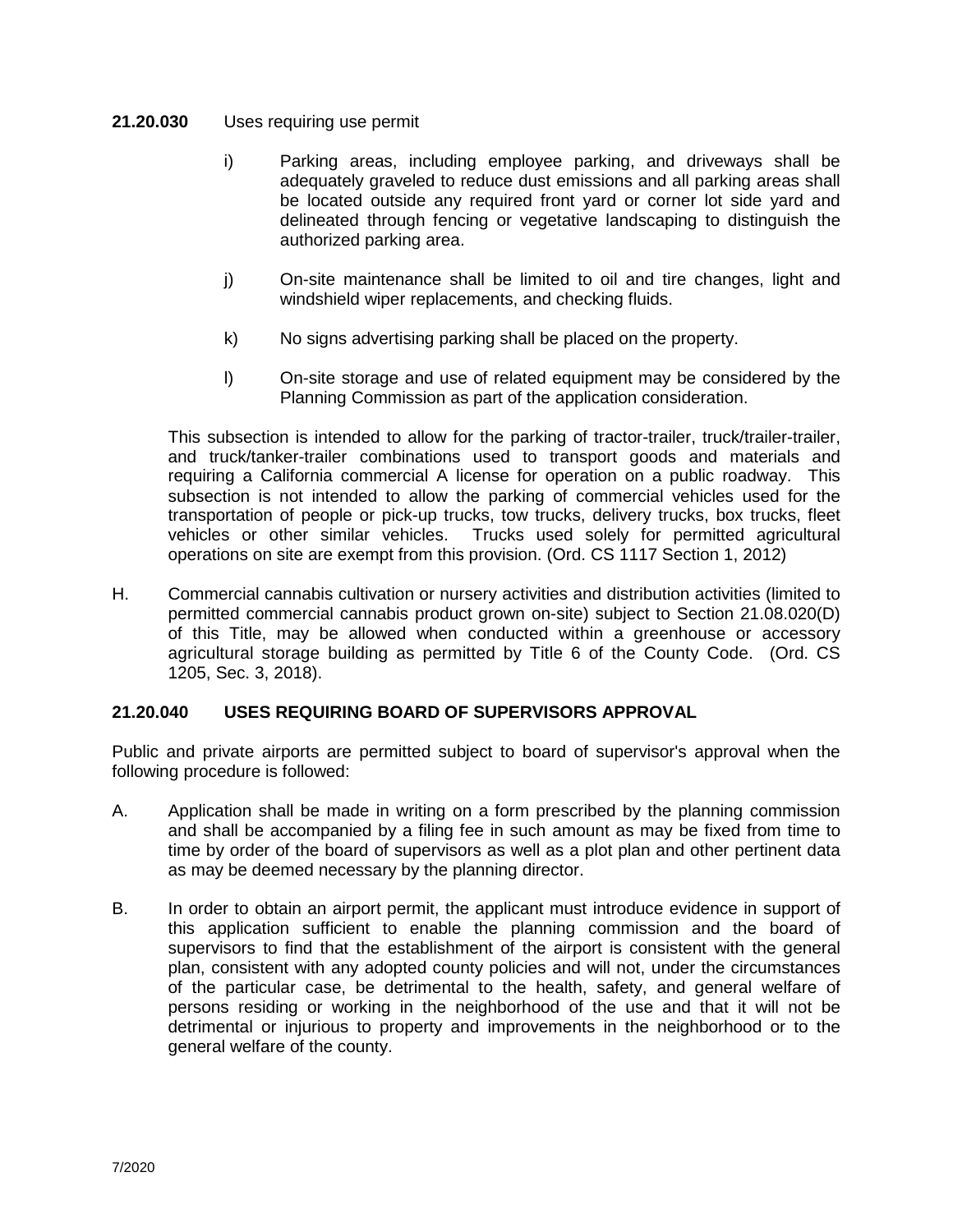## **21.20.040** Uses Requiring Board Of Supervisors Approval

- C. The application shall be referred to the Airport Land Use Commission for review prior to approval by the planning commission and board of supervisors.
- D. A public hearing shall be held by the planning commission. Notice of hearing shall be given as required by Section 21.96.040. The planning commission shall make a report of its findings and recommendation to the board of supervisors.
- E. Upon receipt of the report from the planning commission a public hearing shall be held by the board of supervisors. Notice of the hearing shall be given as required by Section 21.96.040. At the conclusion of any hearing held by the board of supervisors, the board

may approve the airport permit if the findings listed in Section 21.20.040B can be established. (Ord. CS 106 Section 2 (part), 1984).

## **21.20.045 USES ON LANDS SUBJECT TO WILLIAMSON ACT CONTRACTS**

- A. As required by Government Code Section 51238.1, the Planning Commission and/or Board of Supervisors shall find that uses requiring use permits that are approved on lands under California Land Conservation Contracts (Williamson Act Contracts) shall be consistent with all of the following principles of compatibility:
	- 1. The use will not significantly compromise the long-term productive agricultural capability of the subject contracted parcel or parcels or on other contracted lands in the A-2 zoning district.
	- 2. The use will not significantly displace or impair current or reasonably foreseeable agricultural operations on the subject contracted parcel or parcels or on other contracted lands in the A-2 zoning district. Uses that significantly displace agricultural operations on the subject contracted parcel or parcels may be deemed compatible if they relate directly to the production of commercial agricultural products on the subject contracted parcel or parcels or neighboring lands, including activities such as harvesting, processing, or shipping.
	- 3. The use will not result in the significant removal of adjacent contracted land from agricultural or open-space use.
- B. Unless the Planning Commission and/or the Board of Supervisors makes a finding to the contrary, the following uses are hereby determined to be consistent with the principles of compatibility and may be approved on contracted land:
	- 1. The erection, construction, alteration, or maintenance of gas, electric, water, communication facilities,
	- 2. Farm labor camps and farm employee housing, and
	- 3. All Tier One uses requiring use permits listed in Section 21.20.030 A.
- C. The following uses are hereby determined to be inconsistent with the principles of compatibility and shall not be approved on contracted land: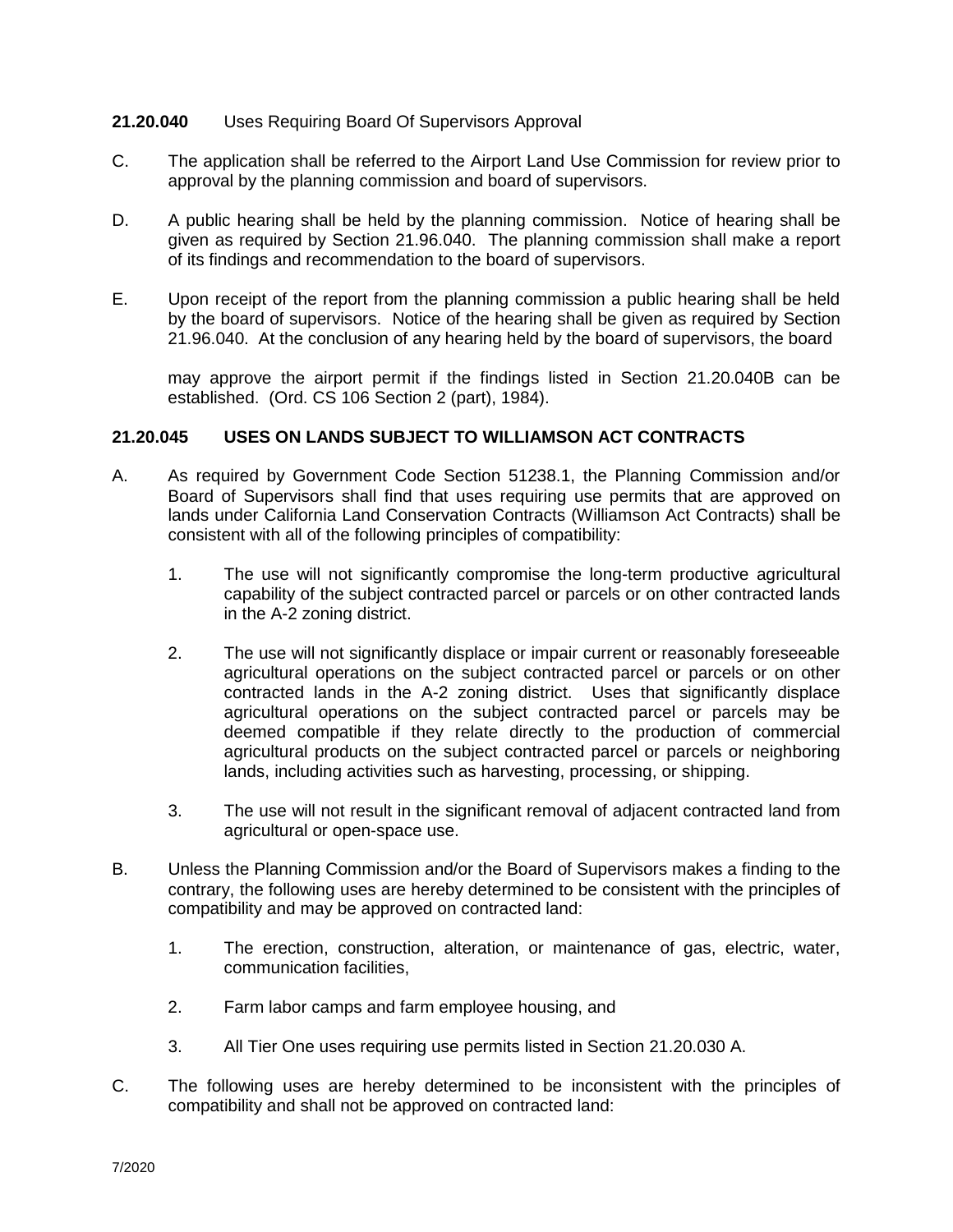- **21.20.045** Uses on land subject to Williamson Act contracts
	- 1. Churches,
	- 2. Schools, and
	- 3. Day care centers when accessory to a school offering general academic instruction equivalent to the standards prescribed by the State Board of Education.
- D. Mineral extraction on contracted land may be approved consistent with Government Code Section 51238.2.
- E. Uses on nonprime contracted land may be approved consistent with subdivision (c) of Government Code Section 51238.1.
- F. All other uses requiring use permits on contracted lands, except those specified in Subsections B, C, D and E of this Section, shall be evaluated on a case-by-case basis by the Planning Commission and/or Board of Supervisors to determine whether they are consistent with the principles of compatibility set forth in Government Code Section 51238.1.

# **21.20.050 DIVISION OF LAND**

All divisions of land on property zoned A-2 (General Agriculture) shall conform to the minimum parcel designation exhibited on the county's sectional district maps. The subdivision of agricultural land consisting of unirrigated farmland, unirrigated grazing land, or land enrolled under the Williamson Act, into parcels of less than 160-acres in size shall be allowed provided a "no build" restriction on the construction of any residential development on newly created parcel(s) is observed until one or both of the following criteria is met:

- A. 90% or more of the parcel shall be in production agriculture use with its own on-site irrigation infrastructure and water rights to independently irrigate. For land which is not irrigated by surface water, on-site irrigation infrastructure may include a self-contained drip or sprinkler irrigation system. Shared off-site infrastructure for drip or sprinkler irrigation systems, such as well pumps and filters, may be allowed provided recorded long-term maintenance agreements and irrevocable access easements to the infrastructure are in place.
- B. Use of the parcel includes a confined animal facility (such as a commercial dairy, cattle feedlot, or poultry operation) or a commercial aquaculture operation.(Ord. CS 1020 Sec. 7, 2007; Ord. CS 344 Section 4, 1989; Ord. CS 106 Section 2 (part), 1984).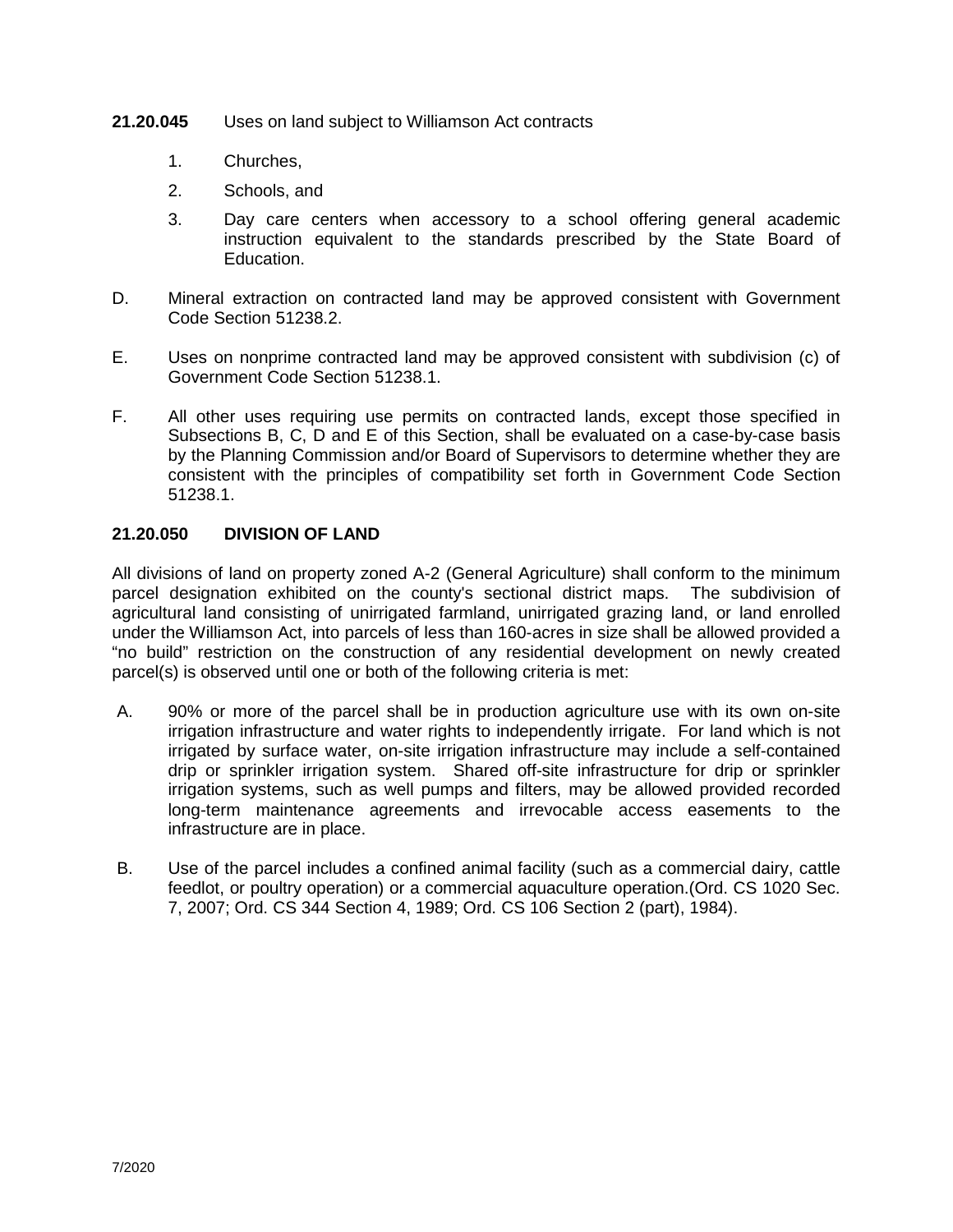# **21.20.060 SITE AREA**

The minimum allowable area for creation of a parcel shall be either three, five, ten, twenty, forty, or one hundred sixty acres as designated on the sectional district map following the zone symbol. Minimum parcel size may be determined by including internal area occupied by irrigation canals, laterals and other facilities and area up to the centerline of public roads, railroads, transmission lines, aqueducts or irrigation laterals which are located at a parcel's boundary. The following shall be exempt as to the minimum parcel size requirements provided the parcels are consistent with the subdivision ordinance and all other applicable county regulations:

- A. Parcels created or used for public utility or communication purposes.
- B. Repealed December 18, 2007 (CS 1020 Sec. 8, 2007; prior code CS 741, effective November 24, 2000)
- C. Repealed December 18, 2007 (CS 1020 Sec. 9, 2007).
- D. Parcels created and used pursuant to Sections 21.20.030 and 21.20.040, or where there exists a nonresidential legal nonconforming use, approved by the planning commission based upon findings that such parcel exhibits size, location and orientation characteristics which are supportive of the use without detriment to other agricultural usage in the vicinity.
- E. Parcels created by a lot line adjustment between two or more adjacent parcels, where the land taken from one parcel is added to an adjacent parcel, and where a greater number of parcels than originally existed is not thereby created, where the integrity and purpose of Section 21.20.010 is maintained, where one of the parcels is already below the minimum lot area of the zone in which it is located, where a greater number of nonconforming parcels, in terms of parcel size and permitted dwelling(s), is not thereby created and the following criteria can be met:
	- 1. Parcels greater than 10-acres in size shall not be adjusted to a size smaller than 10-acres, unless the adjustment is needed to address a building site area or correct for a physical improvement which is found to encroach upon a property line. In no case shall a parcel enrolled in the Williamson Act be reduced to a size smaller than 10-acres; and
	- 2. Parcels less than 10-acres in size may be adjusted to a larger size, 10 acres or greater in size if enrolled in the Williamson Act, or reduced, if not enrolled in the Williamson Act, as needed to address a building site area or correct for a physical improvement which is found to encroach upon a property line. (Ord. CS 1020 Section 10, 2007; Ord. CS 501 Section 2, 1992; Ord. CS 344 Section 5, 1989; Ord. CS 333 Section 1, 1989; Ord. CS 142 Section 2, 1985; Ord. CS 106 Section 2 (part), 1984).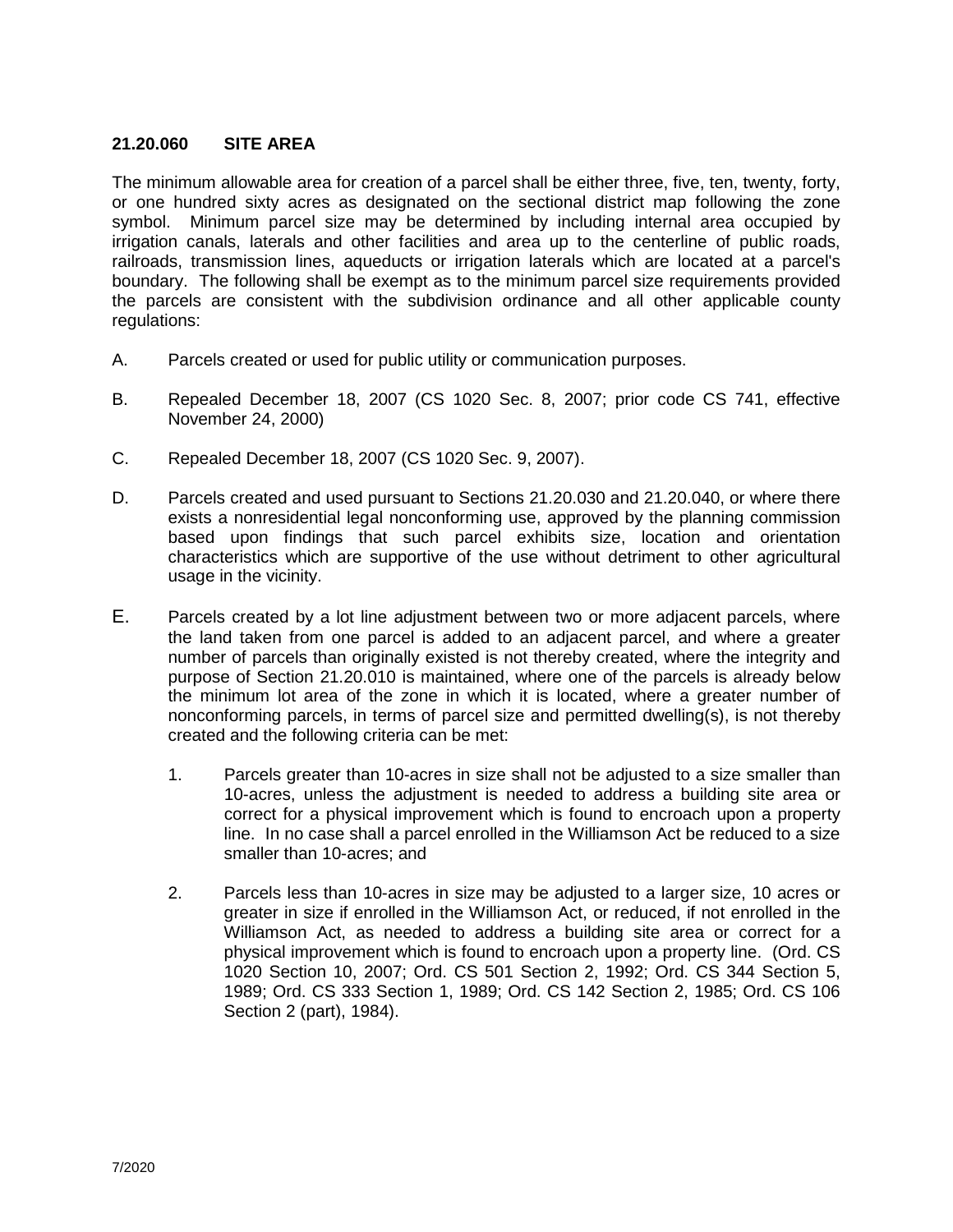# **21.20.070 YARDS**

Yards required in A-2 districts:

- A. Front yards:
	- 1. Not less than seventy feet from the existing centerline of the street, nor less than fifteen feet from the planned street line on a major street or expressway, whichever is the greater. The vehicle opening of any building shall be no closer than twenty feet to the property line toward which the opening faces.
	- 2. Not less than forty-five feet from the existing centerline of the street on a collector street sixty feet wide, nor less than fifteen feet from the planned street line where a specific plan has been adopted. The vehicle opening of any building shall be no closer than twenty feet to the property line toward which the opening faces.
	- 3. Not less than forty feet from the existing centerline of the street on a minor street (fifty feet wide), nor less than fifteen feet from the planned street line where a specific plan has been adopted. The vehicle opening of any building shall be no closer than twenty feet to the property line toward which the opening faces.<br>Yards

# **21.20.070**

- B. Side yards, interior lot line and rear yards: Five feet.
- C Side yards, corner lot: The main building and accessory building or garages not having direct access to the street may be five feet closer to the planned street line than at the front yard. (Ord. CS 106 Section 2 (part), 1984).

# **21.20.080 HEIGHT LIMITS**

No fence, hedge or screen planting, in excess of three feet in height, shall be constructed or permitted to grow within any required front yard or side yard of a corner lot unless the director determines that visibility will not be obstructed. (Ord. CS 106 Section 2 (part), 1984).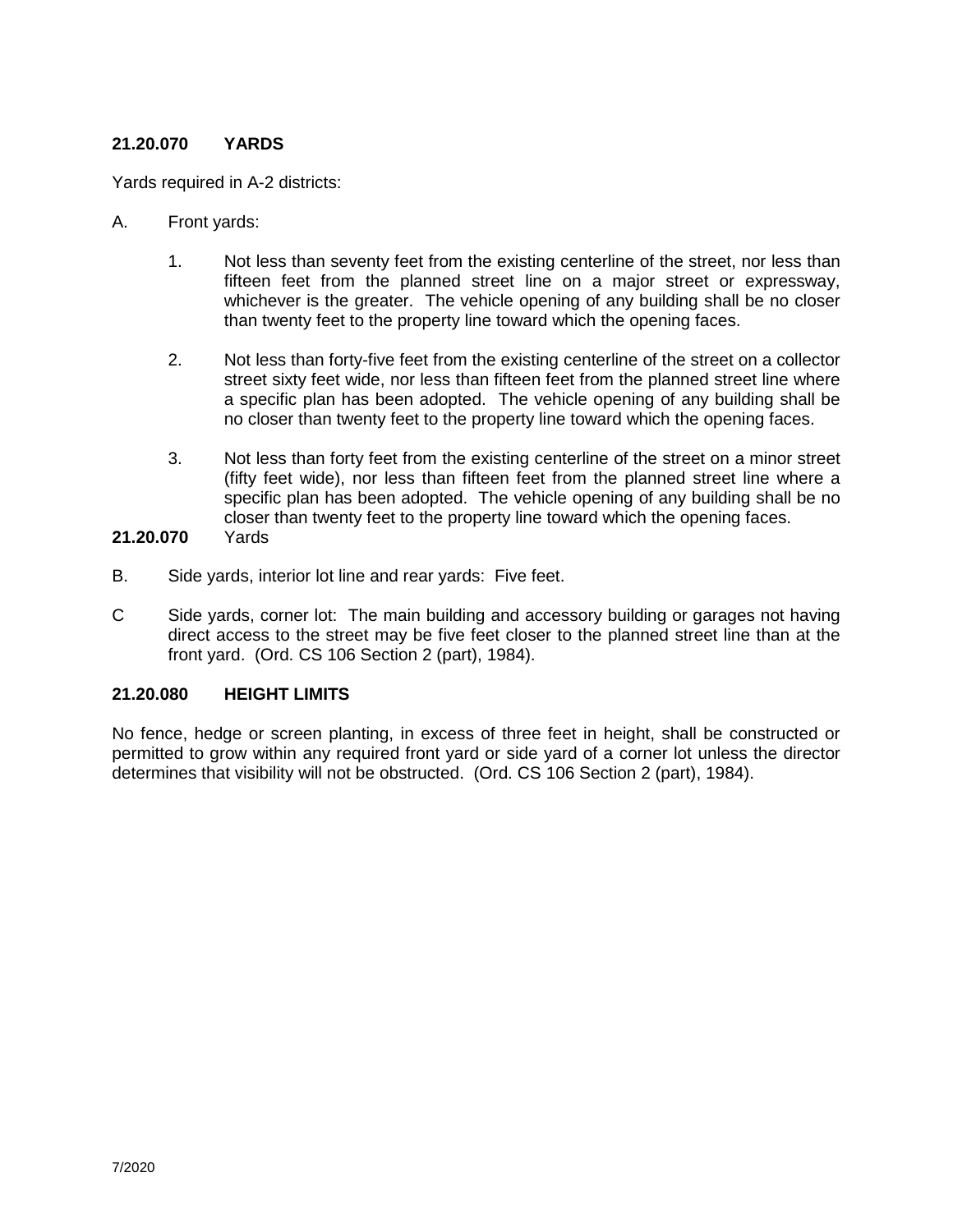# CHAPTER 21.24

# RURAL RESIDENTIAL DISTRICT (R-A)

#### **SECTIONS:**

| 21.24.010 | <b>APPLICABILITY</b>             |
|-----------|----------------------------------|
| 21.24.020 | <b>PERMITTED USES</b>            |
| 21.24.030 | <b>USES REQUIRING USE PERMIT</b> |
| 21.24.040 | <b>HEIGHT LIMITS</b>             |
| 21.24.050 | <b>LOT WIDTH</b>                 |
| 21.24.060 | <b>BUILDING SITE AREA</b>        |
| 21.24.070 | <b>BUILDING SITE COVERAGE</b>    |
| 21.24.080 | <b>YARDS</b>                     |
| 21.24.090 | <b>OFF-STREET PARKING</b>        |

## **21.24.010 APPLICABILITY**

The regulations set forth in this chapter shall apply in all R-A districts and shall be subject to the provisions of Chapter 21.08. (Ord. CS 106, Sec. 3 (part), 1984).

## **21.24.020 PERMITTED USES**

Uses permitted in R-A districts:

- A. One single-family dwelling on any one parcel;
- B. Small livestock farming, on parcels of one acre or more, but excluding hogs;
- C. On parcels containing one acre or more, there may be maintained two horses or two cows (termed "large animals"), or four sheep or four goats (termed "small animals"), or a combination of one large animal and two small animals. The maximum number of large animals per parcel shall not exceed two per acre, or the maximum number of small animals per parcel shall not exceed four per acre. In the case where large and small animals are kept in combination, the total number of animals per parcel shall not exceed three per acre;
- D. Home occupations as regulated by Chapter 21.94;
- E. Accessory uses normally incidental to a single-family dwelling or light farming, but this shall not be construed as permitting any commercial use;
- F. One sign, not over six square feet in area and unlighted pertaining only to the sale, lease or rental of the property on which the sign is located;
- G. On parcels containing more than two acres, the storage of petroleum products for use on the premises by farm equipment, as governed by law and ordinances;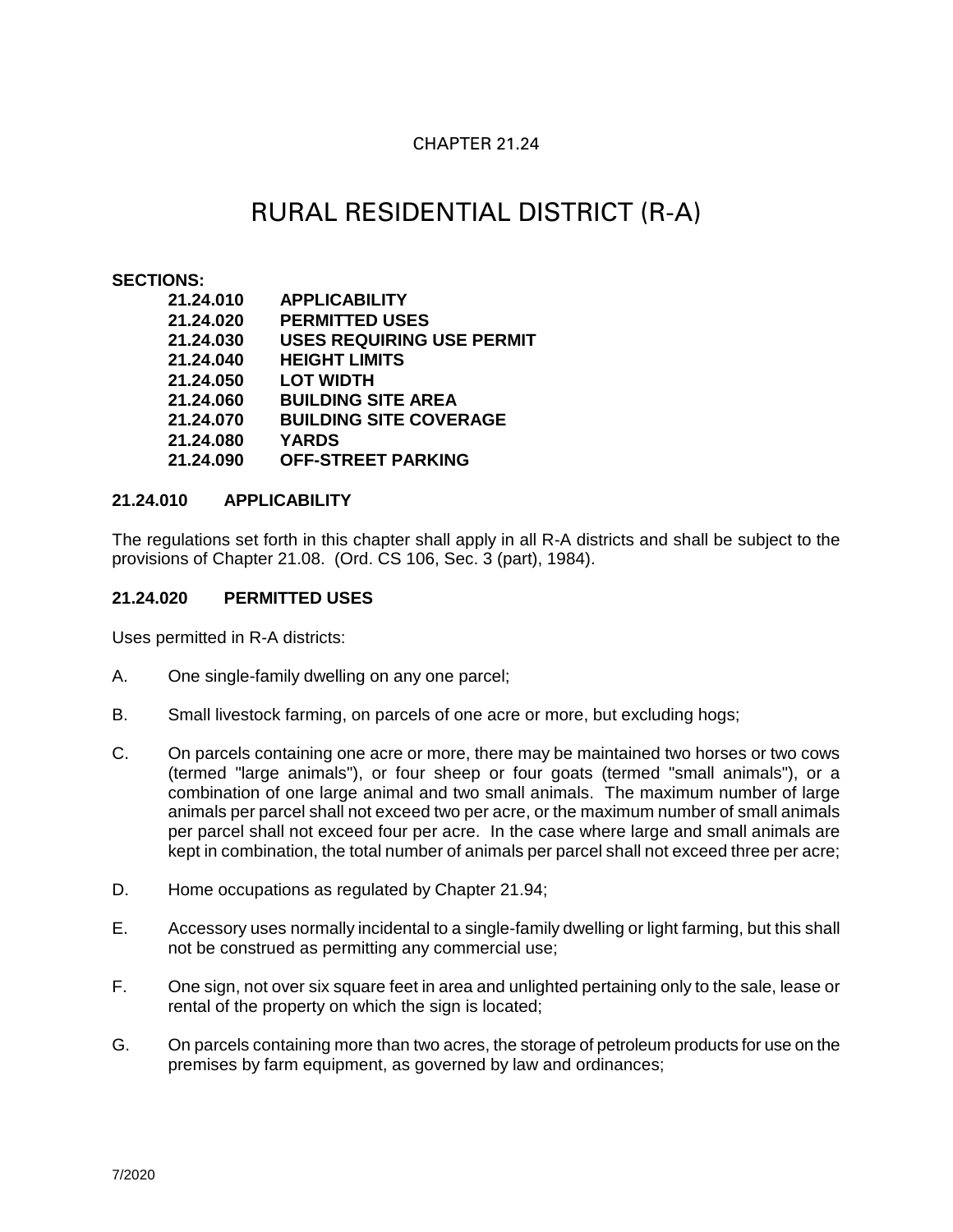## **21.24.020** Permitted uses

- H. Racing homer pigeons as regulated in Chapter 21.92;
- I. Garage sales;
- J. A mobile home in lieu of any permitted single-family dwelling **as regulated by Chapter 21.72;** subject to a determination by the director of planning and community development that it meets the following compatibility criteria.
	- 1. Eligibility. A mobile home shall be eligible if it:
		- Is to be occupied only for residential purposes,
		- b. Conforms to all of the residential use development standards for singlefamily structures applicable to the particular zone for which the application is made.
		- c. Is certified under the National Manufactured Home Construction and Safety Act of 1974, and has been constructed after June 5, 1976,
		- d. Is attached to a permanent foundation system approved by the building inspection department of the county.
	- 2. Compatibility. A mobile home shall be compatible if:
		- a. It is covered with an exterior material commonly found in new conventionally built residential structures within three hundred feet of the proposed site.
		- b. The exterior covering material extends to the ground. If a solid concrete or masonry perimeter foundation is used, the exterior covering material need not extend below the top of the foundation. Alternative skirting materials commonly found on conventionally built residential structures will be considered compatible.
		- c. The roofing material is similar to materials commonly found on conventionally built residential structures within three hundred feet of the proposed site.
		- d. The roof has eave and gable overhangs of not less than one foot measured from the vertical side of the mobile home;
- K. Crop farming;
- L. When there is a recorded subdivision map, there may be maintained one advertising sign of not more than two hundred square feet in area illuminated but nonflashing and nonanimated, and one temporary sales office, for a period of two years immediately following the recording date of the subdivision map; however, the time for maintaining such sign and temporary sales office may be extended for an additional two-year period provided a use permit is first secured. Such sign and office shall be subject to all yard requirements and located within the boundaries of the subdivision;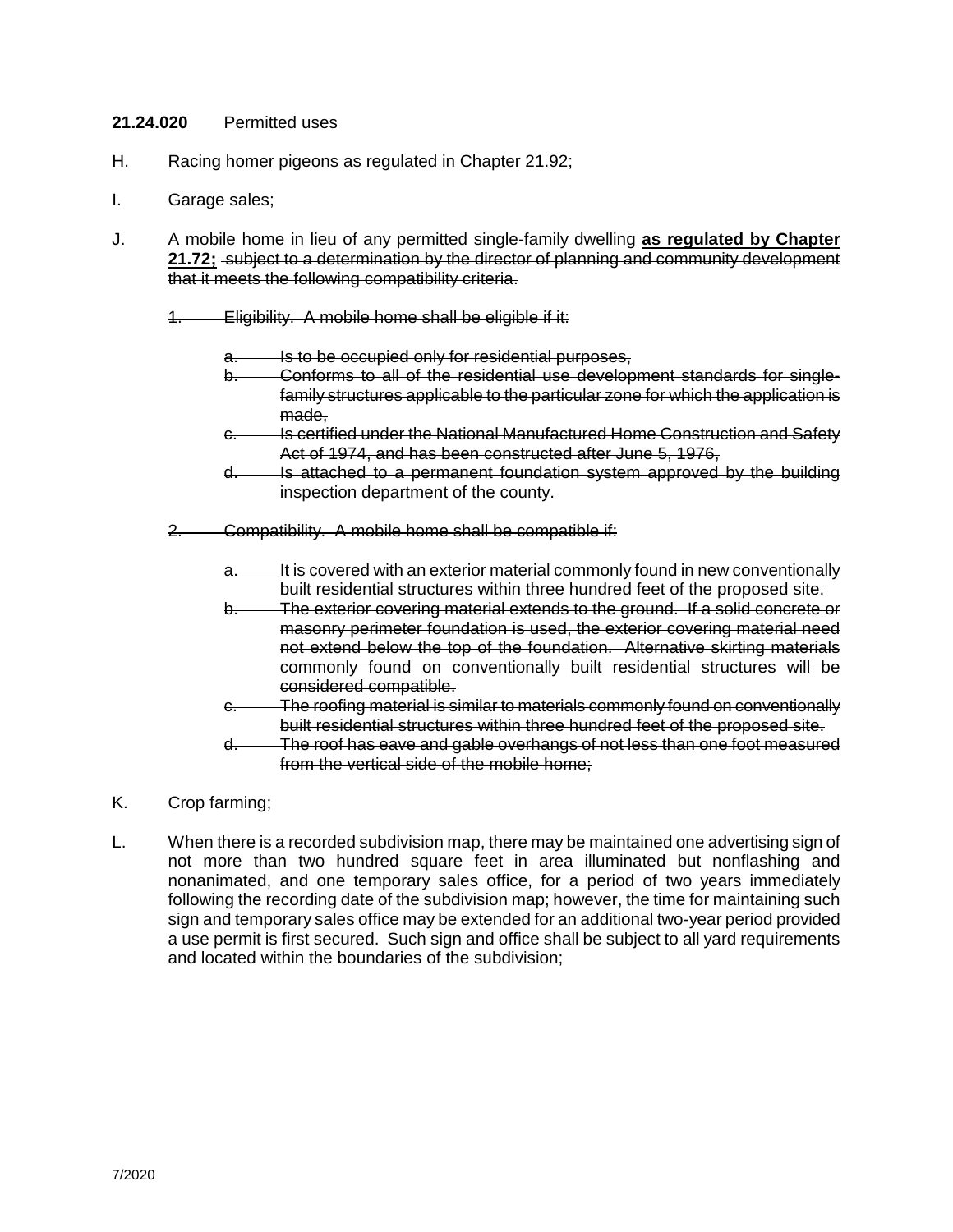## **21.24.020** Permitted uses

- M. S**tate licensed s**mall **and large** family day care homes for eight or fewer persons;
- N. Large family day care homes for seven through fourteen persons when the following criteria are met:
	- 1. One off-street parking space shall be provided for each employee plus two spaces;
	- 2. The two additional parking spaces shall be located so that vehicles will head-in and head-out and not use the pubic road for maneuvering, loading, or unloading;
	- 3. There shall be no other day care facilities for more than eight persons within three hundred feet of the exterior boundary of the property.
- O. Detached accessory buildings, the use of which are incidental to, and reasonably related to, a main building on the same lot or to the primary use of the property as determined by the director of planning and community development.
- P. Duplexes on corner lots of subdivisions created after January 1, 1979; provided, that each unit fronts on a separate street and that, in the opinion of the director of planning and community development, each unit has the appearance of a single-family residence. Applicants may be required to submit building elevations or other proof that the duplex will meet this requirement;
- Q. **Accessory Dwellings as regulated by Chapter 21.74;**A second dwelling unit may be permitted provided the following criteria are met:
	- 1. The lot contains an existing single-family dwelling.
	- 2. The second dwelling unit shall not be sold independently of the existing single-family dwelling.
	- 3. The second dwelling unit is either attached to the existing dwelling, located within the existing dwelling, or detached from the existing dwelling and located on the same lot as the existing dwelling.
	- 4. The increased floor area of an attached second dwelling unit to be newly constructed shall not exceed 30 percent of the existing living area.
	- 5. The total floor area of a detached second dwelling unit shall not exceed 1,200 square feet. On parcels of one acre or more the 1,200 square foot limit will not apply.
	- 6. The second dwelling unit shall meet all other requirements of this title with respect to yard requirements, lot coverage, off-street parking, etc., but only one additional offstreet parking space shall be required for a one-bedroom unit. Detached units with more than one bedroom shall require two off-street parking spaces.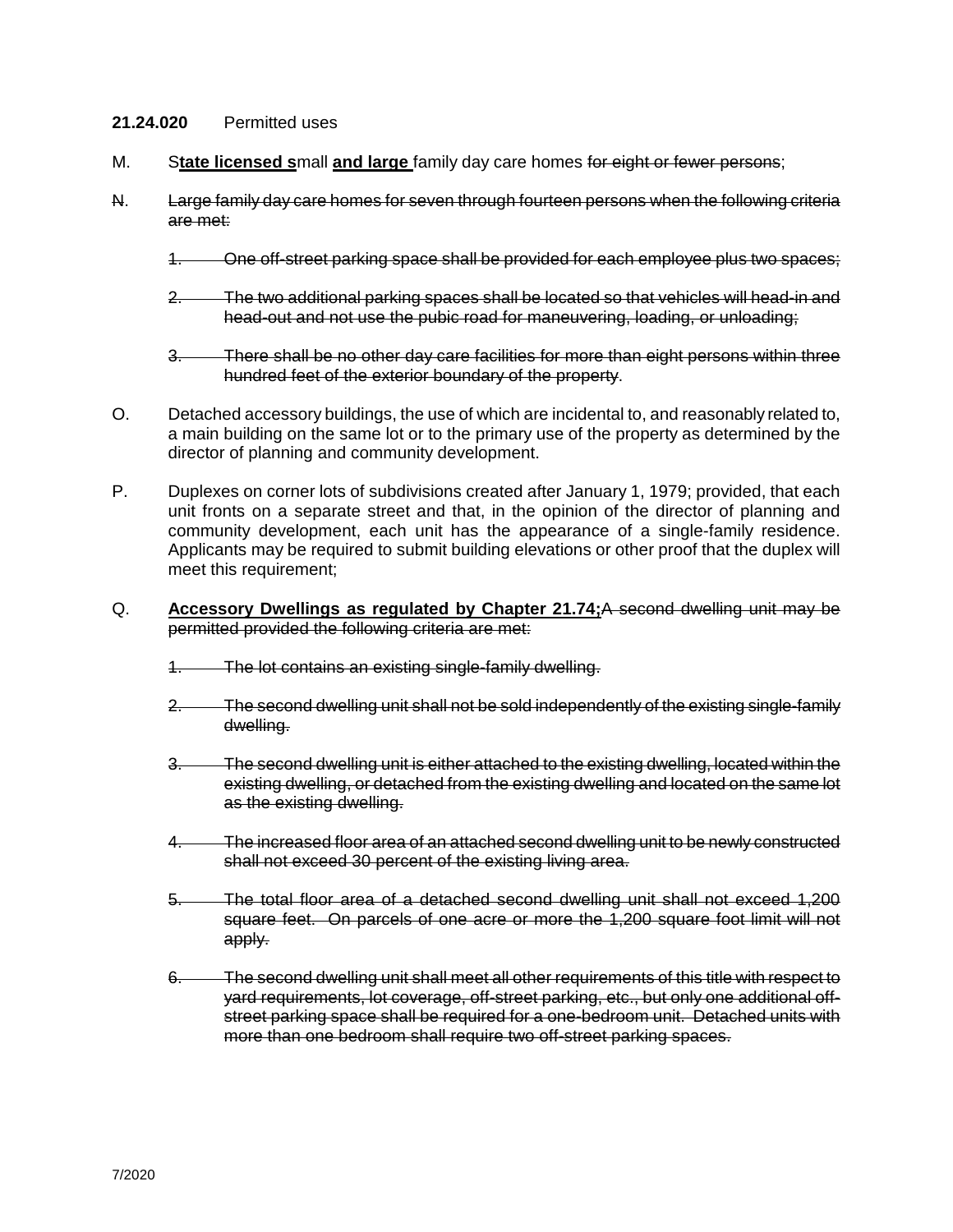## **21.24.020** Permitted uses

- 7. The lot on which the second dwelling unit is to be located meets the minimum building site area requirements of this chapter.
- 8. The existing dwelling shall be occupied by the property owner at the time of application and one of the dwellings shall continue to be occupied by the property owner.
- R. Christmas tree sales lots provided they meet the required setbacks and provide at least ten accessible and usable off-street parking spaces in addition to one space per employee on a maximum shift. Such lots shall be limited to two double-faced signs not to exceed twelve square feet each. No off-site parking shall be permitted. Such lots may not be established prior to November 15 of any year and shall be removed and the property returned to its original condition prior to January 1st;
- S. Fireworks stands provided they meet all required setbacks and provide at least five accessible and usable off-street parking spaces in addition to one space per employee on a maximum shift. Such stands shall meet all requirements of the department of fire safety and shall be erected and removed within the time period prescribed by that department;
- T. Wayside stands for the display, sale or offering for sale of fresh agricultural produce grown on the same property or on property which is in the same ownership or lease as that on which the stands are located. Such stands shall provide at least five accessible and usable off-street parking spaces in addition to one space per employee on a maximum shift. Such stands shall be open for a period not to exceed ninety days in any one calendar year and shall be limited to two double-faced signs not to exceed twelve square feet each. No off-site signs shall be permitted. (Ord. CS 350, Secs. 1 (part), 3, 1989; Ord. CS 349, Sec. 2, 1989; Ord. CS 141, Sec. 2, 1985; Ord. CS 106, Sec. 3 (part), 1984).

# **21.24.030 USES REQUIRING USE PERMIT**

Uses permitted subject to first securing a use permit in each case:

- A. Residential care homes; provided, that the use is demonstrated to be properly located without detriment to or in conflict with the agricultural or residential usage of the vicinity and will not, under the circumstances of the particular case, be detrimental to the health, safety and general welfare of persons residing or working within the use vicinity;
- B. Boarding stables, bridle paths, and private riding clubs when the parcel under one ownership contains ten acres or more; however, these uses do not include the conducting of rodeos;
- C. Country clubs, golf courses (excluding miniature golf courses), boat launching and rental facilities, summer camps, and picnic grounds where the parcel of land in one ownership exceeds ten acres, and public parks operated by public agencies;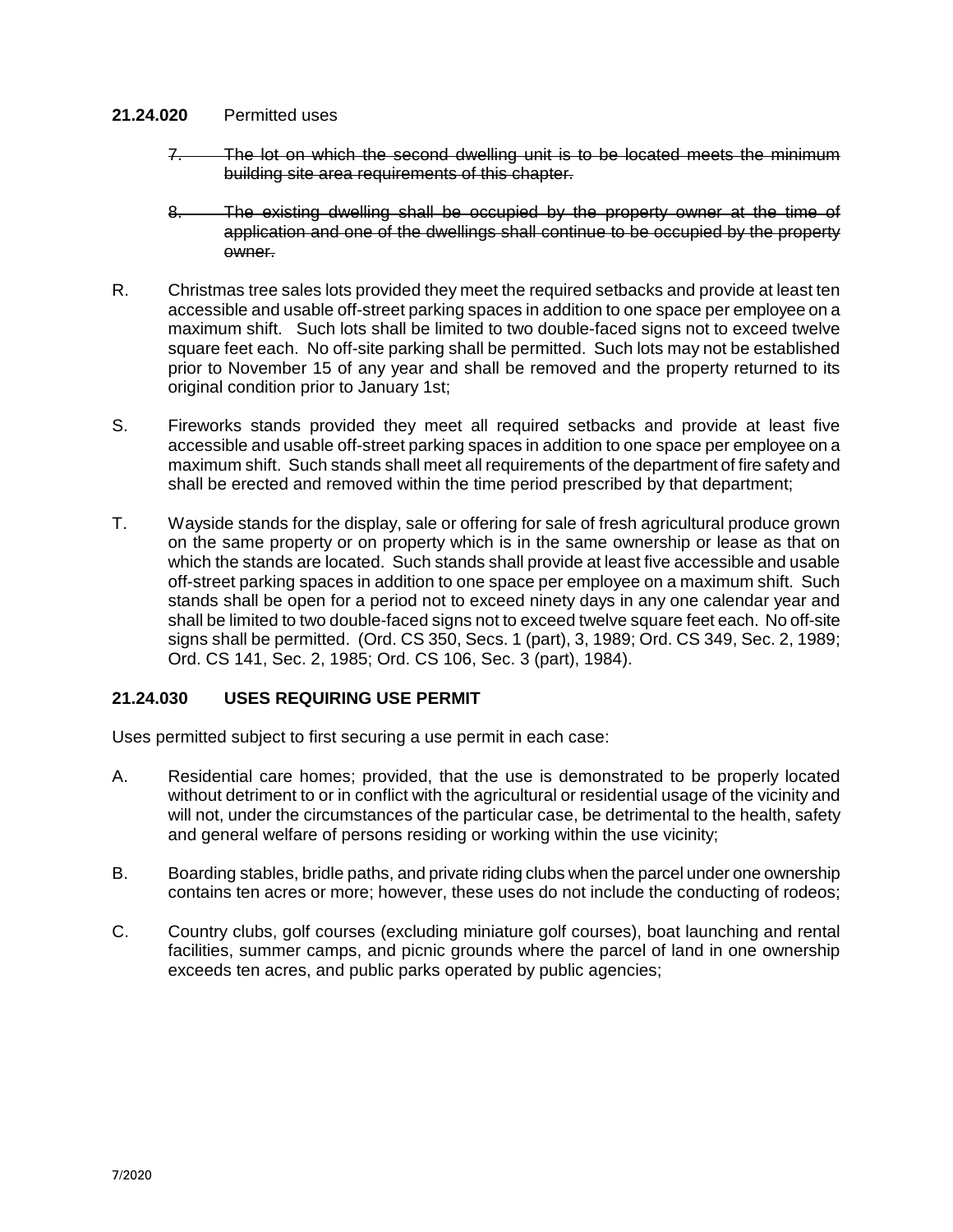- D. Agricultural uses specified in Sections 21.20.030 and 21.20.040, (A-2 general agriculture district) except airports of any kind; provided that the property is designated on the land use element of the general plan as rural residential and that the planning commission finds that the proposed usage is consistent with such designation and the character of the surrounding area;
- E. Churches (excluding tent and open-air churches), schools offering general academic instruction equivalent to the standards prescribed by the State Board of Education, hospitals, public buildings, facilities for public utilities, and community antenna television systems with an antenna not exceeding one hundred fifty feet in height;
- F. Drilling for, or removal of, gas, oil, or commercial removal of minerals, earth or other natural materials;

## G. One guesthouse;

- H. Mobile home parks; provided that all units are connected to public sanitary sewer and public water system and that the density does not exceed the maximum allowable in this district; and
- I. Family day care centers for more than twelve persons or for seven through twelve persons where the criteria listed in Section 21.24.020N are not met.

## **21.24.040 HEIGHT LIMITS**

Height limits in R-A districts:

- A. Maximum of thirty-five feet for all buildings;
- B. No fence, hedge or screen planting shall be constructed or permitted to grow in excess of eight feet in height within any required side or rear yard, nor in excess of three feet within any required front yard or side yard of a corner lot except fences within the side and rear yard which enclose electrical substations which may be constructed to the height required by law or unless the director determines that visibility will not be obstructed.

## **21.24.050 LOT WIDTH**

Lot width requirements in R-A districts:

- A. The minimum lot width shall be sixty-five feet;
- B. The minimum lot depth shall be eighty feet. (Ord. CS 106, Sec. 3 (part), 1984).

## **21.24.060 BUILDING SITE AREA**

Building site area requirements in R-A districts:

A. No new building site shall be approved without prior approval of sanitary and water facilities by the county health department;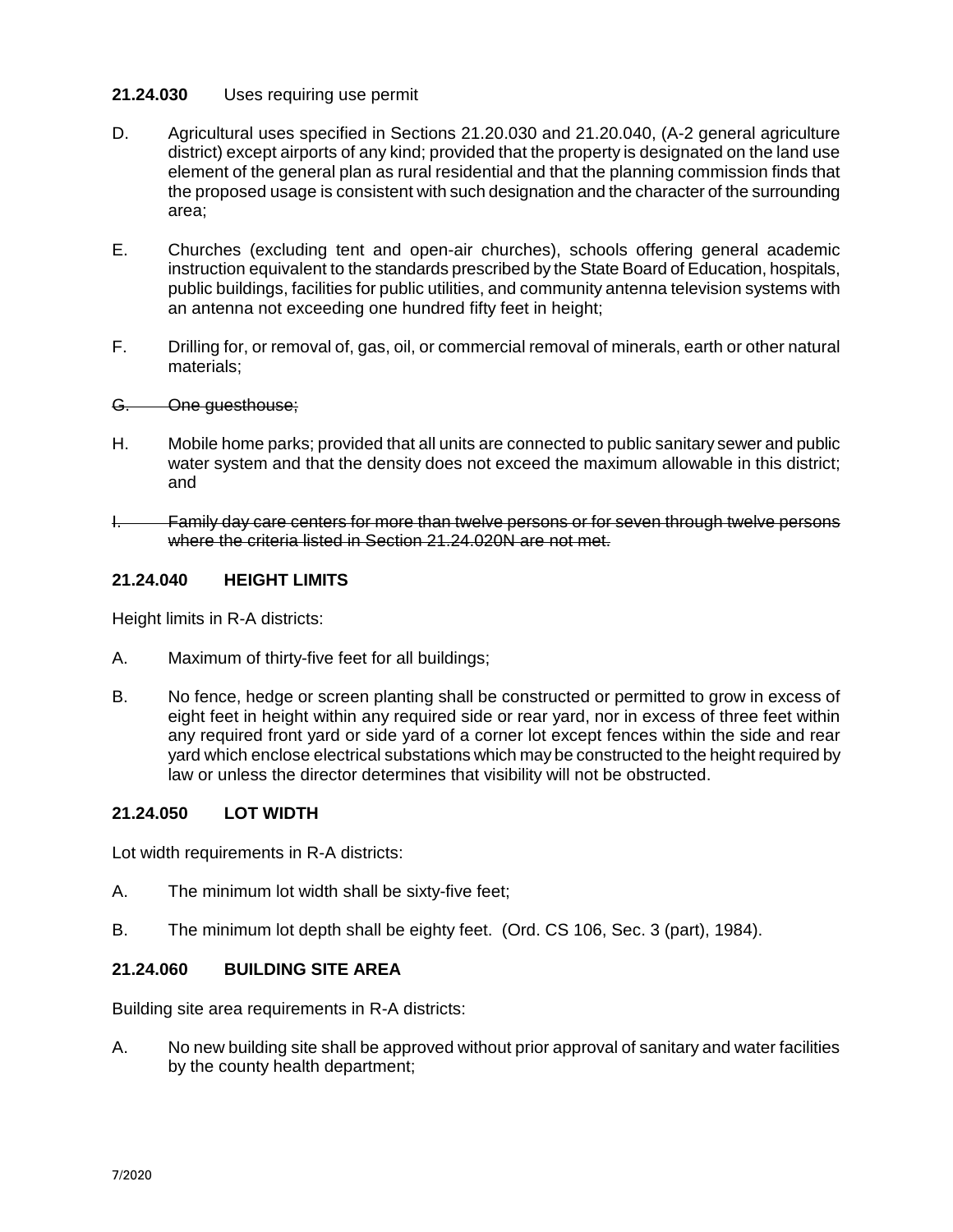## **21.24.060** Building site area

- B. For areas designated as residential on the land use element of the general plan, the minimum building site areas shall be as follows:
	- 1. Sites serviced by public sewer and water facilities, eight thousand square feet,
	- 2. Sites serviced by public water and septic tank facilities or private well and public sewer facilities, twenty thousand square feet,
	- 3. Sites serviced by private well and septic tank facilities, one acre;
- C. For areas designated as estate residential on the land use element of the general plan, the minimum building site areas shall be three acres. Minimum building site areas may be determined by including internal area occupied by irrigation canals, laterals and other facilities and area up to the centerline of public roads and irrigation facilities which are located at a boundary of a parcel. (Ord. CS 344, Sec. 6, 1989; Ord. CS 106, Sec. 3 (part), 1984).

# **21.24.070 BUILDING SITE COVERAGE**

Percentage of building site coverage permitted in R-A districts:

For aggregate buildings coverage, maximum of forty percent of lot area. (Ord. CS 106, Sec. 3 (part), 1984).

## **21.24.080 YARDS**

Yards and open space required in R-A districts:

- A. Front yard.
	- 1. Not less than seventy feet from the existing centerline of the street, nor less than fifteen feet from the planned street line on a major street or expressway, whichever is the greater. The vehicle opening of any building shall be no closer than twenty feet to the property line toward which the opening faces;
	- 2. Not less than forty-five feet from the existing centerline of the street on a collector street (sixty feet wide) nor less than fifteen feet from the planned street line where a specific plan has been adopted. The vehicle opening of any building shall be no closer than twenty feet to the property line toward which the opening faces;
	- 3. Not less than forty feet from the existing centerline of the street on a minor street (fifty feet wide), nor less than fifteen feet from the planned street line where a specific plan has been adopted. The vehicle opening of any building shall be no closer than twenty feet to the property line toward which the opening faces;
- B. Side Yard. Interior lot line and rear yard. Five feet;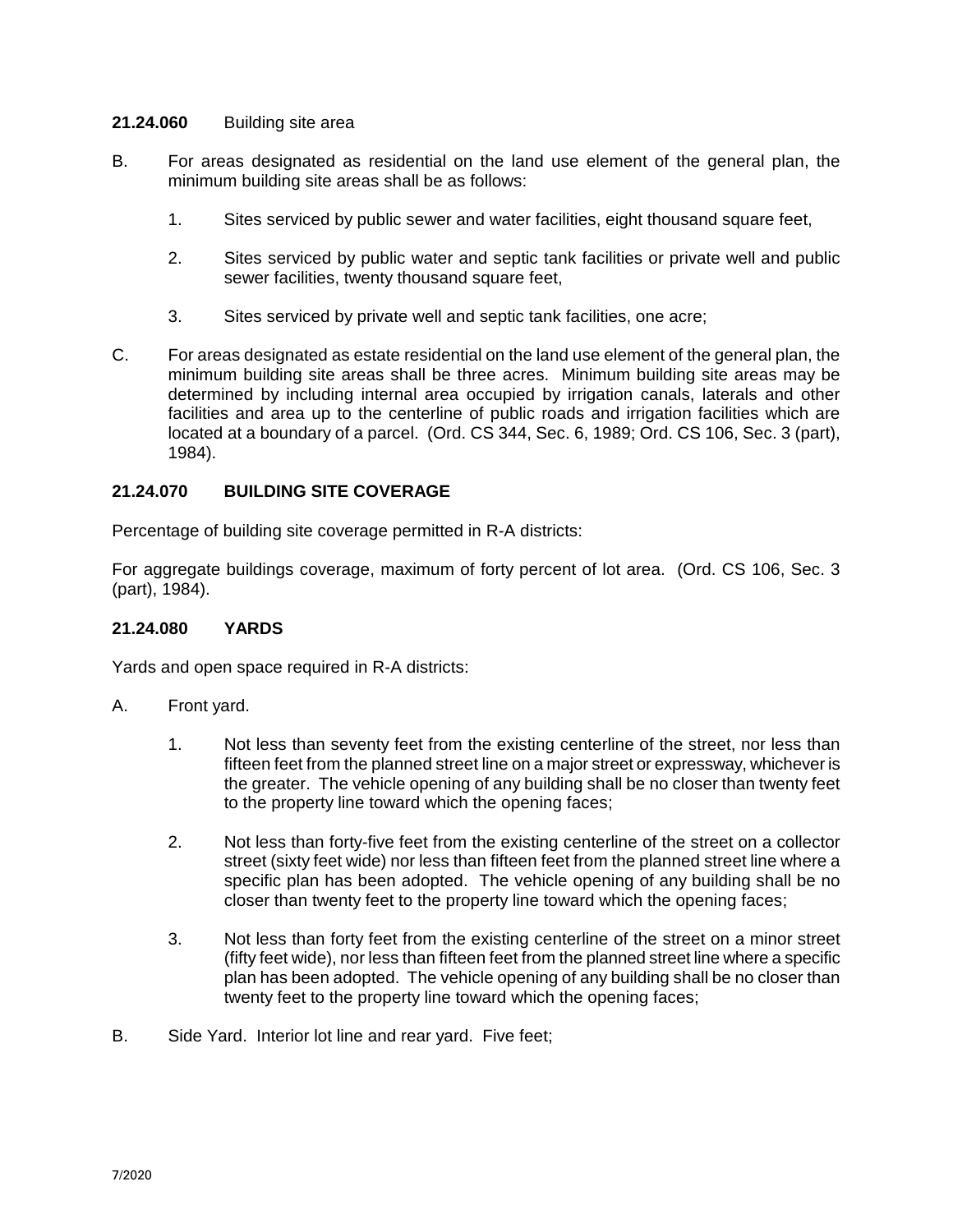## **21.24.080** Yards

- C. Side Yard. Corner lot. The main building, and garages or accessory building not having direct vehicular access to the street, may be located five feet closer to the planned street line than at the front yard;
- D. Buildings for Keeping Livestock or Poultry. Not less than fifty feet from any public street, measured from edge of pavement, nor less than forty feet from any adjacent property. (Ord. CS 663 §40, 1998; Ord. CS 106 §3, 1984; Ord. CS 1202, Sec. 3, effective November 16, 2017).

## **21.24.090 OFF-STREET PARKING**

See Chapter 21.76 for all parking requirements. (Ord. CS 106, Sec. 3 (part), 1984).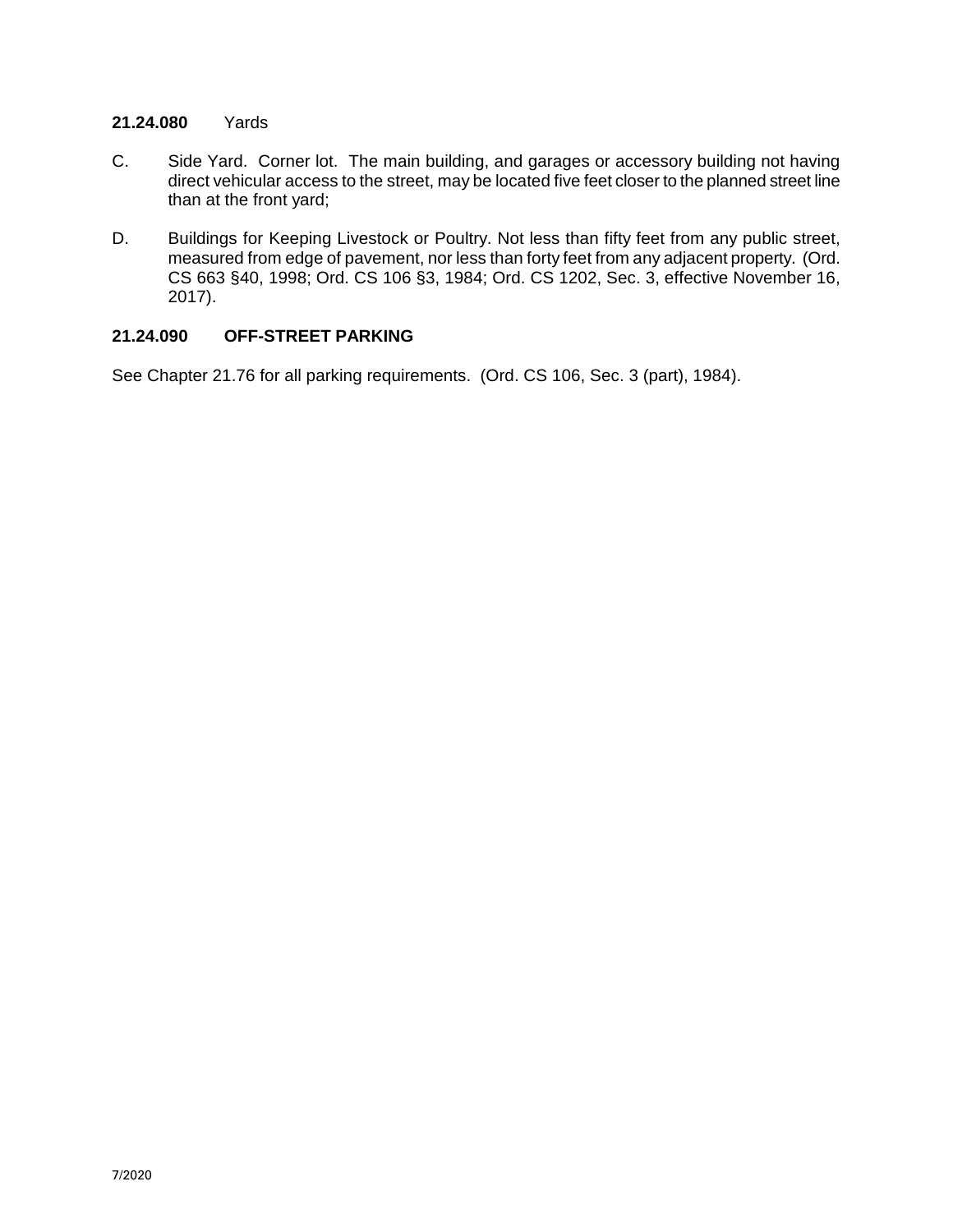# CHAPTER 21.28

# SINGLE-FAMILY RESIDENTIAL DISTRICT (R-1)

## **SECTIONS:**

| 21.28.010 | <b>APPLICABILITY</b>             |
|-----------|----------------------------------|
| 21.28.020 | <b>PERMITTED USES</b>            |
| 21.28.030 | <b>USES REQUIRING USE PERMIT</b> |
| 21.28.040 | <b>HEIGHT LIMIT</b>              |
| 21.28.050 | <b>BUILDING SITE AREA</b>        |
| 21.28.060 | <b>LOT COVERAGE</b>              |
| 21.28.070 | <b>YARDS</b>                     |
| 21.28.080 | <b>OFF-STREET PARKING</b>        |

## **21.28.010 APPLICABILITY**

The regulations set forth in this chapter shall apply in all R-1 districts and shall be subject to the provisions of Chapter 21.08. (Ord. CS 106, Sec. 4 (part), 1984).

## **21.28.020 PERMITTED USES**

Uses permitted in R-1 districts:

- A. One single-family dwelling on any one parcel;
- B. Accessory uses and buildings normally incidental to single-family residences. This is not to be construed as permitting any commercial use;
- C. One sign, not over six square feet in area, and pertaining to only the sale, lease or rental of the property upon which the sign is to be located;
- D. Home occupations, as regulated by Chapter 21.94;
- E. Crop farming;
- F. Where there is a recorded subdivision map, there may be maintained one advertising sign of not more than two hundred square feet in area illuminated but nonflashing and nonamimated, and one temporary sales office, for a period of two years immediately following the recording date of the subdivision map, however, the time for maintaining the sign and temporary sales office may be extended for an additional two-year period provided a use permit is first secured. The sign and office shall be subject to all yard requirements and located within the boundary of the subdivision;
- G. Racing homer pigeons as regulated in Chapter 21.92;
- H. Garage sales;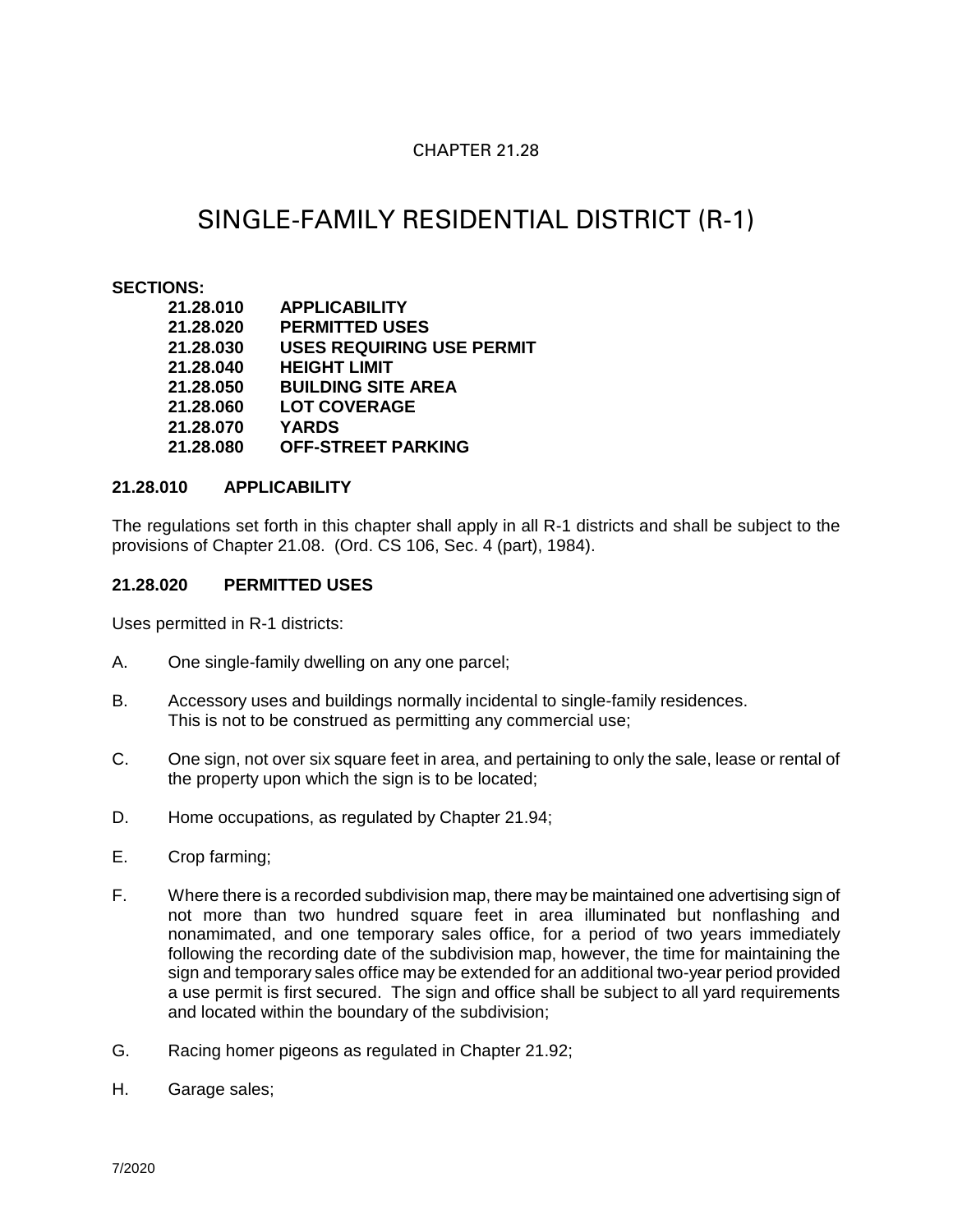## **21.28.020** Permitted uses

- I. A mobile home in lieu of any permitted single-family dwelling **as regulated by Chapter 21.72;**subject to a determination by the director of planning and community development that it meets the following compatibility criteria.
	- 1. Eligibility. A mobile home shall be eligible if it:
		- Is to be occupied only for residential purposes,
		- b. Conforms to all of the residential use development standards for singlefamily structures applicable to the particular zone for which the application is made.
		- c. Is certified under the National Manufactured Home Construction and Safety Act of 1974, and has been constructed after June 5, 1976,
		- d. Is attached to a permanent foundation system approved by the building inspection department of the county.
	- 2. Compatibility. A mobile home shall be compatible if:
		- a. It is covered with an exterior material commonly found in new conventionally built residential structures within three hundred feet of the proposed site,
		- b. The exterior covering material extends to the ground. If a solid concrete or masonry perimeter foundation is used, the exterior covering material need not extend below the top of the foundation. Alternative skirting materials commonly found on conventionally built residential structures will be considered compatible,
		- c. The roofing material is similar to materials commonly found on conventionally built residential structures within three hundred feet of the proposed site,
		- d. The roof has eave and gable overhangs of not less than one foot measured from the vertical side of the mobile home;
- J. S**tate licensed s**mall **and large** family day care homes for eight or fewer persons;
- K. Large family day care homes for seven through fourteen persons. when the following criteria are met:
	- 1. One off-street parking space shall be provided for each employee plus two spaces,
	- 2. The two additional parking spaces shall be located so that vehicles will head-in and head-out and not use the public road for maneuvering, loading or unloading,
	- 3. There shall be no other day care facilities for more than eight persons within three hundred feet of the exterior boundary of the property.
- L. Duplexes on corner lots of subdivisions created after January 1, 1979; provided, that each unit fronts on a separate street and that, in the opinion of the director of planning and community development, each unit has the appearance of a single-family residence. Applicants may be required to submit building elevations or other proof that the duplex will meet this requirement;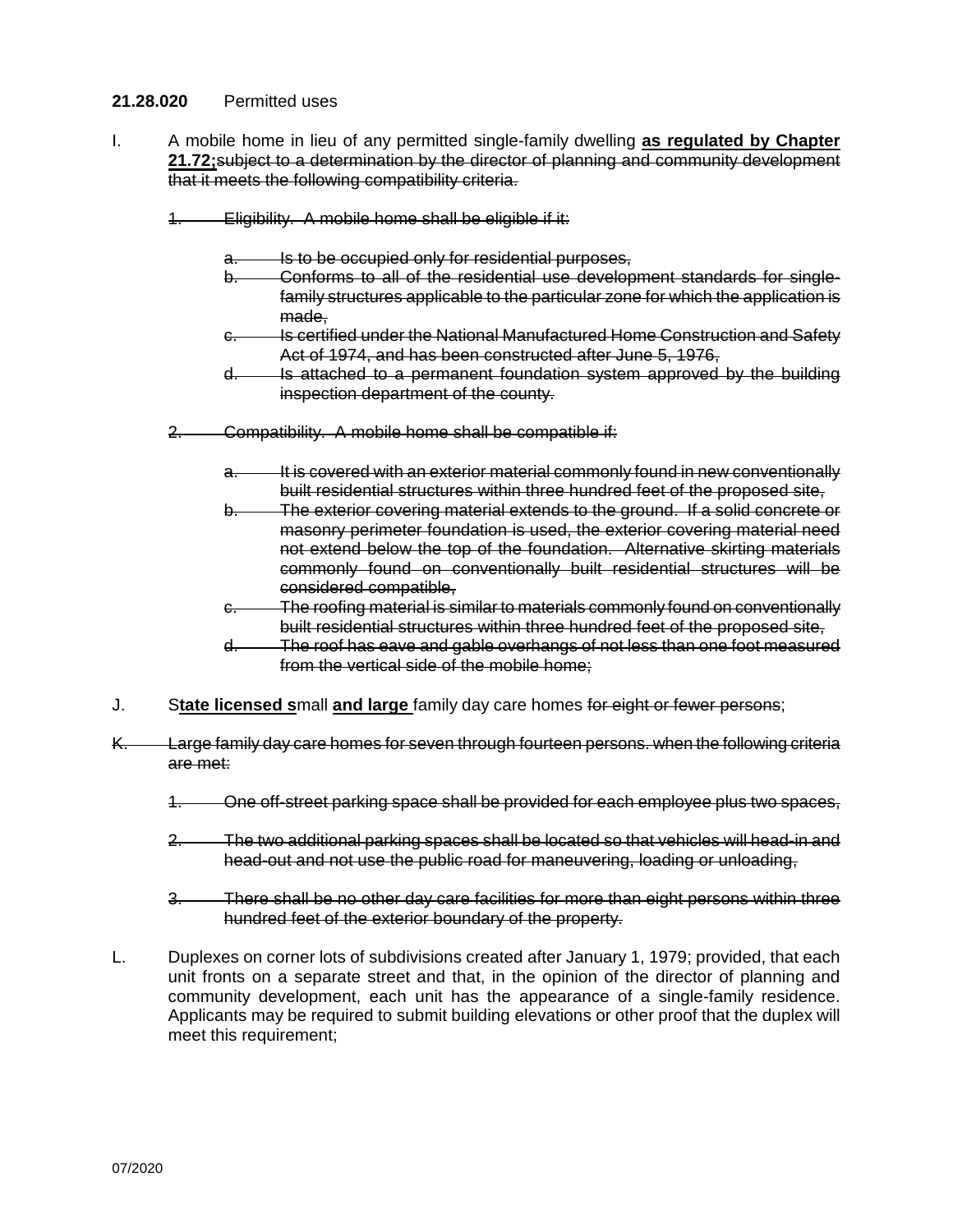## **21.28.020** Permitted uses

- M. **Accessory Dwellings as regulated by Chapter 21.74;** A second dwelling unit may be permitted provided the following criteria are met:
	- 1. The lot contains an existing single-family dwelling.
	- 2. The second dwelling unit shall not be sold independently of the existing single-family dwelling.
	- 3. The second dwelling unit is either attached to the existing dwelling, located within the existing dwelling, or detached from the existing dwelling and located on the same lot as the existing dwelling.
	- 4. The increased floor area of an attached second dwelling unit to be newly constructed shall not exceed 30 percent of the existing living area.
	- 5. The total floor area of a detached second dwelling unit shall not exceed 1,200 square feet. On parcels of one acre or more the 1,200 square foot limit will not apply.
	- 6. The second dwelling unit shall meet all other requirements of this title with respect to yard requirements, lot coverage, off-street parking, etc., but only one additional offstreet parking space shall be required for a one-bedroom unit. Detached units with more than one bedroom shall require two off-street parking spaces.
	- 7. The lot on which the second dwelling unit is to be located meets the minimum building site area requirements of this chapter.
	- 8. The existing dwelling shall be occupied by the property owner at the time of application and one of the dwellings shall continue to be occupied by the property owner.

## **21.28.030 USES REQUIRING USE PERMIT**

Uses permitted, subject to first securing a use permit in each case:

- A. Churches (excluding tent and open-air churches), schools offering general academic instruction equivalent to the standards prescribed by the State Board of Education, hospitals, public buildings, facilities for public utilities, and community antenna systems with an antenna not exceeding one hundred fifty feet in height;
- B. One guesthouse;
- C. Mobile home parks; provided that all units are connected to a public sanitary sewer and public water system and that the density does not exceed the maximum allowable in this district;
- D. Family day care centers for more than twelve persons or for seven to twelve persons where the criteria listed in Section 21.28.020K are not met. (Ord. CS 106, Sec. 4 (part), 1984).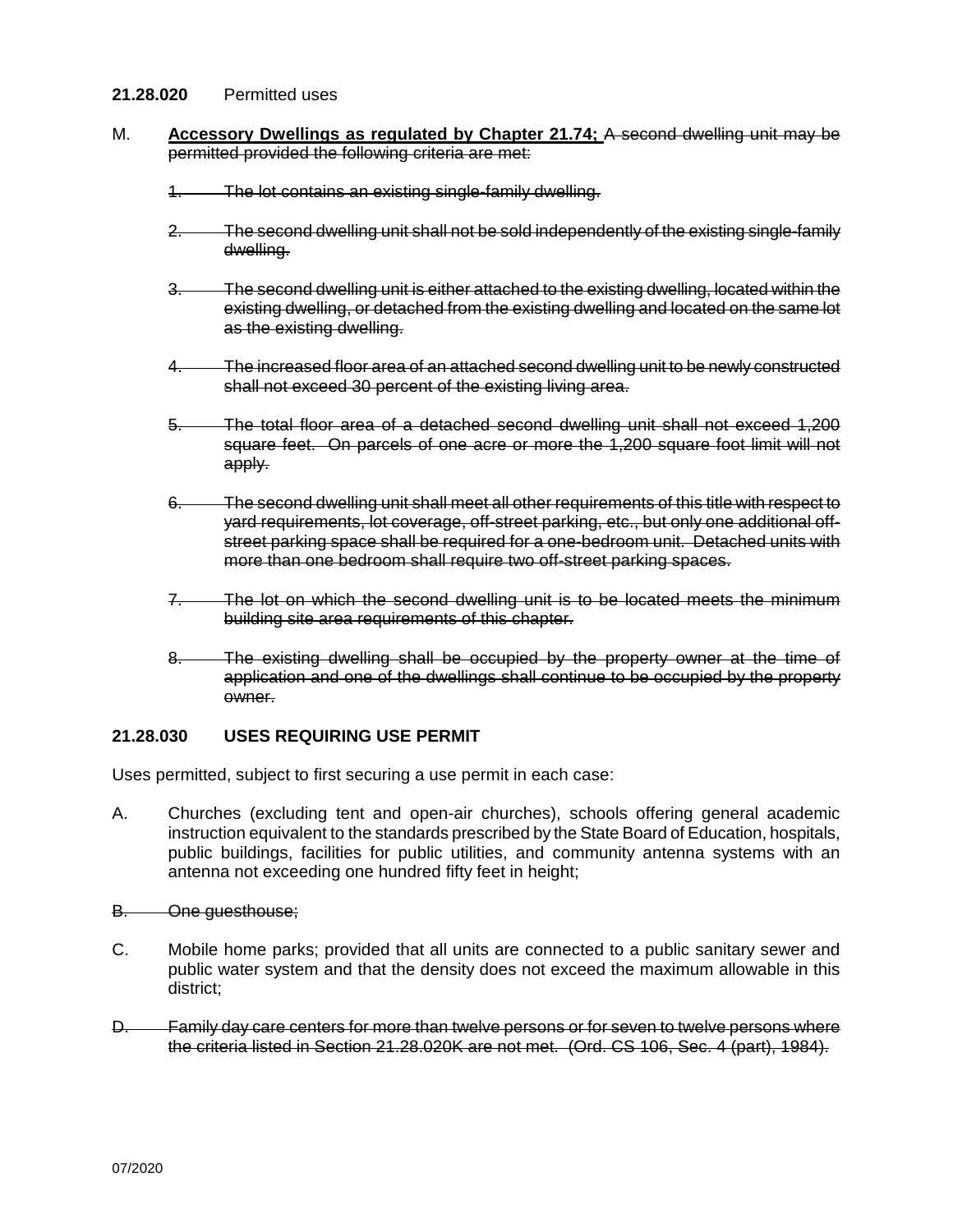## **21.28.040 HEIGHT LIMIT**

Height limit in R-1 districts:

- A. For dwellings, maximum thirty-five feet;
- B. For detached accessory buildings, maximum twenty feet;
- C. No fence, hedge, or screen planting shall be constructed or permitted to grow in excess of eight feet in height within any required side or rear yard, nor in excess of three feet within any required front yard, or side yard of a corner lot, except fences within the side and rear yard which enclose electrical substations which may be constructed to the height required by law or unless the director determines that visibility will not be obstructed. (Ord. CS 106, Sec. 4 (part), 1984).

# **21.28.050 BUILDING SITE AREA**

Building site area required in R-1 districts:

- A. Sites serviced by public sewer and water facilities, five thousand square feet;
- B. Sites serviced by public water and septic tank facilities or private well and public sewer facilities, twenty thousand square feet;
- C. Sites serviced by private well and septic tank facilities, one acre. (Ord. CS 106, Sec. 4 (part), 1984).

# **21.28.060 LOT COVERAGE**

Percentage of lot coverage permitted in R-1 districts:

A. For aggregate building coverage, maximum forty percent of lot area. (Ord. CS 106, Sec. 4 (part), 1984).

## **21.28.070 YARDS**

Yards required in R-1 districts:

- A. Front yard.
	- 1. Not less than seventy feet from the existing centerline of the street, nor less than fifteen feet from the planned street line on a major street or expressway, whichever is the greater. The vehicle opening of any building shall be no closer than twenty feet to the property line toward which the opening faces,
	- 2. Not less than forty-five feet from the existing centerline of the street on a collector street (sixty feet wide), nor less than fifteen feet from the planned street line where a specific plan has been adopted. The vehicle opening of any building shall be no closer than twenty feet to the property line toward which the opening faces,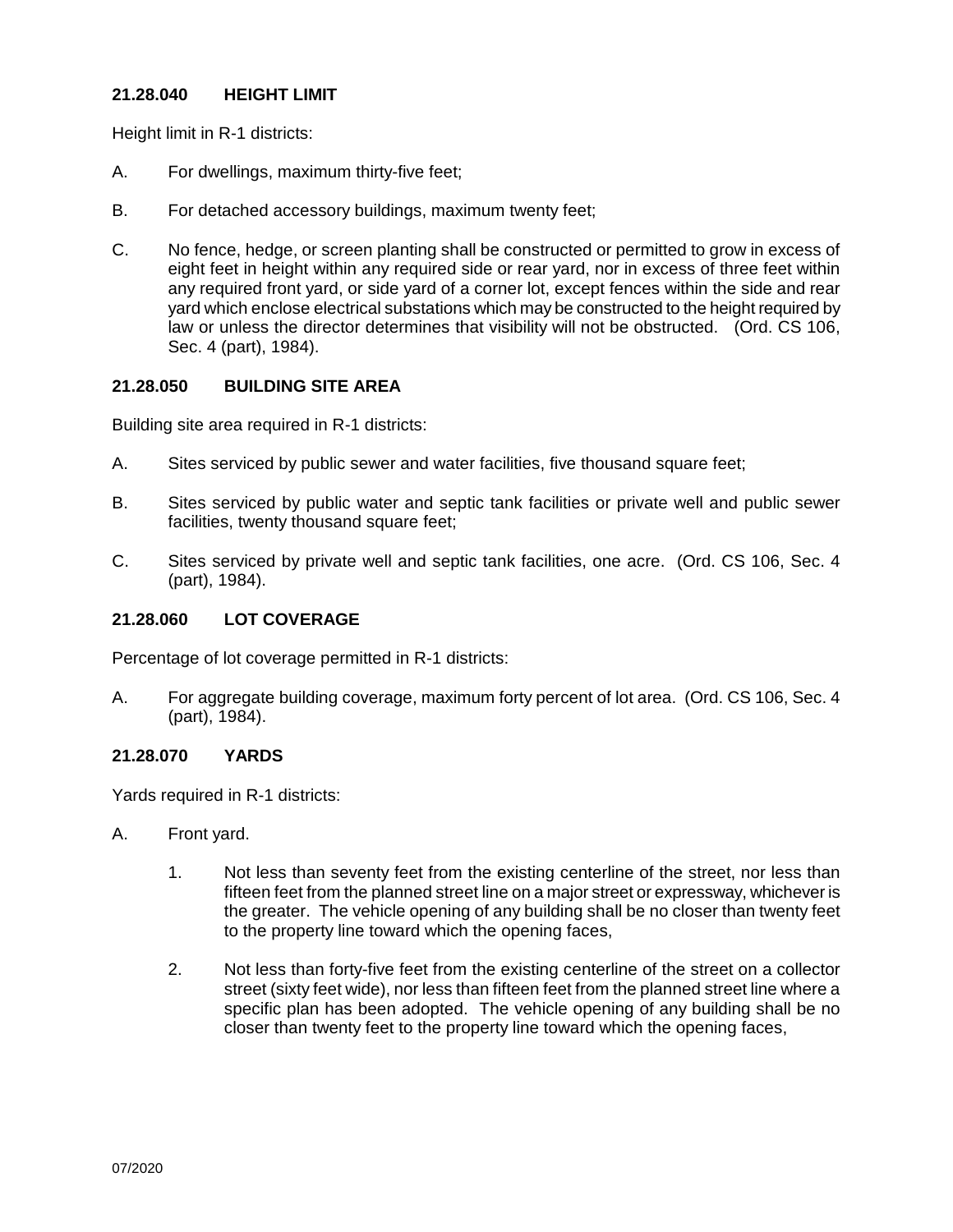## **21.28.070** Yards

- 3. Not less than forty feet from the existing centerline of the street on a minor street (fifty feet wide) nor less than fifteen feet from the planned street line where a specific plan has been adopted. The vehicle opening of any building shall be no closer than twenty feet to the property line toward which the opening faces;
- B. Side Yard, Interior Lot Line and Rear Yard. Five feet;
- C. Side Yard, Corner Lots. The main building and garages or accessory buildings not having direct vehicular access to the street may be located five feet closer to the planned street line than at the front yard. (Ord. CS 106 Sec. 4 (part), 1984).

## **21.28.080 OFF-STREET PARKING**

See Chapter 21.76 for parking requirements for all uses in all districts. (Ord. CS 106, Sec. 4 (part), 1984).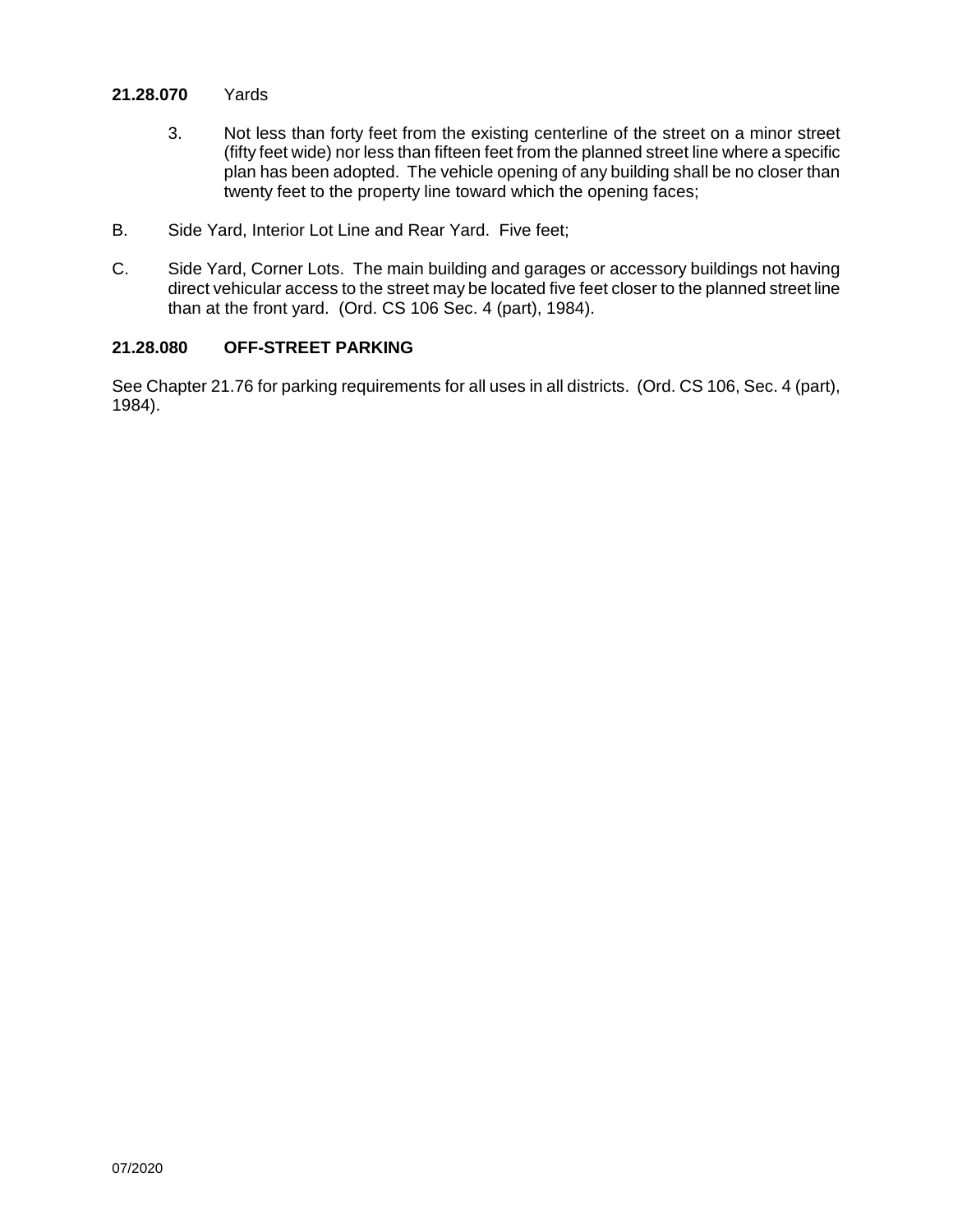# CHAPTER 21.32

# MEDIUM DENSITY RESIDENTIAL DISTRICT (R-2)

## **SECTIONS:**

| 21.32.010 | <b>APPLICABILITY</b>             |
|-----------|----------------------------------|
|           |                                  |
| 21.32.020 | <b>PERMITTED USES</b>            |
| 21.32.030 | <b>USES REQUIRING USE PERMIT</b> |
| 21.32.040 | <b>HEIGHT LIMITS</b>             |
| 21.32.050 | <b>SITE AREA</b>                 |
| 21.32.060 | <b>LOT COVERAGE</b>              |
| 21.32.070 | <b>YARDS</b>                     |
| 21.32.080 | <b>OFF-STREET PARKING</b>        |

## **21.32.010 APPLICABILITY**

The regulations set forth in this chapter shall apply in all R-2 districts and shall be subject to the provisions of Chapter 21.08. (Ord. CS 106, Sec. 5 (part), 1984).

## **21.32.020 PERMITTED USES**

Uses permitted in R-2 districts:

- A. One single-family dwelling on any one parcel; or
- B. Two dwelling units on one parcel;
- C. Accessory uses and buildings normally incidental to single-family or two family residences. This is not to be construed as permitting any commercial use;
- D. One sign, not over six square feet in area, and pertaining only to the sale, lease or rental of the property upon which the sign is to be located;
- E. Home occupations, as regulated in Chapter 21.94;
- F. Crop farming;
- G. Racing homer pigeons as regulated in Chapter 21.92;
- H. Garage sales;
- I. Where there is a recorded subdivision map, there may be maintained one advertising sign of not more than two hundred square feet in area, illuminated but nonflashing and nonanimated, and one temporary sales office, for a period of two years immediately following the recording date of the subdivision map; however, the time for maintaining the sign and temporary sales office may be extended for an additional two-year period provided a use permit is first secured. The sign and office shall be subject to all yard requirements and located within the boundary of the subdivision;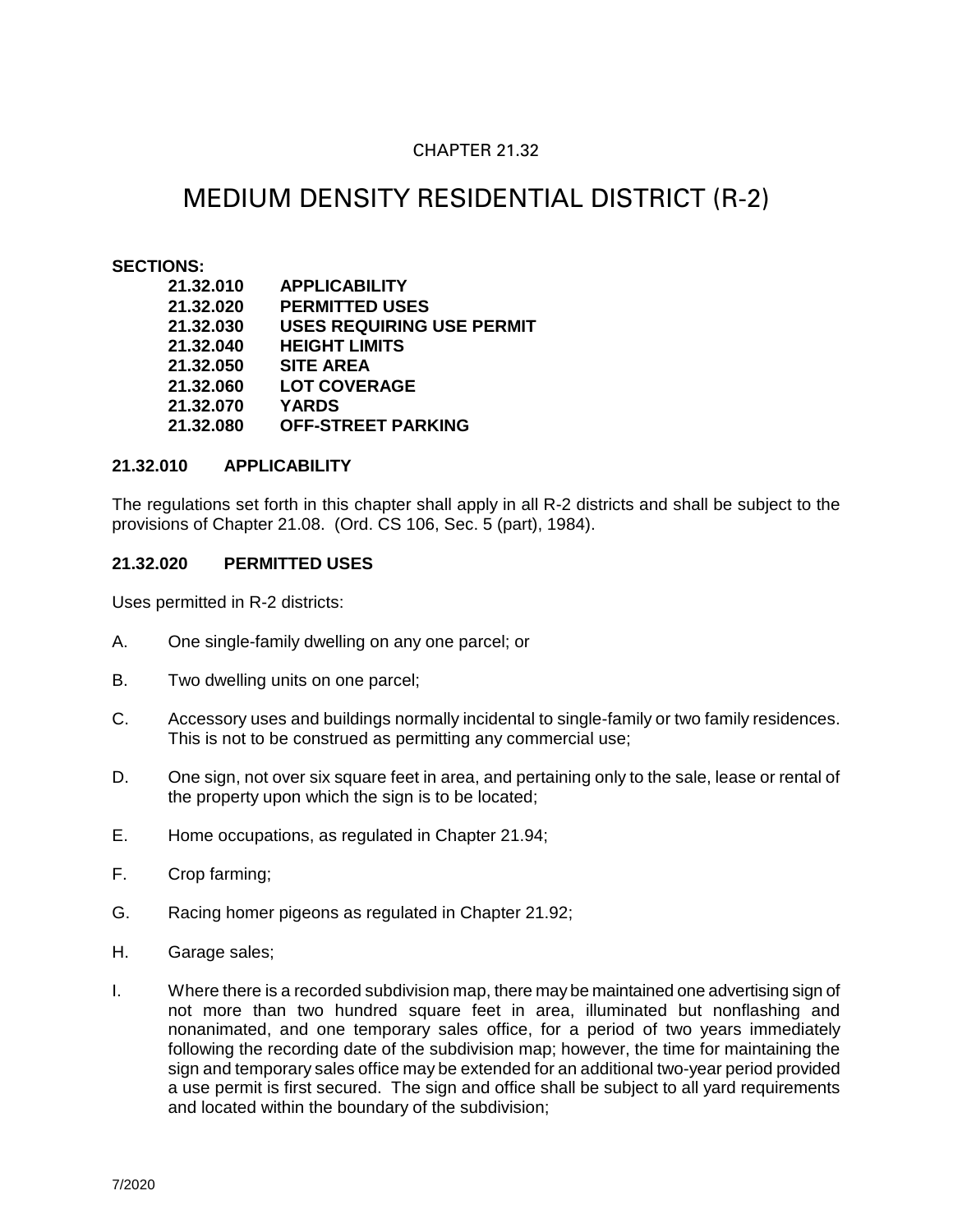## **21.32.020** Permitted uses

- J. A mobile home in lieu of any permitted single-family dwelling **as regulated by Chapter 21.72;** subject to a determination by the director of planning and community development that it meets the following compatibility criteria.
	- 1. Eligibility. A mobile home shall be eligible if it:
		- Is to be occupied only for residential purposes,
		- b. Conforms to all of the residential use development standards for singlefamily structures applicable to the particular zone for which the application is made,
		- c. Is certified under the National Manufactured Home Construction and Safety Act of 1974, and has been constructed after June 5, 1976,
		- d. Is attached to a permanent foundation system approved by the building inspection department of the county.
	- 2. Compatibility. A mobile home shall be compatible if:
		- a. It is covered with an exterior material commonly found in new conventionally built residential structures within three hundred feet of the proposed site,
		- b. The exterior covering material extends to the ground. If a solid concrete or masonry perimeter foundation is used, the exterior covering material need not extend below the top of the foundation. Alternative skirting materials commonly found on conventionally built residential structures will be considered compatible,
		- c. The roofing material is similar to materials commonly found on conventionally built residential structures within three hundred feet of the proposed site,
		- d. The roof has eave and gable overhangs of not less than one foot measured from the vertical side of the mobile home;
- K. S**tate licensed s**mall **and large** family day care homes for eight or fewer persons;

## **L. Accessory Dwellings as regulated by Chapter 21.74;**

- L. Large family day care homes for seven through fourteen persons when the following criteria are met:
	- 1. One off-street parking space shall be provided for each employee plus two spaces;
	- 2. The two additional parking spaces shall be located so that vehicles will head-in and head-out and not use the public road for maneuvering, loading or unloading;
	- 3. There shall be no other day care facilities for more than fourteen persons within three hundred feet of the exterior boundary of the property.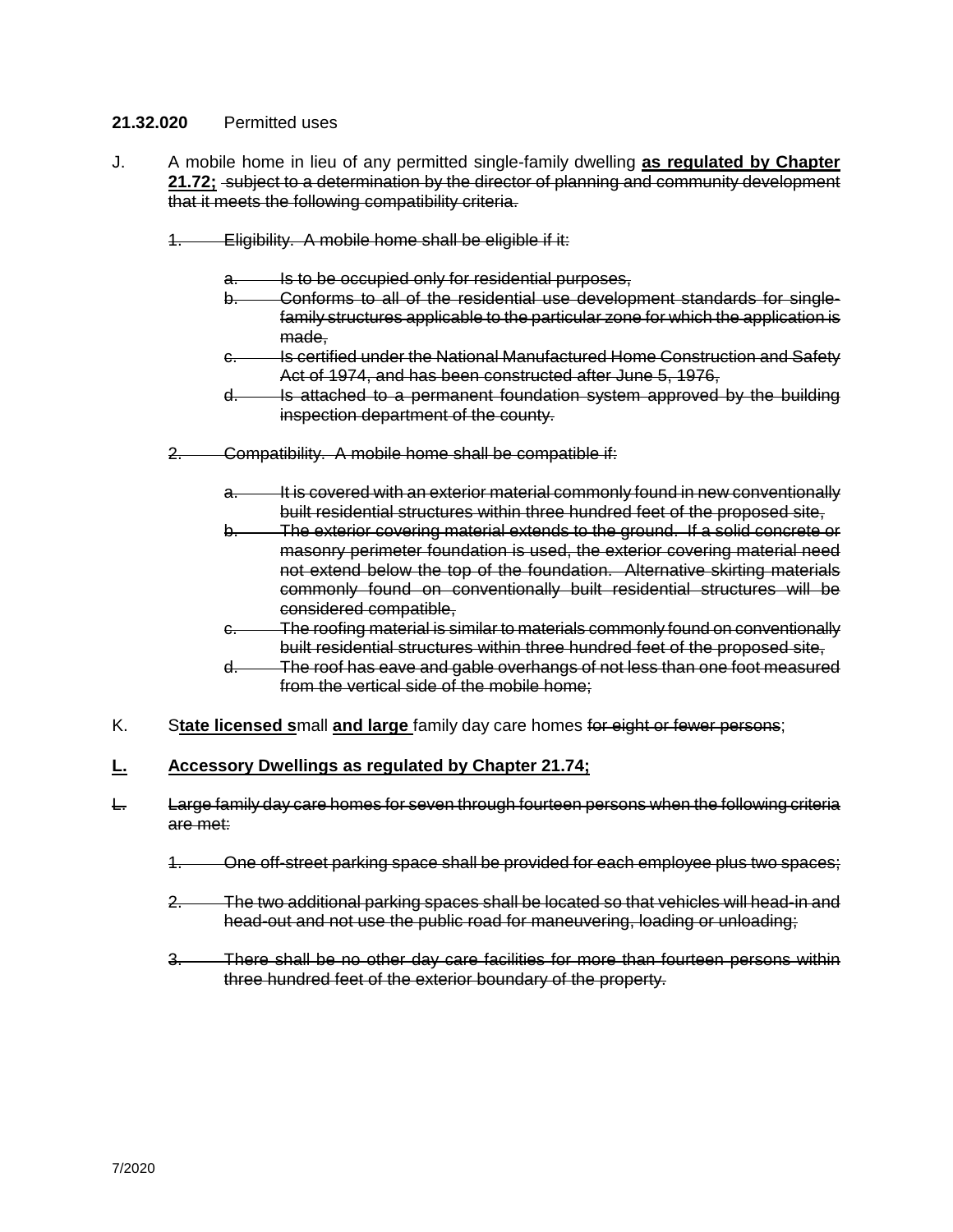# **21.32.030 USES REQUIRING USE PERMIT**

Uses permitted subject to first securing a use permit in each case:

- A. Dwelling groups, including single-family dwellings, duplexes, triplexes and fourplexes, or combination thereof; provided, that all units are connected to a public sanitary sewer and public water system, and that there are not more than fourteen dwelling units per net acre of land;
- B. Churches, (excluding tent and open-air churches), schools offering academic instruction equivalent to the standards prescribed by the State Board of Education, hospitals, public buildings, facilities for public utilities and community antenna systems with an antenna not exceeding one hundred fifty in height;
- C. Mobile home parks; provided that all units are connected to a public sanitary sewer and public water system and that the density does not exceed the maximum allowable in this district;
- D. Family day care centers for more than twelve persons or for seven to twelve persons where the criteria listed in Sec. 21.32.020L are not met. (Ord. CS 106, Sec. 5 (part), 1984).

## **21.32.040 HEIGHT LIMITS**

Height limits in R-2 districts:

- A. For dwellings, maximum thirty-five feet;
- B. For detached accessory buildings, maximum twenty feet;
- C. No fence, hedge or screen planting shall be constructed or permitted to grow in excess of eight feet in height within any required side or rear yard, nor in excess of three feet within any required front yard or side yard of a corner lot except fences within the side and rear yard which enclose electrical substations which may be constructed to the height required by law or unless the director determines that visibility will not be obstructed.

## **21.32.050 SITE AREA**

Building site area required in R-2 districts:

- A. Sites serviced by public sewer and water facilities, six thousand square feet;
- B. Sites serviced by public water and septic tank facilities or private well and public sewer facilities, twenty thousand square feet;
- C. Sites serviced by private well and septic tank facilities, one acre. (Ord. CS 106, Sec. 5 (part), 1984).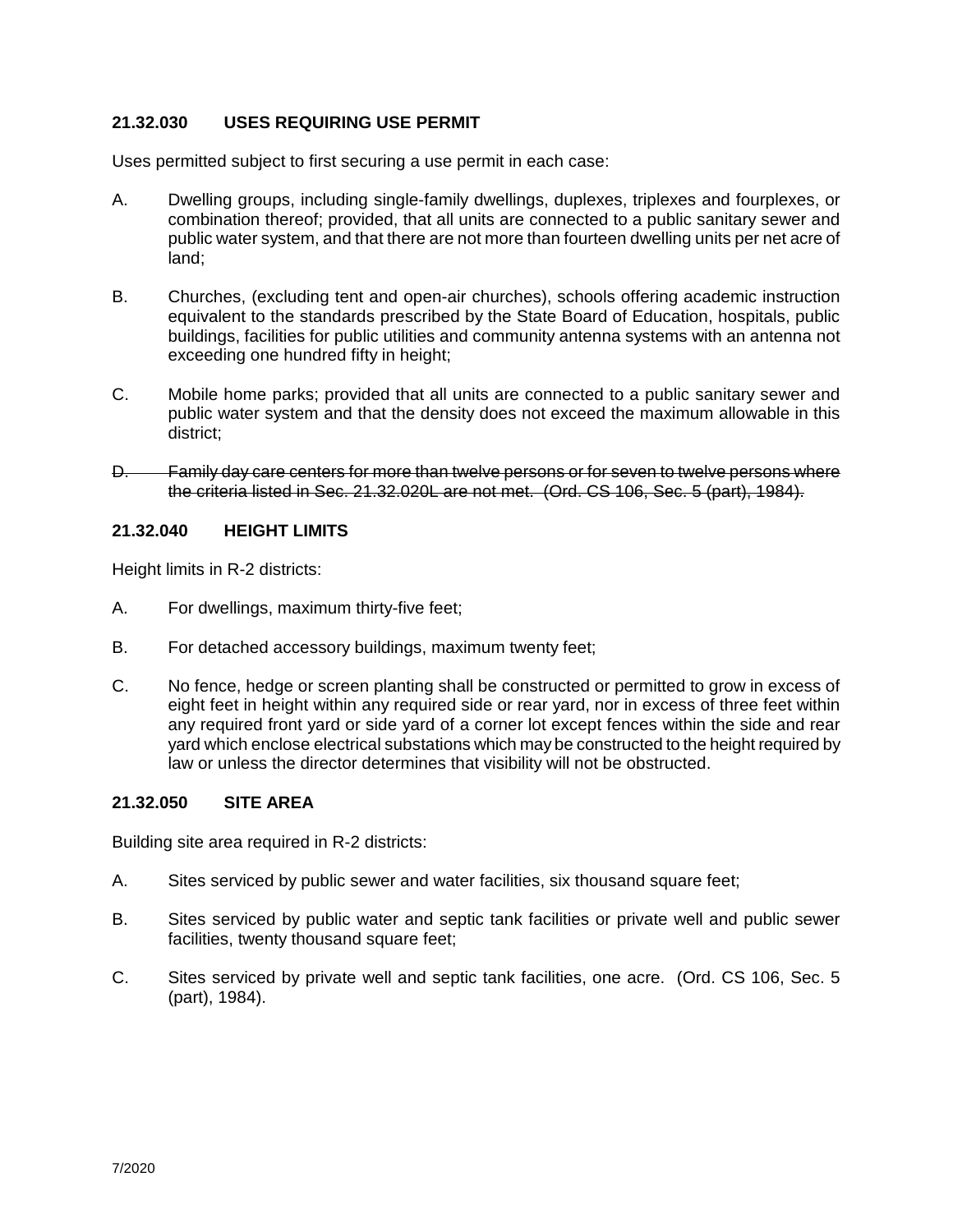# **21.32.060 LOT COVERAGE**

Percentage of lot coverage permitted, for aggregate building coverage, maximum fifty percent of lot area. (Ord. CS 106, Sec. 5 (part), 1984).

## **21.32.070 YARDS**

Yards required in R-2 districts:

- A. Front Yard.
	- 1. Not less than seventy feet from the existing centerline of the street, nor less than fifteen feet from the planned street line on a major street or expressway, whichever is the greater. The vehicle opening of any building shall be no closer than twenty feet to the property line toward which the opening faces.
	- 2. Not less than forty-five feet from the existing centerline of the street on a collector street (sixty feet wide), nor less than fifteen feet from the planned street line where a specific plan has been adopted. The vehicle opening of any building shall be no closer than twenty feet to the property line toward which the opening faces,
	- 3. Not less than forty feet from the existing centerline of the street, on a minor street (fifty feet wide), nor less than fifteen feet from the planned street line where a specific plan has been adopted. The vehicle opening of any building shall be no closer than twenty feet to the property line toward which the opening faces;
- B. Side Yard, Interior Lot Line and Rear Yard. Five feet;
- C. Side Yard, Corner Lot. The main building and garage or accessory building not having direct vehicular access to the street may be located five feet closer to the planned street line than at the front yard;
- D. Distance Between Buildings in a Dwelling Group. Minimum ten feet side to side; twenty feet front to side or rear to rear; and forty feet front to rear;
- E. Side Yard Providing Access to Single Row of Dwellings and Interior Court Providing Access to Double Row of Dwellings. Twenty feet. (Ord. CS 106, Sec. 5 (part), 1984).

# **21.32.080 OFF-STREET PARKING**

See Chapter 21.76 for off-street parking requirements for all uses in all districts. (Ord. CS 106, Sec. 5 (part), 1984).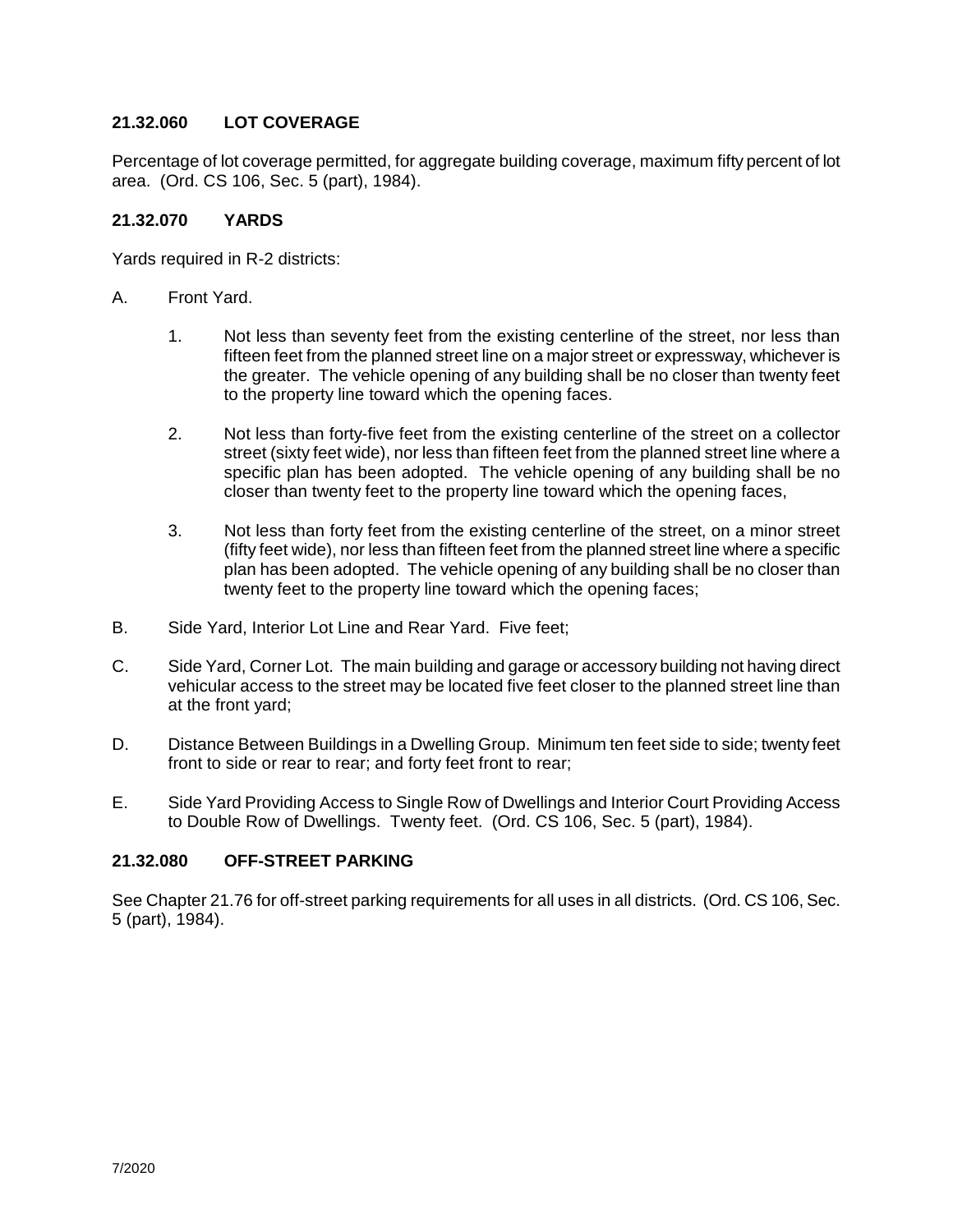# CHAPTER 21.36

# MULTIPLE-FAMILY RESIDENTIAL DISTRICT (R-3)

#### **SECTIONS:**

| 21.36.010 | <b>APPLICABILITY</b>             |
|-----------|----------------------------------|
| 21.36.020 | <b>PERMITTED USES</b>            |
| 21.36.030 | <b>USES REQUIRING USE PERMIT</b> |
| 21.36.040 | <b>HEIGHT LIMITS</b>             |
| 21.36.050 | SITE AREA AND LOT WIDTH          |
| 21.36.060 | <b>LOT COVERAGE</b>              |
| 21.36.070 | <b>YARDS</b>                     |
| 21.36.080 | <b>OFF-STREET PARKING</b>        |
| 21.36.090 | <b>DENSITY</b>                   |

## **21.36.010 APPLICABILITY**

The regulations set forth in this chapter shall apply to all R-3 districts and shall be subject to the provisions of Chapter 21.08. (Ord. CS 106, Sec. 6 (part), 1984).

#### **21.36.020 PERMITTED USES**

Uses permitted in the R-3 districts:

- A. Single-family dwelling on any one parcel; or
- B. Two dwelling units on any parcel;
- C. Accessory uses and buildings normally incidental to residential use;
- D. One apartment house, dwelling group, dormitory, fraternity house, rooming or boarding house or sorority house, hospital, orphanage or residential care home; provided, that public sanitary sewer and water systems are connected thereto;
- E. **State licensed small and large family day care homes,** D**d**ay care centers and schools offering general academic instruction equivalent to the standards prescribed by the State Board of Education, and seminaries;
- F. Club houses, community centers, fraternal lodges, public and quasi-public buildings, public parks and social halls and similar uses as determined by the director of planning and community development;
- G. Crop farming;
- H. Racing homer pigeons as regulated in Chapter 21.92;
- I. Garage sales;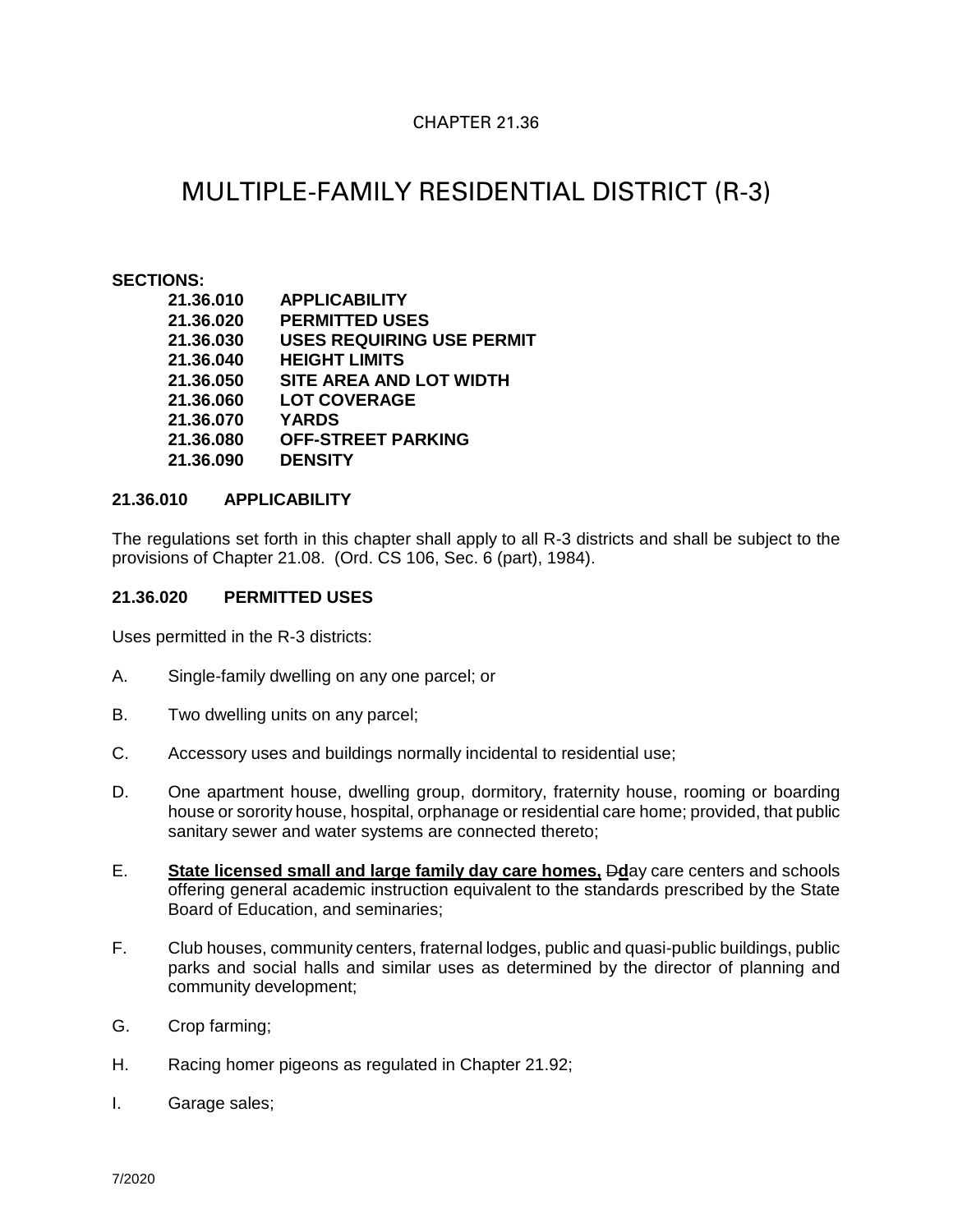## **21.36.020** Permitted uses

- J. Where there is a recorded subdivision map, there may be maintained one advertising sign of not more than two hundred square feet in area, illuminated but nonflashing and nonanimated, and one temporary sales office for a period of two years immediately following the recording date of the subdivision map; however, the time for maintaining the sign and temporary sales office may be extended for an additional two-year period provided a use permit is first secured. Such sign and offices shall be subject to all yard requirements and located within the boundary of the subdivision;
- K. A mobile home in lieu of a permitted single-family dwelling **as regulated by Chapter 21.72;** subject to a determination by the director of planning and community development that it meets the following compatibility criteria:
	- 1. Eligibility. A mobile home shall be eligible if it:
		- Is to be occupied only for residential purposes,
		- b. Conforms to all of the residential use development standards for singlefamily structures applicable to the particular zone for which the application is made.
		- c. Is certified under the National Manufactured Home Construction and Safety Act of 1974, and has been constructed after June 5, 1976,
		- d. Is attached to a permanent foundation system approved by the building inspection department of the county.
	- 2. Compatibility. A mobile home shall be compatible if:
		- a. It is covered with an exterior material commonly found in new conventionally built residential structures within three hundred feet of the proposed site,
		- b. The exterior covering material extends to the ground. If a solid concrete or masonry perimeter foundation is used, the exterior covering material need not extend below the top of the foundation. Alternative skirting materials commonly found on conventionally built residential structures will be considered compatible,
		- c. The roofing material is similar to materials commonly found on conventionally built residential structures within three hundred feet of the proposed site,
		- d. The roof has eave and gable overhangs of not less than one foot measured from the vertical side of the mobile home;
- L. Home occupations as regulated by Chapter 21.94. (Ord. CS 350, Sec. 1 (part), 1989; Ord. CS 106, Sec. 6 (part), 1984).**;**

## **M. Accessory Dwellings as regulated by Chapter 21.74.**

## **21.36.030 USES REQUIRING USE PERMIT**

Uses permitted, subject to first securing a use permit in each case:

A. Mobile home parks provided, that all units are connected to a public sanitary sewer and public water system;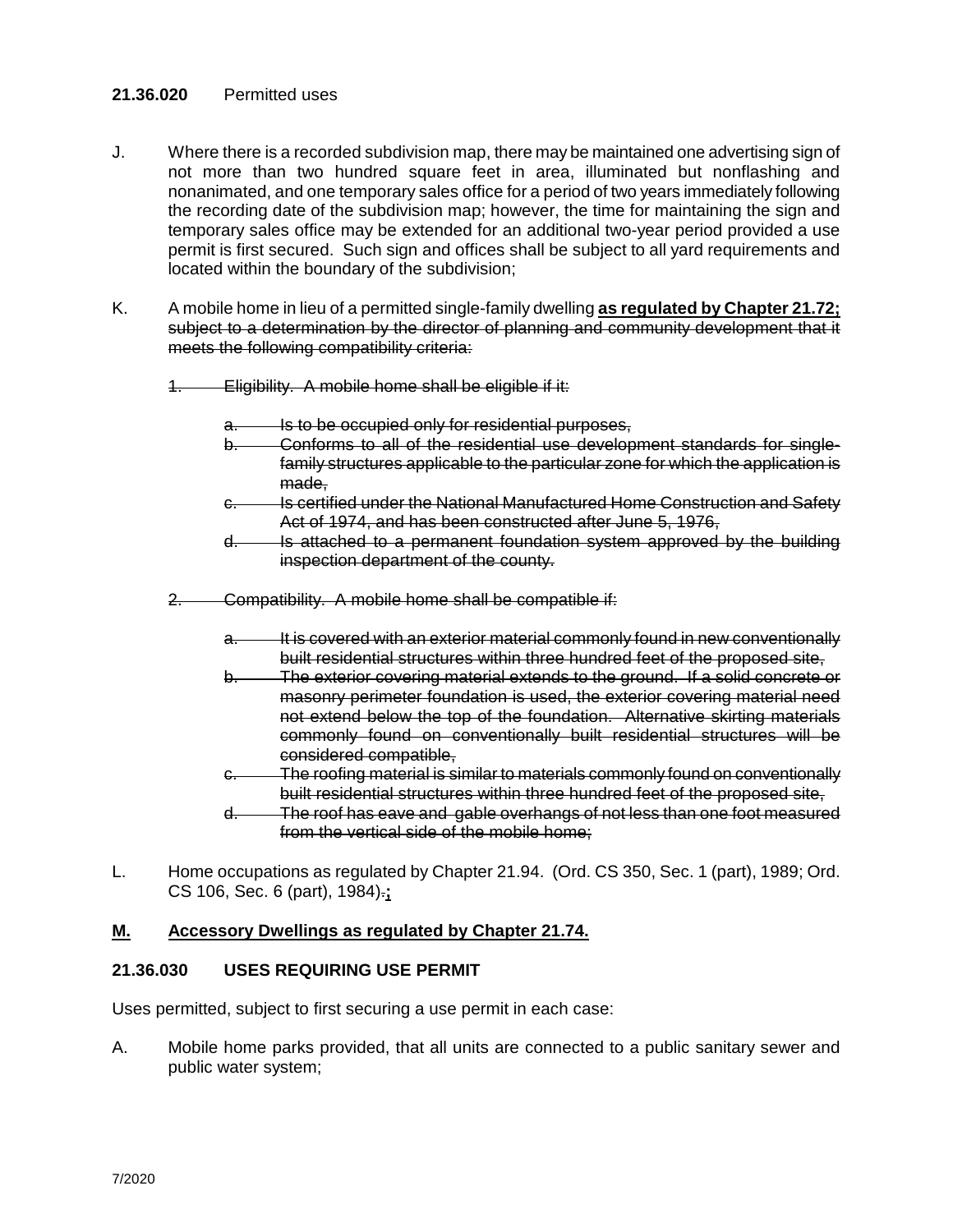# **21.36.030** Uses requiring use permit

- B. Facilities for public utilities;
- C. Churches (excluding tent and open-air churches). (Ord. CS 106, Sec. 6 (part), 1984).

# **21.36.040 HEIGHT LIMITS**

Height limit in R-3 districts:

- A. Maximum of forty-five feet for main buildings;
- B. Maximum height of detached garages and accessory buildings, fifteen feet;
- C. No fence, hedge, or screen planting shall be constructed or permitted to grow in excess of eight feet in height within any required side or rear yard, nor in excess of three feet within any required front yard, or side yard of a corner lot except fences within the side and rear yard which enclose electrical substations which may be constructed to the height required by law or unless the director determines that visibility will not be obstructed. (Ord. CS 106, Sec. 6 (part), 1984).

# **21.36.050 SITE AREA AND LOT WIDTH**

Building site area and lot width required in R-3 districts:

- A. Sites serviced by public sewer and water facilities, six thousand square feet;
- B. Sites serviced by public water and septic tank facilities or private well and public sewer facilities, twenty thousand square feet;
- C. Sites serviced by private well and septic tank facilities, one acre;
- D. Minimum lot width, sixty-five feet. (Ord. CS 106, Sec. 6 (part), 1984).

# **21.36.060 LOT COVERAGE**

Percentage of lot coverage, for aggregate buildings, maximum sixty percent. (Ord. CS 106, Sec. 6 (part), 1984).

#### **21.36.070 YARDS**

Yards required in R-3 districts:

- A. Front yard.
	- 1. Not less than seventy feet from the existing centerline of the street, nor less than fifteen feet from the planned street line on a major street or expressway, whichever is the greater. The vehicle opening of any building shall be no closer than twenty feet to the property line toward which the opening faces;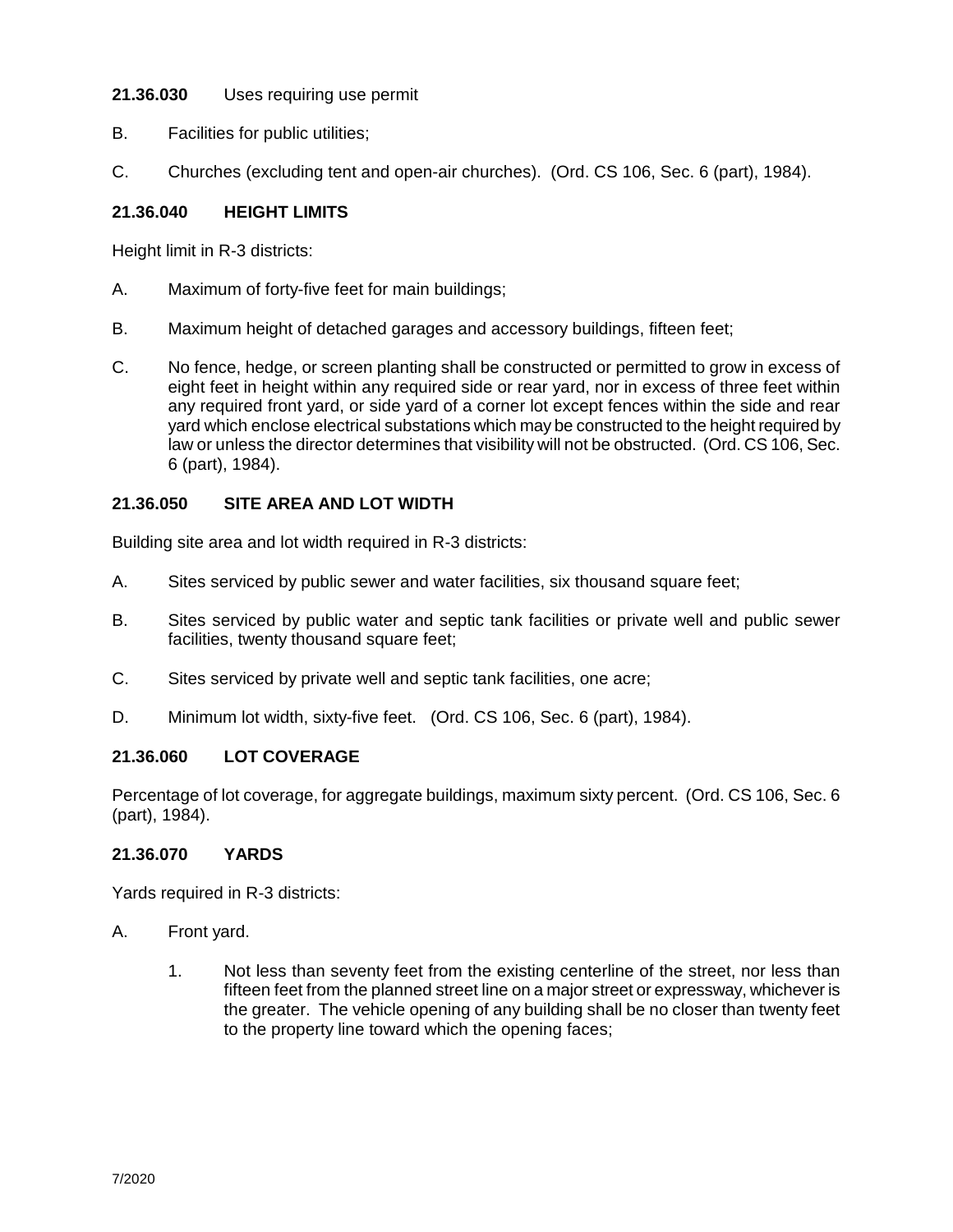### **21.36.070** Yards

- 2. Not less than forty-five feet from the existing centerline of the street on a collector street (sixty feet wide), nor less the fifteen feet from the planned street line where a specific plan has been adopted. The vehicle opening of any building shall be no closer than twenty feet to the property line toward which the opening faces;
- 3. Not less than forty feet from the existing centerline of the street on a minor street (fifty feet wide), nor less than fifteen feet from the planned street line where a specific plan has been adopted. The vehicle opening of any building shall be no closer than twenty feet to the property line toward which the opening faces;
- B. Side Yard, Interior Lot Line and Rear Yard. Five feet;
- C. Side Yard, Corner Lot. The main building and garage or accessory buildings not having direct vehicular access to the street may be located five feet closer to the planned right-ofway line than at the front yard;
- D. Distance Between Buildings in a Building Group. Minimum ten feet side to side; twenty feet front to side or rear to rear and forty feet front to rear;
- E. Side Yard Providing Access to Single Row of Dwellings and Interior Court Providing Access to Double Row of Dwellings. Twenty feet. (Ord. CS 106, Sec. 6 (part), 1984).

# **21.36.080 OFF-STREET PARKING**

See Chapter 21.76 for off-street parking requirements for all uses in all districts. (Ord. CS 106, Sec. 6 (part), 1984).

# **21.36.090 DENSITY**

Two dwelling units are permitted on the first six thousand square feet of a lot with one additional unit permitted for each additional fifteen hundred square feet of the lot to a maximum density of twentyfive units per net acre. (Ord CS 106, Sec. 6 (part), 1984).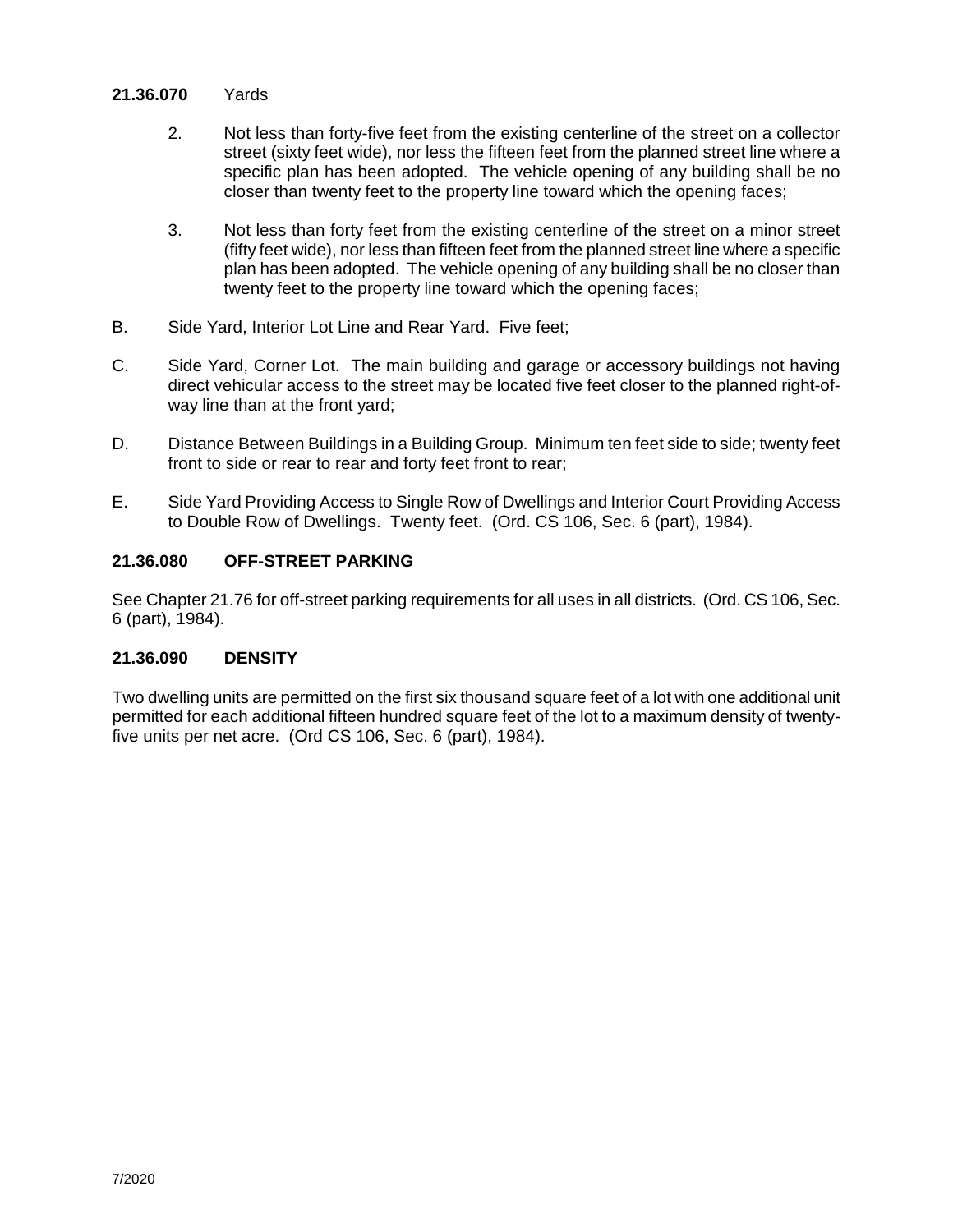## **CHAPTER 21.72**

#### **MOBILE HOMES**

**SECTIONS:**

| 21.72.010 | <b>APPLICABILITY</b>                |
|-----------|-------------------------------------|
| 21.72.020 | <b>DISTRICT REGULATIONS</b>         |
| 21.72.030 | <b>NONCONFORMING USES</b>           |
| 21.72.040 | <b>EFFECT OF NONCOMPLIANCE</b>      |
| 21.72.050 | <b>EXPIRATION OF PERMITS</b>        |
| 21.72.060 | <b>REAPPLICATION WAITING PERIOD</b> |

#### **21.72.010 APPLICABILITY**

The regulations set forth in this chapter shall apply to the allowance of mobile homes used for residential purposes in all zoning districts. (Ord. CS 106, Sec. 14 (part), 1984).

### **21.72.020 DISTRICT REGULATIONS**

In addition to a **A** mobile home in lieu of a**ny permitted** single-family dwelling on a foundation as listed in the various zoning districts, mobile homes shall be permitted **subject to the** as follow**ing**s Mobile homes shall be permitted as follows:

- A. On parcels of any size located in an A-2 district designated as agriculture on the land use element of the general plan in lieu of a single-family dwelling, subject to the following standards and conditions:
	- 1. No mobile home shall be located on any parcel without first obtaining all required permits from the Public Works Department - Development Services/Building Inspection Division.
	- 2. No mobile homes or mobile home site approved pursuant to this subsection shall be rented or leased independent of the total parcel or property.
	- 3. All mobile homes shall be placed on the county assessment roll.
	- 4. All mobile homes shall be completely skirted.

### **A. In any zoning district, except the Historical Site District, the mobile home shall meet the following eligibility and compatibility criteria:**

- **1. Eligibility. A mobile home shall be eligible if it:**
	- **a. Is to be occupied only for residential purposes.**
	- **b. Conforms to all of the residential use development standards for single family structures applicable to the particular zoning of the lot on which it is being placed.**
	- **c. Was constructed within twenty years of the date the building permit application placement of the mobile home was submitted.**
	- **d. Is attached to a permanent foundation system approved by the county's Chief Building Official.**
	- **e. Is placed on the county assessment roll.**
- **2. Compatibility. A mobile home shall be compatible if:**
	- **a. It is covered with material commonly found in new conventionally built**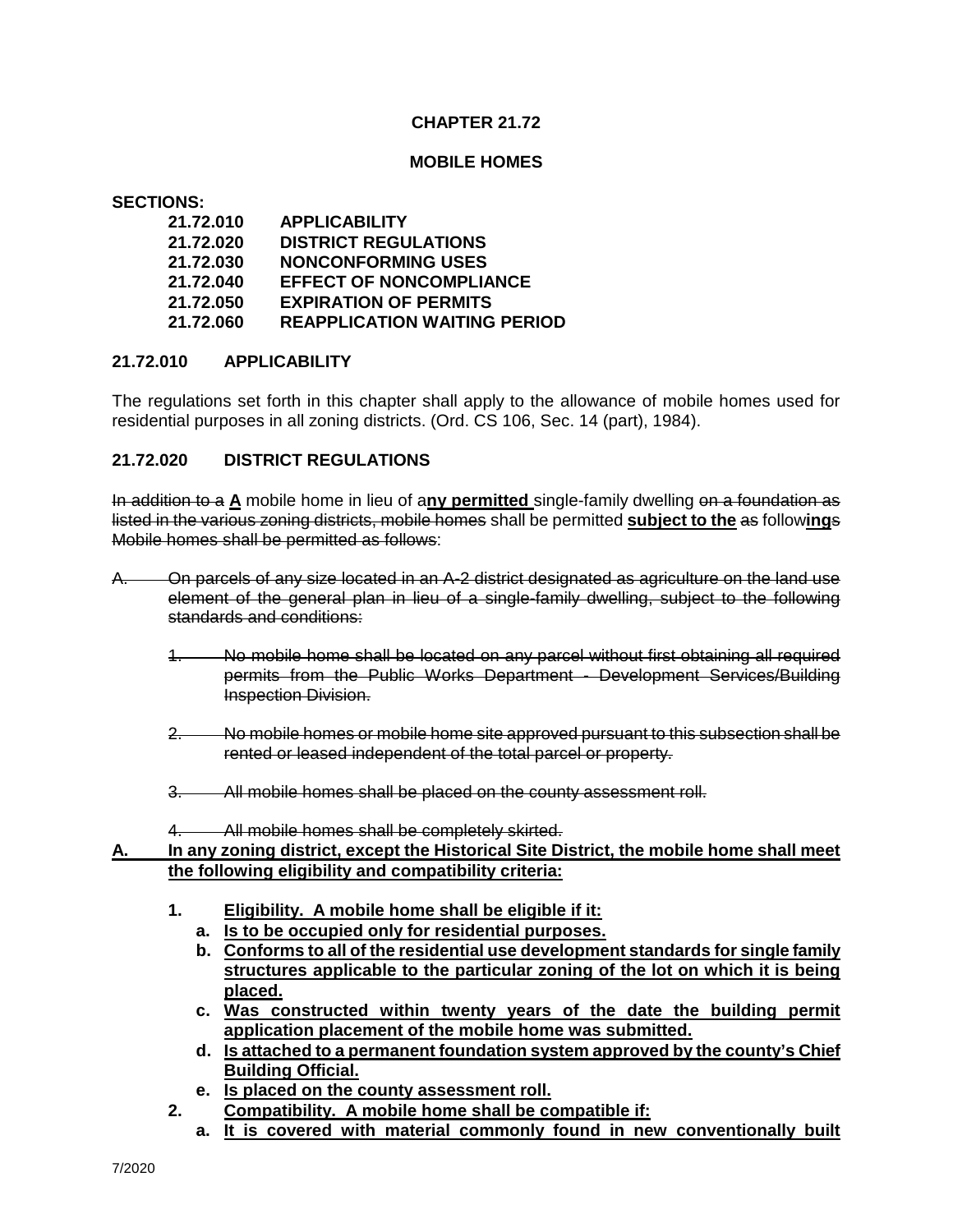**residential structures within three hundred feet of the lot on which the mobile home is being placed.** 

- **b. The exterior covering material extends to the ground. If a solid concrete or masonry perimeter foundation is used, the exterior covering material need not extend below the top of the foundation. Alternative skirting materials commonly found on conventionally built residential structures will be considered compatible.**
- **c. The roofing material shall be similar to materials commonly found on conventionally built residential structures within three hundred feet of the lot on which the mobile home is being placed.**
- **d. The roof of the mobile home shall have eave and gable overhangs as follows:**
	- **i. Not less than one foot measured from the vertical side of the mobile home; or**
	- **ii. Consistent to those of an existing dwelling located on the same lot.**
- **B. A mobile home approved prior to [insert effective date of OA] for the care of ill, infirm, or aged members of family may be converted to an accessory dwelling in accordance with Chapter 21.74 of this Title or maintained under a temporary permit subject to the following:**
	- a. **If converted to an accessory dwelling, a building permit shall be obtained and finaled and all applicable fees shall be paid to convert the temporary mobile home to a permanent status.**
	- b. **If maintained under a temporary permit, the permit shall be subject to a renewal every five years and the permit shall not be transferrable to a new property owner and/or family member. In order to renew the permit, the property owner shall attest to the continued need for the mobile home for the original purpose as the permit was issued.**
- B. On property located in an R-A or A-2 zoning district on property of one acre or greater in area when necessary to provide supplemental housing for care of ill, infirm or aged members of the family who must have assistance with normal daily activities, where no other housing is available, provided that existing facilities for domestic water supply and sewage disposal are adequate or can be upgraded to support the mobile home as well as any existing family dwellings subject to the following standards and conditions:
	- 1. Approval of an accessory mobile home permit by the director of planning and community development. Application shall be made by completing forms provided by the department of planning and community development and payment of an application fee. The property owner may renew the permit each year by the reaffirmation of the need to provide care and payment of a renewal fee. The application shall include verification from a physician describing the family member's physical condition and need to have family nearby to assist with normal daily activities.
	- 2. The mobile home shall be accessory to and located so that approved connections can be made to sanitary facilities of the occupied single-family dwelling and so that care can easily be provided. The location of the proposed mobile home shall not be detrimental to surrounding properties and shall be located within 150 feet of the occupied single-family dwelling and shall not be located in the front yard of the residence.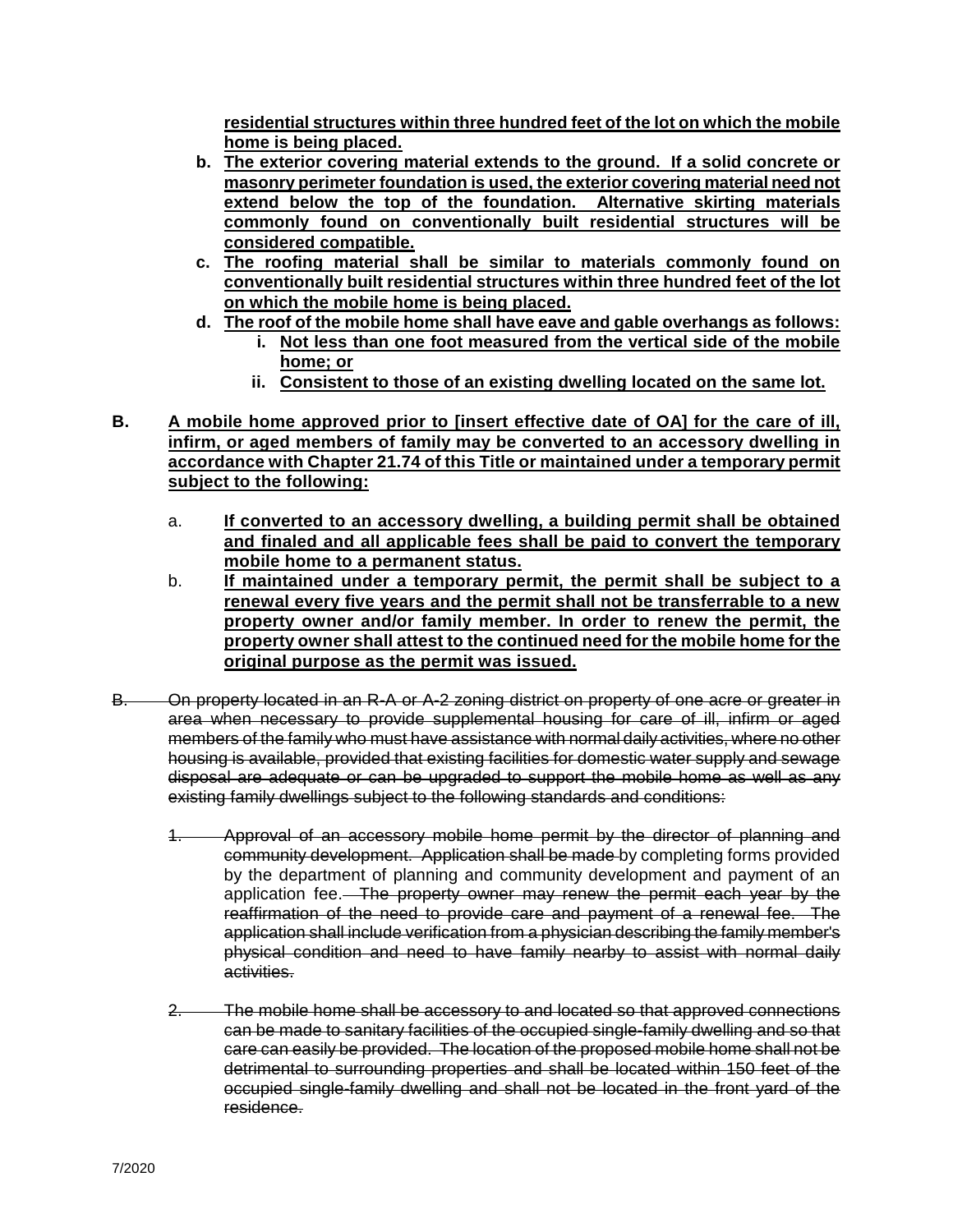- 3. Not more than one such mobile home shall be permitted on any one parcel or contiguous parcels. Additional mobile homes may be permitted subject to obtaining a use permit.
- 4. Neither the mobile home nor the single-family home to which it is accessory shall be rented or leased.
- 5. Accessory mobile home permits approved under this chapter shall become invalid and the mobile home immediately removed if:
	- a. The parcel or any portion of the parcel or contiguous parcels is annexed to a city or sold, leased or rented;
	- b. The parcels, mobile home or installation of mobile home and accessory structures violates any county ordinance;
	- c. The mobile home is no longer occupied by the person for whom approval was granted.
- C. On property located in an A-2 zoning district to provide housing on the premises for persons employed on a full-time basis in connection with the agricultural use of the property or other property owned or leased by the same owner, where the type and amount of crops and/or animals are substantial enough to warrant such full-time employees and where the occupant of the principal residence works full-time on the property, subject to the following standards and conditions:
	- 1. Approval of an accessory mobile home permit by the director of planning and community development. Application shall be made by completing forms provided by the department of planning and community development and payment of an application fee. Applicants may be required to substantiate that the employee is, in fact, a full-time employee. Watchmen shall not be considered full-time employees for purposes of this subsection. The property owner may renew the permit each year by the reaffirmation of the need to provide the housing and the payment of a renewal fee.
	- 2. The mobile home shall be accessory to and located in reasonable relationship to the existing agricultural use of the property.
	- 3. The mobile home shall not be rented or leased independent of the agricultural use to which it is accessory.
	- 4. The mobile home shall be removed from the premises at any time the principal use to which it is accessory is discontinued for a period of six months.
- D. On property located in an H-1, C-2, P-D, LM or M zoning district, to provide housing on the premises, for a person employed as a watchman, only on properties with substantial outside storage areas, based on the amount and value of the stored materials, and where there are no other residences, or in any zoning district to provide housing for a watchman on the site of a school or facility of any public agency, subject to the following conditions:
	- 1. Approval of an accessory mobile home permit by the director of planning and community development. Application shall be made by completing forms provided by the department of planning and community development and payment of an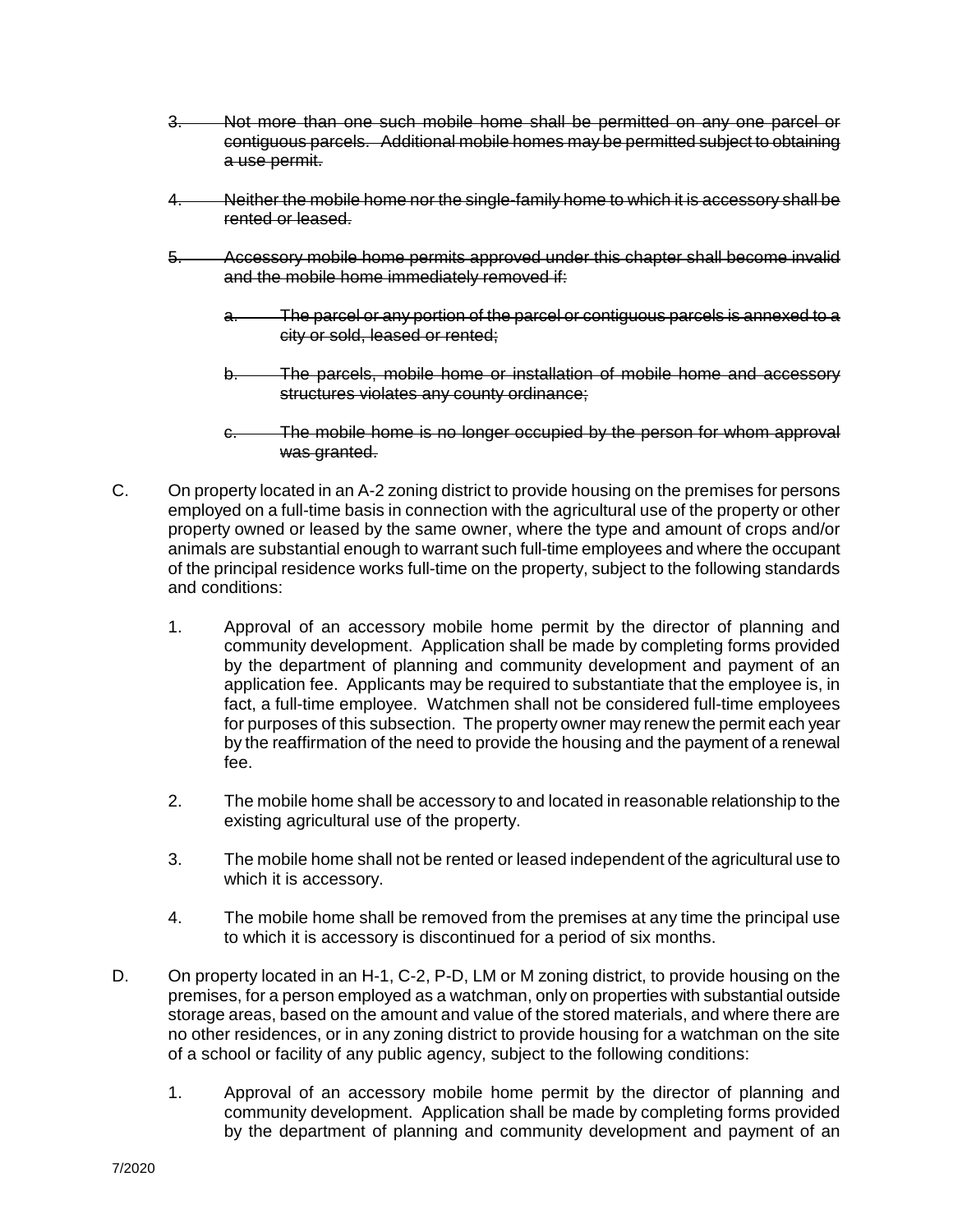application fee. The property owner may renew the permit each year by the reaffirmation of the need to provide the housing and the payment of a renewal fee;

- 2. The mobile home shall not be rented or leased independent of the principal use to which it is accessory;
- 3. The mobile home shall be accessory to and located in reasonable relationship to the existing principal use of the property;
- 4. The mobile home shall be removed from the premises at any time the principal use to which it is accessory is discontinued for a period of six months.
- E. On property located in an A-2, R-A, R-1, R-2, or R-3 zoning district for temporary residential purposes when constructing a dwelling on the same property subject to all requirements assigned by the County's Chief Building Official. Such mobile homes shall be removed from the site within ten days after the issuance of a final inspection by the county building inspector or occupancy of the dwelling, whichever occurs first. A financial guarantee will be required to be deposited with the county to assure removal.
- F. The storage of a mobile home (excluding travel trailer, camper, motor home, or recreation vehicle) at a residence is permitted when not used for residential purposes; provided, that the vehicle shall be adequately screened from view from a public roadway or thoroughfare. Such storage is permitted only on property where a mobile home is allowed outright, as a principal use or where an accessory mobile home permit has been issued. This shall not prohibit the storage of any travel trailer, camper, motor home or recreational vehicle.
- G. On property located in an R-2, R-3, H-1, C-1 or C-2 zoning district following approval of a use permit for a mobile home park by the planning commission pursuant to Chapter 21.96.

# **21.72.030 NONCONFORMING USES**

Any mobile home which on October 19, 1973, had a valid zoning use permit, mobile home permit, or variance, shall become a valid nonconforming use under the provisions of Chapter 21.80. This section shall not be applicable to mobile homes for which such a permit had not been secured or for which a permit had expired prior to such date. (Ord. CS 106, Sec. 14 (part), 1984).

# **21.72.040 EFFECT OF NONCOMPLIANCE**

Failure to comply with all applicable federal, state and county regulations with respect to transportation, location, and occupancy of the mobile home shall invalidate any approval obtained pursuant to this chapter. (Ord. CS 106, Sec. 14 (part), 1984).

# **21.72.050 EXPIRATION OF PERMITS**

If the required site permits, installation permits, and any other required permits are not obtained within three months, any mobile home permit approved pursuant to this chapter shall automatically expire. (Ord. CS 106, Sec. 14 (part), 1984).

# **21.72.060 REAPPLICATION WAITING PERIOD**

No application for a mobile home permit which has been denied wholly or in part by the director of planning and community development, or the planning commission or the board of supervisors on